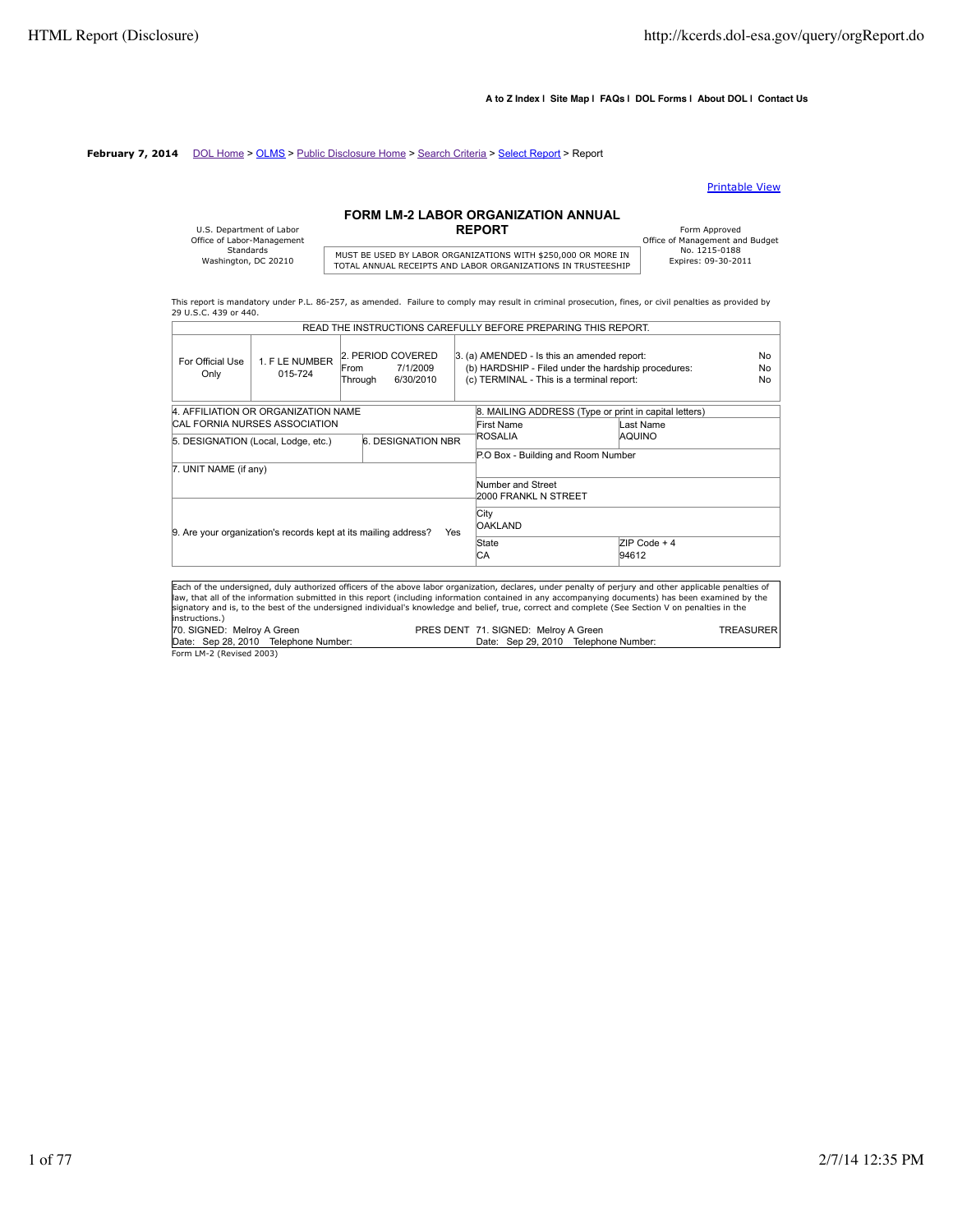| <b>ITEMS 10 THROUGH 21</b>                                                                                                                                                                                    |           |                                                                                                                                                              |                               |      |         | F LE NUMBER: 015-724 |
|---------------------------------------------------------------------------------------------------------------------------------------------------------------------------------------------------------------|-----------|--------------------------------------------------------------------------------------------------------------------------------------------------------------|-------------------------------|------|---------|----------------------|
| 10. During the reporting period did the labor organization<br>create or participate in the administration of a trust or a<br>fund or organization, as defined in the instructions, which                      | Yes       | 20. How many members did the labor organization have at<br>the end of the reporting period?<br>21. What are the labor organization's rates of dues and fees? |                               |      |         | 78.967               |
| provides benefits for members or beneficiaries?                                                                                                                                                               |           |                                                                                                                                                              | <b>Rates of Dues and Fees</b> |      |         |                      |
| 11. During the reporting period did the labor organization                                                                                                                                                    | Yes       | Dues/Fees                                                                                                                                                    | Amount                        | Unit | Minimum | Maximum              |
| have a Political Action Committee (PAC) fund?                                                                                                                                                                 |           | (a) Regular Dues/Fees                                                                                                                                        | 106 63 per Monthly            |      | 53 31   | 106 63               |
| 12. During the reporting period did the labor organization                                                                                                                                                    |           | (b) Working Dues/Fees                                                                                                                                        | per                           |      |         |                      |
| have an audit or review of its books and records by an                                                                                                                                                        | Yes       | c) Initiation Fees                                                                                                                                           | per                           |      |         |                      |
| outside accountant or by a parent body                                                                                                                                                                        |           | (d) Transfer Fees                                                                                                                                            | per                           |      |         |                      |
| auditor/representative?<br>13. During the reporting period did the labor organization                                                                                                                         |           | (e) Work Permits                                                                                                                                             | lperl                         |      |         |                      |
| discover any loss or shortage of funds or other assets?<br>(Answer "Yes" even if there has been repayment or<br>recovery.)                                                                                    | No        |                                                                                                                                                              |                               |      |         |                      |
| 14. What is the maximum amount recoverable under the<br>labor organization's fidelity bond for a loss caused by any<br>officer, employee or agent of the labor organization who<br>handled union funds?       | \$500,000 |                                                                                                                                                              |                               |      |         |                      |
| 15. During the reporting period did the labor organization<br>acquire or dispose of any assets in a manner other than<br>purchase or sale?                                                                    | No        |                                                                                                                                                              |                               |      |         |                      |
| 16. Were any of the labor organization's assets pledged<br>as security or encumbered in any way at the end of the<br>reporting period?                                                                        | Yes       |                                                                                                                                                              |                               |      |         |                      |
| 17. Did the labor organization have any contingent<br>liabilities at the end of the reporting period?                                                                                                         | No        |                                                                                                                                                              |                               |      |         |                      |
| 18. During the reporting period did the labor organization<br>have any changes in its constitution or bylaws, other than<br>rates of dues and fees, or in practices/procedures listed<br>in the instructions? | No        |                                                                                                                                                              |                               |      |         |                      |
| 19. What is the date of the labor organization's next<br>regular election of officers?<br>Form LM-2 (Revised 2003)                                                                                            | 05 2011   |                                                                                                                                                              |                               |      |         |                      |
|                                                                                                                                                                                                               |           |                                                                                                                                                              |                               |      |         |                      |

|                       | <b>Rates of Dues and Fees</b> |     |                    |         |         |  |  |
|-----------------------|-------------------------------|-----|--------------------|---------|---------|--|--|
| Dues/Fees             | Amount                        |     | Unit               | Minimum | Maximum |  |  |
| (a) Regular Dues/Fees |                               |     | 106 63 per Monthly | 53 31   | 106 63  |  |  |
| (b) Working Dues/Fees |                               | per |                    |         |         |  |  |
| (c) Initiation Fees   |                               | per |                    |         |         |  |  |
| (d) Transfer Fees     |                               | per |                    |         |         |  |  |
| (e) Work Permits      |                               | per |                    |         |         |  |  |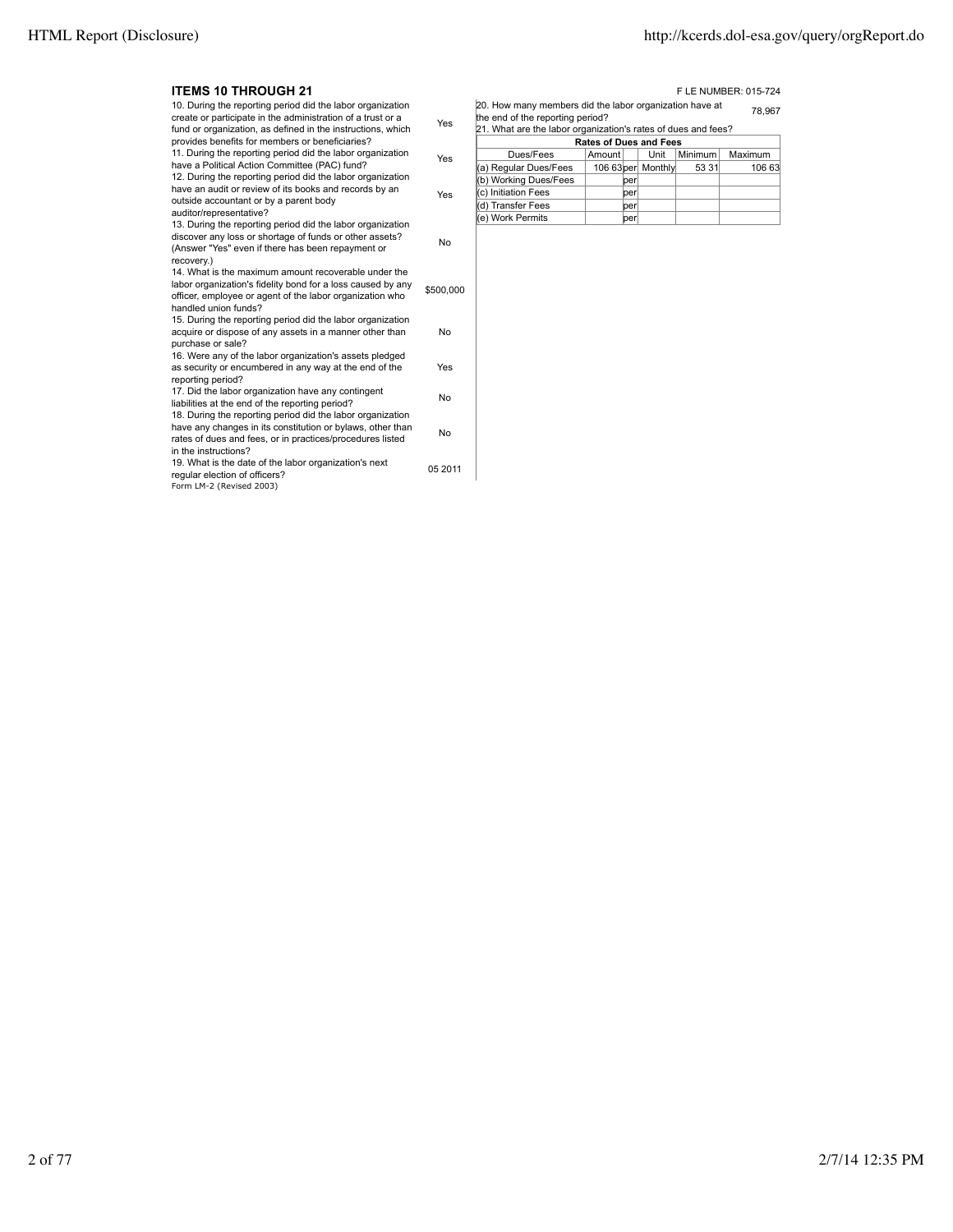#### **STATEMENT A - ASSETS AND LIABILITIES** FLE NUMBER: 015-724

٦

|               |                              | Schedule | Start of Reporting Period | <b>End of Reporting Period</b> |
|---------------|------------------------------|----------|---------------------------|--------------------------------|
|               | <b>ASSETS</b>                | Number   | (A)                       | ſΒ                             |
|               | 22. Cash                     |          | \$38,523,414              | \$46,254,961                   |
|               | 23. Accounts Receivable      |          | \$4,505,873               | \$6,503,395                    |
| <b>ASSETS</b> | 24. Loans Receivable         | ົ        | \$2,000,000               | \$2,000,000                    |
|               | 25. U.S. Treasury Securities |          | \$0                       | \$0                            |
|               | 26. Investments              |          | \$1,096,553               | \$1,187,728                    |
|               | 27. Fixed Assets             | 6        | \$7,031,447               | \$6,759,826                    |
|               | 28. Other Assets             |          | \$1,036,067               | \$538,199                      |
|               | <b>29. TOTAL ASSETS</b>      |          | \$54,193,354              | \$63,244,109                   |

|                    | LIAB LITIES                  | Schedule | <b>Start of Reporting Period</b> | <b>End of Reporting Period</b> |
|--------------------|------------------------------|----------|----------------------------------|--------------------------------|
|                    |                              | Number   | (A)                              | (B)                            |
|                    | 30. Accounts Payable         | 8        | \$1,949,417                      | \$804,975                      |
| <b>LIABILITIES</b> | 31. Loans Payable            | 9        | \$0                              | \$0                            |
|                    | 32. Mortgages Payable        |          | \$2,367,573                      | \$2,182,300                    |
|                    | 33. Other Liabilities        | 10       | \$4,633,487                      | \$5,736,129                    |
|                    | <b>34. TOTAL LIABILITIES</b> |          | \$8,950,477                      | \$8,723,404                    |
|                    |                              |          |                                  |                                |

| NET ASSETS<br>35.<br>ออย เอ | .64 <sup>L</sup> | ግባ<br>m r<br>554<br>ູ |
|-----------------------------|------------------|-----------------------|
|-----------------------------|------------------|-----------------------|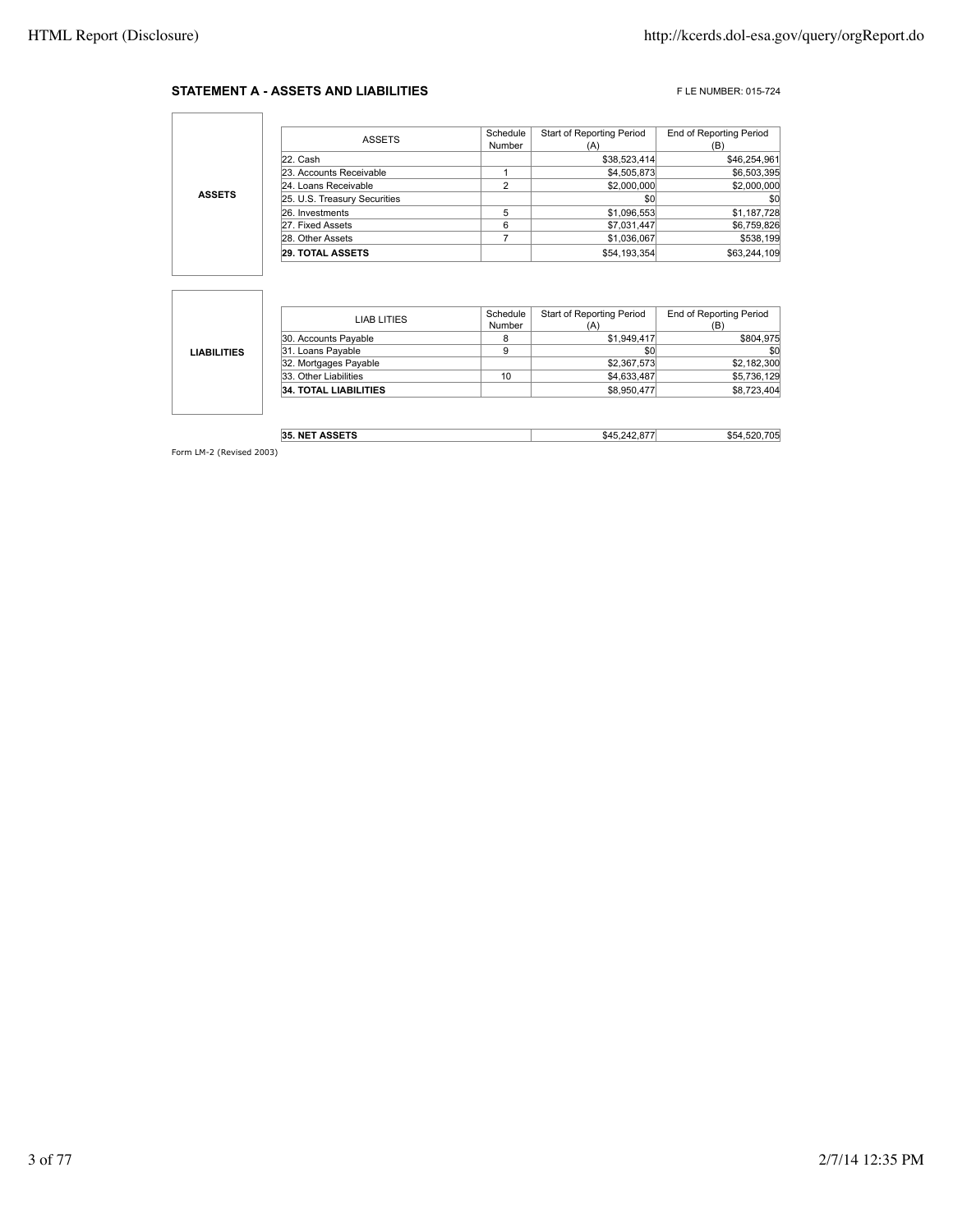### **STATEMENT B - RECEIPTS AND DISBURSEMENTS EXECUTES FLE NUMBER: 015-724**

| <b>CASH RECEIPTS</b>                                | <b>SCH</b>     | <b>AMOUNT</b> | <b>CASH DISBURSEMENTS</b>                               | <b>SCH</b>     | <b>AMOUNT</b> |
|-----------------------------------------------------|----------------|---------------|---------------------------------------------------------|----------------|---------------|
| 36. Dues and Agency Fees                            |                |               | \$61.838.12550. Representational Activities             | 15             | \$25,310,763  |
| 37. Per Capita Tax                                  |                |               | sol51. Political Activities and Lobbying                | 16             | \$2,120,857   |
| 38. Fees, Fines, Assessments, Work Permits          |                |               | \$0 <sup>52</sup> . Contributions, Gifts, and Grants    | 17             | \$158,131     |
| 39. Sale of Supplies                                |                | \$0           | 53. General Overhead                                    | 18             | \$9,107,733   |
| 40. Interest                                        |                |               | 54. Union Administration                                | 19             | \$4,412,517   |
|                                                     |                |               | \$112,704 55. Benefits                                  | 20             | \$6,459,483   |
| 41. Dividends                                       |                |               | \$056. Per Capita Tax                                   |                | \$6,131,255   |
| 42. Rents                                           |                |               | \$057. Strike Benefits                                  |                | \$0           |
| 43. Sale of Investments and Fixed Assets            | 3              |               | \$058. Fees, Fines, Assessments, etc.                   |                | \$0           |
| 44. Loans Obtained                                  | 9              | \$0           | 59. Supplies for Resale                                 |                | \$0           |
| 45. Repayments of Loans Made                        | $\overline{2}$ | \$0           | 60. Purchase of Investments and Fixed Assets            | 4              | \$1,611,666   |
| 46. On Behalf of Affiliates for Transmittal to Them |                | \$0           | 61. Loans Made                                          | $\overline{2}$ |               |
| 47. From Members for Disbursement on Their          |                |               |                                                         |                | \$0           |
| Behalf                                              |                |               | \$28,702 62. Repayment of Loans Obtained                | 9              | \$0           |
| 48. Other Receipts                                  | 14             | \$1,064,421   | 63. To Affiliates of Funds Collected on Their<br>Behalf |                | \$0           |
| <b>49. TOTAL RECEIPTS</b>                           |                |               | \$63,043,952 64. On Behalf of Individual Members        |                | \$0           |
|                                                     |                |               |                                                         |                |               |
|                                                     |                |               | 65. Direct Taxes                                        |                | \$0           |
|                                                     |                |               | 66. Subtotal                                            |                | \$55,312,405  |
|                                                     |                |               | 67. Withholding Taxes and Payroll Deductions            |                |               |

| <b>68. TOTAL DISBURSEMENTS</b>               |             |  | \$55,312,405 |
|----------------------------------------------|-------------|--|--------------|
| 67c. Total Withheld But Not Disbursed        |             |  |              |
| 67b. Less Total Disbursed                    | \$6,884,116 |  |              |
| 67a. Total Withheld                          | \$6.884.116 |  |              |
| pr. with nording Taxes and Fayron Deductions |             |  |              |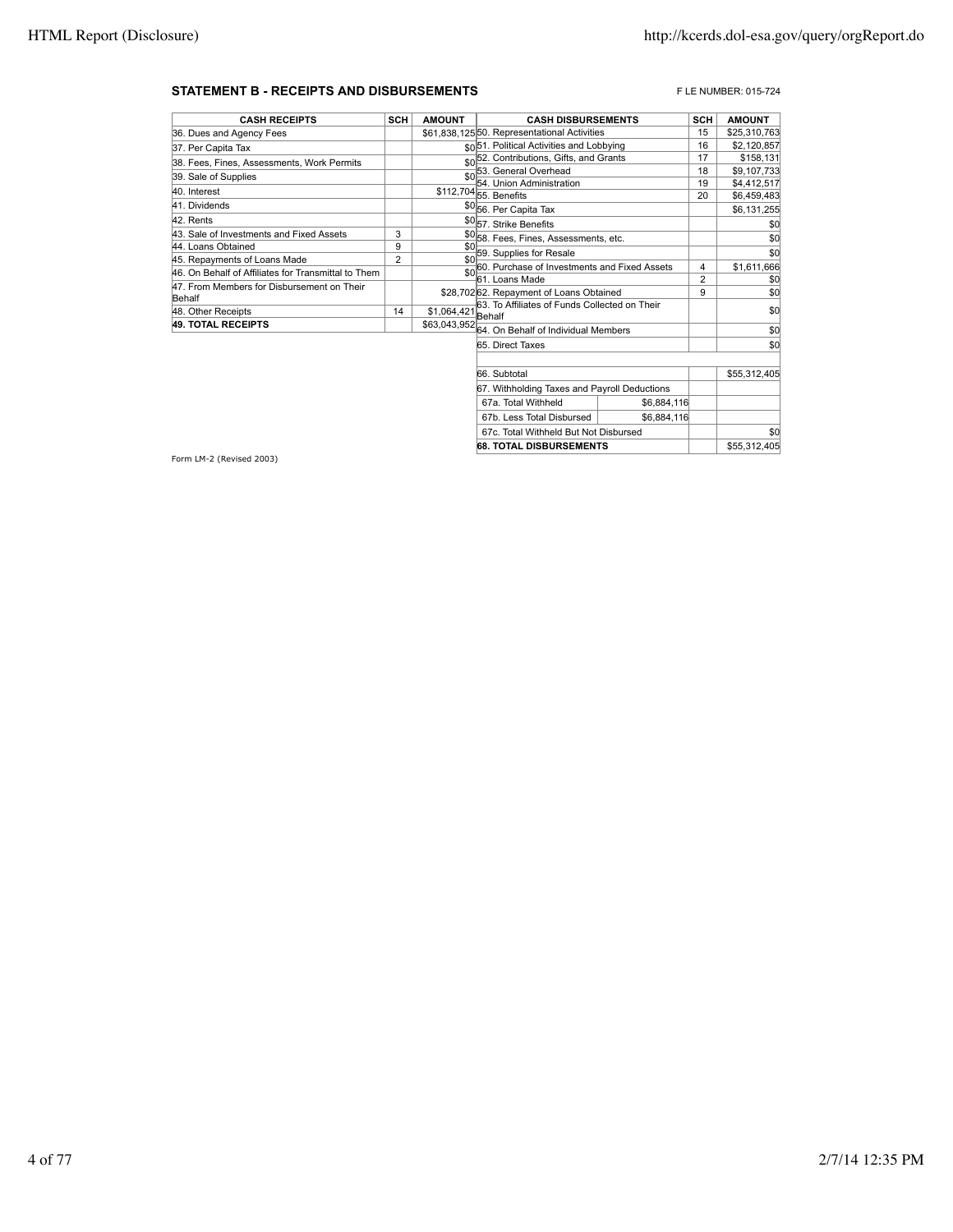#### **SCHEDULE 1 - ACCOUNTS RECEIVABLE AGING SCHEDULE** FLE NUMBER: 015-724

| Entity or Individual Name<br>(A)                                                        | Total Account 90-180 Days 180+ Days<br>Receivable<br>(B) | Past Due<br>(C) | Past Due<br>(D) | Liquidated<br>Account<br>Receivable<br>(E) |
|-----------------------------------------------------------------------------------------|----------------------------------------------------------|-----------------|-----------------|--------------------------------------------|
| Total of all itemized accounts receivable                                               | \$0                                                      | \$0             | \$0             | \$0                                        |
| Totals from all other accounts receivable                                               | \$6,503,395                                              |                 |                 |                                            |
| <b>Totals</b> (Total of Column (B) will be automatically entered in Item 23, Column(B)) | \$6,503,395                                              | \$0             | \$0             | \$0                                        |
| Form LM-2 (Revised 2003)                                                                |                                                          |                 |                 |                                            |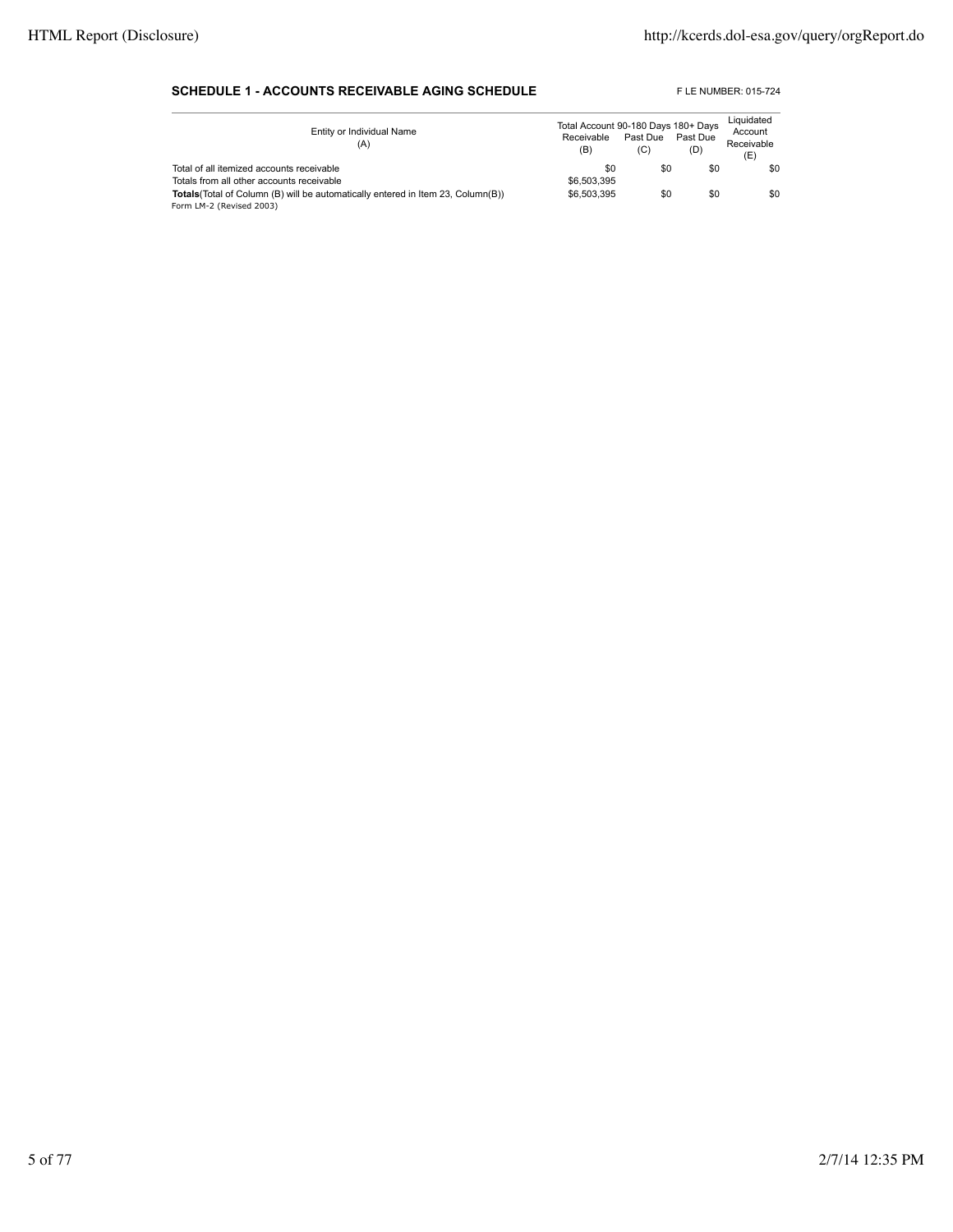#### **SCHEDULE 2 - LOANS RECEIVABLE EXECUTE: DESCRIPTION OF A SCHEDULE 2 - LOANS RECEIVABLE**

| List below loans to officers, employees, or members which   | Loans             | Loans Made    |         | Repayments Received During | Loans         |
|-------------------------------------------------------------|-------------------|---------------|---------|----------------------------|---------------|
| at any time during the reporting period exceeded \$250 and  | Outstanding at    | During Period |         | Period                     |               |
| list all loans to business enterprises regarless of amount. | Start of Period   | (C)           | Cash    | Other Than                 | End of Period |
| (A)                                                         | (B)               |               | (D)(1)  | Cash                       | (E)           |
|                                                             |                   |               |         | (D)(2)                     |               |
| Name: NUHW                                                  |                   |               |         |                            |               |
| Purpose: see item 69                                        | \$2,000,000       | \$0           | \$0     | \$0                        | \$2,000,000   |
| Security: Dues Receivable                                   |                   |               |         |                            |               |
| Terms of Repayment: 5% PA, payment within 5 years           |                   |               |         |                            |               |
| Total of loans not listed above                             |                   |               |         |                            | \$0           |
| Total of all lines above                                    | \$2,000,000       | \$0           | \$0     | \$0                        | \$2,000,000   |
| Totals will be automatically entered in                     | tem <sub>24</sub> | Item 61       | Item 45 | Item 69                    | tem $24$      |
|                                                             | Column (A)        |               |         | with Explanation           | Column (B)    |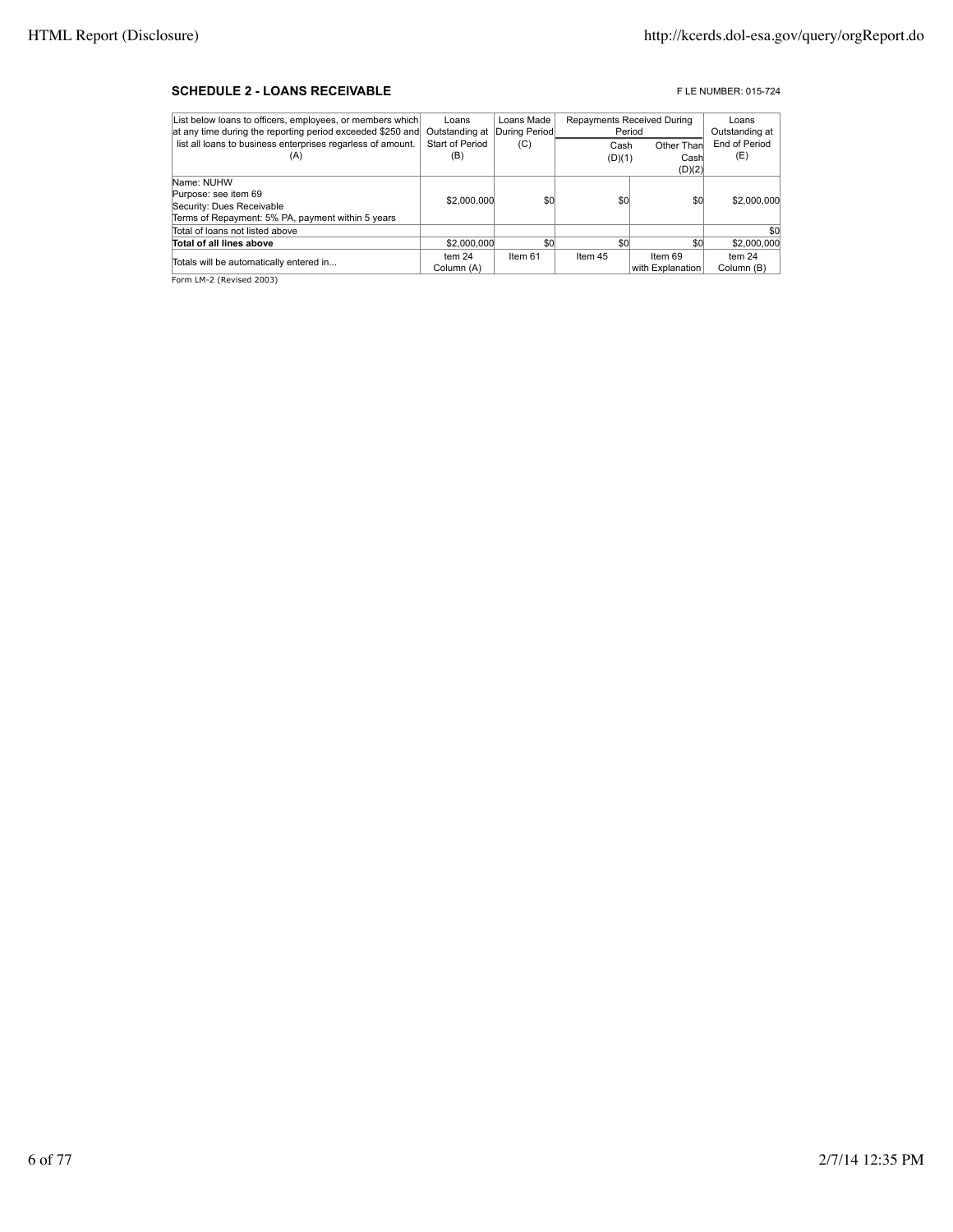#### **SCHEDULE 3 - SALE OF INVESTMENTS AND FIXED ASSETS** FLE NUMBER: 015-724

| Description (if land or buildings give location)                                          | Cost      | Book Value | Gross Sales Price | <b>Amount Received</b> |  |  |
|-------------------------------------------------------------------------------------------|-----------|------------|-------------------|------------------------|--|--|
| (A)                                                                                       | (B)       | (C)        | (D)               | (E)                    |  |  |
| Marketable Securities                                                                     | \$365,147 | \$365,147  | \$401.714         | \$401,714              |  |  |
| Bonds                                                                                     | \$163,263 | \$163,263  | \$160,069         | \$160,069              |  |  |
| Total of all lines above                                                                  | \$528,410 | \$528,410  | \$561.783         | \$561,783              |  |  |
| Less Reinvestments                                                                        |           |            |                   |                        |  |  |
| \$0<br>(The total from Net Sales Line will be automatically entered in Item 43) Net Sales |           |            |                   |                        |  |  |
| Form LM-2 (Revised 2003)                                                                  |           |            |                   |                        |  |  |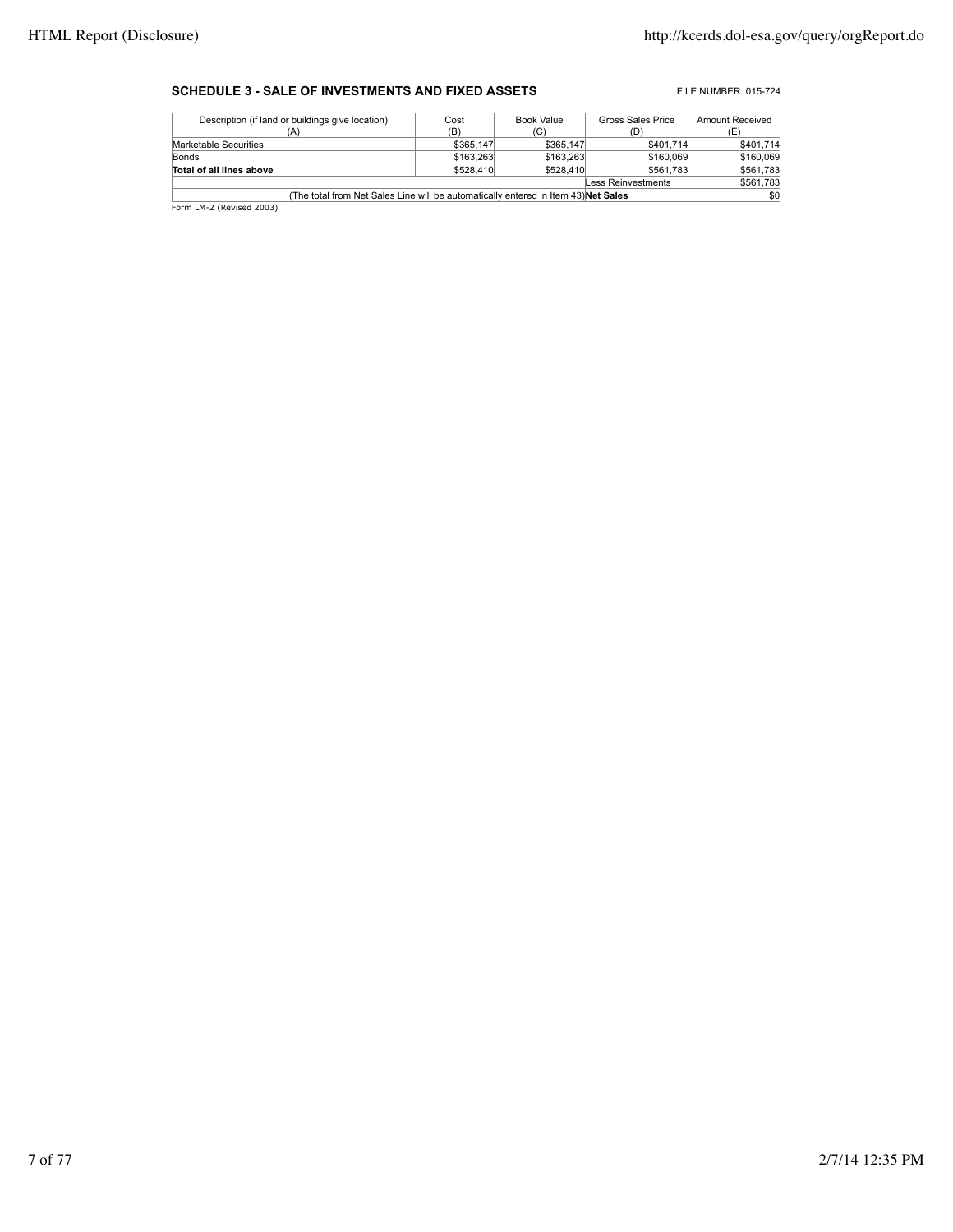#### **SCHEDULE 4 - PURCHASE OF INVESTMENTS AND FIXED ASSETS** FLE NUMBER: 015-724

| Description (if land or buildings, give location)                                          | Cost        | <b>Book Value</b>         | Cash Paid   |
|--------------------------------------------------------------------------------------------|-------------|---------------------------|-------------|
| (A)                                                                                        | (B)         | (C)                       | (D)         |
| Computer Hardware                                                                          | \$579,153   | \$579.153                 | \$579,153   |
| Computer Software                                                                          | \$453,201   | \$453,201                 | \$453,201   |
| Leasehold Improvement                                                                      | \$513,469   | \$513,469                 | \$513,469   |
| Furniture and Equipment                                                                    | \$65,843    | \$65,843                  | \$65,843    |
| Marketable Securities                                                                      | \$725,344   | \$725.344                 | \$725,344   |
| Total of all lines above                                                                   | \$2,337,010 | \$2,337,010               | \$2,337,010 |
|                                                                                            |             | <b>Less Reinvestments</b> | \$725,344   |
| (The total from Net Purchases Line will be automatically entered in tem 60.) Net Purchases |             |                           | \$1,611,666 |
| Form LM-2 (Revised 2003)                                                                   |             |                           |             |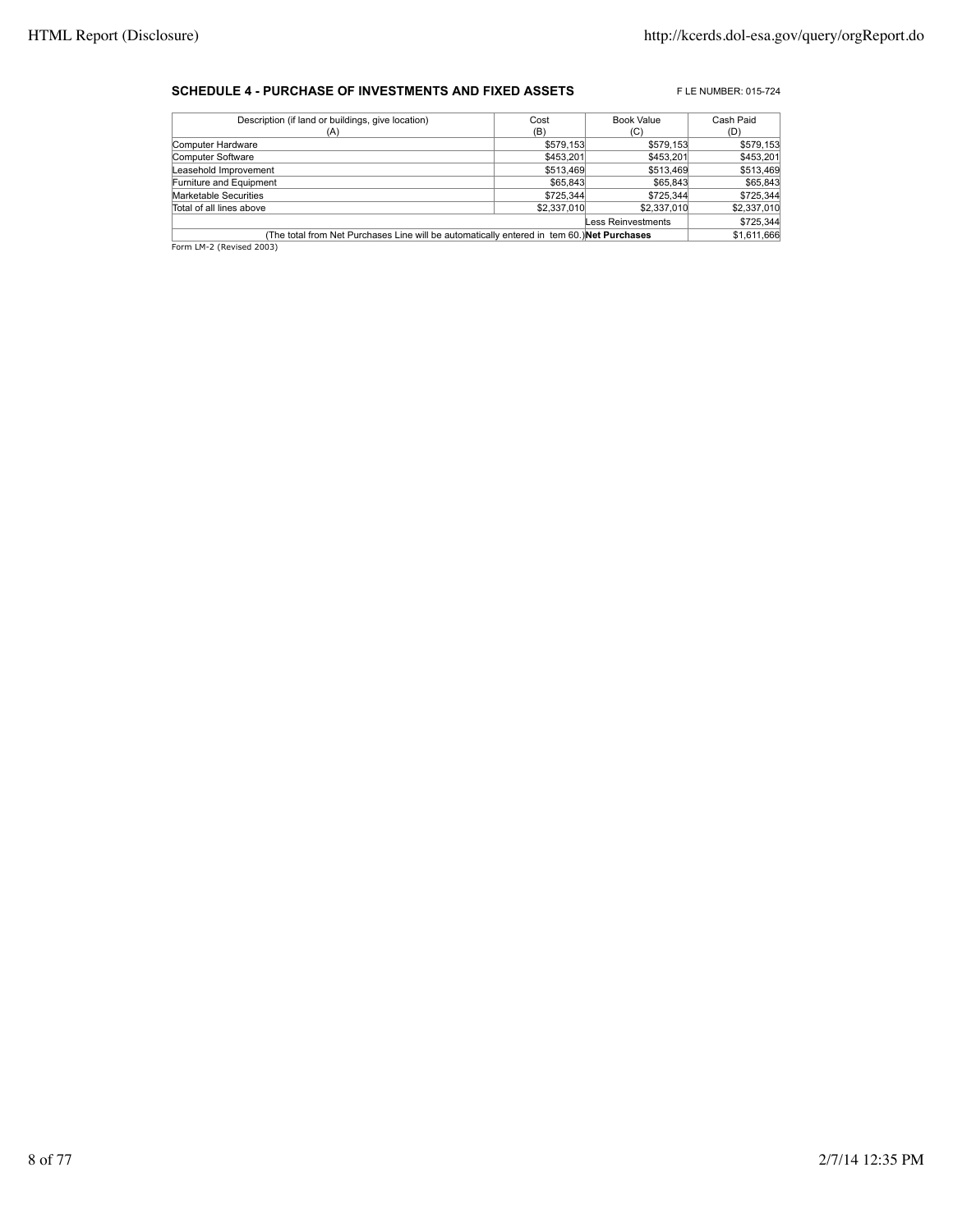#### **SCHEDULE 5 - INVESTMENTS FLE NUMBER: 015-724**

| Description                                                                                                    | Amount      |
|----------------------------------------------------------------------------------------------------------------|-------------|
| (A)                                                                                                            | (B)         |
| <b>Marketable Securities</b>                                                                                   |             |
| A. Total Cost                                                                                                  | \$1,187,728 |
| <b>B. Total Book Value</b>                                                                                     | \$1,187,728 |
| C. List each marketable security which has a book value over \$5,000 and exceeds 5% of Line B.                 |             |
| N/A                                                                                                            | \$0         |
| <b>Other Investments</b>                                                                                       |             |
| D. Total Cost                                                                                                  | \$0         |
| E. Total Book Value                                                                                            | \$0         |
| F. List each other investment which has a book value over \$5,000, of Line E. Also list each Trust which is an |             |
| linvestment.                                                                                                   |             |
| N/A                                                                                                            | \$0         |
| <b>G. Total of Lines B and E</b> (Total will be automatically entered in tem 26, Column(B))                    | \$1,187,728 |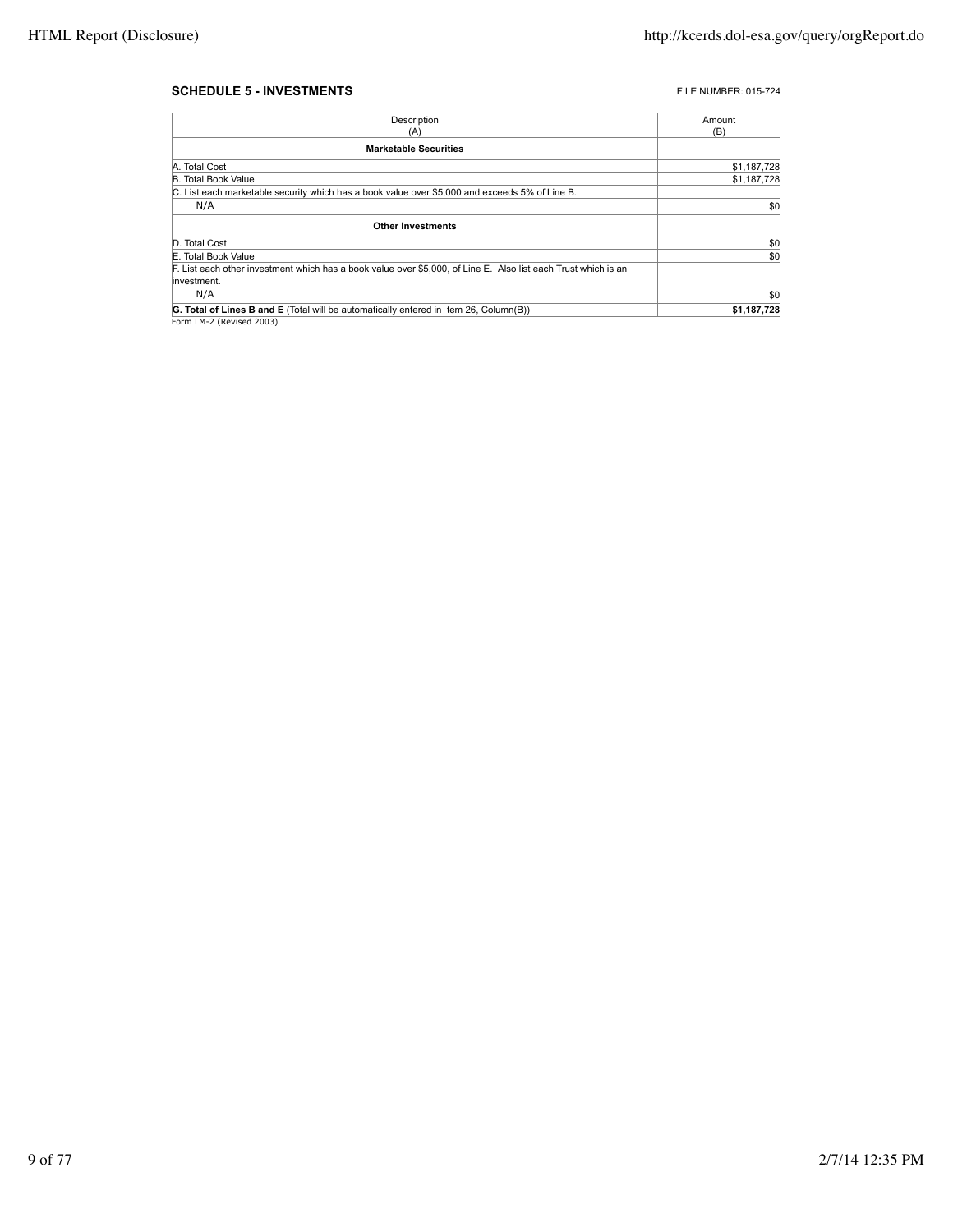#### **SCHEDULE 6 - FIXED ASSETS FIXED ASSETS FIXED ASSETS**

| Description<br>(A)                                                                                      | Cost or Other Basis<br>(B) | Total Depreciation or<br>Amount Expensed<br>(C) | <b>Book Value</b><br>(D) | Value<br>(E) |
|---------------------------------------------------------------------------------------------------------|----------------------------|-------------------------------------------------|--------------------------|--------------|
| A. Land 1: 2000 Franklin Street, Oakland, CA 94612                                                      | \$593.935                  |                                                 | \$593.935                | \$593,935    |
| A. Land 2: Parking Lot, 20th and Webster, Oakland,<br>CA 94612                                          | \$438,588                  |                                                 | \$438,588                | \$438,588    |
| B. Building 1: 2000 Franklin Street, Oakland, CA<br>94612                                               | \$6,120,733                | \$1,766,354                                     | \$4.354.379              | \$4,354,379  |
| C. Automobiles and Other Vehicles                                                                       | \$27,408                   | \$12,334                                        | \$15,074                 | \$15,074     |
| D. Office Furniture and Equipment                                                                       | \$3,093,176                | \$1,735,326                                     | \$1,357,850              | \$1,357,850  |
| E. Other Fixed Assets                                                                                   | \$0                        | \$0                                             | \$0                      | \$0          |
| F. Totals of Lines A through E (Column(D) Total will be<br>automatically entered in Item 27, Column(B)) | \$10.273.840               | \$3.514.014                                     | \$6.759.826              | \$6,759,826  |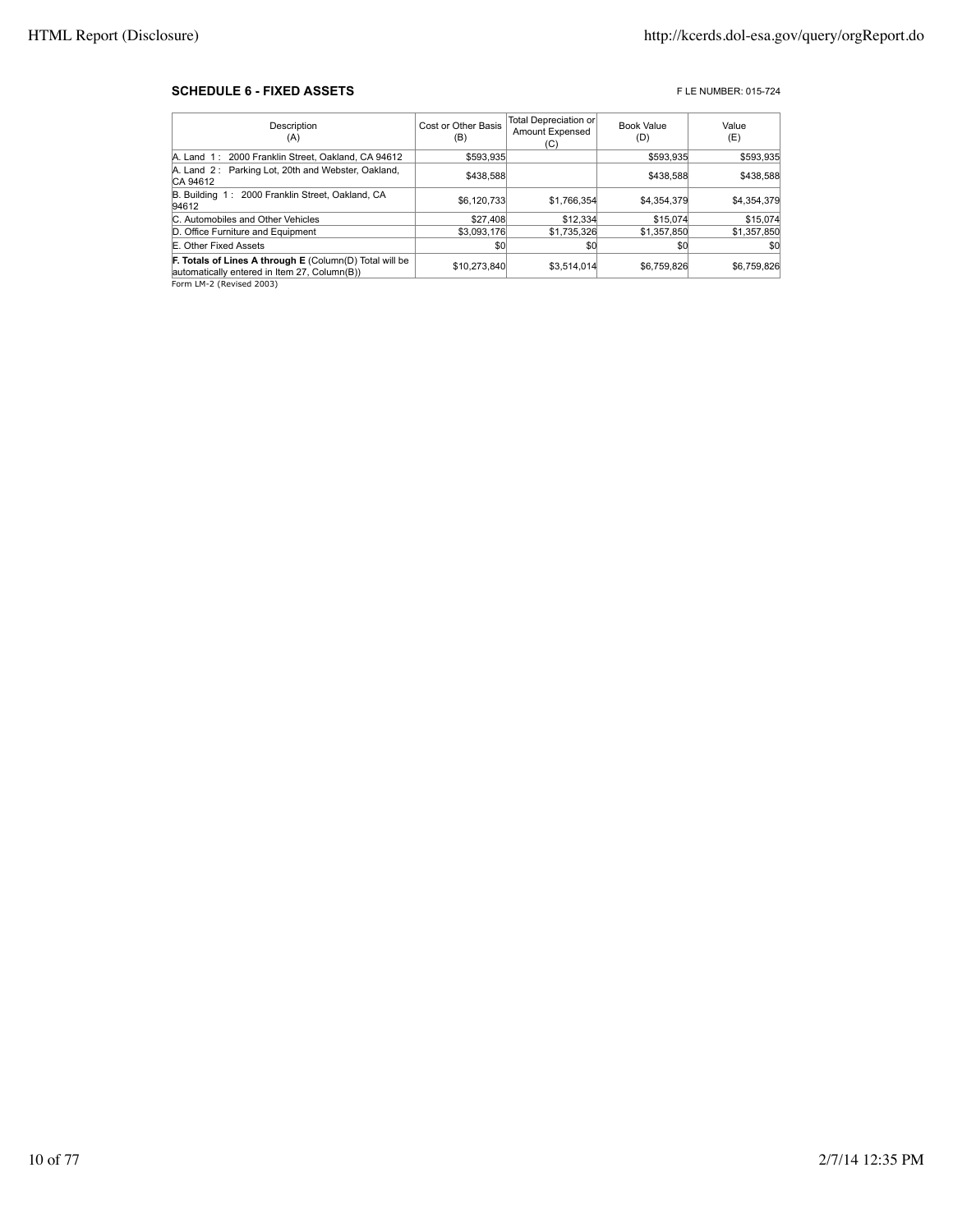#### **SCHEDULE 7 - OTHER ASSETS FLE NUMBER: 015-724**

| Description                                                       | Book Value |
|-------------------------------------------------------------------|------------|
| (A)                                                               | (B)        |
| Unamortized Ioan fees                                             | \$12,134   |
| Lease deposits                                                    | \$203,679  |
| Prepaid expenses                                                  | \$143,543  |
| PASNAP funding                                                    | \$178,843  |
| Total (Total will be automatically entered in Item 28, Column(B)) | \$538,199  |
| Form LM-2 (Revised 2003)                                          |            |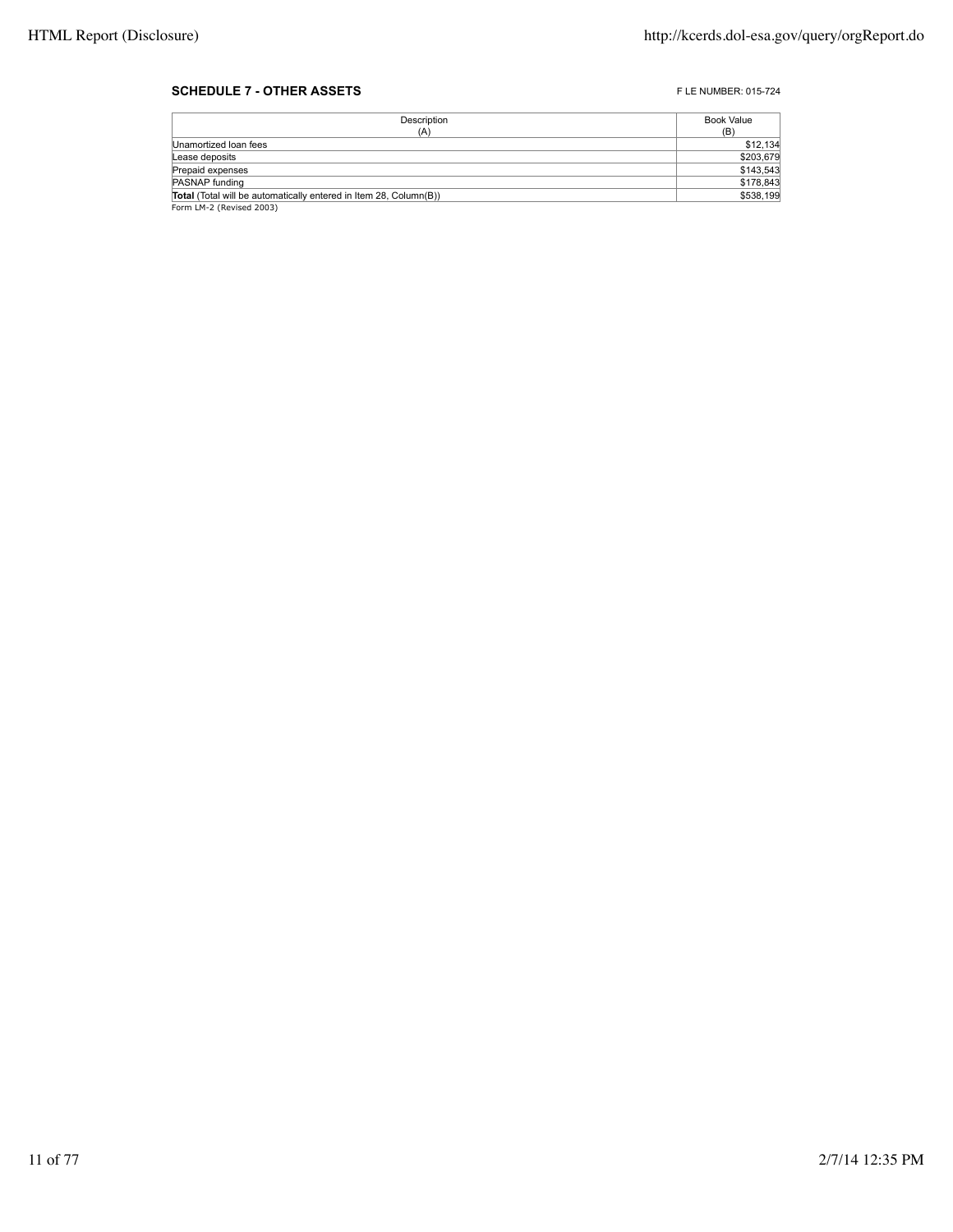#### **SCHEDULE 8 - ACCOUNTS PAYABLE AGING SCHEDULE** FLE NUMBER: 015-724

| Entity or Individual Name<br>(A)                                                                                       | <b>Total Account</b><br>Pavable<br>(B) | 90-180 Days<br>Past Due<br>(C) | 180+ Days Past<br>Due<br>(D) | Liquidated<br>Account<br>Pavable<br>(E) |
|------------------------------------------------------------------------------------------------------------------------|----------------------------------------|--------------------------------|------------------------------|-----------------------------------------|
| Total for all itemized accounts payable                                                                                | \$0                                    | \$0                            | \$0                          | \$0                                     |
| Total from all other accounts payable                                                                                  | \$804.975                              | \$0                            | \$0                          | \$0                                     |
| <b>Totals</b> (Total for Column(B) will be automatically entered in Item 30,<br>Column(D))<br>Form LM-2 (Revised 2003) | \$804.975                              | \$0                            | \$0                          | \$0                                     |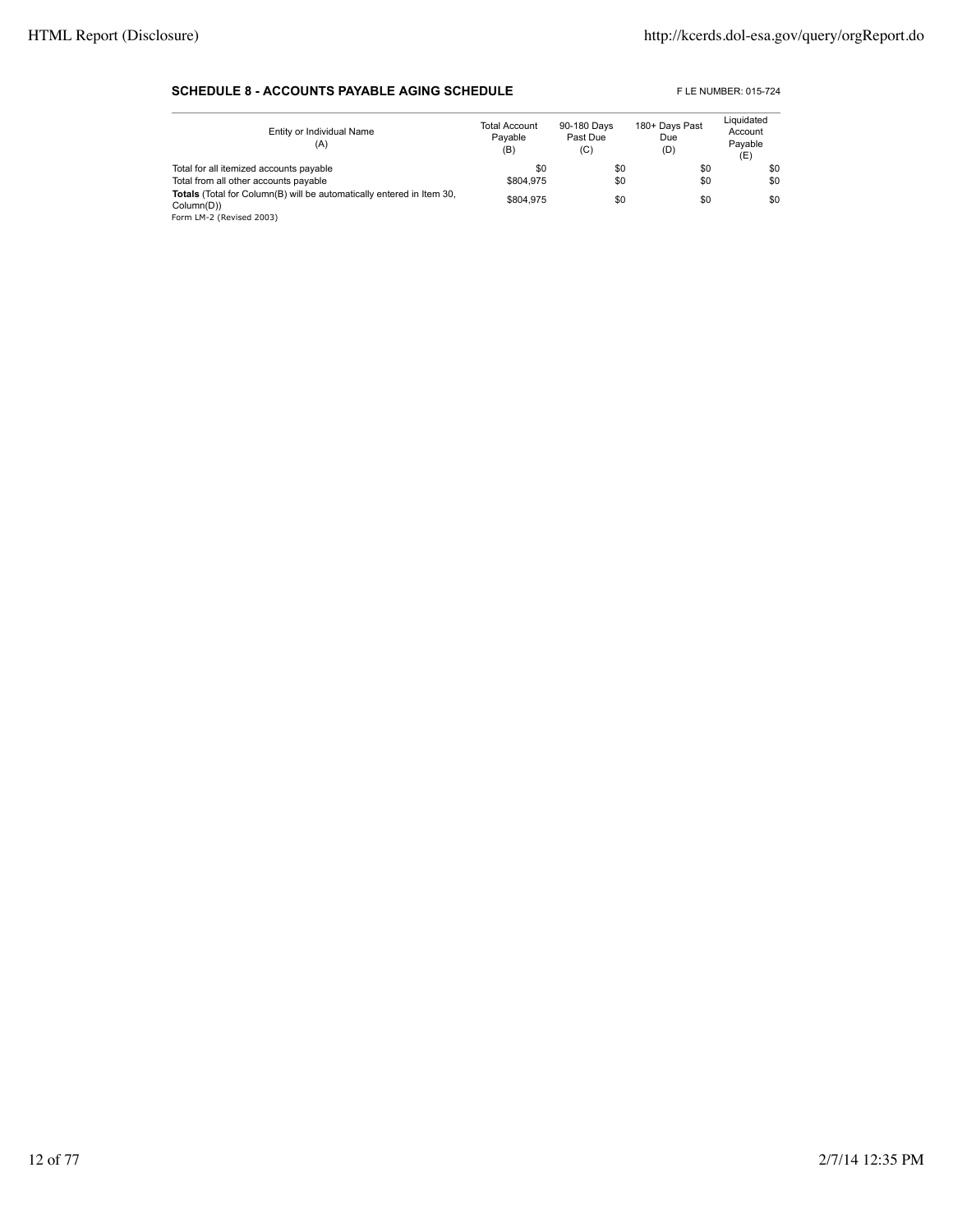#### **SCHEDULE 9 - LOANS PAYABLE FLE NUMBER: 015-724**

There was no data found for this schedule.

## **SCHEDULE 10 - OTHER LIABILITIES** FLE NUMBER: 015-724

| Description                                                                               | Amount at End of Period |
|-------------------------------------------------------------------------------------------|-------------------------|
| (A)                                                                                       | (B)                     |
| Accrued compensation                                                                      | \$5,707,438             |
| Deferred revenue                                                                          | \$28,691                |
| <b>Total Other Liabilities</b> (Total will be automatically entered in tem 33. Column(D)) | \$5,736,129             |
| Form LM-2 (Revised 2003)                                                                  |                         |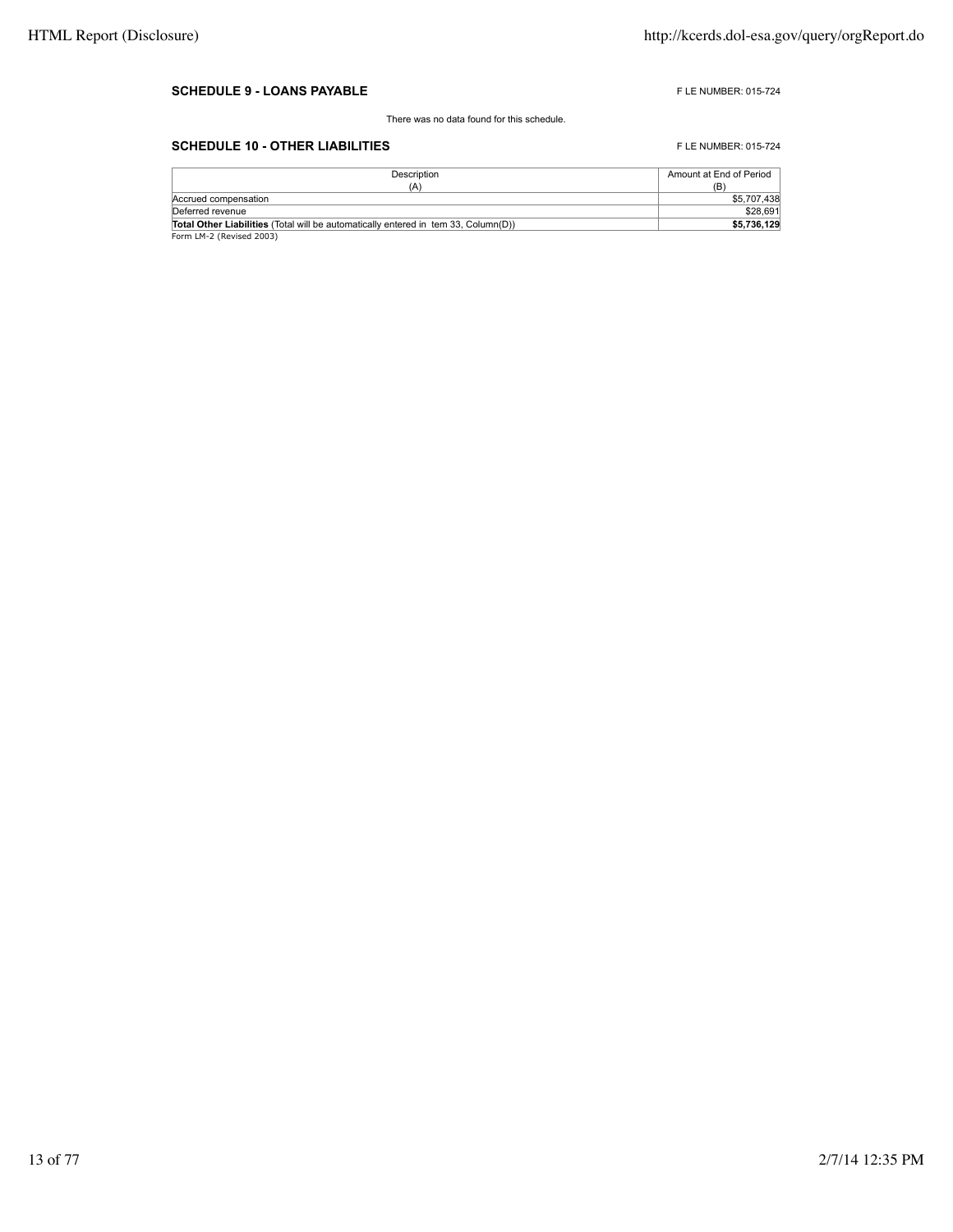### **SCHEDULE 11 - ALL OFFICERS AND DISBURSEMENTS TO OFFICERS** FLE NUMBER: 015-724

|                          | (A)<br>Name                                       | (B)<br>Title |      | (C)<br><b>Status</b>                                       | <b>Gross Salary</b><br>Disbursements<br>(before any<br>deductions) | (D)      |         | (E)<br>Allowances<br>Disbursed |     |       | (F)<br><b>Disbursements</b><br>for Official<br><b>Business</b> | (G)<br>Other<br>reported in<br>(D) through (F) | Disbursements not             | (H)<br><b>TOTAL</b> |          |
|--------------------------|---------------------------------------------------|--------------|------|------------------------------------------------------------|--------------------------------------------------------------------|----------|---------|--------------------------------|-----|-------|----------------------------------------------------------------|------------------------------------------------|-------------------------------|---------------------|----------|
| Ā<br>B                   | Bateman-Ketcham, Susan<br>Director                |              |      |                                                            |                                                                    |          | \$4,441 |                                | \$0 |       | \$40                                                           |                                                | \$0                           |                     | \$4,481  |
| c                        | N<br>Schedule 15<br>Representational Activities   |              | 95 % | Schedule 16<br><b>Political Activities</b><br>and Lobbying |                                                                    | $0\%$    |         | Schedule 17<br>Contributions   |     | $0\%$ | Schedule 18<br>General Overhead                                | 0%                                             | Schedule 19<br>Administration |                     | 5 %      |
| A<br>B<br>C              | Brown, Phyllis<br>President<br>P                  |              |      |                                                            |                                                                    |          | \$0     |                                | \$0 |       | \$0                                                            |                                                | \$0                           |                     | \$0      |
|                          | Schedule 15<br>Representational Activities        |              | 30 % | Schedule 16<br><b>Political Activities</b><br>and Lobbying |                                                                    | 30 %     |         | Schedule 17<br>Contributions   |     | 0%    | Schedule 18<br>General Overhead                                | 0%                                             | Schedule 19<br>Administration |                     | 40 %     |
| A<br>B<br>c              | Burger, Deborah<br>President<br>Þ                 |              |      |                                                            |                                                                    | \$40,113 |         |                                | \$0 |       | \$10,499                                                       |                                                | \$0                           |                     | \$50,612 |
|                          | Schedule 15<br>Representational Activities        |              | 95 % | Schedule 16<br><b>Political Activities</b><br>and Lobbying |                                                                    | 0%       |         | Schedule 17<br>Contributions   |     | 0%    | Schedule 18<br>General Overhead                                | $0\%$                                          | Schedule 19<br>Administration |                     | 5 %      |
| A<br>B<br>$\overline{c}$ | Cortez, Zenaida<br>Director<br>C                  |              |      |                                                            |                                                                    | \$73,703 |         |                                | \$0 |       | \$6,472                                                        |                                                | \$0                           |                     | \$80,175 |
|                          | Schedule 15<br>Representational Activities        |              | 30 % | Schedule 16<br><b>Political Activities</b><br>and Lobbying |                                                                    | 30 %     |         | Schedule 17<br>Contributions   |     | 0%    | Schedule 18<br>General Overhead                                | 0%                                             | Schedule 19<br>Administration |                     | 40 %     |
| A<br>B<br>c              | Cuaresma, Debbie<br>Director<br>N                 |              |      |                                                            |                                                                    | \$14,782 |         |                                | \$0 |       | \$888                                                          |                                                | \$0                           |                     | \$15,670 |
|                          | Schedule 15<br><b>Representational Activities</b> |              | 95 % | Schedule 16<br><b>Political Activities</b><br>and Lobbying |                                                                    | 0%       |         | Schedule 17<br>Contributions   |     | $0\%$ | Schedule 18<br>General Overhead                                | $0\%$                                          | Schedule 19<br>Administration |                     | 5 %      |
| A<br>B<br>c              | Daniel, Katherine<br>Director<br>Þ                |              |      |                                                            |                                                                    |          | \$0     |                                | \$0 |       | \$0                                                            |                                                | \$0                           |                     | \$0      |
|                          | Schedule 15<br>Representational Activities        |              | 95 % | Schedule 16<br><b>Political Activities</b><br>and Lobbying |                                                                    | 0%       |         | Schedule 17<br>Contributions   |     | $0\%$ | Schedule 18<br>General Overhead                                | $0\%$                                          | Schedule 19<br>Administration |                     | 5 %      |
| A<br>B<br>$\circ$        | Darby, James<br>Director<br>N                     |              |      |                                                            |                                                                    | \$52,828 |         |                                | \$0 |       | \$109                                                          |                                                | \$0                           |                     | \$52,937 |
|                          | Schedule 15<br>Representational Activities        |              | 95 % | Schedule 16<br><b>Political Activities</b><br>and Lobbying |                                                                    | 0%       |         | Schedule 17<br>Contributions   |     | $0\%$ | Schedule 18<br>General Overhead                                | 0%                                             | Schedule 19<br>Administration |                     | 5 %      |
| A<br>B<br>c              | Dema-Ala, Relie<br>Director<br>Þ                  |              |      |                                                            |                                                                    |          | \$0     |                                | \$0 |       | \$0                                                            |                                                | \$0                           |                     | \$0      |
|                          | Schedule 15<br>Representational Activities        |              | 95 % | Schedule 16<br>Political Activities<br>and Lobbying        |                                                                    | 0%       |         | Schedule 17<br>Contributions   |     | $0\%$ | Schedule 18<br>General Overhead                                | 0%                                             | Schedule 19<br>Administration |                     | 5 %      |
| A<br>B<br>c              | Dennis, Kathy<br>Director<br>N                    |              |      |                                                            |                                                                    |          | \$2,020 |                                | \$0 |       | \$563                                                          |                                                | \$0                           |                     | \$2,583  |
|                          | Schedule 15<br>Representational Activities        |              |      | Schedule 16<br>95 % Political Activities<br>and Lobbying   |                                                                    | $0\%$    |         | Schedule 17<br>Contributions   |     | $0\%$ | Schedule 18<br>General Overhead                                | $0\%$                                          | Schedule 19<br>Administration |                     | 5 %      |
| A<br>B<br>$\circ$        | Donahue, Kathryn<br>Director<br>C                 |              |      |                                                            |                                                                    | \$11,325 |         |                                | \$0 |       | \$2,272                                                        |                                                | \$0                           |                     | \$13,597 |
|                          | Schedule 15<br>Representational Activities        |              | 95 % | Schedule 16<br>Political Activities<br>and Lobbying        |                                                                    | $0\%$    |         | Schedule 17<br>Contributions   |     | $0\%$ | Schedule 18<br>General Overhead                                | $0\%$                                          | Schedule 19<br>Administration |                     | 5 %      |
| A<br>B<br>$\overline{c}$ | Dugan, Maureen<br>Director<br>P                   |              |      |                                                            |                                                                    |          | \$0     |                                | \$0 |       | \$1,171                                                        |                                                | \$O                           |                     | \$1,171  |
| lı                       | Schedule 15<br>Representational Activities        |              | 95 % | Schedule 16<br>Political Activities<br>and Lobbying        |                                                                    | $0\%$    |         | Schedule 17<br>Contributions   |     | $0\%$ | Schedule 18<br>General Overhead                                | $0\%$                                          | Schedule 19<br>Administration |                     | 5 %      |
| A<br>B<br>c              | Ellis. Diane<br>Director<br>N                     |              |      |                                                            |                                                                    |          | \$3,055 |                                | \$0 |       | \$34                                                           |                                                | \$0                           |                     | \$3,089  |
| lı                       | Schedule 15<br>Representational Activities        |              | 95 % | Schedule 16<br>Political Activities<br>and Lobbying        |                                                                    | 0%       |         | Schedule 17<br>Contributions   |     | 0%    | Schedule 18<br>General Overhead                                | 0%                                             | Schedule 19<br>Administration |                     | 5 %      |
| A<br>B<br> c c           | Fitzpatrick, Craig<br>Director                    |              |      |                                                            |                                                                    |          | \$7,486 |                                | \$0 |       | \$1,884                                                        |                                                | \$0                           |                     | \$9,370  |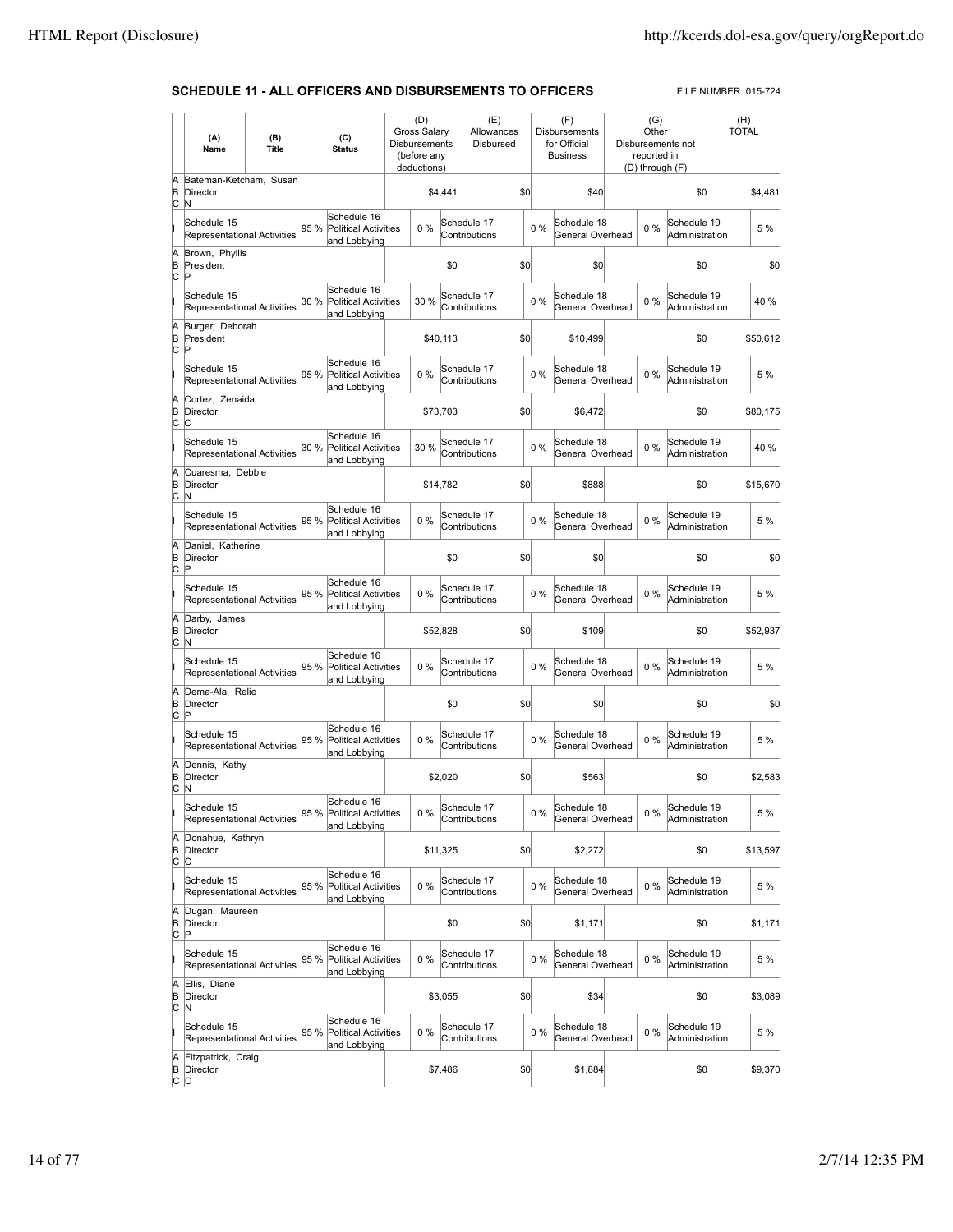|                     | (A)<br>Name                                       | (B)<br><b>Title</b> |      | (C)<br><b>Status</b>                                       | (D)<br><b>Gross Salary</b><br><b>Disbursements</b><br>(before any<br>deductions) |          | (E)<br>Allowances<br>Disbursed |     |       | (F)<br><b>Disbursements</b><br>for Official<br><b>Business</b> | (G)<br>Other<br>reported in<br>(D) through (F) | Disbursements not             | (H)<br><b>TOTAL</b> |
|---------------------|---------------------------------------------------|---------------------|------|------------------------------------------------------------|----------------------------------------------------------------------------------|----------|--------------------------------|-----|-------|----------------------------------------------------------------|------------------------------------------------|-------------------------------|---------------------|
| II                  | Schedule 15<br>Representational Activities        |                     | 95 % | Schedule 16<br><b>Political Activities</b><br>and Lobbying | 0%                                                                               |          | Schedule 17<br>Contributions   |     | 0%    | Schedule 18<br>General Overhead                                | $0\%$                                          | Schedule 19<br>Administration | 5 %                 |
| A<br>B<br>C         | Gutierrez Vo, Michelle<br>Director<br>N           |                     |      |                                                            |                                                                                  | \$1,200  |                                | \$0 |       | \$737                                                          |                                                | \$0                           | \$1,937             |
| II                  | Schedule 15<br>Representational Activities        |                     | 95 % | Schedule 16<br><b>Political Activities</b><br>and Lobbying | 0%                                                                               |          | Schedule 17<br>Contributions   |     | 0%    | Schedule 18<br>General Overhead                                | $0\%$                                          | Schedule 19<br>Administration | 5 %                 |
| A<br>B<br><u>lc</u> | Hawkins. Leslie<br>Director<br>ΙP                 |                     |      |                                                            |                                                                                  | \$0      |                                | \$0 |       | \$0                                                            |                                                | \$0                           | \$0                 |
| II                  | Schedule 15<br><b>Representational Activities</b> |                     | 95 % | Schedule 16<br><b>Political Activities</b><br>and Lobbying | 0%                                                                               |          | Schedule 17<br>Contributions   |     | 0%    | Schedule 18<br>General Overhead                                | 0%                                             | Schedule 19<br>Administration | 5 %                 |
| A<br>İΒ<br>lc.      | Hoagland, Lauri<br><b>Director</b><br>lc.         |                     |      |                                                            |                                                                                  | \$9,731  |                                | \$0 |       | \$1,022                                                        |                                                | \$0                           | \$10,753            |
| ı                   | Schedule 15<br>Representational Activities        |                     | 95 % | Schedule 16<br><b>Political Activities</b><br>and Lobbying | 0%                                                                               |          | Schedule 17<br>Contributions   |     | $0\%$ | Schedule 18<br>General Overhead                                | $0\%$                                          | Schedule 19<br>Administration | 5 %                 |
| A<br>B<br>lc.       | Keenan, Margaret<br>Director<br>P                 |                     |      |                                                            |                                                                                  | \$0      |                                | \$0 |       | \$1,462                                                        |                                                | \$0                           | \$1,462             |
| Iı                  | Schedule 15<br>Representational Activities        |                     | 95 % | Schedule 16<br><b>Political Activities</b><br>and Lobbying | 0%                                                                               |          | Schedule 17<br>Contributions   |     | $0\%$ | Schedule 18<br>General Overhead                                | $0\%$                                          | Schedule 19<br>Administration | 5 %                 |
| A<br>B<br>C         | Kennedy, Catherine<br>Director<br>İΝ              |                     |      |                                                            |                                                                                  | \$1,200  |                                | \$d |       | \$416                                                          |                                                | \$d                           | \$1,616             |
| lı.                 | Schedule 15<br>Representational Activities        |                     | 95 % | Schedule 16<br><b>Political Activities</b><br>and Lobbying | 0%                                                                               |          | Schedule 17<br>Contributions   |     | $0\%$ | Schedule 18<br>General Overhead                                | 0%                                             | Schedule 19<br>Administration | 5 %                 |
| A<br>B<br>C         | Koelle, Carol<br>Director<br>N                    |                     |      |                                                            |                                                                                  | \$3,423  |                                | \$d |       | \$756                                                          |                                                | \$d                           | \$4,179             |
| lı.                 | Schedule 15<br>Representational Activities        |                     | 95 % | Schedule 16<br><b>Political Activities</b><br>and Lobbying | 0%                                                                               |          | Schedule 17<br>Contributions   |     | $0\%$ | Schedule 18<br>General Overhead                                | $0\%$                                          | Schedule 19<br>Administration | 5 %                 |
| A<br>B<br>C         | Koorsones, Diane<br>President<br>ΙP               |                     |      |                                                            |                                                                                  | \$0      |                                | \$d |       | \$0                                                            |                                                | \$d                           | \$0                 |
| lı.                 | Schedule 15<br>Representational Activities        |                     | 30 % | Schedule 16<br><b>Political Activities</b><br>and Lobbying | 30 %                                                                             |          | Schedule 17<br>Contributions   |     | $0\%$ | Schedule 18<br>General Overhead                                | 0%                                             | Schedule 19<br>Administration | 40 %                |
| A<br>B<br>C         | Kuhl, Martha<br>Director<br>ΙP                    |                     |      |                                                            |                                                                                  | \$0      |                                | \$d |       | \$1,330                                                        |                                                | \$d                           | \$1,330             |
| T                   | Schedule 15<br>Representational Activities        |                     | 95 % | Schedule 16<br>Political Activities<br>and Lobbying        | 0%                                                                               |          | Schedule 17<br>Contributions   |     | $0\%$ | Schedule 18<br>General Overhead                                | $0\%$                                          | Schedule 19<br>Administration | 5 %                 |
|                     | A Langford, Brenda<br><b>B</b> Director<br> C N   |                     |      |                                                            |                                                                                  | \$19,908 |                                | \$d |       | \$2,212                                                        |                                                | \$d                           | \$22,120            |
| lı.                 | Schedule 15<br><b>Representational Activities</b> |                     | 95 % | Schedule 16<br>Political Activities<br>and Lobbying        | $0\%$                                                                            |          | Schedule 17<br>Contributions   |     | $0\%$ | Schedule 18<br>General Overhead                                | $0\%$                                          | Schedule 19<br>Administration | 5 %                 |
| A<br>B<br><u>lc</u> | Markowitz, Malinda<br>Secretary<br>C              |                     |      |                                                            |                                                                                  | \$93,681 |                                | \$d |       | \$7,736                                                        |                                                | \$d                           | \$101,417           |
| lı.                 | Schedule 15<br>Representational Activities        |                     | 95 % | Schedule 16<br><b>Political Activities</b><br>and Lobbying | 0%                                                                               |          | Schedule 17<br>Contributions   |     | 0%    | Schedule 18<br>General Overhead                                | 0%                                             | Schedule 19<br>Administration | 5 %                 |
| A<br>B<br>C         | Marth, Robert<br>Director<br>lc.                  |                     |      |                                                            |                                                                                  | \$67,645 |                                | \$d |       | \$3,053                                                        |                                                | \$d                           | \$70,698            |
| lı.                 | Schedule 15<br><b>Representational Activities</b> |                     | 95 % | Schedule 16<br><b>Political Activities</b><br>and Lobbying | 0%                                                                               |          | Schedule 17<br>Contributions   |     | 0%    | Schedule 18<br>General Overhead                                | 0%                                             | Schedule 19<br>Administration | 5 %                 |
| A<br>B<br>lc.       | Martin, Bonnie<br>Director<br>lc.                 |                     |      |                                                            |                                                                                  | \$7,425  |                                | \$d |       | \$2,725                                                        |                                                | \$d                           | \$10,150            |
| lı.                 | Schedule 15<br><b>Representational Activities</b> |                     | 95 % | Schedule 16<br>Political Activities<br>and Lobbying        | $0\%$                                                                            |          | Schedule 17<br>Contributions   |     | 0%    | Schedule 18<br>General Overhead                                | 0%                                             | Schedule 19<br>Administration | 5 %                 |
| A<br>В<br>∣C ∣P     | Miller, John<br>Director                          |                     |      |                                                            |                                                                                  | \$0      |                                | \$d |       | \$2,967                                                        |                                                | \$d                           | \$2,967             |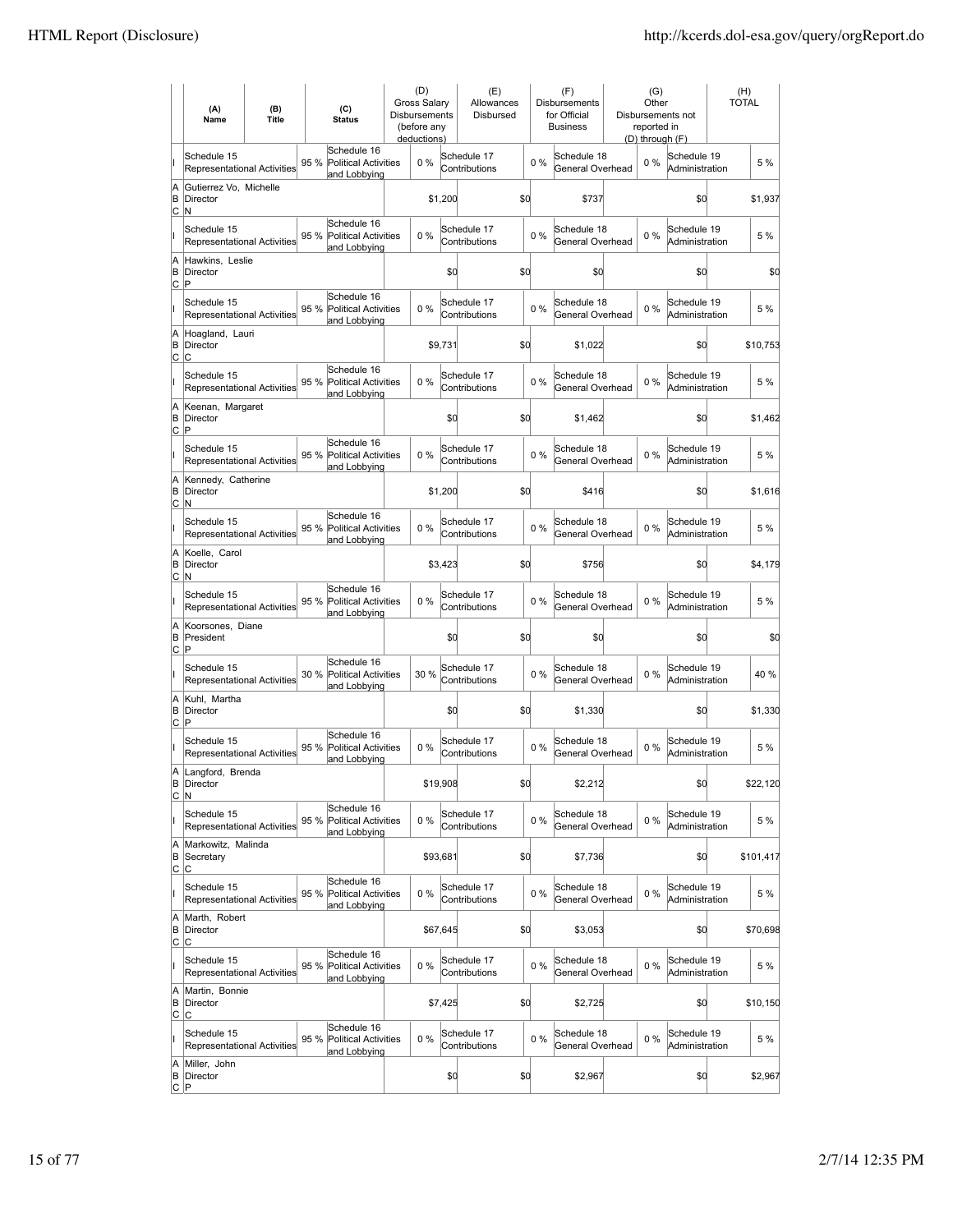|                     | (A)<br>Name                                       | (B)<br><b>Title</b> |      | (C)<br><b>Status</b>                                       | (D)<br><b>Gross Salary</b><br><b>Disbursements</b><br>(before any<br>deductions) |          |         | (E)<br>Allowances<br><b>Disbursed</b> |     |       | (F)<br>Disbursements<br>for Official<br><b>Business</b> | (G)<br>Other<br>reported in<br>(D) through (F) | Disbursements not             | <b>TOTAL</b> | (H)      |
|---------------------|---------------------------------------------------|---------------------|------|------------------------------------------------------------|----------------------------------------------------------------------------------|----------|---------|---------------------------------------|-----|-------|---------------------------------------------------------|------------------------------------------------|-------------------------------|--------------|----------|
| lı.                 | Schedule 15<br>Representational Activities        |                     | 95 % | Schedule 16<br><b>Political Activities</b><br>and Lobbying |                                                                                  | 0%       |         | Schedule 17<br>Contributions          |     | 0%    | Schedule 18<br>General Overhead                         | $0\%$                                          | Schedule 19<br>Administration |              | 5 %      |
| A<br>B<br>C         | Miller. Laura<br>Treasurer<br>P                   |                     |      |                                                            |                                                                                  |          | \$O     |                                       | \$d |       | \$0                                                     |                                                | \$0                           |              | \$0      |
| II                  | Schedule 15<br>Representational Activities        |                     | 95 % | Schedule 16<br><b>Political Activities</b><br>and Lobbying |                                                                                  | 0%       |         | Schedule 17<br>Contributions          |     | 0%    | Schedule 18<br>General Overhead                         | $0\%$                                          | Schedule 19<br>Administration |              | 5 %      |
| A<br>B<br>Iс        | Morgan, Genel<br>Secretary<br>C                   |                     |      |                                                            |                                                                                  |          | \$1,200 |                                       | \$0 |       | \$287                                                   |                                                | \$0                           |              | \$1,487  |
| II                  | Schedule 15<br>Representational Activities        |                     | 30 % | Schedule 16<br><b>Political Activities</b><br>and Lobbying |                                                                                  | 30 %     |         | Schedule 17<br>Contributions          |     | $0\%$ | Schedule 18<br>General Overhead                         | $0\%$                                          | Schedule 19<br>Administration |              | 40 %     |
| A<br>B<br>lc.       | Paraiso, Hildegarde<br>Director<br>P              |                     |      |                                                            |                                                                                  |          | \$0     |                                       | \$d |       | \$0                                                     |                                                | \$d                           |              | \$0      |
| lı.                 | Schedule 15<br><b>Representational Activities</b> |                     | 95 % | Schedule 16<br><b>Political Activities</b><br>and Lobbying |                                                                                  | 0%       |         | Schedule 17<br>Contributions          |     | 0%    | Schedule 18<br>General Overhead                         | $0\%$                                          | Schedule 19<br>Administration |              | 5 %      |
| A<br>B<br>Iс        | Pataki, Elizabeth<br>Director<br>İΡ               |                     |      |                                                            |                                                                                  |          | \$0     |                                       | \$d |       | \$629                                                   |                                                | \$d                           |              | \$629    |
| lı.                 | Schedule 15<br>Representational Activities        |                     | 95 % | Schedule 16<br><b>Political Activities</b><br>and Lobbying |                                                                                  | 0%       |         | Schedule 17<br>Contributions          |     | $0\%$ | Schedule 18<br>General Overhead                         | 0%                                             | Schedule 19<br>Administration |              | 5 %      |
| A<br>B<br>lc.       | Pham, Cuong<br>Director<br>M                      |                     |      |                                                            |                                                                                  |          | \$5,053 |                                       | \$d |       | \$834                                                   |                                                | \$d                           |              | \$5,887  |
| lı.                 | Schedule 15<br>Representational Activities        |                     | 95 % | Schedule 16<br><b>Political Activities</b><br>and Lobbying |                                                                                  | 0%       |         | Schedule 17<br>Contributions          |     | $0\%$ | Schedule 18<br>General Overhead                         | $0\%$                                          | Schedule 19<br>Administration |              | 5 %      |
| A<br>B<br>C         | Phillips, Trande<br>Director<br>N                 |                     |      |                                                            |                                                                                  | \$12,776 |         |                                       | \$d |       | \$2,118                                                 |                                                | \$d                           |              | \$14,894 |
| lı.                 | Schedule 15<br><b>Representational Activities</b> |                     | 95 % | Schedule 16<br><b>Political Activities</b><br>and Lobbying |                                                                                  | $0\%$    |         | Schedule 17<br>Contributions          |     | $0\%$ | Schedule 18<br>General Overhead                         | $0\%$                                          | Schedule 19<br>Administration |              | 5 %      |
| A<br>B<br>C         | Rodolfo, Jan<br><b>Director</b><br>İΡ             |                     |      |                                                            |                                                                                  |          | \$0     |                                       | \$d |       | \$0                                                     |                                                | \$d                           |              | \$0      |
| lı.                 | Schedule 15<br><b>Representational Activities</b> |                     | 95 % | Schedule 16<br><b>Political Activities</b><br>and Lobbying |                                                                                  | 0%       |         | Schedule 17<br>Contributions          |     | $0\%$ | Schedule 18<br>General Overhead                         | $0\%$                                          | Schedule 19<br>Administration |              | 5 %      |
| A<br>B<br>lc.       | Rowe, Sheila<br>Director<br>lN.                   |                     |      |                                                            |                                                                                  |          | \$1,200 |                                       | \$d |       | \$811                                                   |                                                | \$d                           |              | \$2,011  |
| lı.                 | Schedule 15<br><b>Representational Activities</b> |                     | 95 % | Schedule 16<br>Political Activities<br>and Lobbying        |                                                                                  | 0%       |         | Schedule 17<br>Contributions          |     | $0\%$ | Schedule 18<br>General Overhead                         | $0\%$                                          | Schedule 19<br>Administration |              | 5 %      |
| A<br>C              | Stoddard, Sherri<br><b>B</b> Director<br>C        |                     |      |                                                            |                                                                                  |          | \$2,889 |                                       | \$d |       | \$2,400                                                 |                                                | \$d                           |              | \$5,289  |
| lı.                 | Schedule 15<br>Representational Activities        |                     | 95 % | Schedule 16<br><b>Political Activities</b><br>and Lobbying |                                                                                  | $0\%$    |         | Schedule 17<br>Contributions          |     | $0\%$ | Schedule 18<br>General Overhead                         | $0\%$                                          | Schedule 19<br>Administration |              | 5 %      |
| A<br>B<br><u>lc</u> | Trites, John<br>Director<br>N.                    |                     |      |                                                            |                                                                                  |          | \$1,483 |                                       | \$d |       | \$117                                                   |                                                | \$d                           |              | \$1,600  |
| lı.                 | Schedule 15<br><b>Representational Activities</b> |                     | 95 % | Schedule 16<br><b>Political Activities</b><br>and Lobbying |                                                                                  | 0%       |         | Schedule 17<br>Contributions          |     | 0%    | Schedule 18<br>General Overhead                         | $0\%$                                          | Schedule 19<br>Administration |              | 5 %      |
| A<br>B<br>lc.       | Utz. Martha<br>Director<br> P                     |                     |      |                                                            |                                                                                  |          | \$0     |                                       | \$d |       | \$1,149                                                 |                                                | \$d                           |              | \$1,149  |
| lı.                 | Schedule 15<br><b>Representational Activities</b> |                     | 95 % | Schedule 16<br><b>Political Activities</b><br>and Lobbying |                                                                                  | 0%       |         | Schedule 17<br>Contributions          |     | 0%    | Schedule 18<br>General Overhead                         | 0%                                             | Schedule 19<br>Administration |              | 5 %      |
| A<br>B<br>C         | Webb, Janice<br>Director<br>P                     |                     |      |                                                            |                                                                                  |          | \$0     |                                       | \$d |       | \$294                                                   |                                                | \$d                           |              | \$294    |
| ll.                 | Schedule 15<br><b>Representational Activities</b> |                     | 95 % | Schedule 16<br>Political Activities<br>and Lobbying        |                                                                                  | 0%       |         | Schedule 17<br>Contributions          |     | 0%    | Schedule 18<br>General Overhead                         | $0\%$                                          | Schedule 19<br>Administration |              | 5 %      |
| A<br>B<br> C  P     | Welch, David<br>Director                          |                     |      |                                                            |                                                                                  |          | \$0     |                                       | \$q |       | \$1,900                                                 |                                                | \$0                           |              | \$1,900  |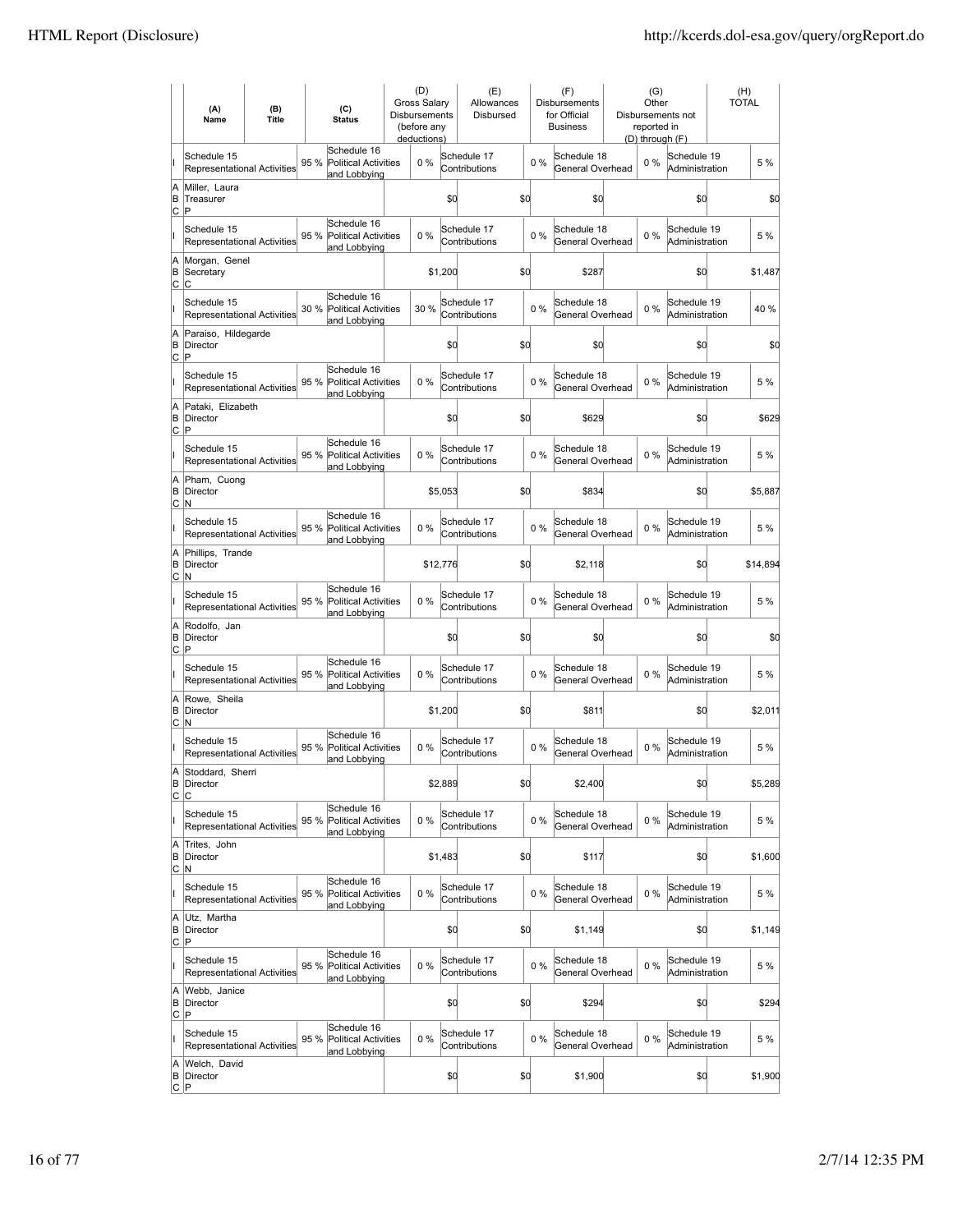| (A)<br>Name                                                                                            | (B)<br>Title | (C)<br><b>Status</b>                                     |  | (D)<br>Gross Salary<br><b>Disbursements</b><br>(before any<br>deductions) |     | (E)<br>Allowances<br><b>Disbursed</b> |     |       | (F)<br><b>Disbursements</b><br>for Official<br><b>Business</b> |       | (G)<br>Other<br>reported in<br>$(D)$ through $(F)$ | Disbursements not             | (H)<br><b>TOTAL</b> |           |
|--------------------------------------------------------------------------------------------------------|--------------|----------------------------------------------------------|--|---------------------------------------------------------------------------|-----|---------------------------------------|-----|-------|----------------------------------------------------------------|-------|----------------------------------------------------|-------------------------------|---------------------|-----------|
| Schedule 15<br>Representational Activities                                                             |              | Schedule 16<br>95 % Political Activities<br>and Lobbving |  | $0\%$                                                                     |     | Schedule 17<br>Contributions          |     | $0\%$ | Schedule 18<br>General Overhead                                | $0\%$ |                                                    | Schedule 19<br>Administration |                     | 5 %       |
| A Williams, Barbara<br><b>B</b> Director<br>∣C ∣P                                                      |              |                                                          |  |                                                                           | \$0 |                                       | \$0 |       | \$349                                                          |       |                                                    | \$0                           |                     | \$349     |
| Schedule 16<br>Schedule 15<br>95 % Political Activities<br>Representational Activities<br>and Lobbying |              |                                                          |  | $0\%$                                                                     |     | Schedule 17<br>Contributions          |     | $0\%$ | Schedule 18<br>General Overhead                                |       | $0\%$                                              | Schedule 19<br>Administration |                     | 5 %       |
| <b>Total Officer Disbursements</b>                                                                     |              |                                                          |  | \$438.567                                                                 |     |                                       | \$0 |       | \$59,236                                                       |       |                                                    | \$0                           |                     | \$497,803 |
| <b>Less Deductions</b>                                                                                 |              |                                                          |  |                                                                           |     |                                       |     |       |                                                                |       |                                                    |                               |                     |           |
| <b>Net Disbursements</b>                                                                               |              |                                                          |  |                                                                           |     |                                       |     |       |                                                                |       |                                                    |                               |                     | \$497,803 |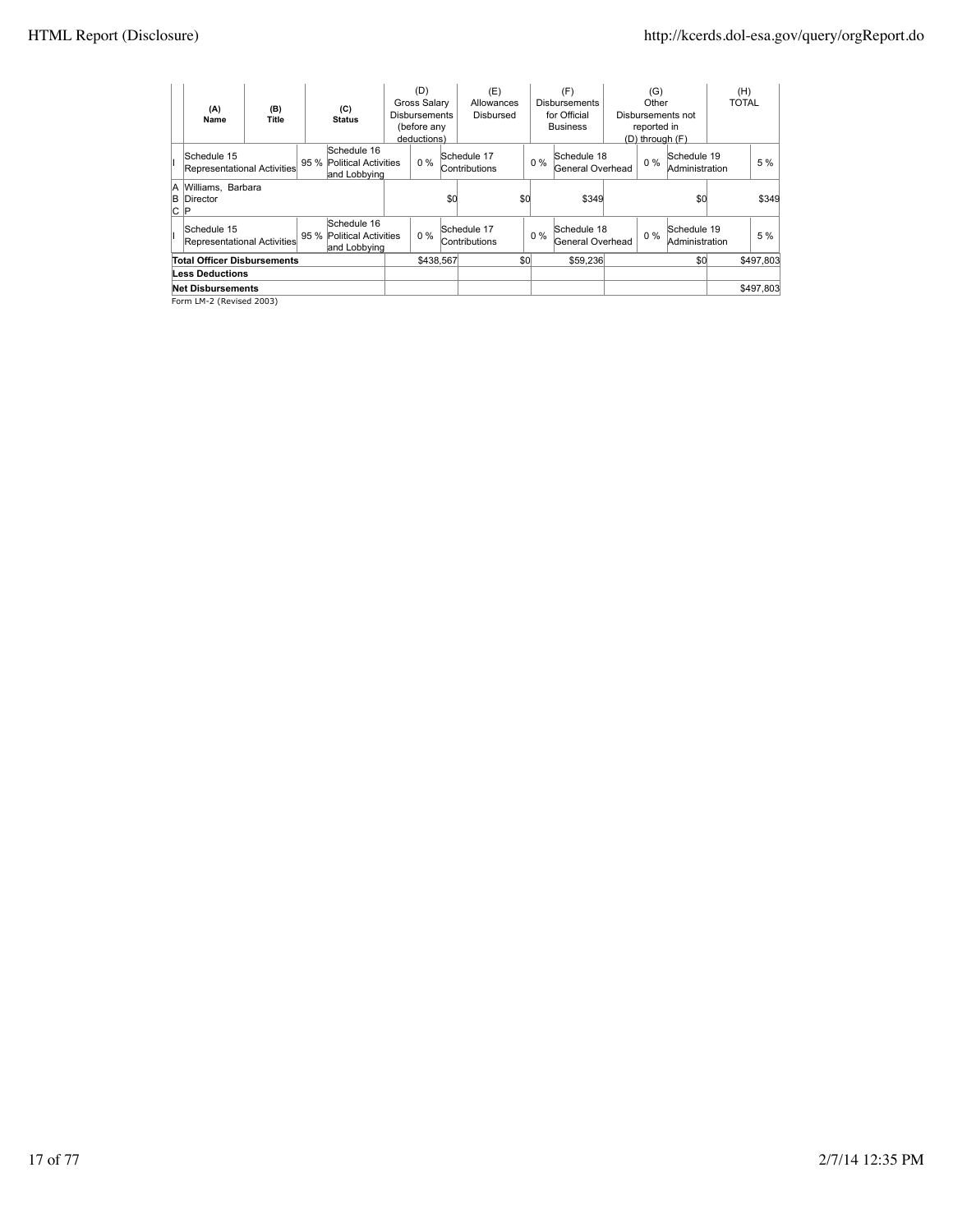### **SCHEDULE 12 - DISBURSEMENTS TO EMPLOYEES** FLE NUMBER: 015-724

|                          | (A)<br>Name                                       | (B)<br>Title |       | (C)<br><b>Other Payer</b>                                  | Disbursements | (D)<br>Gross Salary<br>(before any<br>deductions) |           | (E)<br>Allowances<br>Disbursed |         |       | (F)<br><b>Disbursements</b><br>for Official<br><b>Business</b> | (G)   | <b>Other Disbursements</b><br>not reported in<br>(D) through (F) | (H)<br><b>TOTAL</b> |           |
|--------------------------|---------------------------------------------------|--------------|-------|------------------------------------------------------------|---------------|---------------------------------------------------|-----------|--------------------------------|---------|-------|----------------------------------------------------------------|-------|------------------------------------------------------------------|---------------------|-----------|
| A<br>B<br>c              | DIAZ, ADAM D<br><b>NONE</b>                       |              |       |                                                            |               |                                                   | \$112,948 |                                | \$1,345 |       | \$30,436                                                       |       | \$0                                                              |                     | \$144,729 |
|                          | Schedule 15<br>Representational Activities        |              | 90 %  | Schedule 16<br><b>Political Activities</b><br>and Lobbying |               | 0%                                                |           | Schedule 17<br>Contributions   |         | 0%    | Schedule 18<br>General Overhead                                | 5 %   | Schedule 19<br>Administration                                    |                     | 5 %       |
| A<br>B<br>c              | LEENSON, ALEX S<br><b>NONE</b>                    |              |       |                                                            |               |                                                   | \$41,960  |                                | \$1.345 |       | \$849                                                          |       | \$0                                                              |                     | \$44,154  |
|                          | Schedule 15<br><b>Representational Activities</b> |              | 90 %  | Schedule 16<br><b>Political Activities</b><br>and Lobbying |               | 0%                                                |           | Schedule 17<br>Contributions   |         | 0%    | Schedule 18<br>General Overhead                                | 5 %   | Schedule 19<br>Administration                                    |                     | 5 %       |
| A<br>B<br>C              | GRUBB, ALICE<br><b>NONE</b>                       |              |       |                                                            |               |                                                   | \$120,992 |                                | \$1,345 |       | \$691                                                          |       | \$0                                                              |                     | \$123,028 |
|                          | Schedule 15<br>Representational Activities        |              | $0\%$ | Schedule 16<br><b>Political Activities</b><br>and Lobbying |               | 0%                                                |           | Schedule 17<br>Contributions   |         | 0%    | Schedule 18<br>General Overhead                                | 100 % | Schedule 19<br>Administration                                    |                     | $0\%$     |
| A<br>B<br>c              | <b>MEYER, ALTA</b><br><b>NONE</b>                 |              |       |                                                            |               |                                                   | \$11,364  |                                |         | \$0   | \$2,060                                                        |       | \$0                                                              |                     | \$13,424  |
|                          | Schedule 15<br>Representational Activities        |              |       | Schedule 16<br>100 % Political Activities<br>and Lobbying  |               | 0%                                                |           | Schedule 17<br>Contributions   |         | 0%    | Schedule 18<br>General Overhead                                | 0%    | Schedule 19<br>Administration                                    |                     | 0%        |
| A<br>B<br>C              | KANG, ALYSSA<br><b>NONE</b>                       |              |       |                                                            |               |                                                   | \$115,073 |                                | \$1,121 |       | \$0                                                            |       | \$0                                                              |                     | \$116.194 |
|                          | Schedule 15<br><b>Representational Activities</b> |              | 90 %  | Schedule 16<br><b>Political Activities</b><br>and Lobbying |               | 0%                                                |           | Schedule 17<br>Contributions   |         | 0%    | Schedule 18<br>General Overhead                                | 5 %   | Schedule 19<br>Administration                                    |                     | 5 %       |
| A<br>B<br>C              | JENKINS, TIMOTHY<br><b>NONE</b>                   |              |       |                                                            |               |                                                   | \$90,326  |                                | \$1,319 |       | \$0                                                            |       | \$0                                                              |                     | \$91,645  |
|                          | Schedule 15<br>Representational Activities        |              | 90%   | Schedule 16<br><b>Political Activities</b><br>and Lobbying |               | 0%                                                |           | Schedule 17<br>Contributions   |         | 0%    | Schedule 18<br>General Overhead                                | 5 %   | Schedule 19<br>Administration                                    |                     | 5 %       |
| A<br>B<br>c              | KEARNEY, TIMOTHY<br><b>NONE</b>                   |              |       |                                                            |               |                                                   | \$19,341  |                                |         | \$0   | \$48                                                           |       | \$0                                                              |                     | \$19,389  |
|                          | Schedule 15<br>Representational Activities        |              |       | Schedule 16<br>100 % Political Activities<br>and Lobbying  |               | $0\%$                                             |           | Schedule 17<br>Contributions   |         | 0%    | Schedule 18<br>General Overhead                                | 0%    | Schedule 19<br>Administration                                    |                     | 0%        |
| A<br>B<br>C              | GRIEGER, T NA LYNNE<br><b>NONE</b>                |              |       |                                                            |               |                                                   | \$95,435  |                                | \$1,345 |       | \$16,822                                                       |       | \$0                                                              |                     | \$113,602 |
|                          | Schedule 15<br>Representational Activities        |              | 90%   | Schedule 16<br><b>Political Activities</b><br>and Lobbying |               | 0%                                                |           | Schedule 17<br>Contributions   |         | 0%    | Schedule 18<br>General Overhead                                | 5 %   | Schedule 19<br>Administration                                    |                     | 5 %       |
| A<br>B<br>C              | LEDBETTER, TRACEY<br><b>NONE</b>                  |              |       |                                                            |               |                                                   | \$112,948 |                                | \$1,345 |       | \$1,138                                                        |       | \$0                                                              |                     | \$115,431 |
|                          | Schedule 15<br>Representational Activities        |              |       | Schedule 16<br>90 % Political Activities<br>and Lobbying   |               | $0\%$                                             |           | Schedule 17<br>Contributions   |         | $0\%$ | Schedule 18<br>General Overhead                                | 5 %   | Schedule 19<br>Administration                                    |                     | 5 %       |
| A<br>B<br>$\overline{c}$ | CAMARA, TRENA V<br><b>NONE</b>                    |              |       |                                                            |               |                                                   | \$113,296 |                                | \$1,345 |       | \$1,168                                                        |       | \$0                                                              |                     | \$115,809 |
|                          | Schedule 15<br>Representational Activities        |              | 90 %  | Schedule 16<br>Political Activities<br>and Lobbying        |               | 0%                                                |           | Schedule 17<br>Contributions   |         | 0%    | Schedule 18<br>General Overhead                                | 5 %   | Schedule 19<br>Administration                                    |                     | 5 %       |
| A<br>B<br>$\overline{c}$ | TSCHNEAUX, TYM<br><b>NONE</b>                     |              |       |                                                            |               |                                                   | \$62,835  |                                |         | \$0   | \$0                                                            |       | \$0                                                              |                     | \$62,835  |
|                          | Schedule 15<br>Representational Activities        |              | 80%   | Schedule 16<br><b>Political Activities</b><br>and Lobbying |               | 5 %                                               |           | Schedule 17<br>Contributions   |         | $0\%$ | Schedule 18<br>General Overhead                                | $0\%$ | Schedule 19<br>Administration                                    |                     | 15 %      |
| A<br>B<br>C              | VERITY-MOCK, VALERIE<br><b>NONE</b>               |              |       |                                                            |               |                                                   | \$21,138  |                                |         | \$0   | \$0                                                            |       | \$0                                                              |                     | \$21,138  |
|                          | Schedule 15<br>Representational Activities        |              |       | Schedule 16<br>100 % Political Activities<br>and Lobbying  |               | 0%                                                |           | Schedule 17<br>Contributions   |         | 0%    | Schedule 18<br>General Overhead                                | $0\%$ | Schedule 19<br>Administration                                    |                     | $0\%$     |
| A<br>B<br>C              | SELDEN, VALERIE<br><b>NONE</b>                    |              |       |                                                            |               |                                                   | \$10,166  |                                |         | \$0   | \$140                                                          |       | \$0                                                              |                     | \$10,306  |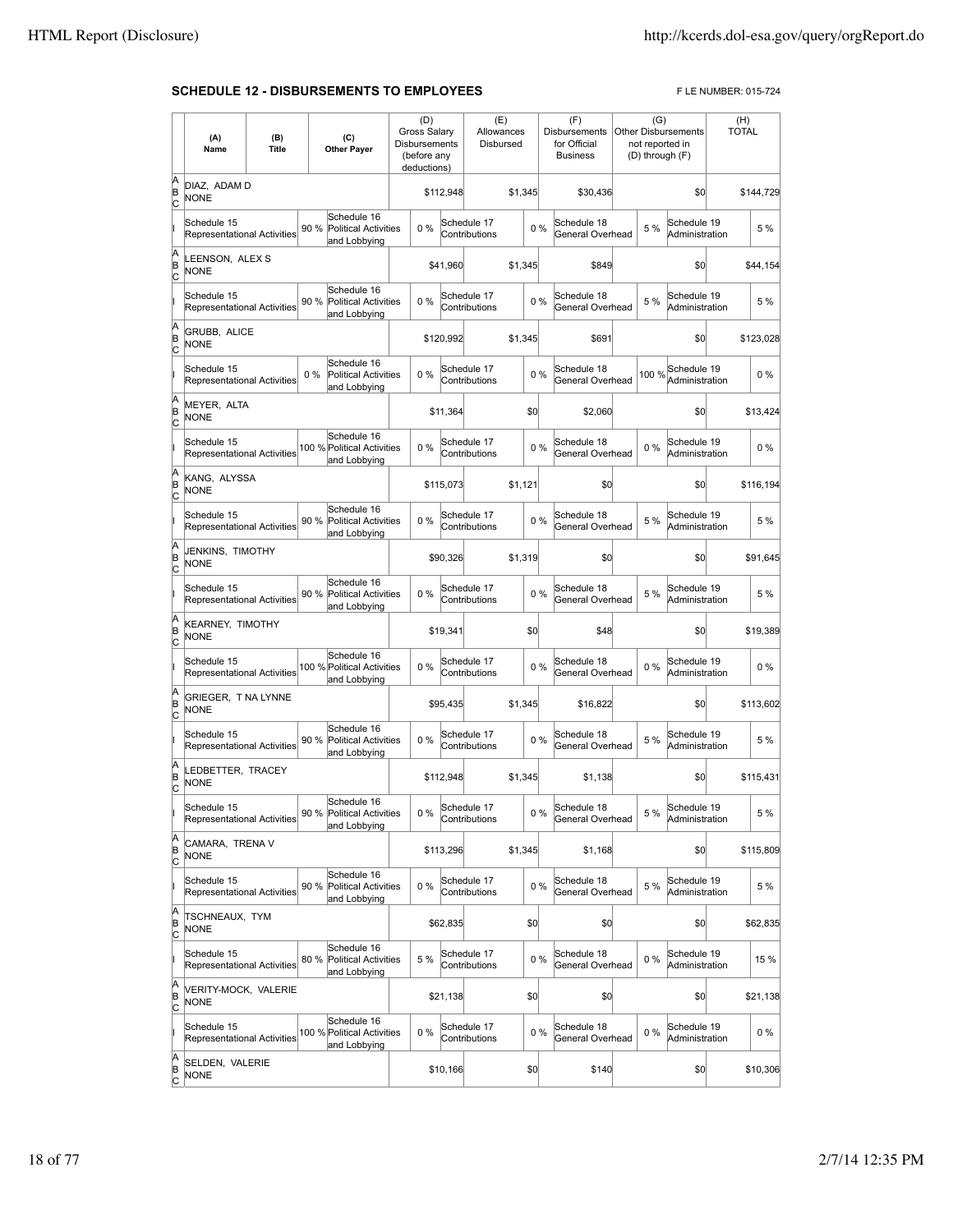|                     | (A)<br>Name                                       | (B)<br><b>Title</b> | (C)<br><b>Other Payer</b>                                          | (D)<br>Gross Salary<br>Disbursements<br>(before any<br>deductions) |           | (E)<br>Allowances<br>Disbursed |         |       | (F)<br><b>Disbursements</b><br>for Official<br><b>Business</b> | (G)<br>not reported in<br>(D) through (F) | Other Disbursements           | (H)<br><b>TOTAL</b> |
|---------------------|---------------------------------------------------|---------------------|--------------------------------------------------------------------|--------------------------------------------------------------------|-----------|--------------------------------|---------|-------|----------------------------------------------------------------|-------------------------------------------|-------------------------------|---------------------|
|                     | Schedule 15<br><b>Representational Activities</b> |                     | Schedule 16<br>100 % Political Activities<br>and Lobbying          | $0\%$                                                              |           | Schedule 17<br>Contributions   |         | $0\%$ | Schedule 18<br>General Overhead                                | 0%                                        | Schedule 19<br>Administration | $0\%$               |
| A<br>ΙB<br> c       | SYLVESTER, VANESSA<br><b>NONE</b>                 |                     |                                                                    |                                                                    | \$80,042  |                                | \$1,345 |       | \$3,990                                                        |                                           | \$0                           | \$85,377            |
|                     | Schedule 15<br><b>Representational Activities</b> |                     | Schedule 16<br>90 %<br><b>Political Activities</b><br>and Lobbying | 0%                                                                 |           | Schedule 17<br>Contributions   |         | 0%    | Schedule 18<br>General Overhead                                | 5 %                                       | Schedule 19<br>Administration | 5 %                 |
| A<br>B<br>c         | SEVIER, VELMA SUSAN<br>NONE                       |                     |                                                                    |                                                                    | \$8,975   |                                | \$d     |       | \$740                                                          |                                           | \$0                           | \$9,715             |
|                     | Schedule 15<br>Representational Activities        |                     | Schedule 16<br>100 % Political Activities<br>and Lobbying          | 0%                                                                 |           | Schedule 17<br>Contributions   |         | 0%    | Schedule 18<br>General Overhead                                | 0%                                        | Schedule 19<br>Administration | $0\%$               |
| A<br>B<br> c        | GEORGE, VERA L<br>NONE                            |                     |                                                                    |                                                                    | \$75,748  |                                | \$0     |       | \$0                                                            |                                           | \$0                           | \$75,748            |
|                     | Schedule 15<br><b>Representational Activities</b> |                     | Schedule 16<br>90%<br><b>Political Activities</b><br>and Lobbying  | 0%                                                                 |           | Schedule 17<br>Contributions   |         | 0%    | Schedule 18<br>General Overhead                                | 5 %                                       | Schedule 19<br>Administration | 5 %                 |
| A<br>ΙB<br> c       | KOIVISTO, VICTOR<br><b>NONE</b>                   |                     |                                                                    |                                                                    | \$5,172   |                                | \$0     |       | \$0                                                            |                                           | \$0                           | \$5,172             |
|                     | Schedule 15<br><b>Representational Activities</b> |                     | Schedule 16<br>100 % Political Activities<br>and Lobbying          | $0\%$                                                              |           | Schedule 17<br>Contributions   |         | 0%    | Schedule 18<br>General Overhead                                | $0\%$                                     | Schedule 19<br>Administration | $0\%$               |
| A<br>B<br>C         | RONDEZ, VICTORIA<br><b>NONE</b>                   |                     |                                                                    |                                                                    | \$20,936  |                                | \$d     |       | \$1,101                                                        |                                           | \$0                           | \$22,037            |
|                     | Schedule 15<br>Representational Activities        |                     | Schedule 16<br>100 % Political Activities<br>and Lobbying          | 0%                                                                 |           | Schedule 17<br>Contributions   |         | 0%    | Schedule 18<br>General Overhead                                | 0%                                        | Schedule 19<br>Administration | $0\%$               |
| A<br>B<br>c         | GARY, VIRGINIA<br><b>NONE</b>                     |                     |                                                                    |                                                                    | \$7,482   |                                | \$0     |       | \$1,312                                                        |                                           | \$0                           | \$8,794             |
|                     | Schedule 15<br><b>Representational Activities</b> |                     | Schedule 16<br>100 % Political Activities<br>and Lobbying          | 0%                                                                 |           | Schedule 17<br>Contributions   |         | 0%    | Schedule 18<br>General Overhead                                | 0%                                        | Schedule 19<br>Administration | $0\%$               |
| A<br>B<br>Iс        | MACAL NO, V RG NIA<br><b>NONE</b>                 |                     |                                                                    |                                                                    | \$7,041   |                                | \$d     |       | \$291                                                          |                                           | \$d                           | \$7,332             |
|                     | Schedule 15<br><b>Representational Activities</b> |                     | Schedule 16<br>100 % Political Activities<br>and Lobbying          | 0%                                                                 |           | Schedule 17<br>Contributions   |         | 0%    | Schedule 18<br>General Overhead                                | 0%                                        | Schedule 19<br>Administration | $0\%$               |
| A<br>B<br> c        | NG, WAYMAN<br><b>NONE</b>                         |                     |                                                                    |                                                                    | \$69,105  |                                | \$d     |       | \$173                                                          |                                           | \$d                           | \$69,278            |
|                     | Schedule 15<br>Representational Activities        |                     | Schedule 16<br>$0\%$<br>Political Activities<br>and Lobbying       | 0%                                                                 |           | Schedule 17<br>Contributions   |         | 0%    | Schedule 18<br>General Overhead                                | 100 %                                     | Schedule 19<br>Administration | $0\%$               |
| A<br>ΙB<br> c       | LARK N, WENDY<br><b>NONE</b>                      |                     |                                                                    |                                                                    | \$53,276  |                                | \$d     |       | \$63                                                           |                                           | \$0                           | \$53,339            |
|                     | Schedule 15<br>Representational Activities        |                     | Schedule 16<br>Political Activities<br>$0\%$<br>and Lobbying       | $0\%$                                                              |           | Schedule 17<br>Contributions   |         | $0\%$ | Schedule 18<br>General Overhead                                | 100 %                                     | Schedule 19<br>Administration | 0%                  |
| A<br>B<br>C         | MCNAMARA, WILLIAM<br><b>NONE</b>                  |                     |                                                                    |                                                                    | \$7,491   |                                | \$d     |       | \$134                                                          |                                           | \$d                           | \$7,625             |
|                     | Schedule 15<br>Representational Activities        |                     | Schedule 16<br>100 % Political Activities<br>and Lobbying          | $0\%$                                                              |           | Schedule 17<br>Contributions   |         | $0\%$ | Schedule 18<br>General Overhead                                | $0\%$                                     | Schedule 19<br>Administration | 0%                  |
| A<br>B<br>C         | W LSON, W LLIAM<br><b>NONE</b>                    |                     |                                                                    |                                                                    | \$6,787   |                                | \$d     |       | \$0                                                            |                                           | \$q                           | \$6,787             |
|                     | Schedule 15<br>Representational Activities        |                     | Schedule 16<br>100 % Political Activities<br>and Lobbying          | 0%                                                                 |           | Schedule 17<br>Contributions   |         | 0%    | Schedule 18<br>General Overhead                                | $0\%$                                     | Schedule 19<br>Administration | $0\%$               |
| A<br>B<br>C         | GALLAGHER, WILLIAM<br><b>NONE</b>                 |                     |                                                                    |                                                                    | \$124,551 |                                | \$1,345 |       | \$667                                                          |                                           | \$d                           | \$126,563           |
|                     | Schedule 15<br>Representational Activities        |                     | Schedule 16<br>90 %<br><b>Political Activities</b><br>and Lobbying | 10 %                                                               |           | Schedule 17<br>Contributions   |         | 0%    | Schedule 18<br>General Overhead                                | $0\%$                                     | Schedule 19<br>Administration | $0\%$               |
| A<br>B<br><u>lc</u> | MARTIN, YAKINI<br><b>NONE</b>                     |                     |                                                                    |                                                                    | \$112,948 |                                | \$1,345 |       | \$0                                                            |                                           | \$q                           | \$114,293           |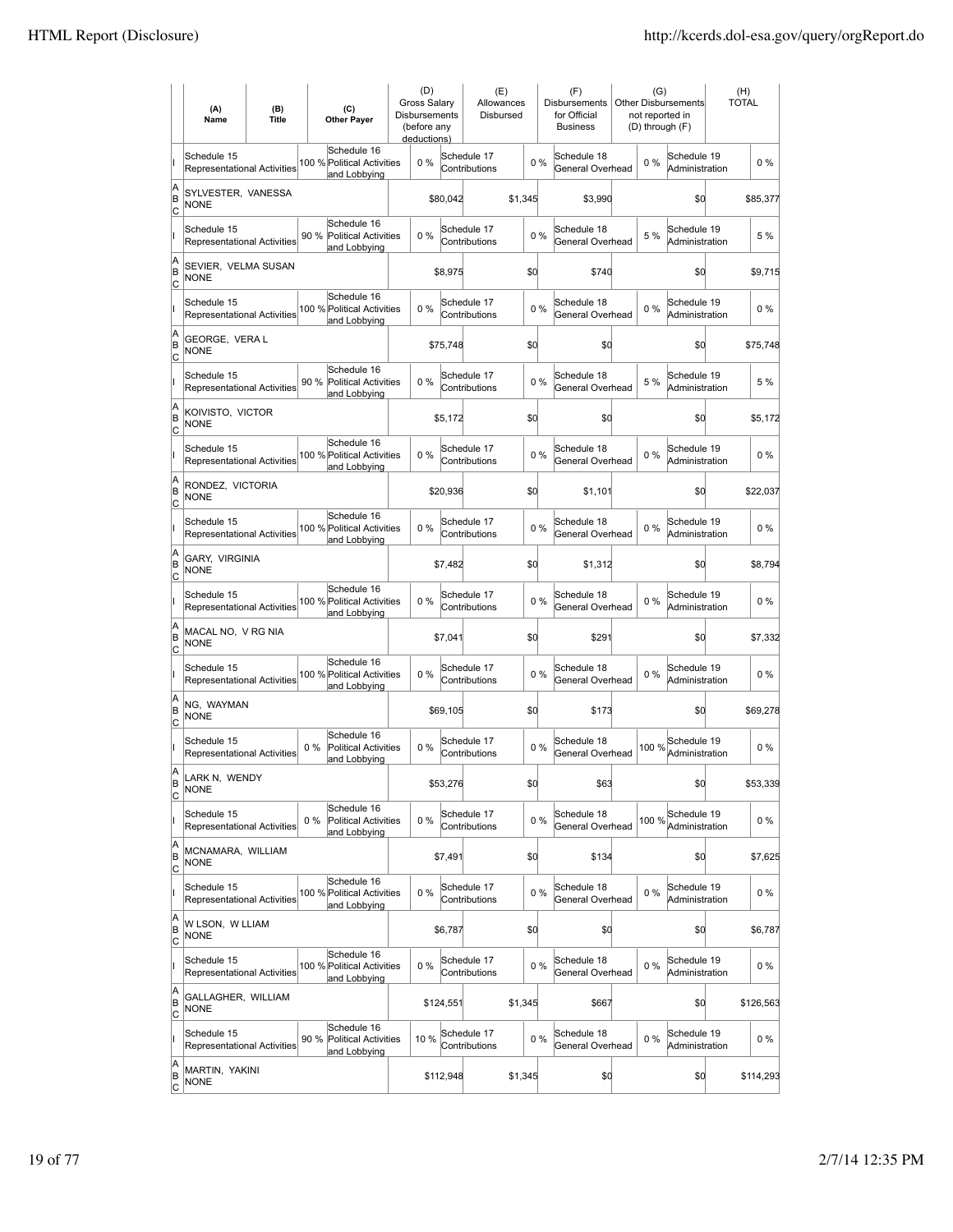|                        | (A)<br>Name                                       | (B)<br><b>Title</b> | (C)<br><b>Other Payer</b>                                           | (D)<br><b>Gross Salarv</b><br><b>Disbursements</b><br>(before any<br>deductions) |           | (E)<br>Allowances<br>Disbursed |         |       | (F)<br><b>Disbursements</b><br>for Official<br><b>Business</b> | (G)<br>not reported in<br>(D) through (F) | <b>Other Disbursements</b>    | <b>TOTAL</b> | (H)       |
|------------------------|---------------------------------------------------|---------------------|---------------------------------------------------------------------|----------------------------------------------------------------------------------|-----------|--------------------------------|---------|-------|----------------------------------------------------------------|-------------------------------------------|-------------------------------|--------------|-----------|
|                        | Schedule 15<br>Representational Activities        |                     | Schedule 16<br>90 %<br><b>Political Activities</b><br>and Lobbying  | 0%                                                                               |           | Schedule 17<br>Contributions   |         | 0%    | Schedule 18<br>General Overhead                                | 5 %                                       | Schedule 19<br>Administration |              | 5 %       |
| A<br>B<br>Iс           | RIOS, YOLANDA<br><b>NONE</b>                      |                     |                                                                     |                                                                                  | \$118,516 |                                | \$1,345 |       | \$6,624                                                        |                                           | \$0                           |              | \$126,485 |
|                        | Schedule 15<br>Representational Activities        |                     | Schedule 16<br>90 %<br><b>Political Activities</b><br>and Lobbying  | 0%                                                                               |           | Schedule 17<br>Contributions   |         | 0%    | Schedule 18<br>General Overhead                                | 5 %                                       | Schedule 19<br>Administration |              | 5 %       |
| A<br>B<br>C            | BROWN, YVONNE<br><b>NONE</b>                      |                     |                                                                     |                                                                                  | \$16,385  |                                | \$d     |       | \$0                                                            |                                           | \$0                           |              | \$16,385  |
|                        | Schedule 15<br>Representational Activities        |                     | Schedule 16<br>100 % Political Activities<br>and Lobbying           | 0%                                                                               |           | Schedule 17<br>Contributions   |         | 0%    | Schedule 18<br>General Overhead                                | 0%                                        | Schedule 19<br>Administration |              | $0\%$     |
| A<br>B<br>Ιc           | DILLON, AMY<br><b>NONE</b>                        |                     |                                                                     |                                                                                  | \$8,208   |                                | \$0     |       | \$713                                                          |                                           | \$0                           |              | \$8,921   |
|                        | Schedule 15<br><b>Representational Activities</b> |                     | Schedule 16<br>100 % Political Activities<br>and Lobbying           | $0\%$                                                                            |           | Schedule 17<br>Contributions   |         | 0%    | Schedule 18<br>General Overhead                                | $0\%$                                     | Schedule 19<br>Administration |              | $0\%$     |
| A<br>B<br>lc           | PRED LETTO, ANDREW<br>NONE                        |                     |                                                                     |                                                                                  | \$118,595 |                                | \$1,345 |       | \$2,182                                                        |                                           | \$0                           |              | \$122,122 |
|                        | Schedule 15<br>Representational Activities        |                     | Schedule 16<br>90 %<br><b>Political Activities</b><br>and Lobbying  | 0%                                                                               |           | Schedule 17<br>Contributions   |         | 0%    | Schedule 18<br>General Overhead                                | 5 %                                       | Schedule 19<br>Administration |              | 5 %       |
| A<br>B<br>C            | PONTIOUS, ANDREW<br><b>NONE</b>                   |                     |                                                                     |                                                                                  | \$29,839  |                                | \$352   |       | \$0                                                            |                                           | \$0                           |              | \$30,191  |
|                        | Schedule 15<br>Representational Activities        |                     | Schedule 16<br>90 % Political Activities<br>and Lobbying            | 0%                                                                               |           | Schedule 17<br>Contributions   |         | 0%    | Schedule 18<br>General Overhead                                | 5 %                                       | Schedule 19<br>Administration |              | 5 %       |
| A<br>B<br>C            | ARNAUDY, ANGEL NA G<br><b>NONE</b>                |                     |                                                                     |                                                                                  | \$33,473  |                                | \$0     |       | \$55                                                           |                                           | \$0                           |              | \$33,528  |
|                        | Schedule 15<br><b>Representational Activities</b> |                     | Schedule 16<br>50 %<br><b>Political Activities</b><br>and Lobbying  | $0\%$                                                                            |           | Schedule 17<br>Contributions   |         | $0\%$ | Schedule 18<br>General Overhead                                | 50%                                       | Schedule 19<br>Administration |              | $0\%$     |
| A<br>B<br> c           | FA, ANGELINA MA<br><b>NONE</b>                    |                     |                                                                     |                                                                                  | \$53,418  |                                | \$0     |       | \$0                                                            |                                           | \$d                           |              | \$53,418  |
|                        | Schedule 15<br>Representational Activities        |                     | Schedule 16<br>$0\%$<br><b>Political Activities</b><br>and Lobbying | 0%                                                                               |           | Schedule 17<br>Contributions   |         | 0%    | Schedule 18<br>General Overhead                                | 100 %                                     | Schedule 19<br>Administration |              | $0\%$     |
| A<br>B<br> c           | GRIDLEY, ANITA<br><b>NONE</b>                     |                     |                                                                     |                                                                                  | \$63,181  |                                | \$0     |       | \$0                                                            |                                           | \$0                           |              | \$63,181  |
|                        | Schedule 15<br>Representational Activities        |                     | Schedule 16<br>50 %<br>Political Activities<br>and Lobbying         | 0%                                                                               |           | Schedule 17<br>Contributions   |         | 0%    | Schedule 18<br>General Overhead                                | 50%                                       | Schedule 19<br>Administration |              | $0\%$     |
| A<br>B<br>C            | MACKENZ E, ANN<br><b>NONE</b>                     |                     |                                                                     |                                                                                  | \$6,218   |                                | \$d     |       | \$234                                                          |                                           | \$0                           |              | \$6,452   |
|                        | Schedule 15<br>Representational Activities        |                     | Schedule 16<br>100 % Political Activities<br>and Lobbying           | 0%                                                                               |           | Schedule 17<br>Contributions   |         | 0%    | Schedule 18<br>General Overhead                                | $0\%$                                     | Schedule 19<br>Administration |              | $0\%$     |
| A<br>B<br><u>lc</u>    | DENHAM, ANNA<br><b>NONE</b>                       |                     |                                                                     |                                                                                  | \$77,212  |                                | \$d     |       | \$182                                                          |                                           | \$d                           |              | \$77,394  |
|                        | Schedule 15<br>Representational Activities        |                     | Schedule 16<br>80 % Political Activities<br>and Lobbying            | 0%                                                                               |           | Schedule 17<br>Contributions   |         | 0%    | Schedule 18<br>General Overhead                                | $0\%$                                     | Schedule 19<br>Administration |              | 20 %      |
| A<br>B<br>$\mathsf{C}$ | W RZ, ANNALISA<br><b>NONE</b>                     |                     |                                                                     |                                                                                  | \$90,200  |                                | \$1,345 |       | \$1,465                                                        |                                           | \$0                           |              | \$93,010  |
|                        | Schedule 15<br>Representational Activities        |                     | Schedule 16<br>90 % Political Activities<br>and Lobbying            | $0\%$                                                                            |           | Schedule 17<br>Contributions   |         | 0%    | Schedule 18<br>General Overhead                                | 5 %                                       | Schedule 19<br>Administration |              | 5 %       |
| A<br>B<br> c           | THOMPSON, ANNIE<br>NONE                           |                     |                                                                     |                                                                                  | \$31,284  |                                | \$0     |       | \$263                                                          |                                           | \$0                           |              | \$31,547  |
|                        | Schedule 15<br>Representational Activities        |                     | Schedule 16<br>100 % Political Activities<br>and Lobbying           | 0%                                                                               |           | Schedule 17<br>Contributions   |         | 0%    | Schedule 18<br>General Overhead                                | $0\%$                                     | Schedule 19<br>Administration |              | $0\%$     |
| A<br>B<br><u>lc</u>    | REYES, ANTONIA<br>NONE                            |                     |                                                                     |                                                                                  | \$67,894  |                                | \$1,345 |       | \$2,977                                                        |                                           | \$0                           |              | \$72,216  |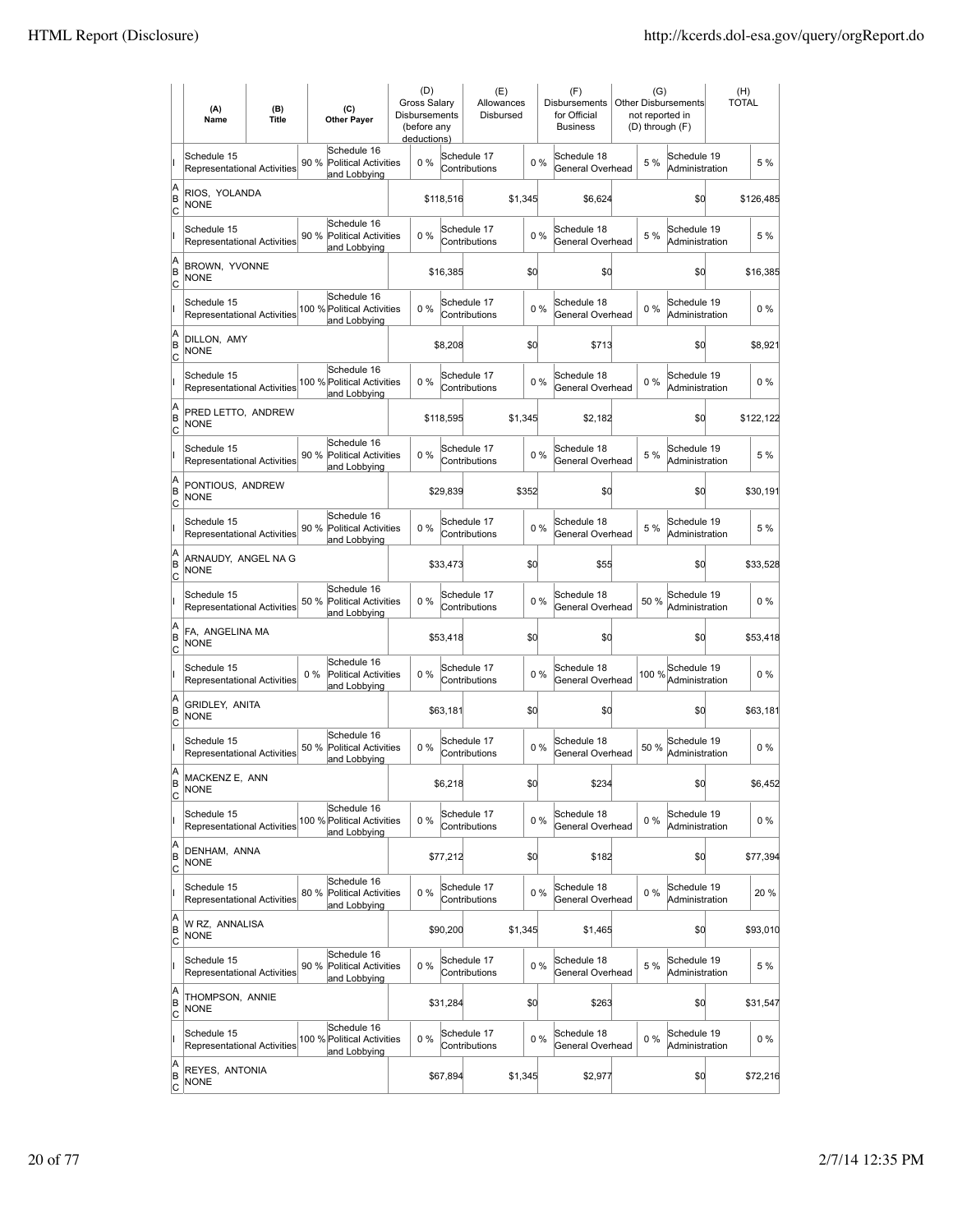|                     | (A)<br>Name                                       | (B)<br>Title | (C)<br><b>Other Payer</b>                                          | (D)<br><b>Gross Salary</b><br><b>Disbursements</b><br>(before any<br>deductions) |           | (E)<br>Allowances<br>Disbursed |         |       | (F)<br><b>Disbursements</b><br>for Official<br><b>Business</b> | <b>Other Disbursements</b> | (G)<br>not reported in<br>(D) through (F) |                               | (H)<br><b>TOTAL</b> |           |
|---------------------|---------------------------------------------------|--------------|--------------------------------------------------------------------|----------------------------------------------------------------------------------|-----------|--------------------------------|---------|-------|----------------------------------------------------------------|----------------------------|-------------------------------------------|-------------------------------|---------------------|-----------|
|                     | Schedule 15<br><b>Representational Activities</b> |              | Schedule 16<br>90%<br><b>Political Activities</b><br>and Lobbying  | $0\%$                                                                            |           | Schedule 17<br>Contributions   |         | $0\%$ | Schedule 18<br>General Overhead                                |                            | 5 %                                       | Schedule 19<br>Administration |                     | 5 %       |
| A<br>ΙB<br> c       | LOERA, APRIL<br><b>NONE</b>                       |              |                                                                    |                                                                                  | \$16,642  |                                | \$0     |       | \$58                                                           |                            |                                           | \$0                           |                     | \$16,700  |
|                     | Schedule 15<br><b>Representational Activities</b> |              | Schedule 16<br>100 % Political Activities<br>and Lobbying          | 0%                                                                               |           | Schedule 17<br>Contributions   |         | 0%    | Schedule 18<br>General Overhead                                |                            | 0%                                        | Schedule 19<br>Administration |                     | $0\%$     |
| A<br>B<br>C         | LAMBARIDA, BARBARA<br><b>NONE</b>                 |              |                                                                    |                                                                                  | \$124,025 |                                | \$1,345 |       | \$6,380                                                        |                            |                                           | \$0                           |                     | \$131,750 |
|                     | Schedule 15<br>Representational Activities        |              | Schedule 16<br>90 %<br><b>Political Activities</b><br>and Lobbying | 0%                                                                               |           | Schedule 17<br>Contributions   |         | 0%    | Schedule 18<br>General Overhead                                |                            | 5 %                                       | Schedule 19<br>Administration |                     | 5 %       |
| A<br>B<br> c        | CAMMACK, BARBARA<br><b>NONE</b>                   |              |                                                                    |                                                                                  | \$11,303  |                                | \$0     |       | \$126                                                          |                            |                                           | \$0                           |                     | \$11,429  |
|                     | Schedule 15<br><b>Representational Activities</b> |              | Schedule 16<br>100 % Political Activities<br>and Lobbying          | 0%                                                                               |           | Schedule 17<br>Contributions   |         | 0%    | Schedule 18<br>General Overhead                                |                            | $0\%$                                     | Schedule 19<br>Administration |                     | $0\%$     |
| A<br>ΙB<br> c       | CUMM NS, BARBARA<br><b>NONE</b>                   |              |                                                                    |                                                                                  | \$5,376   |                                | \$0     |       | \$934                                                          |                            |                                           | \$0                           |                     | \$6,310   |
|                     | Schedule 15<br><b>Representational Activities</b> |              | Schedule 16<br>100 % Political Activities<br>and Lobbying          | 0%                                                                               |           | Schedule 17<br>Contributions   |         | 0%    | Schedule 18<br>General Overhead                                |                            | $0\%$                                     | Schedule 19<br>Administration |                     | $0\%$     |
| A<br>B<br>c         | DORAN, BARBARA<br><b>NONE</b>                     |              |                                                                    |                                                                                  | \$6,415   |                                | \$0     |       | \$252                                                          |                            |                                           | \$0                           |                     | \$6,667   |
|                     | Schedule 15<br>Representational Activities        |              | Schedule 16<br>100 % Political Activities<br>and Lobbying          | 0%                                                                               |           | Schedule 17<br>Contributions   |         | 0%    | Schedule 18<br>General Overhead                                |                            | $0\%$                                     | Schedule 19<br>Administration |                     | $0\%$     |
| A<br>B<br>C         | SAVITZ, BARBARA<br><b>NONE</b>                    |              |                                                                    |                                                                                  | \$6,001   |                                | \$0     |       | \$213                                                          |                            |                                           | \$0                           |                     | \$6,214   |
|                     | Schedule 15<br>Representational Activities        |              | Schedule 16<br>100 % Political Activities<br>and Lobbying          | 0%                                                                               |           | Schedule 17<br>Contributions   |         | 0%    | Schedule 18<br>General Overhead                                |                            | 0%                                        | Schedule 19<br>Administration |                     | $0\%$     |
| A<br>B<br>Iс        | SLAUGHTER, BARBARA<br><b>NONE</b>                 |              |                                                                    |                                                                                  | \$14,112  |                                | \$0     |       | \$14                                                           |                            |                                           | \$0                           |                     | \$14,126  |
|                     | Schedule 15<br><b>Representational Activities</b> |              | Schedule 16<br>100 % Political Activities<br>and Lobbying          | 0%                                                                               |           | Schedule 17<br>Contributions   |         | 0%    | Schedule 18<br>General Overhead                                |                            | $0\%$                                     | Schedule 19<br>Administration |                     | $0\%$     |
| A<br>B<br> c        | W LLIAMS, BARBARA<br><b>NONE</b>                  |              |                                                                    |                                                                                  | \$15,938  |                                | \$0     |       | \$349                                                          |                            |                                           | \$0                           |                     | \$16,287  |
|                     | Schedule 15<br>Representational Activities        |              | Schedule 16<br>100 % Political Activities<br>and Lobbving          | 0%                                                                               |           | Schedule 17<br>Contributions   |         | 0%    | Schedule 18<br>General Overhead                                |                            | $0\%$                                     | Schedule 19<br>Administration |                     | $0\%$     |
| A<br>ΙB<br> c       | W EBELL, BARBARA<br><b>NONE</b>                   |              |                                                                    |                                                                                  | \$20,640  |                                | \$d     |       | \$48                                                           |                            |                                           | \$0                           |                     | \$20,688  |
|                     | Schedule 15<br>Representational Activities        |              | Schedule 16<br>100 % Political Activities<br>and Lobbying          | 0%                                                                               |           | Schedule 17<br>Contributions   |         | $0\%$ | Schedule 18<br>General Overhead                                |                            | $0\%$                                     | Schedule 19<br>Administration |                     | $0\%$     |
| A<br>B<br>C         | HARTONO, BELMA<br><b>NONE</b>                     |              |                                                                    |                                                                                  | \$11,591  |                                | \$0     |       | \$378                                                          |                            |                                           | \$d                           |                     | \$11,969  |
|                     | Schedule 15<br><b>Representational Activities</b> |              | Schedule 16<br>100 % Political Activities<br>and Lobbying          | $0\%$                                                                            |           | Schedule 17<br>Contributions   |         | $0\%$ | Schedule 18<br>General Overhead                                |                            | $0\%$                                     | Schedule 19<br>Administration |                     | $0\%$     |
| A<br>B<br>C         | ELLIOTT, BENJAM N EL<br><b>NONE</b>               |              |                                                                    |                                                                                  | \$112,948 |                                | \$1,202 |       | \$700                                                          |                            |                                           | \$0                           |                     | \$114,850 |
|                     | Schedule 15<br>Representational Activities        |              | Schedule 16<br>90 % Political Activities<br>and Lobbying           | 0%                                                                               |           | Schedule 17<br>Contributions   |         | 0%    | Schedule 18<br>General Overhead                                |                            | 5 %                                       | Schedule 19<br>Administration |                     | 5 %       |
| A<br>B<br> c        | CASTILLO, BONNIE<br><b>NONE</b>                   |              |                                                                    |                                                                                  | \$130,030 |                                | \$1,345 |       | \$389                                                          |                            |                                           | \$0                           |                     | \$131,764 |
|                     | Schedule 15<br>Representational Activities        |              | Schedule 16<br>50 %<br>Political Activities<br>and Lobbying        | 40 %                                                                             |           | Schedule 17<br>Contributions   |         | 0%    | Schedule 18<br>General Overhead                                |                            | $0\%$                                     | Schedule 19<br>Administration |                     | 10 %      |
| A<br>B<br><u>lc</u> | BURTON, BRADLEY J<br>NONE                         |              |                                                                    |                                                                                  | \$68,352  |                                | \$672   |       | \$0                                                            |                            |                                           | \$0                           |                     | \$69,024  |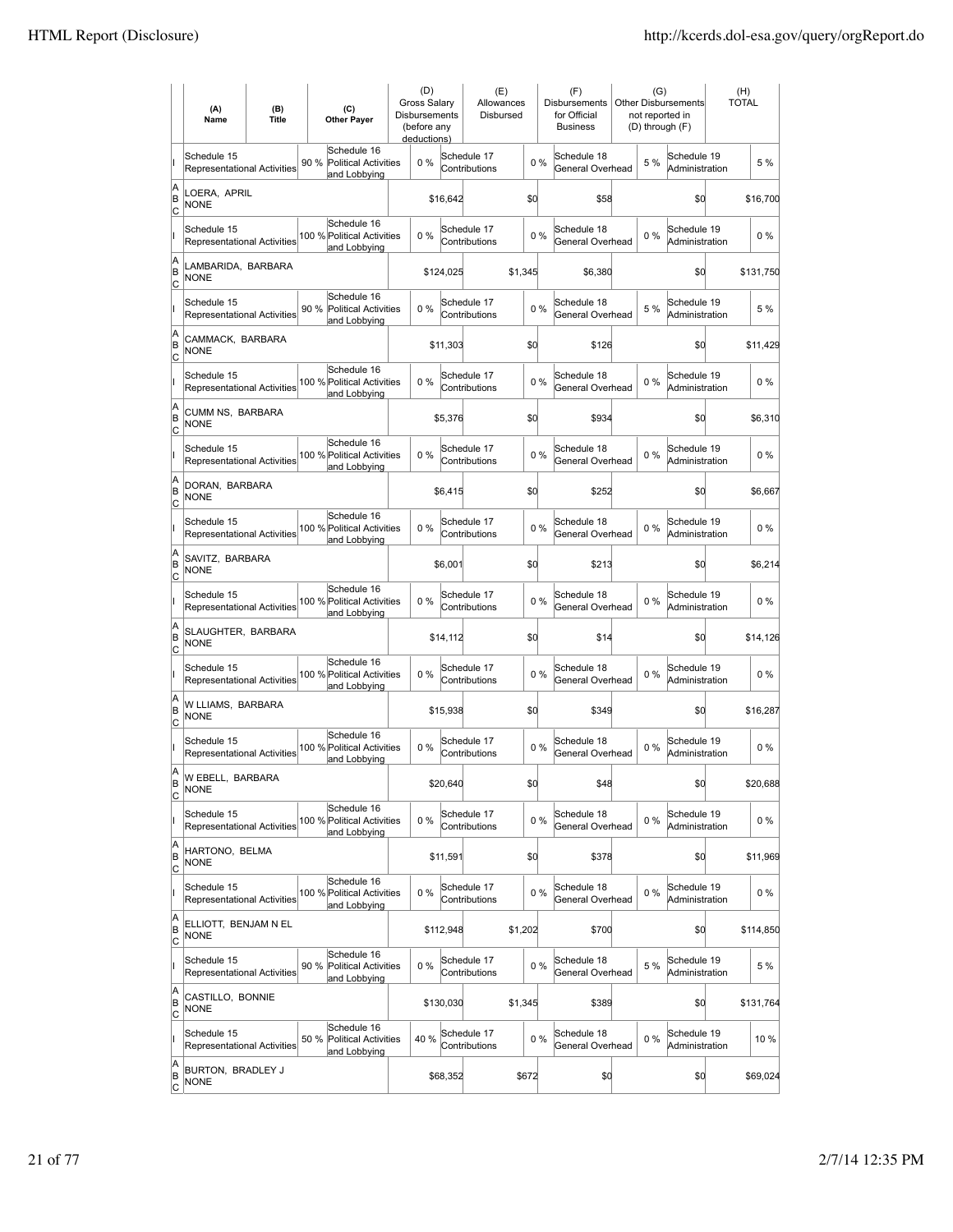|                     | (A)<br>Name                                       | (B)<br><b>Title</b> | (C)<br><b>Other Payer</b>                                           | (D)<br>Gross Salary<br>Disbursements<br>(before any<br>deductions) |           | (E)<br>Allowances<br>Disbursed |         |       | (F)<br>Disbursements<br>for Official<br><b>Business</b> | (G)<br>not reported in<br>(D) through (F) | <b>Other Disbursements</b>    | (H)<br><b>TOTAL</b> |           |
|---------------------|---------------------------------------------------|---------------------|---------------------------------------------------------------------|--------------------------------------------------------------------|-----------|--------------------------------|---------|-------|---------------------------------------------------------|-------------------------------------------|-------------------------------|---------------------|-----------|
|                     | Schedule 15<br>Representational Activities        |                     | Schedule 16<br>50 %<br><b>Political Activities</b><br>and Lobbying  | 10 %                                                               |           | Schedule 17<br>Contributions   |         | 0%    | Schedule 18<br>General Overhead                         | $0\%$                                     | Schedule 19<br>Administration |                     | 40 %      |
| A<br>ΙB<br> c       | ALFORD, BRADLY<br><b>NONE</b>                     |                     |                                                                     |                                                                    | \$34,760  |                                | \$d     |       | \$0                                                     |                                           | \$0                           |                     | \$34,760  |
|                     | Schedule 15<br><b>Representational Activities</b> |                     | Schedule 16<br>$0\%$<br><b>Political Activities</b><br>and Lobbying | 0%                                                                 |           | Schedule 17<br>Contributions   |         | 0%    | Schedule 18<br>General Overhead                         | 100 %                                     | Schedule 19<br>Administration |                     | $0\%$     |
| A<br>B<br>C         | LOVELACE, CARISSA<br><b>NONE</b>                  |                     |                                                                     |                                                                    | \$45,080  |                                | \$1,345 |       | \$0                                                     |                                           | \$0                           |                     | \$46,425  |
|                     | Schedule 15<br><b>Representational Activities</b> |                     | Schedule 16<br>90 %<br><b>Political Activities</b><br>and Lobbying  | 0%                                                                 |           | Schedule 17<br>Contributions   |         | 0%    | Schedule 18<br>General Overhead                         | 5 %                                       | Schedule 19<br>Administration |                     | 5 %       |
| A<br>B<br> c        | MARQUEZ, CARL<br><b>NONE</b>                      |                     |                                                                     |                                                                    | \$69,381  |                                | \$d     |       | \$0                                                     |                                           | \$0                           |                     | \$69,381  |
|                     | Schedule 15<br><b>Representational Activities</b> |                     | Schedule 16<br>$0\%$<br><b>Political Activities</b><br>and Lobbying | 0%                                                                 |           | Schedule 17<br>Contributions   |         | 0%    | Schedule 18<br>General Overhead                         | 100 %                                     | Schedule 19<br>Administration |                     | $0\%$     |
| A<br>ΙB<br> c       | GARCIA, CARLA<br>NONE                             |                     |                                                                     |                                                                    | \$25,170  |                                | \$d     |       | \$156                                                   |                                           | \$0                           |                     | \$25,326  |
|                     | Schedule 15<br><b>Representational Activities</b> |                     | Schedule 16<br>90 % Political Activities<br>and Lobbying            | $0\%$                                                              |           | Schedule 17<br>Contributions   |         | $0\%$ | Schedule 18<br>General Overhead                         | 5 %                                       | Schedule 19<br>Administration |                     | 5 %       |
| A<br>B<br>c         | FIGUEROA, CARMEN E<br><b>NONE</b>                 |                     |                                                                     |                                                                    | \$118,516 |                                | \$1,345 |       | \$8,769                                                 |                                           | \$0                           |                     | \$128,630 |
|                     | Schedule 15<br>Representational Activities        |                     | Schedule 16<br>90 % Political Activities<br>and Lobbying            | 0%                                                                 |           | Schedule 17<br>Contributions   |         | 0%    | Schedule 18<br>General Overhead                         | 5 %                                       | Schedule 19<br>Administration |                     | 5 %       |
| A<br>B<br>C         | HURST-BOONE, CAROLY<br><b>NONE</b>                |                     |                                                                     |                                                                    | \$6,597   |                                | \$d     |       | \$0                                                     |                                           | \$0                           |                     | \$6,597   |
|                     | Schedule 15<br>Representational Activities        |                     | Schedule 16<br>100 % Political Activities<br>and Lobbying           | 0%                                                                 |           | Schedule 17<br>Contributions   |         | 0%    | Schedule 18<br>General Overhead                         | $0\%$                                     | Schedule 19<br>Administration |                     | $0\%$     |
| A<br>B<br>Iс        | LUSBY, CAROLYN<br><b>NONE</b>                     |                     |                                                                     |                                                                    | \$12,827  |                                | \$d     |       | \$1,571                                                 |                                           | \$d                           |                     | \$14,398  |
|                     | Schedule 15<br><b>Representational Activities</b> |                     | Schedule 16<br>100 % Political Activities<br>and Lobbying           | 0%                                                                 |           | Schedule 17<br>Contributions   |         | 0%    | Schedule 18<br>General Overhead                         | $0\%$                                     | Schedule 19<br>Administration |                     | $0\%$     |
| A<br>B<br> c        | CARTER, CARRIE<br><b>NONE</b>                     |                     |                                                                     |                                                                    | \$15,981  |                                | \$0     |       | \$220                                                   |                                           | \$0                           |                     | \$16,201  |
|                     | Schedule 15<br>Representational Activities        |                     | Schedule 16<br>100 % Political Activities<br>and Lobbving           | 0%                                                                 |           | Schedule 17<br>Contributions   |         | 0%    | Schedule 18<br>General Overhead                         | $0\%$                                     | Schedule 19<br>Administration |                     | $0\%$     |
| A<br>B<br>C         | THOMAS, CATHLENE L<br><b>NONE</b>                 |                     |                                                                     |                                                                    | \$96,875  |                                | \$1,345 |       | \$659                                                   |                                           | \$0                           |                     | \$98,879  |
|                     | Schedule 15<br>Representational Activities        |                     | Schedule 16<br>90 %<br><b>Political Activities</b><br>and Lobbying  | 0%                                                                 |           | Schedule 17<br>Contributions   |         | $0\%$ | Schedule 18<br>General Overhead                         | 5 %                                       | Schedule 19<br>Administration |                     | 5 %       |
| A<br>B<br>C         | HERLIHY, CATHY JO<br><b>NONE</b>                  |                     |                                                                     |                                                                    | \$58,480  |                                | \$1,345 |       | \$2,558                                                 |                                           | \$0                           |                     | \$62,383  |
|                     | Schedule 15<br><b>Representational Activities</b> |                     | Schedule 16<br>90 % Political Activities<br>and Lobbying            | $0\%$                                                              |           | Schedule 17<br>Contributions   |         | $0\%$ | Schedule 18<br>General Overhead                         | 5 %                                       | Schedule 19<br>Administration |                     | 5 %       |
| A<br>B<br>C         | JAMES, CHARLENA GO<br><b>NONE</b>                 |                     |                                                                     |                                                                    | \$113,296 |                                | \$1,345 |       | \$4,599                                                 |                                           | \$0                           |                     | \$119,240 |
|                     | Schedule 15<br>Representational Activities        |                     | Schedule 16<br>90 % Political Activities<br>and Lobbying            | 0%                                                                 |           | Schedule 17<br>Contributions   |         | $0\%$ | Schedule 18<br>General Overhead                         | 5 %                                       | Schedule 19<br>Administration |                     | 5 %       |
| A<br>B<br>C         | DELSON, CHARLES<br><b>NONE</b>                    |                     |                                                                     |                                                                    | \$111,424 |                                | \$1,345 |       | \$1,509                                                 |                                           | \$d                           |                     | \$114,278 |
|                     | Schedule 15<br>Representational Activities        |                     | Schedule 16<br>50 %<br><b>Political Activities</b><br>and Lobbying  | 20 %                                                               |           | Schedule 17<br>Contributions   |         | 0%    | Schedule 18<br>General Overhead                         | 10%                                       | Schedule 19<br>Administration |                     | 20 %      |
| A<br>B<br><u>lc</u> | LAWRENCE, CHARLES<br>NONE                         |                     |                                                                     |                                                                    | \$9,609   |                                | \$0     |       | \$352                                                   |                                           | \$d                           |                     | \$9,961   |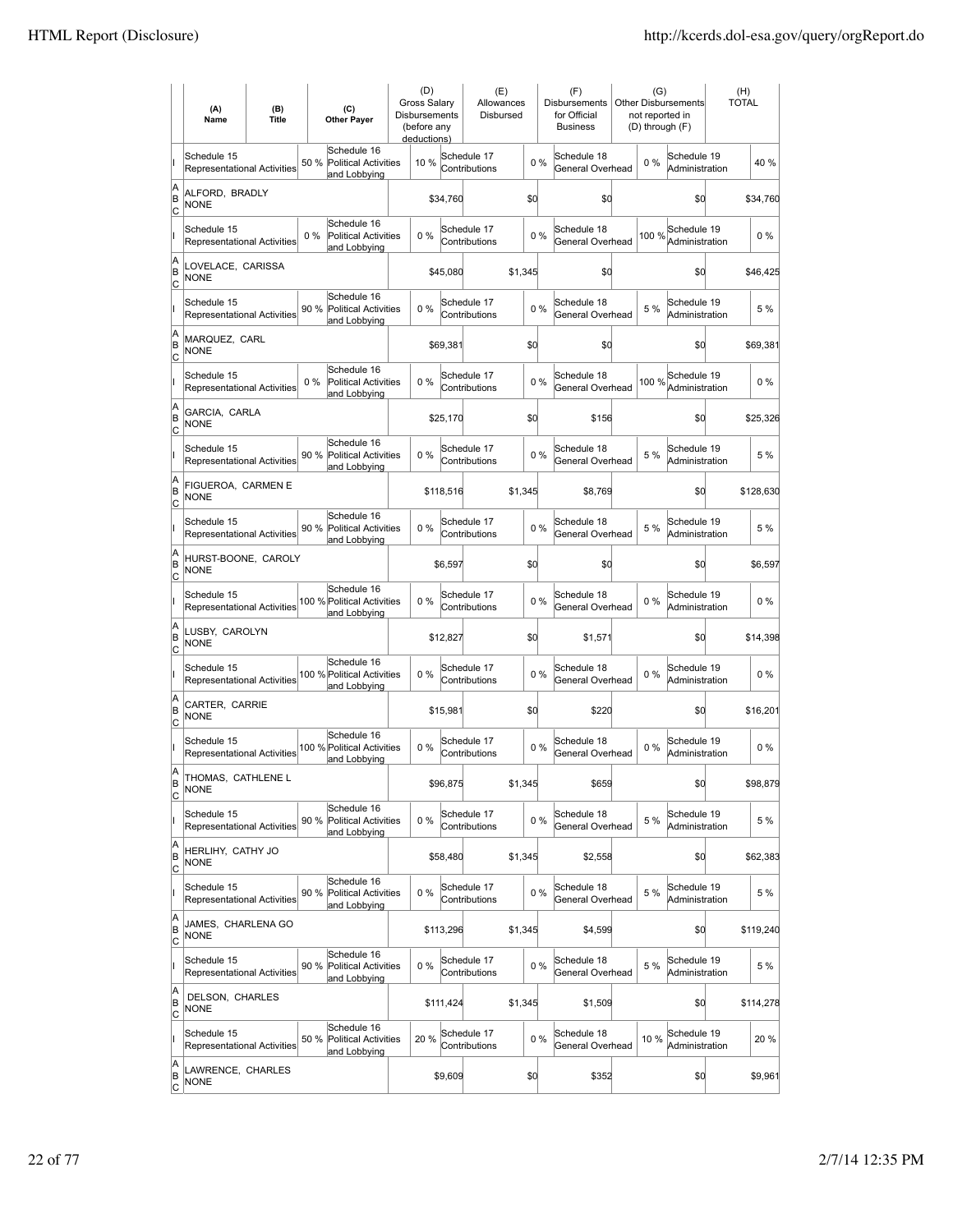|                     | (A)<br>Name                                       | (B)<br><b>Title</b> | (C)<br><b>Other Payer</b>                                           | (D)<br>Gross Salary<br>Disbursements<br>(before any<br>deductions) |           | (E)<br>Allowances<br>Disbursed |         |       | (F)<br><b>Disbursements</b><br>for Official<br><b>Business</b> | (G)<br>not reported in<br>(D) through (F) | Other Disbursements           | (H)<br><b>TOTAL</b> |
|---------------------|---------------------------------------------------|---------------------|---------------------------------------------------------------------|--------------------------------------------------------------------|-----------|--------------------------------|---------|-------|----------------------------------------------------------------|-------------------------------------------|-------------------------------|---------------------|
|                     | Schedule 15<br>Representational Activities        |                     | Schedule 16<br>100 % Political Activities<br>and Lobbying           | $0\%$                                                              |           | Schedule 17<br>Contributions   |         | $0\%$ | Schedule 18<br>General Overhead                                | 0%                                        | Schedule 19<br>Administration | $0\%$               |
| A<br>ΙB<br> c       | CONEY, CHERYL<br><b>NONE</b>                      |                     |                                                                     |                                                                    | \$37,859  |                                | \$892   |       | \$2,398                                                        |                                           | \$0                           | \$41,149            |
|                     | Schedule 15<br>Representational Activities        |                     | Schedule 16<br>90 %<br><b>Political Activities</b><br>and Lobbying  | 0%                                                                 |           | Schedule 17<br>Contributions   |         | 0%    | Schedule 18<br>General Overhead                                | 5 %                                       | Schedule 19<br>Administration | 5 %                 |
| A<br>B<br>c         | TAYLOR, CHRIS<br>NONE                             |                     |                                                                     |                                                                    | \$15,450  |                                | \$443   |       | \$845                                                          |                                           | \$0                           | \$16,738            |
|                     | Schedule 15<br>Representational Activities        |                     | Schedule 16<br>90 %<br><b>Political Activities</b><br>and Lobbying  | 0%                                                                 |           | Schedule 17<br>Contributions   |         | 0%    | Schedule 18<br>General Overhead                                | 5 %                                       | Schedule 19<br>Administration | 5 %                 |
| A<br>B<br> c        | SW FT, CHRISTINA<br><b>NONE</b>                   |                     |                                                                     |                                                                    | \$41,708  |                                | \$622   |       | \$0                                                            |                                           | \$0                           | \$42,330            |
|                     | Schedule 15<br>Representational Activities        |                     | Schedule 16<br>90%<br><b>Political Activities</b><br>and Lobbying   | 0%                                                                 |           | Schedule 17<br>Contributions   |         | 0%    | Schedule 18<br>General Overhead                                | 5 %                                       | Schedule 19<br>Administration | 5 %                 |
| A<br>ΙB<br> c       | ZOOK, CHRISTINE<br>NONE                           |                     |                                                                     |                                                                    | \$107,216 |                                | \$1,345 |       | \$410                                                          |                                           | \$0                           | \$108,971           |
|                     | Schedule 15<br><b>Representational Activities</b> |                     | Schedule 16<br>90 % Political Activities<br>and Lobbying            | $0\%$                                                              |           | Schedule 17<br>Contributions   |         | 0%    | Schedule 18<br>General Overhead                                | 5 %                                       | Schedule 19<br>Administration | 5 %                 |
| A<br>B<br>C         | PERRYMAN, CHRISTOPHE<br><b>NONE</b>               |                     |                                                                     |                                                                    | \$7,673   |                                | \$d     |       | \$0                                                            |                                           | \$0                           | \$7,673             |
|                     | Schedule 15<br>Representational Activities        |                     | Schedule 16<br>100 % Political Activities<br>and Lobbying           | 0%                                                                 |           | Schedule 17<br>Contributions   |         | 0%    | Schedule 18<br>General Overhead                                | 0%                                        | Schedule 19<br>Administration | $0\%$               |
| A<br>B<br>C         | ROOK, CHRISTOPHER<br><b>NONE</b>                  |                     |                                                                     |                                                                    | \$32,364  |                                | \$504   |       | \$0                                                            |                                           | \$0                           | \$32,868            |
|                     | Schedule 15<br>Representational Activities        |                     | Schedule 16<br>90 %<br><b>Political Activities</b><br>and Lobbying  | 0%                                                                 |           | Schedule 17<br>Contributions   |         | 0%    | Schedule 18<br>General Overhead                                | 5 %                                       | Schedule 19<br>Administration | 5 %                 |
| A<br>B<br>Iс        | CORD ER, CHRISTOPHER<br><b>NONE</b>               |                     |                                                                     |                                                                    | \$5,805   |                                | \$d     |       | \$307                                                          |                                           | \$d                           | \$6,112             |
|                     | Schedule 15<br><b>Representational Activities</b> |                     | Schedule 16<br>100 % Political Activities<br>and Lobbying           | 0%                                                                 |           | Schedule 17<br>Contributions   |         | 0%    | Schedule 18<br>General Overhead                                | 0%                                        | Schedule 19<br>Administration | $0\%$               |
| A<br>B<br> c        | RAEBEL, CINDY<br><b>NONE</b>                      |                     |                                                                     |                                                                    | \$11,585  |                                | \$d     |       | \$202                                                          |                                           | \$0                           | \$11,787            |
|                     | Schedule 15<br>Representational Activities        |                     | Schedule 16<br>100 % Political Activities<br>and Lobbving           | 0%                                                                 |           | Schedule 17<br>Contributions   |         | 0%    | Schedule 18<br>General Overhead                                | 0%                                        | Schedule 19<br>Administration | $0\%$               |
| A<br>B<br>C         | MCGREGOR, CLAUDIA K<br><b>NONE</b>                |                     |                                                                     |                                                                    | \$70,746  |                                | \$1,233 |       | \$406                                                          |                                           | \$0                           | \$72,385            |
|                     | Schedule 15<br>Representational Activities        |                     | Schedule 16<br>90%<br><b>Political Activities</b><br>and Lobbying   | $0\%$                                                              |           | Schedule 17<br>Contributions   |         | 0%    | Schedule 18<br>General Overhead                                | 5 %                                       | Schedule 19<br>Administration | 5 %                 |
| A<br>B<br>C         | WASHINGTON, COLETTE<br><b>NONE</b>                |                     |                                                                     |                                                                    | \$80,816  |                                | \$d     |       | \$454                                                          |                                           | \$d                           | \$81,270            |
|                     | Schedule 15<br><b>Representational Activities</b> |                     | Schedule 16<br>50 % Political Activities<br>and Lobbying            | 0%                                                                 |           | Schedule 17<br>Contributions   |         | 0%    | Schedule 18<br>General Overhead                                | 50 %                                      | Schedule 19<br>Administration | $0\%$               |
| A<br>B<br>C         | YEARBY-SMITH, CONNIE<br><b>NONE</b>               |                     |                                                                     |                                                                    | \$37,456  |                                | \$d     |       | \$0                                                            |                                           | \$d                           | \$37,456            |
|                     | Schedule 15<br>Representational Activities        |                     | Schedule 16<br><b>Political Activities</b><br>$0\%$<br>and Lobbying | 0%                                                                 |           | Schedule 17<br>Contributions   |         | 0%    | Schedule 18<br>General Overhead                                | 100 %                                     | Schedule 19<br>Administration | $0\%$               |
| A<br>B<br>C         | LANHAM, COREY<br><b>NONE</b>                      |                     |                                                                     |                                                                    | \$112,948 |                                | \$1,345 |       | \$766                                                          |                                           | \$d                           | \$115,059           |
|                     | Schedule 15<br>Representational Activities        |                     | Schedule 16<br>90 %<br><b>Political Activities</b><br>and Lobbying  | 0%                                                                 |           | Schedule 17<br>Contributions   |         | 0%    | Schedule 18<br>General Overhead                                | 5 %                                       | Schedule 19<br>Administration | 5 %                 |
| A<br>B<br><u>lc</u> | GARCIA, CORINA J.<br><b>NONE</b>                  |                     |                                                                     |                                                                    | \$11,215  |                                | \$0     |       | \$0                                                            |                                           | \$d                           | \$11,215            |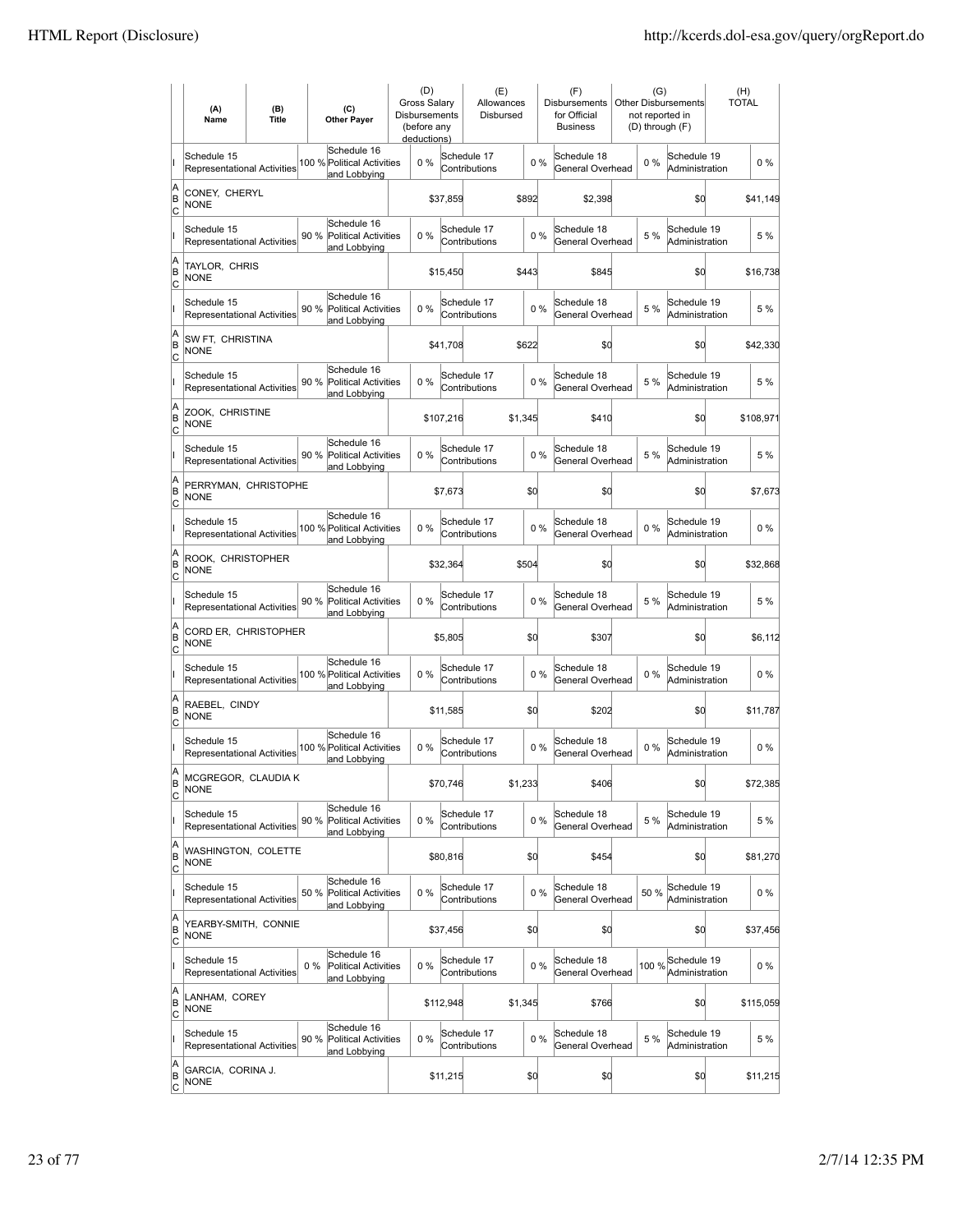|                     | (A)<br>Name                                       | (B)<br>Title | (C)<br><b>Other Payer</b>                                          | (D)<br><b>Gross Salary</b><br><b>Disbursements</b><br>(before any<br>deductions) |           | (E)<br>Allowances<br>Disbursed |         |       | (F)<br><b>Disbursements</b><br>for Official<br><b>Business</b> | (G)   | <b>Other Disbursements</b><br>not reported in<br>(D) through (F) | (H)<br><b>TOTAL</b> |
|---------------------|---------------------------------------------------|--------------|--------------------------------------------------------------------|----------------------------------------------------------------------------------|-----------|--------------------------------|---------|-------|----------------------------------------------------------------|-------|------------------------------------------------------------------|---------------------|
|                     | Schedule 15<br><b>Representational Activities</b> |              | Schedule 16<br>0%<br>Political Activities<br>and Lobbying          | $0\%$                                                                            |           | Schedule 17<br>Contributions   |         | $0\%$ | Schedule 18<br>General Overhead                                | 80%   | Schedule 19<br>Administration                                    | 20 %                |
| A<br>ΙB<br> c       | COMER, CORINNE<br><b>NONE</b>                     |              |                                                                    |                                                                                  | \$40,813  |                                | \$d     |       | \$O                                                            |       | \$0                                                              | \$40,813            |
|                     | Schedule 15<br>Representational Activities        |              | Schedule 16<br>90 % Political Activities<br>and Lobbying           | 0%                                                                               |           | Schedule 17<br>Contributions   |         | 0%    | Schedule 18<br>General Overhead                                | 5 %   | Schedule 19<br>Administration                                    | 5 %                 |
| A<br>B<br>c         | CHAPA, CORINNE<br><b>NONE</b>                     |              |                                                                    |                                                                                  | \$64,561  |                                | \$0     |       | \$0                                                            |       | \$0                                                              | \$64,561            |
|                     | Schedule 15<br>Representational Activities        |              | Schedule 16<br>40%<br><b>Political Activities</b><br>and Lobbying  | 10%                                                                              |           | Schedule 17<br>Contributions   |         | 0%    | Schedule 18<br>General Overhead                                | 50%   | Schedule 19<br>Administration                                    | $0\%$               |
| A<br>B<br> c        | JOHNSON, CORR NE<br>NONE                          |              |                                                                    |                                                                                  | \$5,170   |                                | \$0     |       | \$0                                                            |       | \$0                                                              | \$5,170             |
|                     | Schedule 15<br>Representational Activities        |              | Schedule 16<br>100 % Political Activities<br>and Lobbying          | 0%                                                                               |           | Schedule 17<br>Contributions   |         | 0%    | Schedule 18<br>General Overhead                                | $0\%$ | Schedule 19<br>Administration                                    | $0\%$               |
| A<br>ΙB<br> c       | CEDOTAL, CRAIG<br>NONE                            |              |                                                                    |                                                                                  | \$8,125   |                                | \$0     |       | \$O                                                            |       | \$0                                                              | \$8,125             |
|                     | Schedule 15<br><b>Representational Activities</b> |              | Schedule 16<br>100 % Political Activities<br>and Lobbying          | 0%                                                                               |           | Schedule 17<br>Contributions   |         | 0%    | Schedule 18<br>General Overhead                                | $0\%$ | Schedule 19<br>Administration                                    | $0\%$               |
| A<br>B<br>c         | MASISADO, CRISELDA<br><b>NONE</b>                 |              |                                                                    |                                                                                  | \$16,716  |                                | \$0     |       | \$1,102                                                        |       | \$0                                                              | \$17,818            |
|                     | Schedule 15<br>Representational Activities        |              | Schedule 16<br>100 % Political Activities<br>and Lobbying          | 0%                                                                               |           | Schedule 17<br>Contributions   |         | 0%    | Schedule 18<br>General Overhead                                | $0\%$ | Schedule 19<br>Administration                                    | $0\%$               |
| A<br>B<br>C         | MEZZANO, CYNTHIA<br><b>NONE</b>                   |              |                                                                    |                                                                                  | \$15,460  |                                | \$0     |       | \$0                                                            |       | \$0                                                              | \$15,460            |
|                     | Schedule 15<br><b>Representational Activities</b> |              | Schedule 16<br>100 % Political Activities<br>and Lobbying          | 0%                                                                               |           | Schedule 17<br>Contributions   |         | 0%    | Schedule 18<br>General Overhead                                | 0%    | Schedule 19<br>Administration                                    | $0\%$               |
| A<br>B<br>Iс        | LOUD N, CYNTHIA<br><b>NONE</b>                    |              |                                                                    |                                                                                  | \$63,196  |                                | \$1,345 |       | \$5,160                                                        |       | \$0                                                              | \$69,701            |
|                     | Schedule 15<br><b>Representational Activities</b> |              | Schedule 16<br>90 %<br><b>Political Activities</b><br>and Lobbying | 0%                                                                               |           | Schedule 17<br>Contributions   |         | 0%    | Schedule 18<br>General Overhead                                | 5 %   | Schedule 19<br>Administration                                    | 5 %                 |
| A<br>B<br> c        | HANNA, CYNTHIA S<br><b>NONE</b>                   |              |                                                                    |                                                                                  | \$110,823 |                                | \$1,345 |       | \$7,991                                                        |       | \$0                                                              | \$120,159           |
|                     | Schedule 15<br><b>Representational Activities</b> |              | Schedule 16<br>90 %<br><b>Political Activities</b><br>and Lobbving | 0%                                                                               |           | Schedule 17<br>Contributions   |         | 0%    | Schedule 18<br>General Overhead                                | 5 %   | Schedule 19<br>Administration                                    | 5 %                 |
| A<br>ΙB<br>C        | MACPHERSON, DANA<br><b>NONE</b>                   |              |                                                                    |                                                                                  | \$44,597  |                                | \$729   |       | \$2,409                                                        |       | \$0                                                              | \$47,735            |
|                     | Schedule 15<br><b>Representational Activities</b> |              | Schedule 16<br>90%<br><b>Political Activities</b><br>and Lobbying  | 0%                                                                               |           | Schedule 17<br>Contributions   |         | 0%    | Schedule 18<br>General Overhead                                | 5 %   | Schedule 19<br>Administration                                    | 5 %                 |
| A<br>B<br>C         | JOHNSTON, DANIEL<br><b>NONE</b>                   |              |                                                                    |                                                                                  | \$104,112 |                                | \$0     |       | \$O                                                            |       | \$0                                                              | \$104,112           |
|                     | Schedule 15<br><b>Representational Activities</b> |              | Schedule 16<br>80 % Political Activities<br>and Lobbying           | $0\%$                                                                            |           | Schedule 17<br>Contributions   |         | 0%    | Schedule 18<br>General Overhead                                | $0\%$ | Schedule 19<br>Administration                                    | 20 %                |
| A<br>B<br>C         | MARJES, DAPHNE C<br><b>NONE</b>                   |              |                                                                    |                                                                                  | \$112,948 |                                | \$1,192 |       | \$1,026                                                        |       | \$0                                                              | \$115,166           |
|                     | Schedule 15<br>Representational Activities        |              | Schedule 16<br>90 % Political Activities<br>and Lobbying           | 0%                                                                               |           | Schedule 17<br>Contributions   |         | 0%    | Schedule 18<br>General Overhead                                | 5 %   | Schedule 19<br>Administration                                    | 5 %                 |
| A<br>B<br> c        | MONKAWA, DAV D<br><b>NONE</b>                     |              |                                                                    |                                                                                  | \$108,606 |                                | \$1,345 |       | \$7,082                                                        |       | \$d                                                              | \$117,033           |
|                     | Schedule 15<br>Representational Activities        |              | Schedule 16<br>90 %<br><b>Political Activities</b><br>and Lobbying | 0%                                                                               |           | Schedule 17<br>Contributions   |         | 0%    | Schedule 18<br>General Overhead                                | 5 %   | Schedule 19<br>Administration                                    | 5 %                 |
| A<br>B<br><u>lc</u> | Johnson, Dav D<br><b>NONE</b>                     |              |                                                                    |                                                                                  | \$96,924  |                                | \$1,345 |       | \$6,158                                                        |       | \$0                                                              | \$104,427           |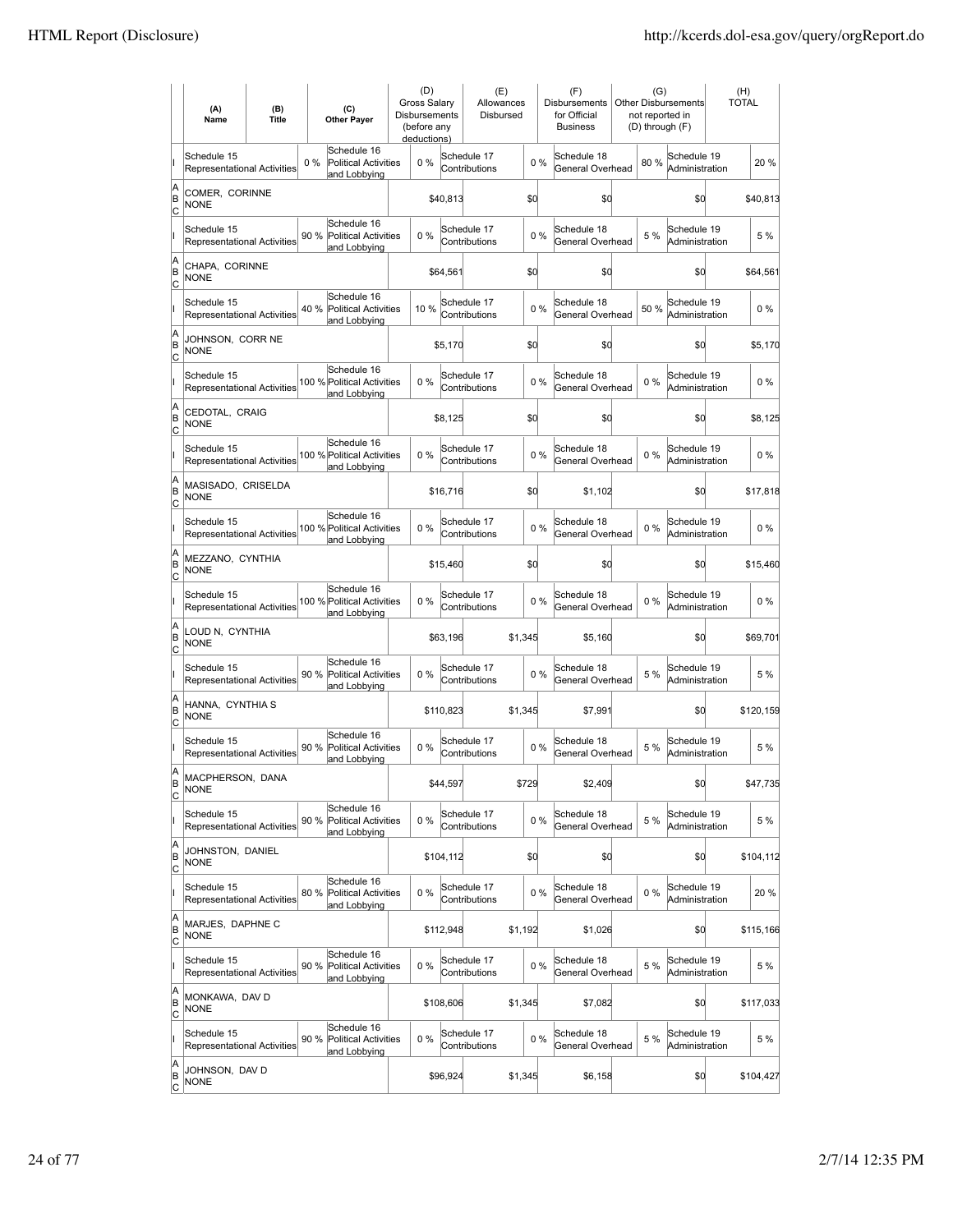|                        | (A)<br>Name                                       | (B)<br><b>Title</b> | (C)<br><b>Other Paver</b>                                           | (D)<br><b>Gross Salarv</b><br><b>Disbursements</b><br>(before any<br>deductions) |           | (E)<br>Allowances<br>Disbursed |         |       | (F)<br><b>Disbursements</b><br>for Official<br><b>Business</b> | (G)<br>not reported in | <b>Other Disbursements</b><br>(D) through (F) | (H)<br><b>TOTAL</b> |           |
|------------------------|---------------------------------------------------|---------------------|---------------------------------------------------------------------|----------------------------------------------------------------------------------|-----------|--------------------------------|---------|-------|----------------------------------------------------------------|------------------------|-----------------------------------------------|---------------------|-----------|
|                        | Schedule 15<br>Representational Activities        |                     | Schedule 16<br>90 %<br><b>Political Activities</b><br>and Lobbying  | 0%                                                                               |           | Schedule 17<br>Contributions   |         | 0%    | Schedule 18<br>General Overhead                                | 5 %                    | Schedule 19<br>Administration                 |                     | 5 %       |
| A<br>B<br>lc           | GUERR ERO, DAVID<br><b>NONE</b>                   |                     |                                                                     |                                                                                  | \$108,118 |                                | \$1,233 |       | \$5,808                                                        |                        | \$0                                           |                     | \$115,159 |
|                        | Schedule 15<br>Representational Activities        |                     | Schedule 16<br>90 %<br><b>Political Activities</b><br>and Lobbying  | 0%                                                                               |           | Schedule 17<br>Contributions   |         | 0%    | Schedule 18<br>General Overhead                                | 5 %                    | Schedule 19<br>Administration                 |                     | 5 %       |
| A<br>B<br>C            | MICHELFELDER, DAVID<br><b>NONE</b>                |                     |                                                                     |                                                                                  | \$116,442 |                                | \$1,345 |       | \$2,655                                                        |                        | \$0                                           |                     | \$120,442 |
|                        | Schedule 15<br>Representational Activities        |                     | Schedule 16<br>90%<br><b>Political Activities</b><br>and Lobbying   | 0%                                                                               |           | Schedule 17<br>Contributions   |         | 0%    | Schedule 18<br>General Overhead                                | 5 %                    | Schedule 19<br>Administration                 |                     | 5 %       |
| A<br>B<br>Ιc           | GLENN, DAVID<br><b>NONE</b>                       |                     |                                                                     |                                                                                  | \$117,810 |                                | \$1,345 |       | \$120                                                          |                        | \$0                                           |                     | \$119,275 |
|                        | Schedule 15<br><b>Representational Activities</b> |                     | Schedule 16<br>90%<br>Political Activities<br>and Lobbying          | $0\%$                                                                            |           | Schedule 17<br>Contributions   |         | $0\%$ | Schedule 18<br>General Overhead                                | 5 %                    | Schedule 19<br>Administration                 |                     | 5 %       |
| A<br>B<br>lc           | <b>BAKER, DAWN</b><br><b>NONE</b>                 |                     |                                                                     |                                                                                  | \$39.074  |                                | \$771   |       | \$968                                                          |                        | \$0                                           |                     | \$40,813  |
|                        | Schedule 15<br><b>Representational Activities</b> |                     | Schedule 16<br>90 %<br><b>Political Activities</b><br>and Lobbying  | 0%                                                                               |           | Schedule 17<br>Contributions   |         | 0%    | Schedule 18<br>General Overhead                                | 5 %                    | Schedule 19<br>Administration                 |                     | 5 %       |
| A<br>B<br>C            | FURMAN, DEANNA<br><b>NONE</b>                     |                     |                                                                     |                                                                                  | \$101,872 |                                | \$0     |       | \$578                                                          |                        | \$0                                           |                     | \$102,450 |
|                        | Schedule 15<br>Representational Activities        |                     | Schedule 16<br>$0\%$<br><b>Political Activities</b><br>and Lobbying | 100 %                                                                            |           | Schedule 17<br>Contributions   |         | 0%    | Schedule 18<br>General Overhead                                | $0\%$                  | Schedule 19<br>Administration                 |                     | $0\%$     |
| A<br>B<br>C            | CORTEZ, DEBORAH ANN<br><b>NONE</b>                |                     |                                                                     |                                                                                  | \$98,106  |                                | \$1,345 |       | \$3,941                                                        |                        | \$0                                           |                     | \$103,392 |
|                        | Schedule 15<br><b>Representational Activities</b> |                     | Schedule 16<br>90 %<br><b>Political Activities</b><br>and Lobbying  | $0\%$                                                                            |           | Schedule 17<br>Contributions   |         | $0\%$ | Schedule 18<br>General Overhead                                | 5 %                    | Schedule 19<br>Administration                 |                     | 5 %       |
| A<br>B<br> c           | GRABELLE, DEBRA<br><b>NONE</b>                    |                     |                                                                     |                                                                                  | \$98,476  |                                | \$1,345 |       | \$568                                                          |                        | \$d                                           |                     | \$100,389 |
|                        | Schedule 15<br>Representational Activities        |                     | Schedule 16<br>90 %<br><b>Political Activities</b><br>and Lobbying  | 0%                                                                               |           | Schedule 17<br>Contributions   |         | 0%    | Schedule 18<br>General Overhead                                | 5 %                    | Schedule 19<br>Administration                 |                     | 5 %       |
| A<br>B<br> c           | AMOUR, DEBRA<br><b>NONE</b>                       |                     |                                                                     |                                                                                  | \$9,284   |                                | \$0     |       | \$0                                                            |                        | \$0                                           |                     | \$9,284   |
|                        | Schedule 15<br>Representational Activities        |                     | Schedule 16<br>100 % Political Activities<br>and Lobbying           | 0%                                                                               |           | Schedule 17<br>Contributions   |         | 0%    | Schedule 18<br>General Overhead                                | 0%                     | Schedule 19<br>Administration                 |                     | $0\%$     |
| A<br>B<br>C            | MURRAY, DESMOND<br><b>NONE</b>                    |                     |                                                                     |                                                                                  | \$108,816 |                                | \$1,345 |       | \$9,339                                                        |                        | \$0                                           |                     | \$119,500 |
|                        | Schedule 15<br>Representational Activities        |                     | Schedule 16<br>90%<br>Political Activities<br>and Lobbying          | 0%                                                                               |           | Schedule 17<br>Contributions   |         | 0%    | Schedule 18<br>General Overhead                                | 5 %                    | Schedule 19<br>Administration                 |                     | 5 %       |
| A<br>B<br><u>lc</u>    | PIRZADA, DIANA<br><b>NONE</b>                     |                     |                                                                     |                                                                                  | \$6,900   |                                | \$d     |       | \$447                                                          |                        | \$0                                           |                     | \$7,347   |
|                        | Schedule 15<br><b>Representational Activities</b> |                     | Schedule 16<br>100 % Political Activities<br>and Lobbying           | 0%                                                                               |           | Schedule 17<br>Contributions   |         | 0%    | Schedule 18<br>General Overhead                                | $0\%$                  | Schedule 19<br>Administration                 |                     | $0\%$     |
| A<br>B<br>$\mathsf{C}$ | FLORES, DIANE<br><b>NONE</b>                      |                     |                                                                     |                                                                                  | \$22,884  |                                | \$d     |       | \$0                                                            |                        | \$0                                           |                     | \$22,884  |
|                        | Schedule 15<br>Representational Activities        |                     | Schedule 16<br>100 % Political Activities<br>and Lobbying           | 0%                                                                               |           | Schedule 17<br>Contributions   |         | 0%    | Schedule 18<br>General Overhead                                | $0\%$                  | Schedule 19<br>Administration                 |                     | $0\%$     |
| A<br>B<br> c           | SEGURA-WILLIAMS, DINORAH<br>NONE                  |                     |                                                                     |                                                                                  | \$113,296 |                                | \$1,345 |       | \$2,160                                                        |                        | \$0                                           |                     | \$116,801 |
|                        | Schedule 15<br>Representational Activities        |                     | Schedule 16<br>90 %<br>Political Activities<br>and Lobbying         | 0%                                                                               |           | Schedule 17<br>Contributions   |         | 0%    | Schedule 18<br>General Overhead                                | 5 %                    | Schedule 19<br>Administration                 |                     | 5 %       |
| A<br>B<br><u>lc</u>    | NIELSEN, DONALD<br>NONE                           |                     |                                                                     |                                                                                  | \$145,188 |                                | \$1,345 |       | \$7,512                                                        |                        | \$0                                           |                     | \$154,045 |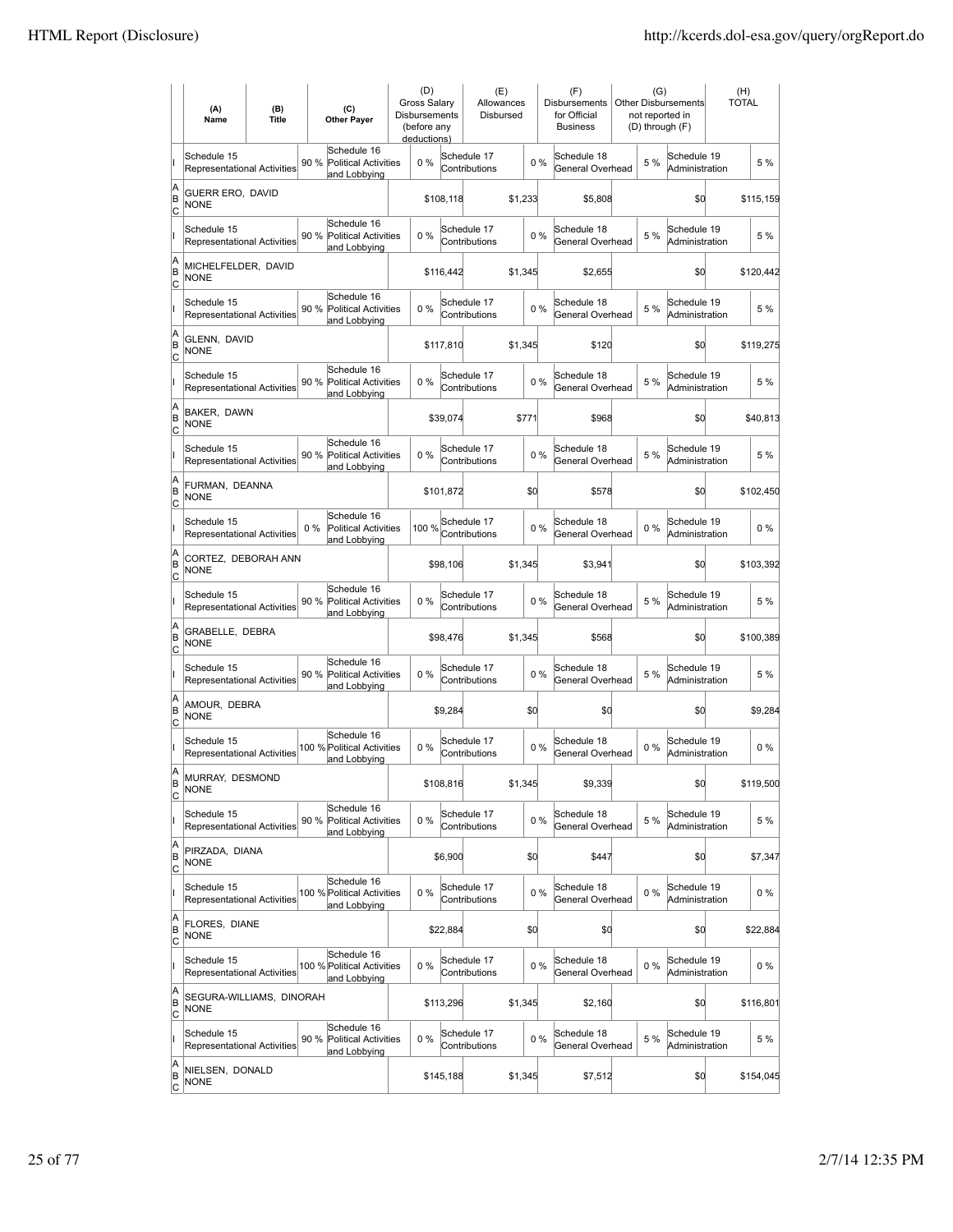|                        | (A)<br>Name                                       | (B)<br><b>Title</b> | (C)<br><b>Other Payer</b>                                          | (D)<br><b>Gross Salary</b><br>Disbursements<br>(before any<br>deductions) |           | (E)<br>Allowances<br>Disbursed |         |       | (F)<br>Disbursements<br>for Official<br><b>Business</b> | (G)<br><b>Other Disbursements</b><br>not reported in<br>(D) through (F) | (H)<br>TOTAL |           |
|------------------------|---------------------------------------------------|---------------------|--------------------------------------------------------------------|---------------------------------------------------------------------------|-----------|--------------------------------|---------|-------|---------------------------------------------------------|-------------------------------------------------------------------------|--------------|-----------|
|                        | Schedule 15<br>Representational Activities        |                     | Schedule 16<br>90 %<br><b>Political Activities</b><br>and Lobbying | $0\%$                                                                     |           | Schedule 17<br>Contributions   |         | 0%    | Schedule 18<br>General Overhead                         | Schedule 19<br>5 %<br>Administration                                    |              | 5 %       |
| A<br>B<br>lc           | SMITH, DONNA<br><b>NONE</b>                       |                     |                                                                    |                                                                           | \$44,484  |                                | \$d     |       | \$0                                                     | \$0                                                                     |              | \$44,484  |
|                        | Schedule 15<br>Representational Activities        |                     | Schedule 16<br>50 %<br><b>Political Activities</b><br>and Lobbying | 50 %                                                                      |           | Schedule 17<br>Contributions   |         | 0%    | Schedule 18<br>General Overhead                         | Schedule 19<br>$0\%$<br>Administration                                  |              | $0\%$     |
| A<br>B<br>C            | FISCHER, DONNA<br><b>NONE</b>                     |                     |                                                                    |                                                                           | \$5,052   |                                | \$d     |       | \$39                                                    | \$0                                                                     |              | \$5,091   |
|                        | Schedule 15<br>Representational Activities        |                     | Schedule 16<br>100 % Political Activities<br>and Lobbying          | $0\%$                                                                     |           | Schedule 17<br>Contributions   |         | 0%    | Schedule 18<br>General Overhead                         | Schedule 19<br>$0\%$<br>Administration                                  |              | $0\%$     |
| A<br>B<br>C            | AHMAD, DOROTHY<br><b>NONE</b>                     |                     |                                                                    |                                                                           | \$12,318  |                                | \$d     |       | \$705                                                   | \$0                                                                     |              | \$13,023  |
|                        | Schedule 15<br><b>Representational Activities</b> |                     | Schedule 16<br>100 % Political Activities<br>and Lobbying          | $0\%$                                                                     |           | Schedule 17<br>Contributions   |         | 0%    | Schedule 18<br>General Overhead                         | Schedule 19<br>$0\%$<br>Administration                                  |              | $0\%$     |
| A<br>B<br>lc           | ALSTON, DORRIA<br><b>NONE</b>                     |                     |                                                                    |                                                                           | \$18,435  |                                | \$d     |       | \$0                                                     | \$0                                                                     |              | \$18,435  |
|                        | Schedule 15<br>Representational Activities        |                     | Schedule 16<br>100 % Political Activities<br>and Lobbying          | $0\%$                                                                     |           | Schedule 17<br>Contributions   |         | $0\%$ | Schedule 18<br>General Overhead                         | Schedule 19<br>$0\%$<br>Administration                                  |              | $0\%$     |
| A<br>B<br>C            | BRUNO, EDMUND<br><b>NONE</b>                      |                     |                                                                    |                                                                           | \$67,095  |                                | \$785   |       | \$417                                                   | \$0                                                                     |              | \$68,297  |
|                        | Schedule 15<br>Representational Activities        |                     | Schedule 16<br>90 % Political Activities<br>and Lobbying           | $0\%$                                                                     |           | Schedule 17<br>Contributions   |         | $0\%$ | Schedule 18<br>General Overhead                         | Schedule 19<br>5 %<br>Administration                                    |              | 5 %       |
| A<br>B<br>C            | WAGAN, EDNA<br><b>NONE</b>                        |                     |                                                                    |                                                                           | \$32,046  |                                | \$d     |       | \$1,273                                                 | \$0                                                                     |              | \$33,319  |
|                        | Schedule 15<br><b>Representational Activities</b> |                     | Schedule 16<br>100 % Political Activities<br>and Lobbying          | $0\%$                                                                     |           | Schedule 17<br>Contributions   |         | $0\%$ | Schedule 18<br>General Overhead                         | Schedule 19<br>$0\%$<br>Administration                                  |              | $0\%$     |
| A<br>B<br> c           | GODFREY, ELEANOR<br><b>NONE</b>                   |                     |                                                                    |                                                                           | \$46,760  |                                | \$1,345 |       | \$0                                                     | \$d                                                                     |              | \$48,105  |
|                        | Schedule 15<br>Representational Activities        |                     | Schedule 16<br>90 %<br><b>Political Activities</b><br>and Lobbying | $0\%$                                                                     |           | Schedule 17<br>Contributions   |         | $0\%$ | Schedule 18<br>General Overhead                         | Schedule 19<br>5 %<br>Administration                                    |              | 5 %       |
| A<br>B<br> c           | FIEKOWSKY, ELISABETH<br><b>NONE</b>               |                     |                                                                    |                                                                           | \$102,620 |                                | \$1,345 |       | \$10,180                                                | \$0                                                                     |              | \$114,145 |
|                        | Schedule 15<br>Representational Activities        |                     | Schedule 16<br>90%<br><b>Political Activities</b><br>and Lobbying  | $0\%$                                                                     |           | Schedule 17<br>Contributions   |         | 0%    | Schedule 18<br>General Overhead                         | Schedule 19<br>5 %<br>Administration                                    |              | 5 %       |
| A<br>B<br>C            | SCHE DL, ELISABETH<br><b>NONE</b>                 |                     |                                                                    |                                                                           | \$22,523  |                                | \$d     |       | \$0                                                     | \$0                                                                     |              | \$22,523  |
|                        | Schedule 15<br>Representational Activities        |                     | Schedule 16<br>100 % Political Activities<br>and Lobbying          | 0%                                                                        |           | Schedule 17<br>Contributions   |         | $0\%$ | Schedule 18<br>General Overhead                         | Schedule 19<br>$0\%$<br>Administration                                  |              | $0\%$     |
| A<br>B<br><u>lc</u>    | CARBONI, ELIZA A<br><b>NONE</b>                   |                     |                                                                    |                                                                           | \$92,718  |                                | \$1,345 |       | \$0                                                     | \$0                                                                     |              | \$94,063  |
|                        | Schedule 15<br>Representational Activities        |                     | Schedule 16<br>90 % Political Activities<br>and Lobbying           | 0%                                                                        |           | Schedule 17<br>Contributions   |         | $0\%$ | Schedule 18<br>General Overhead                         | Schedule 19<br>5 %<br>Administration                                    |              | 5 %       |
| A<br>B<br>$\mathsf{C}$ | KEAN, ELIZABETH<br><b>NONE</b>                    |                     |                                                                    |                                                                           | \$108,891 |                                | \$1,345 |       | \$705                                                   | \$0                                                                     |              | \$110,941 |
|                        | Schedule 15<br>Representational Activities        |                     | Schedule 16<br>90 % Political Activities<br>and Lobbying           | 0%                                                                        |           | Schedule 17<br>Contributions   |         | $0\%$ | Schedule 18<br>General Overhead                         | Schedule 19<br>5 %<br>Administration                                    |              | 5 %       |
| A<br>B<br> c           | DEVL N, ELIZABETH<br><b>NONE</b>                  |                     |                                                                    |                                                                           | \$83,512  |                                | \$1,345 |       | \$3,373                                                 | \$0                                                                     |              | \$88,230  |
|                        | Schedule 15<br>Representational Activities        |                     | Schedule 16<br>90 %<br><b>Political Activities</b><br>and Lobbying | 0%                                                                        |           | Schedule 17<br>Contributions   |         | 0%    | Schedule 18<br>General Overhead                         | Schedule 19<br>5 %<br>Administration                                    |              | 5 %       |
| A<br>B<br><u>lc</u>    | PEASE, ELIZABETH<br><b>NONE</b>                   |                     |                                                                    |                                                                           | \$73,156  |                                | \$1,345 |       | \$0                                                     | \$d                                                                     |              | \$74,501  |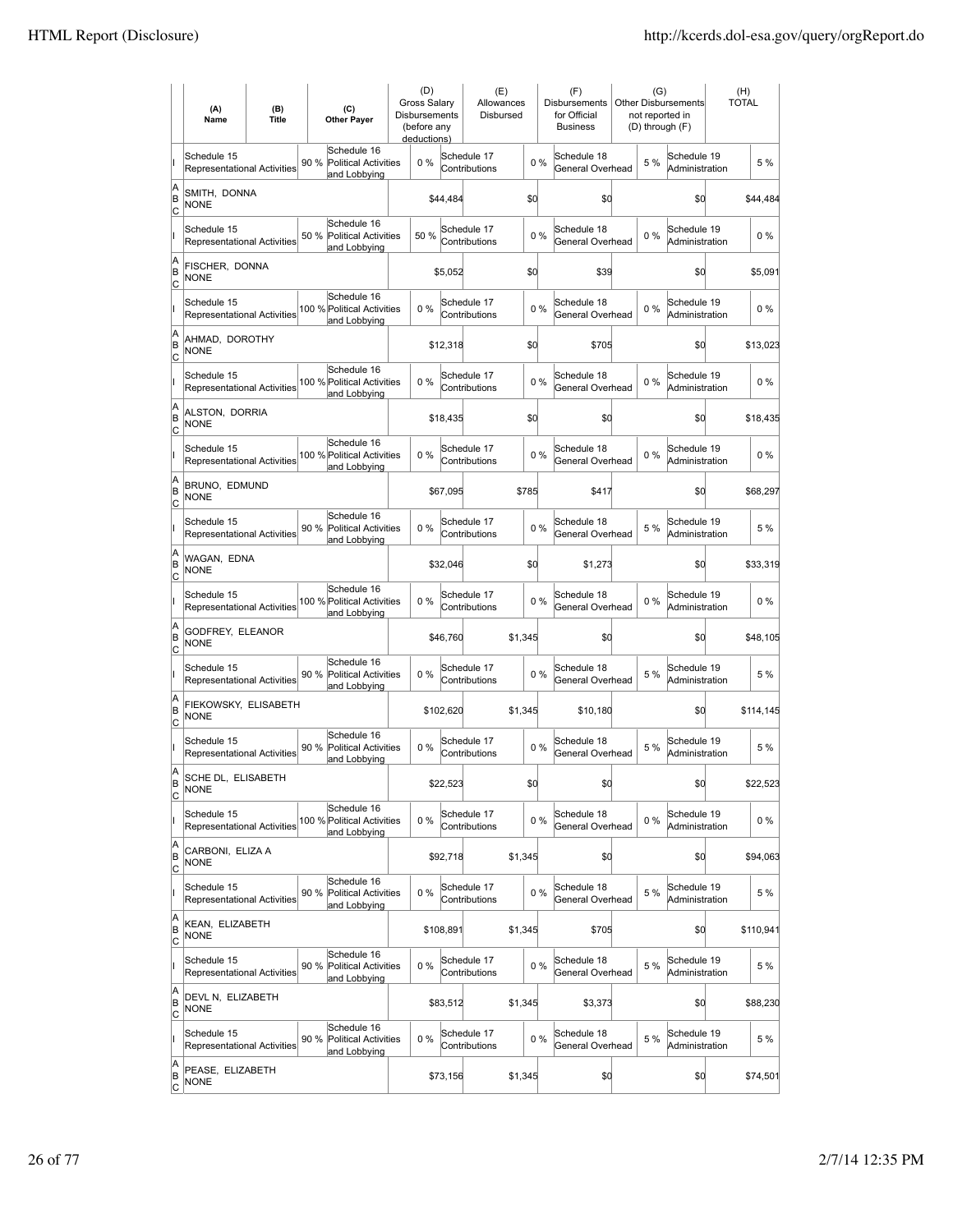|                        | (A)<br>Name                                       | (B)<br><b>Title</b> | (C)<br><b>Other Payer</b>                                          | (D)<br><b>Gross Salarv</b><br><b>Disbursements</b><br>(before any<br>deductions) |           | (E)<br>Allowances<br>Disbursed |         |    | (F)<br><b>Disbursements</b><br>for Official<br><b>Business</b> | (G)   | <b>Other Disbursements</b><br>not reported in<br>(D) through (F) | (H)<br><b>TOTAL</b> |
|------------------------|---------------------------------------------------|---------------------|--------------------------------------------------------------------|----------------------------------------------------------------------------------|-----------|--------------------------------|---------|----|----------------------------------------------------------------|-------|------------------------------------------------------------------|---------------------|
|                        | Schedule 15<br>Representational Activities        |                     | Schedule 16<br>90 %<br><b>Political Activities</b><br>and Lobbying | 0%                                                                               |           | Schedule 17<br>Contributions   |         | 0% | Schedule 18<br>General Overhead                                | 5 %   | Schedule 19<br>Administration                                    | 5 %                 |
| A<br>B<br>lc           | WALDRON, ELIZABETH K<br><b>NONE</b>               |                     |                                                                    |                                                                                  | \$10,187  |                                | \$66    |    | \$0                                                            |       | \$0                                                              | \$10,253            |
|                        | Schedule 15<br>Representational Activities        |                     | Schedule 16<br>90%<br>Political Activities<br>and Lobbying         | 0%                                                                               |           | Schedule 17<br>Contributions   |         | 0% | Schedule 18<br>General Overhead                                | 5 %   | Schedule 19<br>Administration                                    | 5 %                 |
| A<br>B<br>C            | ARROYO, ELVIA<br><b>NONE</b>                      |                     |                                                                    |                                                                                  | \$54,816  |                                | \$479   |    | \$0                                                            |       | \$0                                                              | \$55,295            |
|                        | Schedule 15<br>Representational Activities        |                     | Schedule 16<br>90%<br><b>Political Activities</b><br>and Lobbying  | 0%                                                                               |           | Schedule 17<br>Contributions   |         | 0% | Schedule 18<br>General Overhead                                | 5 %   | Schedule 19<br>Administration                                    | 5 %                 |
| A<br>B<br>Iс           | SAMUELSON, EMILY<br><b>NONE</b>                   |                     |                                                                    |                                                                                  | \$13,821  |                                | \$0     |    | \$141                                                          |       | \$0                                                              | \$13,962            |
|                        | Schedule 15<br><b>Representational Activities</b> |                     | Schedule 16<br>100 % Political Activities<br>and Lobbying          | $0\%$                                                                            |           | Schedule 17<br>Contributions   |         | 0% | Schedule 18<br>General Overhead                                | 0%    | Schedule 19<br>Administration                                    | $0\%$               |
| A<br>B<br>lc           | STEELHAMMER, EMILY<br>NONE                        |                     |                                                                    |                                                                                  | \$46,321  |                                | \$1,345 |    | \$494                                                          |       | \$0                                                              | \$48,160            |
|                        | Schedule 15<br>Representational Activities        |                     | Schedule 16<br>90 % Political Activities<br>and Lobbying           | 0%                                                                               |           | Schedule 17<br>Contributions   |         | 0% | Schedule 18<br>General Overhead                                | 5 %   | Schedule 19<br>Administration                                    | 5 %                 |
| A<br>B<br>C            | PUNZALAN, EMMANUEL<br><b>NONE</b>                 |                     |                                                                    |                                                                                  | \$77,872  |                                | \$0     |    | \$8,745                                                        |       | \$0                                                              | \$86,617            |
|                        | Schedule 15<br>Representational Activities        |                     | Schedule 16<br>100 % Political Activities<br>and Lobbying          | 0%                                                                               |           | Schedule 17<br>Contributions   |         | 0% | Schedule 18<br>General Overhead                                | 0%    | Schedule 19<br>Administration                                    | $0\%$               |
| A<br>B<br>C            | JOHNSON, ERIC<br><b>NONE</b>                      |                     |                                                                    |                                                                                  | \$6,389   |                                | \$0     |    | \$0                                                            |       | \$0                                                              | \$6,389             |
|                        | Schedule 15<br><b>Representational Activities</b> |                     | Schedule 16<br>100 % Political Activities<br>and Lobbying          | $0\%$                                                                            |           | Schedule 17<br>Contributions   |         | 0% | Schedule 18<br>General Overhead                                | 0%    | Schedule 19<br>Administration                                    | $0\%$               |
| A<br>B<br> c           | ZWEIG, ERICA<br><b>NONE</b>                       |                     |                                                                    |                                                                                  | \$113,296 |                                | \$1,345 |    | \$2,602                                                        |       | \$d                                                              | \$117,243           |
|                        | Schedule 15<br>Representational Activities        |                     | Schedule 16<br>90 %<br><b>Political Activities</b><br>and Lobbying | 0%                                                                               |           | Schedule 17<br>Contributions   |         | 0% | Schedule 18<br>General Overhead                                | 5 %   | Schedule 19<br>Administration                                    | 5 %                 |
| A<br>B<br> c           | CONRADSON, ERIK<br><b>NONE</b>                    |                     |                                                                    |                                                                                  | \$113,296 |                                | \$1,345 |    | \$14,885                                                       |       | \$0                                                              | \$129,526           |
|                        | Schedule 15<br>Representational Activities        |                     | Schedule 16<br>90%<br>Political Activities<br>and Lobbying         | 0%                                                                               |           | Schedule 17<br>Contributions   |         | 0% | Schedule 18<br>General Overhead                                | 5 %   | Schedule 19<br>Administration                                    | 5 %                 |
| A<br>B<br>C            | MACATUNO, ERKJ<br><b>NONE</b>                     |                     |                                                                    |                                                                                  | \$113,280 |                                | \$1,345 |    | \$3,596                                                        |       | \$0                                                              | \$118,221           |
|                        | Schedule 15<br>Representational Activities        |                     | Schedule 16<br>90%<br>Political Activities<br>and Lobbying         | 0%                                                                               |           | Schedule 17<br>Contributions   |         | 0% | Schedule 18<br>General Overhead                                | 5 %   | Schedule 19<br>Administration                                    | 5 %                 |
| A<br>B<br><u>lc</u>    | FITZGERALD, ERIN L<br><b>NONE</b>                 |                     |                                                                    |                                                                                  | \$70,005  |                                | \$0     |    | \$3,812                                                        |       | \$0                                                              | \$73,817            |
|                        | Schedule 15<br><b>Representational Activities</b> |                     | Schedule 16<br>80 % Political Activities<br>and Lobbying           | 20%                                                                              |           | Schedule 17<br>Contributions   |         | 0% | Schedule 18<br>General Overhead                                | $0\%$ | Schedule 19<br>Administration                                    | $0\%$               |
| A<br>B<br>$\mathsf{C}$ | AVALOS, ESPERANZA<br><b>NONE</b>                  |                     |                                                                    |                                                                                  | \$92,485  |                                | \$1,345 |    | \$11,309                                                       |       | \$0                                                              | \$105,139           |
|                        | Schedule 15<br>Representational Activities        |                     | Schedule 16<br>90 % Political Activities<br>and Lobbying           | 0%                                                                               |           | Schedule 17<br>Contributions   |         | 0% | Schedule 18<br>General Overhead                                | 5 %   | Schedule 19<br>Administration                                    | 5 %                 |
| A<br>B<br> c           | MORRISETTE, ETHEMEUS<br>NONE                      |                     |                                                                    |                                                                                  | \$8,967   |                                | \$0     |    | \$0                                                            |       | \$0                                                              | \$8,967             |
|                        | Schedule 15<br>Representational Activities        |                     | Schedule 16<br>100 % Political Activities<br>and Lobbying          | 0%                                                                               |           | Schedule 17<br>Contributions   |         | 0% | Schedule 18<br>General Overhead                                | $0\%$ | Schedule 19<br>Administration                                    | $0\%$               |
| A<br>B<br><u>lc</u>    | MORIARTY, EUGENE J<br><b>NONE</b>                 |                     |                                                                    |                                                                                  | \$41,591  |                                | \$336   |    | \$0                                                            |       | \$0                                                              | \$41,927            |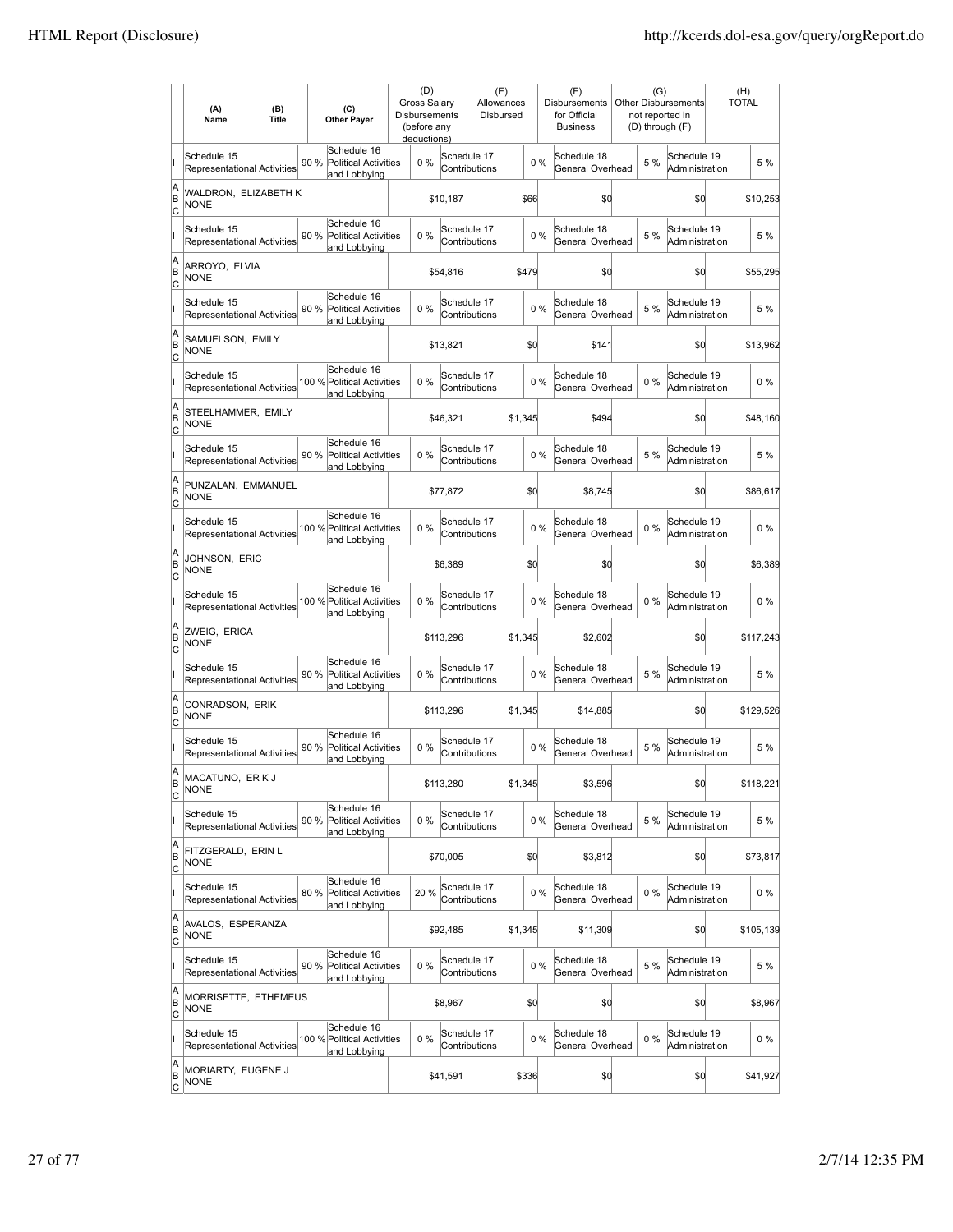|                        | (A)<br>Name                                       | (B)<br><b>Title</b> | (C)<br><b>Other Paver</b>                                          | (D)<br><b>Gross Salarv</b><br>Disbursements<br>(before any<br>deductions) |           | (E)<br>Allowances<br>Disbursed |         |       | (F)<br><b>Disbursements</b><br>for Official<br><b>Business</b> | (G)<br>not reported in<br>(D) through (F) | Other Disbursements           | (H)<br><b>TOTAL</b> |
|------------------------|---------------------------------------------------|---------------------|--------------------------------------------------------------------|---------------------------------------------------------------------------|-----------|--------------------------------|---------|-------|----------------------------------------------------------------|-------------------------------------------|-------------------------------|---------------------|
|                        | Schedule 15<br><b>Representational Activities</b> |                     | Schedule 16<br>90%<br><b>Political Activities</b><br>and Lobbying  | $0\%$                                                                     |           | Schedule 17<br>Contributions   |         | 0%    | Schedule 18<br>General Overhead                                | 5 %                                       | Schedule 19<br>Administration | 5 %                 |
| A<br>B<br>lc           | DAVARI, FARAH<br><b>NONE</b>                      |                     |                                                                    |                                                                           | \$103,712 |                                | \$1,345 |       | \$0                                                            |                                           | \$0                           | \$105,057           |
|                        | Schedule 15<br>Representational Activities        |                     | Schedule 16<br>90 %<br>Political Activities<br>and Lobbying        | 0%                                                                        |           | Schedule 17<br>Contributions   |         | 0%    | Schedule 18<br>General Overhead                                | 5 %                                       | Schedule 19<br>Administration | 5 %                 |
| A<br>B<br>C            | MELLO, FELICIA M.<br><b>NONE</b>                  |                     |                                                                    |                                                                           | \$45,947  |                                | \$d     |       | \$0                                                            |                                           | \$0                           | \$45,947            |
|                        | Schedule 15<br>Representational Activities        |                     | Schedule 16<br>60%<br><b>Political Activities</b><br>and Lobbying  | 20 %                                                                      |           | Schedule 17<br>Contributions   |         | 0%    | Schedule 18<br>General Overhead                                | 20%                                       | Schedule 19<br>Administration | $0\%$               |
| A<br>B<br>C            | SANCHEZ, FELICITAS<br>NONE                        |                     |                                                                    |                                                                           | \$13,649  |                                | \$d     |       | \$0                                                            |                                           | \$0                           | \$13,649            |
|                        | Schedule 15<br><b>Representational Activities</b> |                     | Schedule 16<br>100 % Political Activities<br>and Lobbying          | $0\%$                                                                     |           | Schedule 17<br>Contributions   |         | $0\%$ | Schedule 18<br>General Overhead                                | 0%                                        | Schedule 19<br>Administration | $0\%$               |
| A<br>B<br>lc           | LOSADA, FERNANDO<br>NONE                          |                     |                                                                    |                                                                           | \$152,079 |                                | \$866   |       | \$486                                                          |                                           | \$0                           | \$153,431           |
|                        | Schedule 15<br><b>Representational Activities</b> |                     | Schedule 16<br>90 %<br><b>Political Activities</b><br>and Lobbying | 0%                                                                        |           | Schedule 17<br>Contributions   |         | 0%    | Schedule 18<br>General Overhead                                | 5 %                                       | Schedule 19<br>Administration | 5 %                 |
| A<br>B<br>C            | OBI, FRANCESCA<br><b>NONE</b>                     |                     |                                                                    |                                                                           | \$7,318   |                                | \$d     |       | \$292                                                          |                                           | \$0                           | \$7,610             |
|                        | Schedule 15<br>Representational Activities        |                     | Schedule 16<br>100 % Political Activities<br>and Lobbying          | 0%                                                                        |           | Schedule 17<br>Contributions   |         | 0%    | Schedule 18<br>General Overhead                                | $0\%$                                     | Schedule 19<br>Administration | $0\%$               |
| A<br>B<br>C            | <b>BORGERS, FRANK</b><br><b>NONE</b>              |                     |                                                                    |                                                                           | \$79,437  |                                | \$d     |       | \$4,030                                                        |                                           | \$0                           | \$83,467            |
|                        | Schedule 15<br><b>Representational Activities</b> |                     | Schedule 16<br>80 %<br><b>Political Activities</b><br>and Lobbying | $0\%$                                                                     |           | Schedule 17<br>Contributions   |         | 0%    | Schedule 18<br>General Overhead                                | 0%                                        | Schedule 19<br>Administration | 20%                 |
| A<br>B<br> c           | FRITZ, GARY<br><b>NONE</b>                        |                     |                                                                    |                                                                           | \$21,053  |                                | \$224   |       | \$0                                                            |                                           | \$0                           | \$21,277            |
|                        | Schedule 15<br>Representational Activities        |                     | Schedule 16<br>90 %<br><b>Political Activities</b><br>and Lobbying | 0%                                                                        |           | Schedule 17<br>Contributions   |         | 0%    | Schedule 18<br>General Overhead                                | 5 %                                       | Schedule 19<br>Administration | 5 %                 |
| A<br>B<br> c           | BROGAN, GERARD<br><b>NONE</b>                     |                     |                                                                    |                                                                           | \$87,596  |                                | \$1,345 |       | \$2,112                                                        |                                           | \$0                           | \$91,053            |
|                        | Schedule 15<br>Representational Activities        |                     | Schedule 16<br>90 %<br>Political Activities<br>and Lobbying        | 0%                                                                        |           | Schedule 17<br>Contributions   |         | 0%    | Schedule 18<br>General Overhead                                | 10%                                       | Schedule 19<br>Administration | $0\%$               |
| A<br>B<br>C            | DALEY, GERARD F.<br><b>NONE</b>                   |                     |                                                                    |                                                                           | \$11,121  |                                | \$168   |       | \$686                                                          |                                           | \$0                           | \$11,975            |
|                        | Schedule 15<br>Representational Activities        |                     | Schedule 16<br>90 %<br>Political Activities<br>and Lobbying        | $0\%$                                                                     |           | Schedule 17<br>Contributions   |         | 0%    | Schedule 18<br>General Overhead                                | 5 %                                       | Schedule 19<br>Administration | 5 %                 |
| A<br>B<br><u>lc</u>    | FAUSTINO, GINGER<br><b>NONE</b>                   |                     |                                                                    |                                                                           | \$42,089  |                                | \$1,289 |       | \$5,070                                                        |                                           | \$0                           | \$48,448            |
|                        | Schedule 15<br><b>Representational Activities</b> |                     | Schedule 16<br>90 %<br><b>Political Activities</b><br>and Lobbying | $0\%$                                                                     |           | Schedule 17<br>Contributions   |         | 0%    | Schedule 18<br>General Overhead                                | 5 %                                       | Schedule 19<br>Administration | 5 %                 |
| A<br>B<br>$\mathsf{C}$ | SHARP, GLEN<br><b>NONE</b>                        |                     |                                                                    |                                                                           | \$119,323 |                                | \$1,345 |       | \$28,883                                                       |                                           | \$0                           | \$149,551           |
|                        | Schedule 15<br>Representational Activities        |                     | Schedule 16<br><b>Political Activities</b><br>90 %<br>and Lobbying | $0\%$                                                                     |           | Schedule 17<br>Contributions   |         | 0%    | Schedule 18<br>General Overhead                                | 5 %                                       | Schedule 19<br>Administration | 5 %                 |
| A<br>B<br>C            | GOLDEN-ORTIZ, GLYNNIS<br>NONE                     |                     |                                                                    |                                                                           | \$112,948 |                                | \$1,233 |       | \$6,059                                                        |                                           | \$d                           | \$120,240           |
|                        | Schedule 15<br>Representational Activities        |                     | Schedule 16<br>90 %<br>Political Activities<br>and Lobbying        | $0\%$                                                                     |           | Schedule 17<br>Contributions   |         | 0%    | Schedule 18<br>General Overhead                                | 5 %                                       | Schedule 19<br>Administration | 5 %                 |
| A<br>B<br><u>lc</u>    | HIMATAY, GRACE<br><b>NONE</b>                     |                     |                                                                    |                                                                           | \$49,316  |                                | \$1,345 |       | \$262                                                          |                                           | \$0                           | \$50,923            |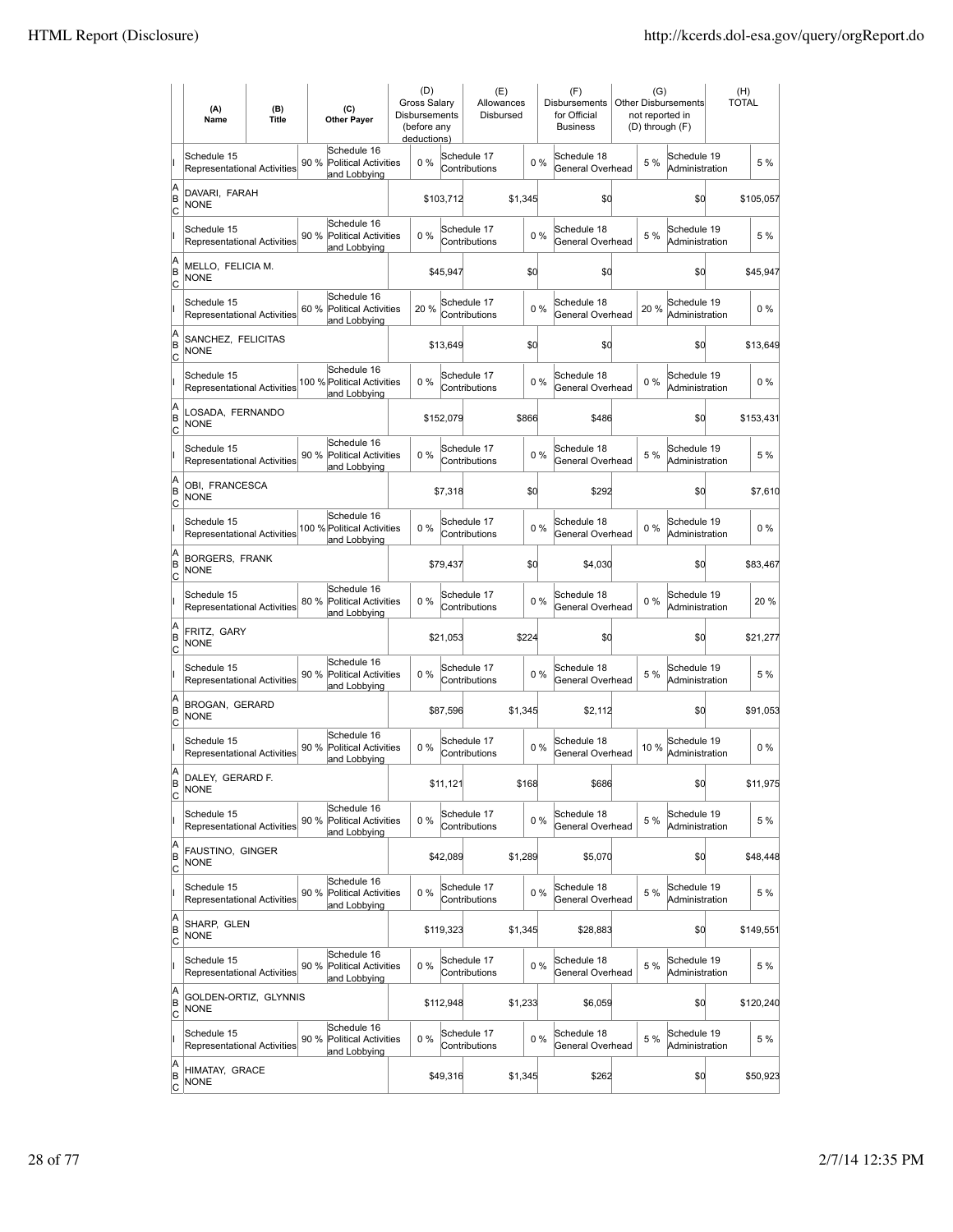|                          | (A)<br>Name                                       | (B)<br><b>Title</b> | (C)<br><b>Other Paver</b>                                          | (D)<br><b>Gross Salarv</b><br>Disbursements<br>(before any<br>deductions) |           | (E)<br>Allowances<br>Disbursed |         |       | (F)<br><b>Disbursements</b><br>for Official<br><b>Business</b> | (G)<br>not reported in<br>(D) through (F) | Other Disbursements           | (H)<br><b>TOTAL</b> |
|--------------------------|---------------------------------------------------|---------------------|--------------------------------------------------------------------|---------------------------------------------------------------------------|-----------|--------------------------------|---------|-------|----------------------------------------------------------------|-------------------------------------------|-------------------------------|---------------------|
|                          | Schedule 15<br>Representational Activities        |                     | Schedule 16<br>90 %<br><b>Political Activities</b><br>and Lobbying | $0\%$                                                                     |           | Schedule 17<br>Contributions   |         | 0%    | Schedule 18<br>General Overhead                                | 5 %                                       | Schedule 19<br>Administration | 5 %                 |
| A<br>B<br>lc             | W LSON, GREG<br><b>NONE</b>                       |                     |                                                                    |                                                                           | \$34,431  |                                | \$672   |       | \$3,176                                                        |                                           | \$0                           | \$38,279            |
|                          | Schedule 15<br>Representational Activities        |                     | Schedule 16<br>90 %<br>Political Activities<br>and Lobbying        | 0%                                                                        |           | Schedule 17<br>Contributions   | 0%      |       | Schedule 18<br>General Overhead                                | 5 %                                       | Schedule 19<br>Administration | 5 %                 |
| A<br>B<br>C              | HOLMES, GUY D<br><b>NONE</b>                      |                     |                                                                    |                                                                           | \$89,350  |                                | \$d     |       | \$127                                                          |                                           | \$0                           | \$89,477            |
|                          | Schedule 15<br>Representational Activities        |                     | Schedule 16<br>80%<br><b>Political Activities</b><br>and Lobbying  | 0%                                                                        |           | Schedule 17<br>Contributions   |         | 0%    | Schedule 18<br>General Overhead                                | 20%                                       | Schedule 19<br>Administration | $0\%$               |
| A<br>B<br>Ιc             | SUBRAMANIAN, HARI<br><b>NONE</b>                  |                     |                                                                    |                                                                           | \$107,542 |                                | \$1,177 |       | \$0                                                            |                                           | \$0                           | \$108,719           |
|                          | Schedule 15<br><b>Representational Activities</b> |                     | Schedule 16<br>90 %<br>Political Activities<br>and Lobbying        | $0\%$                                                                     |           | Schedule 17<br>Contributions   |         | $0\%$ | Schedule 18<br>General Overhead                                | 5 %                                       | Schedule 19<br>Administration | 5 %                 |
| A<br>B<br>lc             | DEMARIS, HEATHER<br>NONE                          |                     |                                                                    |                                                                           | \$13,199  |                                | \$d     |       | \$0                                                            |                                           | \$0                           | \$13,199            |
|                          | Schedule 15<br><b>Representational Activities</b> |                     | Schedule 16<br>100 % Political Activities<br>and Lobbying          | 0%                                                                        |           | Schedule 17<br>Contributions   |         | 0%    | Schedule 18<br>General Overhead                                | $0\%$                                     | Schedule 19<br>Administration | $0\%$               |
| A<br>B<br>C              | HAHN. HEATHER<br><b>NONE</b>                      |                     |                                                                    |                                                                           | \$23,956  |                                | \$d     |       | \$0                                                            |                                           | \$0                           | \$23,956            |
|                          | Schedule 15<br>Representational Activities        |                     | Schedule 16<br>100 % Political Activities<br>and Lobbying          | 0%                                                                        |           | Schedule 17<br>Contributions   |         | 0%    | Schedule 18<br>General Overhead                                | $0\%$                                     | Schedule 19<br>Administration | $0\%$               |
| A<br>B<br>C              | DUMPEL, HEDY THERESA<br><b>NONE</b>               |                     |                                                                    |                                                                           | \$116,495 |                                | \$1,345 |       | \$0                                                            |                                           | \$0                           | \$117,840           |
|                          | Schedule 15<br>Representational Activities        |                     | Schedule 16<br>90 %<br><b>Political Activities</b><br>and Lobbying | $0\%$                                                                     |           | Schedule 17<br>Contributions   |         | $0\%$ | Schedule 18<br>General Overhead                                | $0\%$                                     | Schedule 19<br>Administration | 10 %                |
| A<br>B<br> c             | LEHTO, HE DI A<br><b>NONE</b>                     |                     |                                                                    |                                                                           | \$51,220  |                                | \$d     |       | \$0                                                            |                                           | \$0                           | \$51,220            |
|                          | Schedule 15<br>Representational Activities        |                     | Schedule 16<br>20 %<br><b>Political Activities</b><br>and Lobbying | 0%                                                                        |           | Schedule 17<br>Contributions   |         | 0%    | Schedule 18<br>General Overhead                                | 80%                                       | Schedule 19<br>Administration | $0\%$               |
| A<br>B<br> c             | MILLER, HOLLY L.<br><b>NONE</b>                   |                     |                                                                    |                                                                           | \$30,254  |                                | \$0     |       | \$0                                                            |                                           | \$0                           | \$30,254            |
|                          | Schedule 15<br>Representational Activities        |                     | Schedule 16<br>80 %<br>Political Activities<br>and Lobbying        | 0%                                                                        |           | Schedule 17<br>Contributions   |         | 0%    | Schedule 18<br>General Overhead                                | 0%                                        | Schedule 19<br>Administration | 20%                 |
| A<br>B<br>C              | SELDEN, IAN<br><b>NONE</b>                        |                     |                                                                    |                                                                           | \$90,326  |                                | \$1,345 |       | \$10,127                                                       |                                           | \$0                           | \$101,798           |
|                          | Schedule 15<br>Representational Activities        |                     | Schedule 16<br>90 %<br>Political Activities<br>and Lobbying        | $0\%$                                                                     |           | Schedule 17<br>Contributions   |         | 0%    | Schedule 18<br>General Overhead                                | 5 %                                       | Schedule 19<br>Administration | 5 %                 |
| A<br>B<br><u>lc</u>      | COLL NS, IGNACIO ROL<br><b>NONE</b>               |                     |                                                                    |                                                                           | \$5,738   |                                | \$d     |       | \$0                                                            |                                           | \$0                           | \$5,738             |
|                          | Schedule 15<br><b>Representational Activities</b> |                     | Schedule 16<br>100 % Political Activities<br>and Lobbying          | $0\%$                                                                     |           | Schedule 17<br>Contributions   |         | 0%    | Schedule 18<br>General Overhead                                | $0\%$                                     | Schedule 19<br>Administration | 0%                  |
| A<br>B<br>$\mathsf{C}$   | ALLEN, IMELDA<br><b>NONE</b>                      |                     |                                                                    |                                                                           | \$5,295   |                                | \$0     |       | \$49                                                           |                                           | \$d                           | \$5,344             |
|                          | Schedule 15<br>Representational Activities        |                     | Schedule 16<br>100 % Political Activities<br>and Lobbying          | $0\%$                                                                     |           | Schedule 17<br>Contributions   |         | $0\%$ | Schedule 18<br>General Overhead                                | $0\%$                                     | Schedule 19<br>Administration | $0\%$               |
| A<br>B<br> c             | DY-AN, IMELDA<br><b>NONE</b>                      |                     |                                                                    |                                                                           | \$14,020  |                                | \$d     |       | \$0                                                            |                                           | \$d                           | \$14,020            |
|                          | Schedule 15<br>Representational Activities        |                     | Schedule 16<br>100 % Political Activities<br>and Lobbying          | $0\%$                                                                     |           | Schedule 17<br>Contributions   |         | 0%    | Schedule 18<br>General Overhead                                | 0%                                        | Schedule 19<br>Administration | $0\%$               |
| A<br>B<br>$\overline{c}$ | KILLEEN, JACALYN<br>NONE                          |                     |                                                                    |                                                                           | \$5,862   |                                | \$0     |       | \$1,167                                                        |                                           | \$d                           | \$7,029             |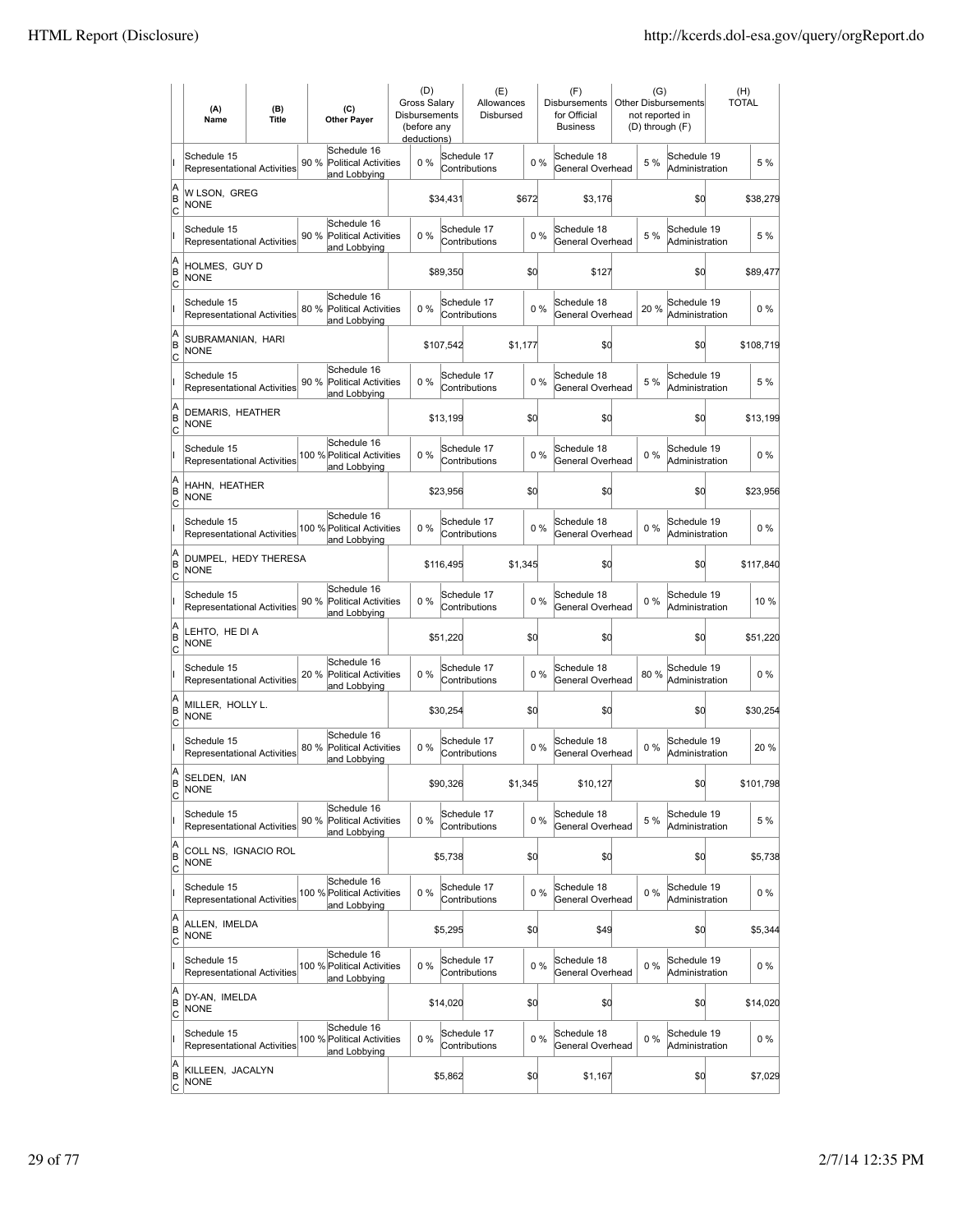|                     | (A)<br>Name                                       | (B)<br><b>Title</b> | (C)<br><b>Other Payer</b>                                          | (D)<br>Gross Salary<br>Disbursements<br>(before any<br>deductions) |           | (E)<br>Allowances<br>Disbursed |         |       | (F)<br>Disbursements<br>for Official<br><b>Business</b> | (G)   | <b>Other Disbursements</b><br>not reported in<br>(D) through (F) | (H)<br><b>TOTAL</b> |           |
|---------------------|---------------------------------------------------|---------------------|--------------------------------------------------------------------|--------------------------------------------------------------------|-----------|--------------------------------|---------|-------|---------------------------------------------------------|-------|------------------------------------------------------------------|---------------------|-----------|
|                     | Schedule 15<br><b>Representational Activities</b> |                     | Schedule 16<br>100 % Political Activities<br>and Lobbying          | 0%                                                                 |           | Schedule 17<br>Contributions   |         | $0\%$ | Schedule 18<br>General Overhead                         | $0\%$ | Schedule 19<br>Administration                                    |                     | $0\%$     |
| A<br>ΙB<br> c       | HIGGS, JACLYN<br><b>NONE</b>                      |                     |                                                                    |                                                                    | \$84,664  |                                | \$d     |       | \$227                                                   |       | \$d                                                              |                     | \$84,891  |
|                     | Schedule 15<br><b>Representational Activities</b> |                     | Schedule 16<br>60 % Political Activities<br>and Lobbying           | 20%                                                                |           | Schedule 17<br>Contributions   |         | 0%    | Schedule 18<br>General Overhead                         | 20%   | Schedule 19<br>Administration                                    |                     | $0\%$     |
| A<br>B<br>C         | LINDSAY, JACOB E<br><b>NONE</b>                   |                     |                                                                    |                                                                    | \$76,134  |                                | \$d     |       | \$0                                                     |       | \$0                                                              |                     | \$76,134  |
|                     | Schedule 15<br>Representational Activities        |                     | Schedule 16<br>50 %<br><b>Political Activities</b><br>and Lobbying | 0%                                                                 |           | Schedule 17<br>Contributions   |         | 0%    | Schedule 18<br>General Overhead                         | 50 %  | Schedule 19<br>Administration                                    |                     | 0%        |
| A<br>B<br> c        | RYDER, JAMES<br>NONE                              |                     |                                                                    |                                                                    | \$155,208 |                                | \$1,345 |       | \$446                                                   |       | \$0                                                              |                     | \$156,999 |
|                     | Schedule 15<br><b>Representational Activities</b> |                     | Schedule 16<br>90 %<br><b>Political Activities</b><br>and Lobbying | 0%                                                                 |           | Schedule 17<br>Contributions   |         | 0%    | Schedule 18<br>General Overhead                         | 5 %   | Schedule 19<br>Administration                                    |                     | 5 %       |
| A<br>ΙB<br> c       | EGGLESTON, JAMES<br><b>NONE</b>                   |                     |                                                                    |                                                                    | \$141,103 |                                | \$d     |       | \$0                                                     |       | \$0                                                              |                     | \$141,103 |
|                     | Schedule 15<br><b>Representational Activities</b> |                     | Schedule 16<br>50 % Political Activities<br>and Lobbying           | $0\%$                                                              |           | Schedule 17<br>Contributions   |         | $0\%$ | Schedule 18<br>General Overhead                         | $0\%$ | Schedule 19<br>Administration                                    |                     | 50 %      |
| A<br>B<br>c         | GOERLICH, JAMES<br><b>NONE</b>                    |                     |                                                                    |                                                                    | \$11,931  |                                | \$0     |       | \$771                                                   |       | \$0                                                              |                     | \$12,702  |
|                     | Schedule 15<br>Representational Activities        |                     | Schedule 16<br>100 % Political Activities<br>and Lobbying          | 0%                                                                 |           | Schedule 17<br>Contributions   |         | $0\%$ | Schedule 18<br>General Overhead                         | $0\%$ | Schedule 19<br>Administration                                    |                     | 0%        |
| A<br>B<br>C         | MOY, JAMES A<br><b>NONE</b>                       |                     |                                                                    |                                                                    | \$73,929  |                                | \$1,345 |       | \$1,067                                                 |       | \$0                                                              |                     | \$76,341  |
|                     | Schedule 15<br>Representational Activities        |                     | Schedule 16<br>90 % Political Activities<br>and Lobbying           | 0%                                                                 |           | Schedule 17<br>Contributions   |         | 0%    | Schedule 18<br>General Overhead                         | 5 %   | Schedule 19<br>Administration                                    |                     | 5 %       |
| A<br>B<br>Iс        | RIBISI-BRALEY, JAMIE<br><b>NONE</b>               |                     |                                                                    |                                                                    | \$49,185  |                                | \$d     |       | \$181                                                   |       | \$d                                                              |                     | \$49,366  |
|                     | Schedule 15<br><b>Representational Activities</b> |                     | Schedule 16<br>50 %<br><b>Political Activities</b><br>and Lobbying | 0%                                                                 |           | Schedule 17<br>Contributions   |         | 0%    | Schedule 18<br>General Overhead                         | 50 %  | Schedule 19<br>Administration                                    |                     | $0\%$     |
| A<br>B<br> c        | MCDERMOTT, JAN<br><b>NONE</b>                     |                     |                                                                    |                                                                    | \$5,326   |                                | \$0     |       | \$0                                                     |       | \$0                                                              |                     | \$5,326   |
|                     | Schedule 15<br><b>Representational Activities</b> |                     | Schedule 16<br>100 % Political Activities<br>and Lobbying          | 0%                                                                 |           | Schedule 17<br>Contributions   |         | 0%    | Schedule 18<br>General Overhead                         | $0\%$ | Schedule 19<br>Administration                                    |                     | $0\%$     |
| A<br>ΙB<br>C        | RODOLFO, JAN<br><b>NONE</b>                       |                     |                                                                    |                                                                    | \$105,750 |                                | \$d     |       | \$1,876                                                 |       | \$d                                                              |                     | \$107,626 |
|                     | Schedule 15<br>Representational Activities        |                     | Schedule 16<br>70 %<br><b>Political Activities</b><br>and Lobbying | 0%                                                                 |           | Schedule 17<br>Contributions   |         | $0\%$ | Schedule 18<br>General Overhead                         | $0\%$ | Schedule 19<br>Administration                                    |                     | 30 %      |
| A<br>B<br>C         | MORRISON, JANE<br><b>NONE</b>                     |                     |                                                                    |                                                                    | \$103,261 |                                | \$d     |       | \$d                                                     |       | \$d                                                              |                     | \$103,261 |
|                     | Schedule 15<br>Representational Activities        |                     | Schedule 16<br>80 % Political Activities<br>and Lobbying           | $0\%$                                                              |           | Schedule 17<br>Contributions   |         | $0\%$ | Schedule 18<br>General Overhead                         | $0\%$ | Schedule 19<br>Administration                                    |                     | 20 %      |
| A<br>B<br>C         | MARTIN, JANE<br><b>NONE</b>                       |                     |                                                                    |                                                                    | \$76,571  |                                | \$0     |       | \$87                                                    |       | \$0                                                              |                     | \$76,658  |
|                     | Schedule 15<br>Representational Activities        |                     | Schedule 16<br>90 %<br><b>Political Activities</b><br>and Lobbying | 0%                                                                 |           | Schedule 17<br>Contributions   |         | $0\%$ | Schedule 18<br>General Overhead                         | 5 %   | Schedule 19<br>Administration                                    |                     | 5 %       |
| A<br>B<br>C         | LAWHON, JANE<br><b>NONE</b>                       |                     |                                                                    |                                                                    | \$125,562 |                                | \$1,177 |       | \$5,464                                                 |       | \$d                                                              |                     | \$132,203 |
|                     | Schedule 15<br>Representational Activities        |                     | Schedule 16<br>80 %<br><b>Political Activities</b><br>and Lobbying | 10 %                                                               |           | Schedule 17<br>Contributions   |         | 0%    | Schedule 18<br>General Overhead                         | $0\%$ | Schedule 19<br>Administration                                    |                     | 10 %      |
| A<br>B<br><u>lc</u> | COOPER, JANET<br><b>NONE</b>                      |                     |                                                                    |                                                                    | \$8,265   |                                | \$0     |       | \$150                                                   |       | \$d                                                              |                     | \$8,415   |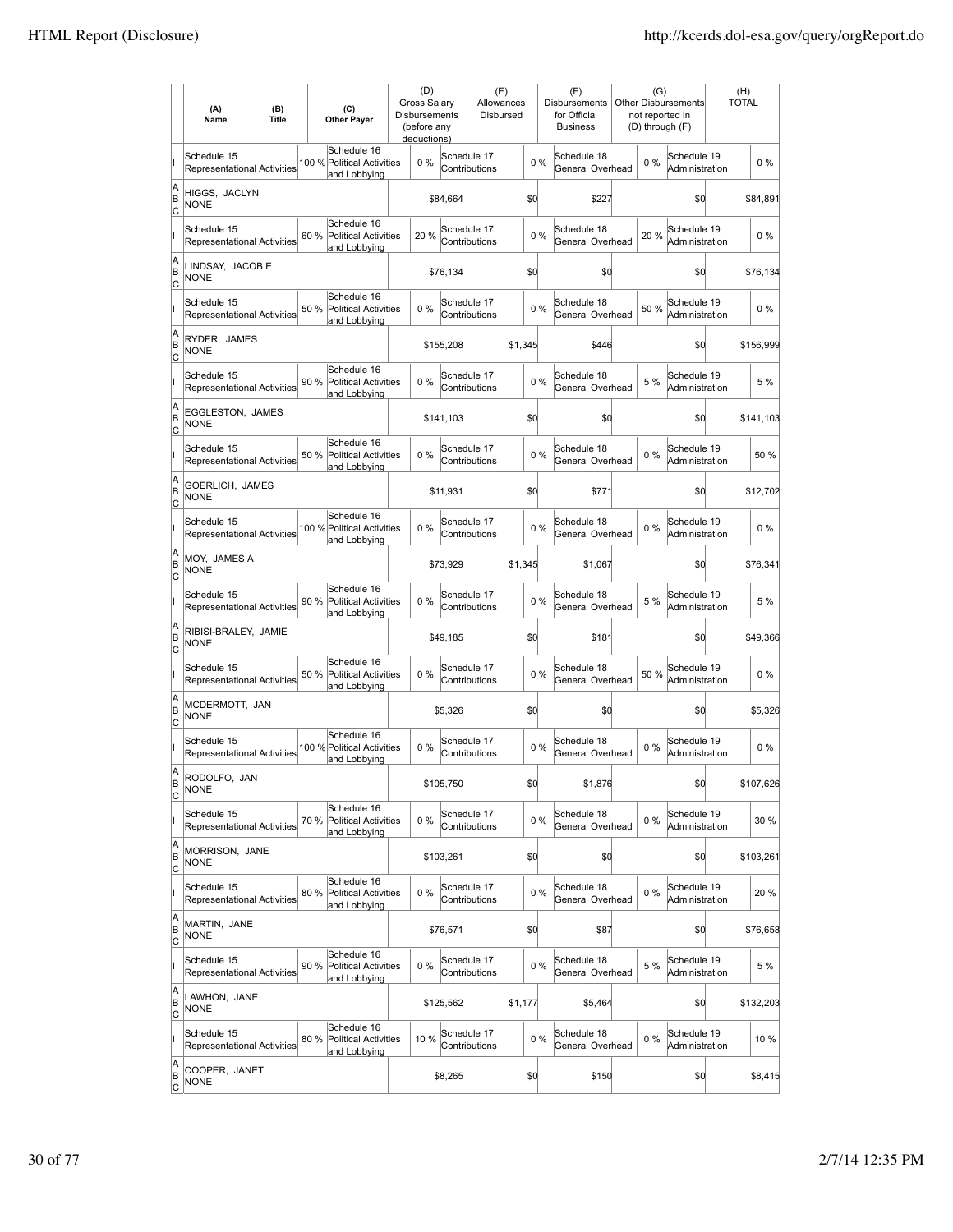|                     | (A)<br>Name                                       | (B)<br><b>Title</b> | (C)<br><b>Other Payer</b>                                           | (D)<br><b>Gross Salary</b><br>Disbursements<br>(before any<br>deductions) |           | (E)<br>Allowances<br>Disbursed |         |       | (F)<br><b>Disbursements</b><br>for Official<br><b>Business</b> | (G)   | Other Disbursements<br>not reported in<br>(D) through (F) | (H)<br><b>TOTAL</b> |
|---------------------|---------------------------------------------------|---------------------|---------------------------------------------------------------------|---------------------------------------------------------------------------|-----------|--------------------------------|---------|-------|----------------------------------------------------------------|-------|-----------------------------------------------------------|---------------------|
|                     | Schedule 15<br><b>Representational Activities</b> |                     | Schedule 16<br>100 % Political Activities<br>and Lobbying           | $0\%$                                                                     |           | Schedule 17<br>Contributions   |         | $0\%$ | Schedule 18<br>General Overhead                                | 0%    | Schedule 19<br>Administration                             | $0\%$               |
| A<br>B<br> c        | WE NBERG, JANET<br><b>NONE</b>                    |                     |                                                                     |                                                                           | \$6,806   |                                | \$d     |       | \$381                                                          |       | \$0                                                       | \$7,187             |
|                     | Schedule 15<br>Representational Activities        |                     | Schedule 16<br>100 % Political Activities<br>and Lobbying           | 0%                                                                        |           | Schedule 17<br>Contributions   |         | 0%    | Schedule 18<br>General Overhead                                | 0%    | Schedule 19<br>Administration                             | $0\%$               |
| A<br>B<br>c         | JOHNSON, JASON<br>NONE                            |                     |                                                                     |                                                                           | \$66,727  |                                | \$943   |       | \$3,530                                                        |       | \$0                                                       | \$71,200            |
|                     | Schedule 15<br>Representational Activities        |                     | Schedule 16<br>90%<br><b>Political Activities</b><br>and Lobbying   | 0%                                                                        |           | Schedule 17<br>Contributions   |         | 0%    | Schedule 18<br>General Overhead                                | 5 %   | Schedule 19<br>Administration                             | 5 %                 |
| A<br>B<br> c        | FLEMING, JEFFREY<br><b>NONE</b>                   |                     |                                                                     |                                                                           | \$64,542  |                                | \$0     |       | \$44                                                           |       | \$0                                                       | \$64,586            |
|                     | Schedule 15<br><b>Representational Activities</b> |                     | Schedule 16<br>50 %<br><b>Political Activities</b><br>and Lobbying  | 0%                                                                        |           | Schedule 17<br>Contributions   |         | 0%    | Schedule 18<br>General Overhead                                | 50 %  | Schedule 19<br>Administration                             | $0\%$               |
| A<br>ΙB<br> c       | JACKSON-BROWN, JENNIFER<br>NONE                   |                     |                                                                     |                                                                           | \$60,055  |                                | \$0     |       | \$0                                                            |       | \$0                                                       | \$60,055            |
|                     | Schedule 15<br><b>Representational Activities</b> |                     | Schedule 16<br>50 % Political Activities<br>and Lobbying            | $0\%$                                                                     |           | Schedule 17<br>Contributions   |         | 0%    | Schedule 18<br>General Overhead                                | 50%   | Schedule 19<br>Administration                             | $0\%$               |
| A<br>B<br>c         | LEMMON, JENN FER<br><b>NONE</b>                   |                     |                                                                     |                                                                           | \$63,669  |                                | \$1,345 |       | \$136                                                          |       | \$0                                                       | \$65,150            |
|                     | Schedule 15<br>Representational Activities        |                     | Schedule 16<br>90%<br><b>Political Activities</b><br>and Lobbying   | 0%                                                                        |           | Schedule 17<br>Contributions   |         | 0%    | Schedule 18<br>General Overhead                                | 5 %   | Schedule 19<br>Administration                             | 5 %                 |
| A<br>B<br>C         | FILLINGIM, JERRY<br><b>NONE</b>                   |                     |                                                                     |                                                                           | \$91,798  |                                | \$1,345 |       | \$18,583                                                       |       | \$0                                                       | \$111,726           |
|                     | Schedule 15<br>Representational Activities        |                     | Schedule 16<br>90 %<br><b>Political Activities</b><br>and Lobbying  | 0%                                                                        |           | Schedule 17<br>Contributions   |         | 0%    | Schedule 18<br>General Overhead                                | 5 %   | Schedule 19<br>Administration                             | 5 %                 |
| A<br>B<br>Iс        | YARBROUGH, JESSICA<br><b>NONE</b>                 |                     |                                                                     |                                                                           | \$20,677  |                                | \$d     |       | \$0                                                            |       | \$d                                                       | \$20,677            |
|                     | Schedule 15<br>Representational Activities        |                     | Schedule 16<br>$0\%$<br><b>Political Activities</b><br>and Lobbying | 50 %                                                                      |           | Schedule 17<br>Contributions   |         | 0%    | Schedule 18<br>General Overhead                                | 50 %  | Schedule 19<br>Administration                             | $0\%$               |
| A<br>B<br> c        | FURILLO, J LL<br><b>NONE</b>                      |                     |                                                                     |                                                                           | \$105,652 |                                | \$1,345 |       | \$18,402                                                       |       | \$0                                                       | \$125,399           |
|                     | Schedule 15<br><b>Representational Activities</b> |                     | Schedule 16<br>70 %<br><b>Political Activities</b><br>and Lobbying  | 20 %                                                                      |           | Schedule 17<br>Contributions   |         | 0%    | Schedule 18<br>General Overhead                                | 0%    | Schedule 19<br>Administration                             | 10 %                |
| A<br>ΙB<br>C        | NOH, JINNIE<br><b>NONE</b>                        |                     |                                                                     |                                                                           | \$8,451   |                                | \$d     |       | \$439                                                          |       | \$d                                                       | \$8,890             |
|                     | Schedule 15<br><b>Representational Activities</b> |                     | Schedule 16<br>100 % Political Activities<br>and Lobbying           | $0\%$                                                                     |           | Schedule 17<br>Contributions   |         | 0%    | Schedule 18<br>General Overhead                                | $0\%$ | Schedule 19<br>Administration                             | 0%                  |
| A<br>B<br>C         | OWENS, JOANNA<br><b>NONE</b>                      |                     |                                                                     |                                                                           | \$7,714   |                                | \$0     |       | \$25                                                           |       | \$d                                                       | \$7,739             |
|                     | Schedule 15<br>Representational Activities        |                     | Schedule 16<br>100 % Political Activities<br>and Lobbying           | 0%                                                                        |           | Schedule 17<br>Contributions   |         | $0\%$ | Schedule 18<br>General Overhead                                | $0\%$ | Schedule 19<br>Administration                             | $0\%$               |
| A<br>B<br>C         | JUNG, JOANNE<br><b>NONE</b>                       |                     |                                                                     |                                                                           | \$113,296 |                                | \$1,345 |       | \$1,400                                                        |       | \$d                                                       | \$116,041           |
|                     | Schedule 15<br>Representational Activities        |                     | Schedule 16<br>90 %<br><b>Political Activities</b><br>and Lobbying  | 0%                                                                        |           | Schedule 17<br>Contributions   |         | 0%    | Schedule 18<br>General Overhead                                | 5 %   | Schedule 19<br>Administration                             | 5 %                 |
| A<br>B<br>C         | BARTOW, JOANNE<br><b>NONE</b>                     |                     |                                                                     |                                                                           | \$9,320   |                                | \$d     |       | \$311                                                          |       | \$d                                                       | \$9,631             |
|                     | Schedule 15<br>Representational Activities        |                     | Schedule 16<br>100 % Political Activities<br>and Lobbying           | 0%                                                                        |           | Schedule 17<br>Contributions   |         | 0%    | Schedule 18<br>General Overhead                                | $0\%$ | Schedule 19<br>Administration                             | $0\%$               |
| A<br>B<br><u>lc</u> | WOODARDS, JOCELYN<br>NONE                         |                     |                                                                     |                                                                           | \$43,811  |                                | \$785   |       | \$0                                                            |       | \$q                                                       | \$44,596            |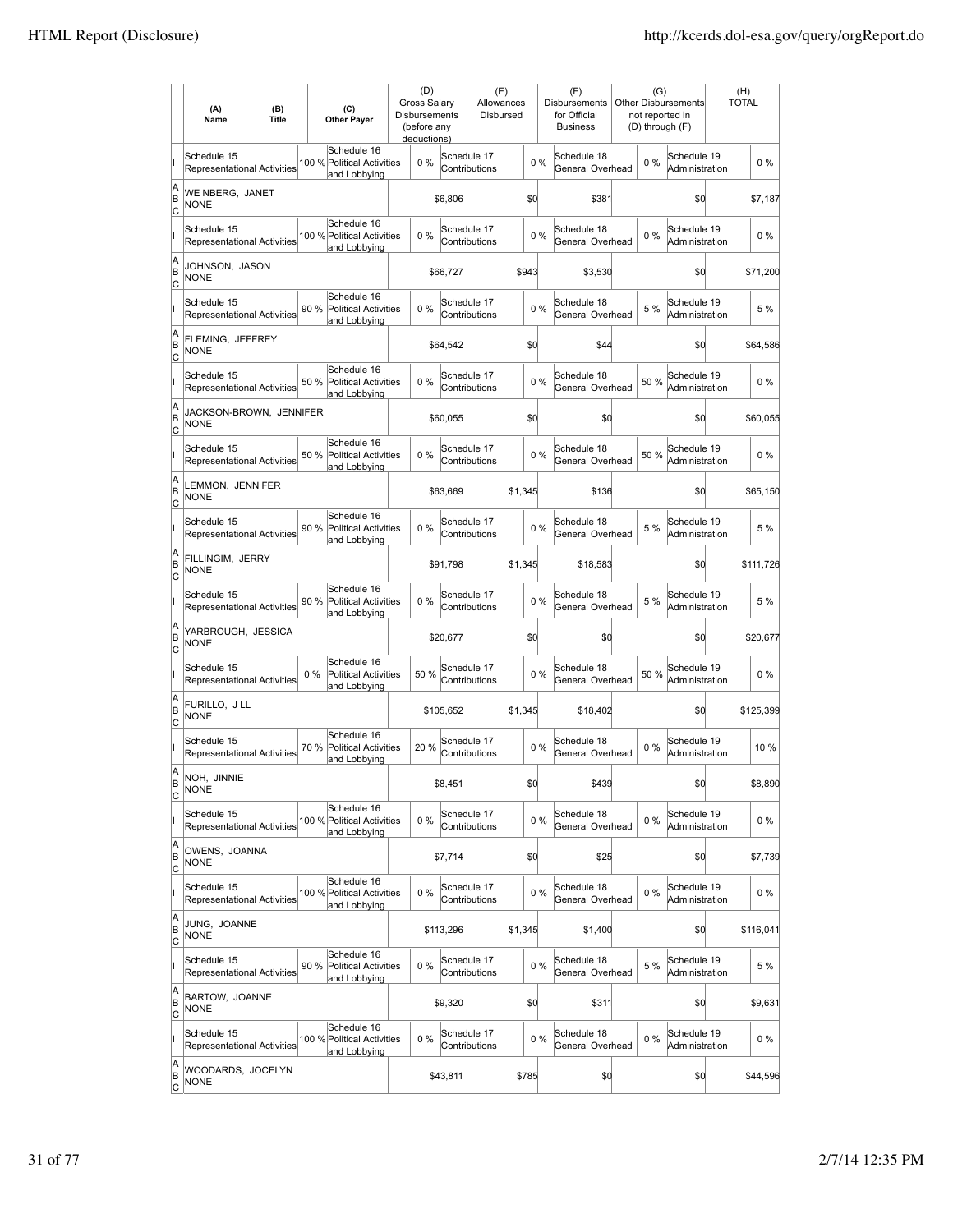|                     | (A)<br>Name                                       | (B)<br><b>Title</b> |      | (C)<br><b>Other Payer</b>                                  | (D)<br><b>Gross Salarv</b><br>Disbursements<br>(before any<br>deductions) |           | (E)<br>Allowances<br>Disbursed |         |       | (F)<br><b>Disbursements</b><br>for Official<br><b>Business</b> | (G)   | Other Disbursements<br>not reported in<br>(D) through (F) | (H)<br><b>TOTAL</b> |           |
|---------------------|---------------------------------------------------|---------------------|------|------------------------------------------------------------|---------------------------------------------------------------------------|-----------|--------------------------------|---------|-------|----------------------------------------------------------------|-------|-----------------------------------------------------------|---------------------|-----------|
|                     | Schedule 15<br><b>Representational Activities</b> |                     | 50 % | Schedule 16<br>Political Activities<br>and Lobbying        | 50 %                                                                      |           | Schedule 17<br>Contributions   |         | $0\%$ | Schedule 18<br>General Overhead                                | $0\%$ | Schedule 19<br>Administration                             |                     | $0\%$     |
| A<br>ΙB<br> c       | NEWLIN, JOE<br><b>NONE</b>                        |                     |      |                                                            |                                                                           | \$112,948 |                                | \$1,345 |       | \$d                                                            |       | \$d                                                       |                     | \$114,293 |
|                     | Schedule 15<br><b>Representational Activities</b> |                     | 90 % | Schedule 16<br>Political Activities<br>and Lobbying        | $0\%$                                                                     |           | Schedule 17<br>Contributions   |         | 0%    | Schedule 18<br>General Overhead                                | 5 %   | Schedule 19<br>Administration                             |                     | 5 %       |
| A<br>B<br>C         | PICKLES, JOHN<br><b>NONE</b>                      |                     |      |                                                            |                                                                           | \$113,296 |                                | \$1,345 |       | \$12,192                                                       |       | \$0                                                       |                     | \$126,833 |
|                     | Schedule 15<br>Representational Activities        |                     | 90 % | Schedule 16<br><b>Political Activities</b><br>and Lobbying | 0%                                                                        |           | Schedule 17<br>Contributions   |         | 0%    | Schedule 18<br>General Overhead                                | 5 %   | Schedule 19<br>Administration                             |                     | 5 %       |
| A<br>B<br> c        | STEAD-MENDEZ, JOHN<br>NONE                        |                     |      |                                                            |                                                                           | \$112,948 |                                | \$1,345 |       | \$11,258                                                       |       | \$0                                                       |                     | \$125,551 |
|                     | Schedule 15<br>Representational Activities        |                     | 90 % | Schedule 16<br><b>Political Activities</b><br>and Lobbying | 0%                                                                        |           | Schedule 17<br>Contributions   |         | 0%    | Schedule 18<br>General Overhead                                | 5 %   | Schedule 19<br>Administration                             |                     | 5 %       |
| A<br>ΙB<br> c       | CUMM NS, JOHN D.<br><b>NONE</b>                   |                     |      |                                                            |                                                                           | \$15,050  |                                | \$295   |       | \$0                                                            |       | \$0                                                       |                     | \$15,345  |
|                     | Schedule 15<br><b>Representational Activities</b> |                     |      | Schedule 16<br>90 % Political Activities<br>and Lobbying   | $0\%$                                                                     |           | Schedule 17<br>Contributions   |         | $0\%$ | Schedule 18<br>General Overhead                                | 5 %   | Schedule 19<br>Administration                             |                     | 5 %       |
| A<br>B<br>C         | MILL, JONATHAN<br><b>NONE</b>                     |                     |      |                                                            |                                                                           | \$119,578 |                                | \$1.345 |       | \$7,179                                                        |       | \$0                                                       |                     | \$128,102 |
|                     | Schedule 15<br>Representational Activities        |                     |      | Schedule 16<br>90 % Political Activities<br>and Lobbying   | 0%                                                                        |           | Schedule 17<br>Contributions   |         | 0%    | Schedule 18<br>General Overhead                                | 5 %   | Schedule 19<br>Administration                             |                     | 5 %       |
| A<br>B<br>C         | STERNBERG, JONATHAN<br><b>NONE</b>                |                     |      |                                                            |                                                                           | \$103,824 |                                | \$1,345 |       | \$4,232                                                        |       | \$0                                                       |                     | \$109,401 |
|                     | Schedule 15<br>Representational Activities        |                     | 90 % | Schedule 16<br><b>Political Activities</b><br>and Lobbying | 0%                                                                        |           | Schedule 17<br>Contributions   |         | 0%    | Schedule 18<br>General Overhead                                | 5 %   | Schedule 19<br>Administration                             |                     | 5 %       |
| A<br>B<br>Iс        | WEITZ, JONATHAN<br><b>NONE</b>                    |                     |      |                                                            |                                                                           | \$83,722  |                                | \$0     |       | \$7,619                                                        |       | \$d                                                       |                     | \$91,341  |
|                     | Schedule 15<br>Representational Activities        |                     | 90 % | Schedule 16<br>Political Activities<br>and Lobbying        | 0%                                                                        |           | Schedule 17<br>Contributions   |         | 0%    | Schedule 18<br>General Overhead                                | 5 %   | Schedule 19<br>Administration                             |                     | 5 %       |
| A<br>B<br>C         | BARRIOS, JOSE H<br><b>NONE</b>                    |                     |      |                                                            |                                                                           | \$119,323 |                                | \$1.345 |       | \$3,195                                                        |       | \$0                                                       |                     | \$123,863 |
|                     | Schedule 15<br>Representational Activities        |                     | 90 % | Schedule 16<br><b>Political Activities</b><br>and Lobbving | 0%                                                                        |           | Schedule 17<br>Contributions   |         | 0%    | Schedule 18<br>General Overhead                                | 5 %   | Schedule 19<br>Administration                             |                     | 5 %       |
| A<br>ΙB<br>C        | LINDSAY, JOSEPH<br><b>NONE</b>                    |                     |      |                                                            |                                                                           | \$153,778 |                                | \$1,345 |       | \$4,476                                                        |       | \$d                                                       |                     | \$159,599 |
|                     | Schedule 15<br>Representational Activities        |                     | 90%  | Schedule 16<br><b>Political Activities</b><br>and Lobbying | 0%                                                                        |           | Schedule 17<br>Contributions   |         | $0\%$ | Schedule 18<br>General Overhead                                | 5 %   | Schedule 19<br>Administration                             |                     | 5 %       |
| A<br>B<br>C         | SCHUMAN, JOSEPH<br><b>NONE</b>                    |                     |      |                                                            |                                                                           | \$118,881 |                                | \$1,345 |       | \$1,000                                                        |       | \$0                                                       |                     | \$121,226 |
|                     | Schedule 15<br>Representational Activities        |                     |      | Schedule 16<br>90 % Political Activities<br>and Lobbying   | $0\%$                                                                     |           | Schedule 17<br>Contributions   |         | $0\%$ | Schedule 18<br>General Overhead                                | 5 %   | Schedule 19<br>Administration                             |                     | 5 %       |
| A<br>B<br>C         | JURCZAK, JOSEPH M<br><b>NONE</b>                  |                     |      |                                                            |                                                                           | \$66,150  |                                | \$672   |       | \$0                                                            |       | \$d                                                       |                     | \$66,822  |
|                     | Schedule 15<br>Representational Activities        |                     |      | Schedule 16<br>10 % Political Activities<br>and Lobbying   | 80%                                                                       |           | Schedule 17<br>Contributions   |         | 0%    | Schedule 18<br>General Overhead                                | 10 %  | Schedule 19<br>Administration                             |                     | $0\%$     |
| A<br>B<br> c        | ROMERO, JOSEPH NE C<br><b>NONE</b>                |                     |      |                                                            |                                                                           | \$75,811  |                                | \$1,345 |       | \$3,219                                                        |       | \$d                                                       |                     | \$80,375  |
|                     | Schedule 15<br>Representational Activities        |                     |      | Schedule 16<br>90 % Political Activities<br>and Lobbying   | 0%                                                                        |           | Schedule 17<br>Contributions   |         | 0%    | Schedule 18<br>General Overhead                                | 5 %   | Schedule 19<br>Administration                             |                     | 5 %       |
| A<br>B<br><u>lc</u> | GUARDADO, JUAN<br><b>NONE</b>                     |                     |      |                                                            |                                                                           | \$61,537  |                                | \$0     |       | \$0                                                            |       | \$0                                                       |                     | \$61,537  |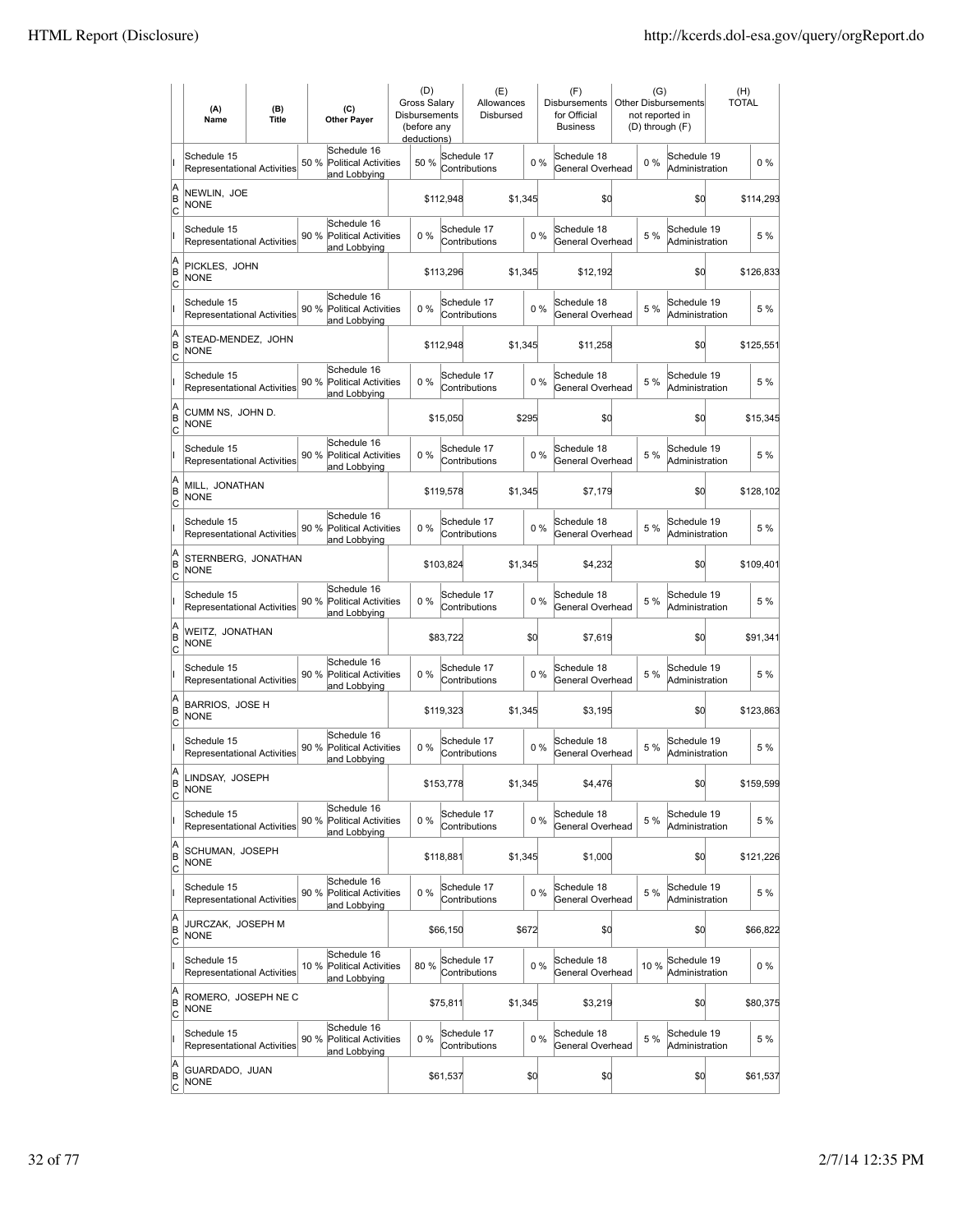|                     | (A)<br>Name                                       | (B)<br><b>Title</b> | (C)<br><b>Other Payer</b>                                          | (D)<br>Gross Salary<br>Disbursements<br>(before any<br>deductions) |           | (E)<br>Allowances<br>Disbursed |         |       | (F)<br>Disbursements<br>for Official<br><b>Business</b> | (G)<br><b>Other Disbursements</b><br>not reported in<br>(D) through (F) |                               | (H)<br><b>TOTAL</b> |
|---------------------|---------------------------------------------------|---------------------|--------------------------------------------------------------------|--------------------------------------------------------------------|-----------|--------------------------------|---------|-------|---------------------------------------------------------|-------------------------------------------------------------------------|-------------------------------|---------------------|
|                     | Schedule 15<br>Representational Activities        |                     | Schedule 16<br>20 %<br><b>Political Activities</b><br>and Lobbying | 0%                                                                 |           | Schedule 17<br>Contributions   |         | 0%    | Schedule 18<br>General Overhead                         | 80%                                                                     | Schedule 19<br>Administration | $0\%$               |
| A<br>ΙB<br> c       | BAXTER-PERRY, JULIE<br><b>NONE</b>                |                     |                                                                    |                                                                    | \$75,632  |                                | \$1,325 |       | \$8,107                                                 |                                                                         | \$0                           | \$85,064            |
|                     | Schedule 15<br><b>Representational Activities</b> |                     | Schedule 16<br>90 % Political Activities<br>and Lobbying           | 0%                                                                 |           | Schedule 17<br>Contributions   |         | 0%    | Schedule 18<br>General Overhead                         | 5 %                                                                     | Schedule 19<br>Administration | 5 %                 |
| A<br>B<br>c         | ROGERS, JULIE<br>NONE                             |                     |                                                                    |                                                                    | \$61,516  |                                | \$1,345 |       | \$2,026                                                 |                                                                         | \$0                           | \$64,887            |
|                     | Schedule 15<br>Representational Activities        |                     | Schedule 16<br>90 %<br><b>Political Activities</b><br>and Lobbying | 0%                                                                 |           | Schedule 17<br>Contributions   |         | 0%    | Schedule 18<br>General Overhead                         | 5 %                                                                     | Schedule 19<br>Administration | 5 %                 |
| A<br>B<br> c        | STULTZ-MILLER, KARE<br>NONE                       |                     |                                                                    |                                                                    | \$5,267   |                                | \$d     |       | \$0                                                     |                                                                         | \$0                           | \$5,267             |
|                     | Schedule 15<br><b>Representational Activities</b> |                     | Schedule 16<br>100 % Political Activities<br>and Lobbying          | 0%                                                                 |           | Schedule 17<br>Contributions   |         | 0%    | Schedule 18<br>General Overhead                         | $0\%$                                                                   | Schedule 19<br>Administration | $0\%$               |
| A<br>ΙB<br> c       | CHAN, KAREN<br>NONE                               |                     |                                                                    |                                                                    | \$112,948 |                                | \$1.345 |       | \$3,433                                                 |                                                                         | \$0                           | \$117,726           |
|                     | Schedule 15<br>Representational Activities        |                     | Schedule 16<br>90 % Political Activities<br>and Lobbying           | $0\%$                                                              |           | Schedule 17<br>Contributions   |         | $0\%$ | Schedule 18<br>General Overhead                         | 5 %                                                                     | Schedule 19<br>Administration | 5 %                 |
| A<br>B<br>c         | ELWOOD, KAREN<br><b>NONE</b>                      |                     |                                                                    |                                                                    | \$107.742 |                                | \$1,177 |       | \$3,935                                                 |                                                                         | \$0                           | \$112,854           |
|                     | Schedule 15<br>Representational Activities        |                     | Schedule 16<br>90 % Political Activities<br>and Lobbying           | 0%                                                                 |           | Schedule 17<br>Contributions   |         | 0%    | Schedule 18<br>General Overhead                         | 5 %                                                                     | Schedule 19<br>Administration | 5 %                 |
| A<br>B<br>C         | EVERETT, KAREN<br><b>NONE</b>                     |                     |                                                                    |                                                                    | \$12,379  |                                | \$d     |       | \$0                                                     |                                                                         | \$0                           | \$12,379            |
|                     | Schedule 15<br><b>Representational Activities</b> |                     | Schedule 16<br>100 % Political Activities<br>and Lobbying          | 0%                                                                 |           | Schedule 17<br>Contributions   |         | 0%    | Schedule 18<br>General Overhead                         | $0\%$                                                                   | Schedule 19<br>Administration | $0\%$               |
| A<br>B<br>Iс        | GEORGE, KARLEEN<br><b>NONE</b>                    |                     |                                                                    |                                                                    | \$110,439 |                                | \$672   |       | \$6,555                                                 |                                                                         | \$d                           | \$117,666           |
|                     | Schedule 15<br><b>Representational Activities</b> |                     | Schedule 16<br>90 %<br><b>Political Activities</b><br>and Lobbying | 0%                                                                 |           | Schedule 17<br>Contributions   |         | $0\%$ | Schedule 18<br>General Overhead                         | 5 %                                                                     | Schedule 19<br>Administration | 5 %                 |
| A<br>B<br>C         | CARR, KATHLEEN<br><b>NONE</b>                     |                     |                                                                    |                                                                    | \$53,546  |                                | \$892   |       | \$514                                                   |                                                                         | \$0                           | \$54,952            |
|                     | Schedule 15<br>Representational Activities        |                     | Schedule 16<br>90 %<br><b>Political Activities</b><br>and Lobbying | 0%                                                                 |           | Schedule 17<br>Contributions   |         | 0%    | Schedule 18<br>General Overhead                         | 5 %                                                                     | Schedule 19<br>Administration | 5 %                 |
| A<br>B<br>C         | RAFFERTY, KATHLEEN<br><b>NONE</b>                 |                     |                                                                    |                                                                    | \$20,245  |                                | \$346   |       | \$1,420                                                 |                                                                         | \$0                           | \$22,011            |
|                     | Schedule 15<br><b>Representational Activities</b> |                     | Schedule 16<br>90 %<br><b>Political Activities</b><br>and Lobbying | 0%                                                                 |           | Schedule 17<br>Contributions   |         | $0\%$ | Schedule 18<br>General Overhead                         | 5 %                                                                     | Schedule 19<br>Administration | 5 %                 |
| A<br>B<br>C         | PATANE, KATHRYN<br><b>NONE</b>                    |                     |                                                                    |                                                                    | \$7,659   |                                | \$d     |       | \$d                                                     |                                                                         | \$0                           | \$7,659             |
|                     | Schedule 15<br>Representational Activities        |                     | Schedule 16<br>100 % Political Activities<br>and Lobbying          | $0\%$                                                              |           | Schedule 17<br>Contributions   |         | $0\%$ | Schedule 18<br>General Overhead                         | $0\%$                                                                   | Schedule 19<br>Administration | 0%                  |
| A<br>B<br>C         | CARDER, KATHY<br><b>NONE</b>                      |                     |                                                                    |                                                                    | \$99,633  |                                | \$1,345 |       | \$0                                                     |                                                                         | \$0                           | \$100,978           |
|                     | Schedule 15<br>Representational Activities        |                     | Schedule 16<br>90 %<br><b>Political Activities</b><br>and Lobbying | 0%                                                                 |           | Schedule 17<br>Contributions   |         | $0\%$ | Schedule 18<br>General Overhead                         | 10%                                                                     | Schedule 19<br>Administration | $0\%$               |
| A<br>B<br>C         | MCVAY, KAY<br><b>NONE</b>                         |                     |                                                                    |                                                                    | \$81,539  |                                | \$d     |       | \$91                                                    |                                                                         | \$0                           | \$81,630            |
|                     | Schedule 15<br>Representational Activities        |                     | Schedule 16<br>50 %<br><b>Political Activities</b><br>and Lobbying | 0%                                                                 |           | Schedule 17<br>Contributions   |         | 0%    | Schedule 18<br>General Overhead                         | $0\%$                                                                   | Schedule 19<br>Administration | 50 %                |
| A<br>B<br><u>lc</u> | ANDERKO, KEITH<br><b>NONE</b>                     |                     |                                                                    |                                                                    | \$43,255  |                                | \$1,345 |       | \$1,715                                                 |                                                                         | \$0                           | \$46,315            |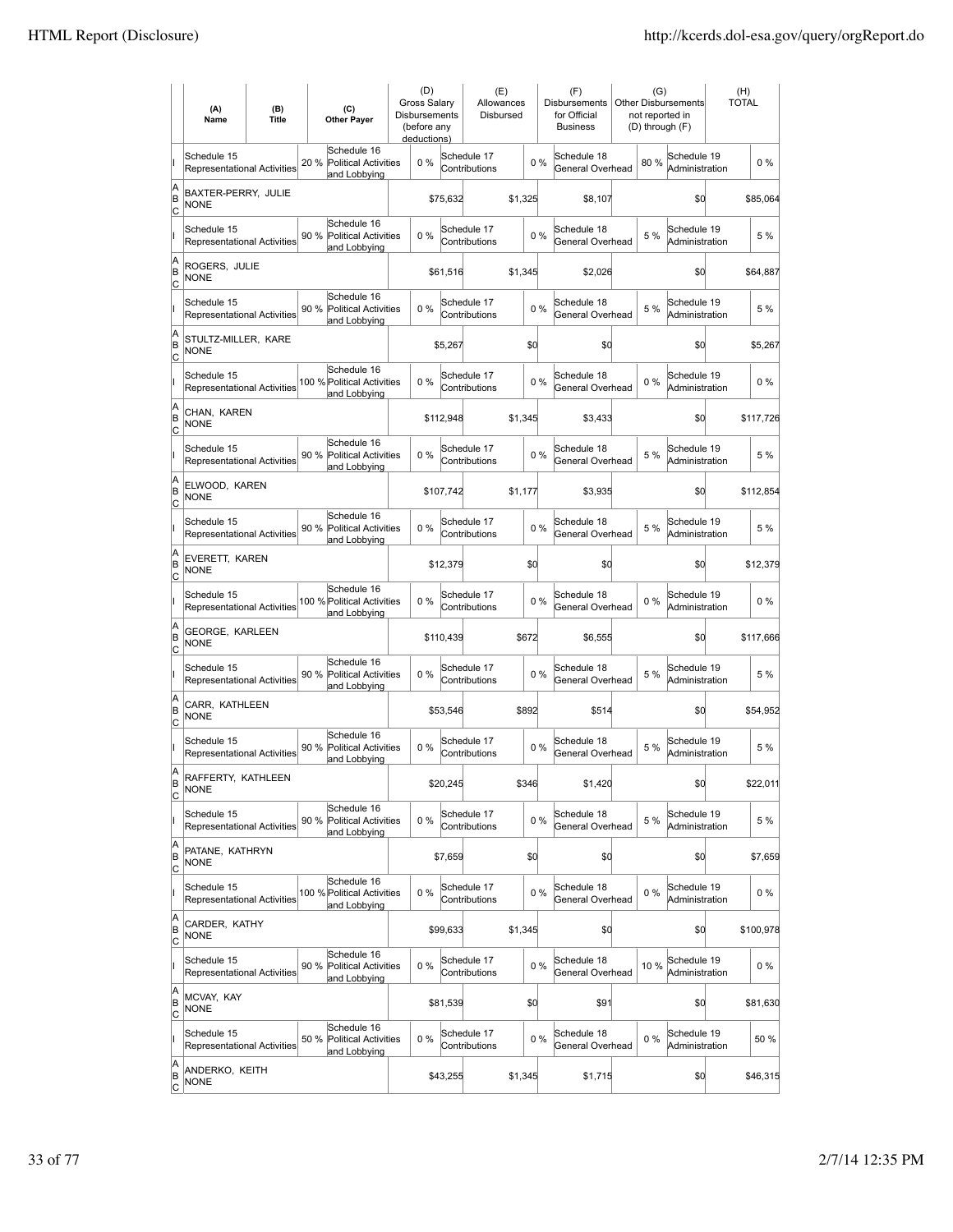|                     | (A)<br>Name                                       | (B)<br><b>Title</b> | (C)<br><b>Other Payer</b>                                           | (D)<br>Gross Salary<br>Disbursements<br>(before any<br>deductions) |           | (E)<br>Allowances<br>Disbursed |         |       | (F)<br>Disbursements<br>for Official<br><b>Business</b> | (G)<br><b>Other Disbursements</b><br>not reported in<br>(D) through (F) |       |                               | (H)<br><b>TOTAL</b> |           |
|---------------------|---------------------------------------------------|---------------------|---------------------------------------------------------------------|--------------------------------------------------------------------|-----------|--------------------------------|---------|-------|---------------------------------------------------------|-------------------------------------------------------------------------|-------|-------------------------------|---------------------|-----------|
|                     | Schedule 15<br><b>Representational Activities</b> |                     | Schedule 16<br>90 %<br><b>Political Activities</b><br>and Lobbying  | 0%                                                                 |           | Schedule 17<br>Contributions   |         | 0%    | Schedule 18<br>General Overhead                         |                                                                         | 5 %   | Schedule 19<br>Administration |                     | 5 %       |
| A<br>ΙB<br> c       | ADAMS, KELLY<br><b>NONE</b>                       |                     |                                                                     |                                                                    | \$24,129  |                                | \$397   |       | \$0                                                     |                                                                         |       | \$0                           |                     | \$24,526  |
|                     | Schedule 15<br><b>Representational Activities</b> |                     | Schedule 16<br>90 % Political Activities<br>and Lobbying            | 0%                                                                 |           | Schedule 17<br>Contributions   |         | 0%    | Schedule 18<br>General Overhead                         |                                                                         | 5 %   | Schedule 19<br>Administration |                     | 5 %       |
| A<br>B<br>c         | GREEN, KELLY A<br>NONE                            |                     |                                                                     |                                                                    | \$74,887  |                                | \$d     |       | \$534                                                   |                                                                         |       | \$0                           |                     | \$75,421  |
|                     | Schedule 15<br>Representational Activities        |                     | Schedule 16<br>60 %<br><b>Political Activities</b><br>and Lobbying  | 40 %                                                               |           | Schedule 17<br>Contributions   |         | 0%    | Schedule 18<br>General Overhead                         |                                                                         | $0\%$ | Schedule 19<br>Administration |                     | 0%        |
| A<br>B<br> c        | MAK, KENG-CHOY<br>NONE                            |                     |                                                                     |                                                                    | \$113,296 |                                | \$1,345 |       | \$13,519                                                |                                                                         |       | \$0                           |                     | \$128,160 |
|                     | Schedule 15<br><b>Representational Activities</b> |                     | Schedule 16<br>90 %<br><b>Political Activities</b><br>and Lobbying  | 0%                                                                 |           | Schedule 17<br>Contributions   |         | 0%    | Schedule 18<br>General Overhead                         |                                                                         | 5 %   | Schedule 19<br>Administration |                     | 5 %       |
| A<br>ΙB<br> c       | MAZUR, KENNETH<br>NONE                            |                     |                                                                     |                                                                    | \$86,224  |                                | \$625   |       | \$30                                                    |                                                                         |       | \$0                           |                     | \$86,879  |
|                     | Schedule 15<br>Representational Activities        |                     | Schedule 16<br>$0\%$<br><b>Political Activities</b><br>and Lobbying | $0\%$                                                              |           | Schedule 17<br>Contributions   |         | $0\%$ | Schedule 18<br>General Overhead                         |                                                                         | 100 % | Schedule 19<br>Administration |                     | $0\%$     |
| A<br>B<br>c         | <b>BAKER, KEV N</b><br><b>NONE</b>                |                     |                                                                     |                                                                    | \$112,948 |                                | \$1,345 |       | \$21,693                                                |                                                                         |       | \$0                           |                     | \$135,986 |
|                     | Schedule 15<br>Representational Activities        |                     | Schedule 16<br>90 % Political Activities<br>and Lobbying            | 0%                                                                 |           | Schedule 17<br>Contributions   |         | 0%    | Schedule 18<br>General Overhead                         |                                                                         | 5 %   | Schedule 19<br>Administration |                     | 5 %       |
| A<br>B<br>C         | REDNER, KEV N<br><b>NONE</b>                      |                     |                                                                     |                                                                    | \$9,428   |                                | \$d     |       | \$599                                                   |                                                                         |       | \$0                           |                     | \$10,027  |
|                     | Schedule 15<br>Representational Activities        |                     | Schedule 16<br>100 % Political Activities<br>and Lobbying           | 0%                                                                 |           | Schedule 17<br>Contributions   |         | 0%    | Schedule 18<br>General Overhead                         |                                                                         | $0\%$ | Schedule 19<br>Administration |                     | $0\%$     |
| A<br>B<br>Iс        | W LLIAMS, KEVIN<br><b>NONE</b>                    |                     |                                                                     |                                                                    | \$75,984  |                                | \$d     |       | \$0                                                     |                                                                         |       | \$d                           |                     | \$75,984  |
|                     | Schedule 15<br><b>Representational Activities</b> |                     | Schedule 16<br>50 % Political Activities<br>and Lobbying            | 0%                                                                 |           | Schedule 17<br>Contributions   |         | $0\%$ | Schedule 18<br>General Overhead                         |                                                                         | 50 %  | Schedule 19<br>Administration |                     | $0\%$     |
| A<br>B<br> c        | MICHAELS, KRISTEN A<br><b>NONE</b>                |                     |                                                                     |                                                                    | \$57,886  |                                | \$1,345 |       | \$632                                                   |                                                                         |       | \$0                           |                     | \$59,863  |
|                     | Schedule 15<br><b>Representational Activities</b> |                     | Schedule 16<br>90 %<br>Political Activities<br>and Lobbying         | 0%                                                                 |           | Schedule 17<br>Contributions   |         | 0%    | Schedule 18<br>General Overhead                         |                                                                         | 5 %   | Schedule 19<br>Administration |                     | 5 %       |
| A<br>ΙB<br>C        | LYNCH, KRISTIN<br><b>NONE</b>                     |                     |                                                                     |                                                                    | \$97,890  |                                | \$1,345 |       | \$6,032                                                 |                                                                         |       | \$d                           |                     | \$105,267 |
|                     | Schedule 15<br><b>Representational Activities</b> |                     | Schedule 16<br>50 %<br><b>Political Activities</b><br>and Lobbying  | 0%                                                                 |           | Schedule 17<br>Contributions   |         | $0\%$ | Schedule 18<br>General Overhead                         |                                                                         | 20%   | Schedule 19<br>Administration |                     | 30 %      |
| A<br>B<br>C         | CALDWELL, LATISHA<br><b>NONE</b>                  |                     |                                                                     |                                                                    | \$29,347  |                                | \$d     |       | \$d                                                     |                                                                         |       | \$d                           |                     | \$29,347  |
|                     | Schedule 15<br>Representational Activities        |                     | Schedule 16<br>100 % Political Activities<br>and Lobbying           | $0\%$                                                              |           | Schedule 17<br>Contributions   |         | $0\%$ | Schedule 18<br>General Overhead                         |                                                                         | $0\%$ | Schedule 19<br>Administration |                     | 0%        |
| A<br>B<br>C         | DOMINGUEZ, LAURA<br><b>NONE</b>                   |                     |                                                                     |                                                                    | \$5,591   |                                | \$0     |       | \$0                                                     |                                                                         |       | \$0                           |                     | \$5,591   |
|                     | Schedule 15<br>Representational Activities        |                     | Schedule 16<br>100 % Political Activities<br>and Lobbying           | 0%                                                                 |           | Schedule 17<br>Contributions   |         | $0\%$ | Schedule 18<br>General Overhead                         |                                                                         | $0\%$ | Schedule 19<br>Administration |                     | $0\%$     |
| A<br>B<br>C         | FAIRHURST, LAURA<br><b>NONE</b>                   |                     |                                                                     |                                                                    | \$6,329   |                                | \$0     |       | \$0                                                     |                                                                         |       | \$d                           |                     | \$6,329   |
|                     | Schedule 15<br>Representational Activities        |                     | Schedule 16<br>100 % Political Activities<br>and Lobbying           | 0%                                                                 |           | Schedule 17<br>Contributions   |         | 0%    | Schedule 18<br>General Overhead                         |                                                                         | $0\%$ | Schedule 19<br>Administration |                     | 0%        |
| A<br>B<br><u>lc</u> | SHIPLEY, LAURA<br><b>NONE</b>                     |                     |                                                                     |                                                                    | \$58,480  |                                | \$1,345 |       | \$7,572                                                 |                                                                         |       | \$d                           |                     | \$67,397  |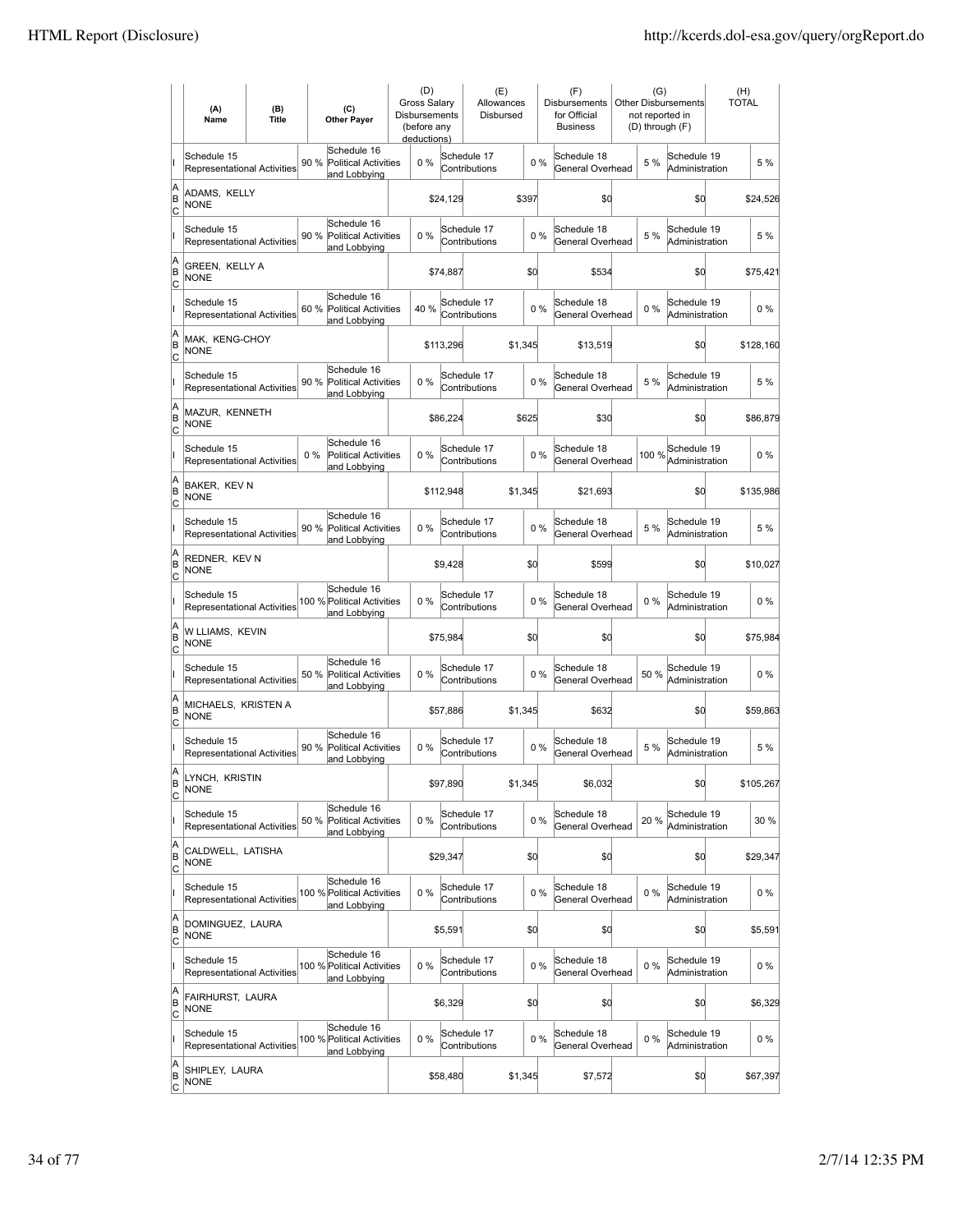|                          | (A)<br>Name                                       | (B)<br>(C)<br><b>Title</b><br><b>Other Payer</b> |      |                                                            | (D)<br><b>Gross Salarv</b><br>Disbursements<br>(before any<br>deductions) |           | (E)<br>Allowances<br>Disbursed |         | (F)<br><b>Disbursements</b><br>for Official<br><b>Business</b> | (G)<br>Other Disbursements<br>not reported in<br>(D) through (F) |  |       | (H)<br><b>TOTAL</b>           |           |
|--------------------------|---------------------------------------------------|--------------------------------------------------|------|------------------------------------------------------------|---------------------------------------------------------------------------|-----------|--------------------------------|---------|----------------------------------------------------------------|------------------------------------------------------------------|--|-------|-------------------------------|-----------|
|                          | Schedule 15<br>Representational Activities        |                                                  | 90 % | Schedule 16<br><b>Political Activities</b><br>and Lobbying | 0%                                                                        |           | Schedule 17<br>Contributions   |         | 0%                                                             | Schedule 18<br>General Overhead                                  |  | 5 %   | Schedule 19<br>Administration | 5 %       |
| A<br>B<br>lc             | HANCOCK, LAURA<br><b>NONE</b>                     |                                                  |      |                                                            |                                                                           | \$45,352  | \$d                            |         |                                                                | \$0                                                              |  |       | \$0                           | \$45,352  |
|                          | Schedule 15<br><b>Representational Activities</b> |                                                  | 50 % | Schedule 16<br>Political Activities<br>and Lobbying        | 0%                                                                        |           | Schedule 17<br>Contributions   |         | 0%                                                             | Schedule 18<br>General Overhead                                  |  | 50%   | Schedule 19<br>Administration | 0%        |
| A<br>B<br>C              | REID, LAUREN<br><b>NONE</b>                       |                                                  |      |                                                            |                                                                           | \$60,466  |                                | \$d     |                                                                | \$0                                                              |  |       | \$0                           | \$60,466  |
|                          | Schedule 15<br>Representational Activities        |                                                  | 0%   | Schedule 16<br><b>Political Activities</b><br>and Lobbying | 0%                                                                        |           | Schedule 17<br>Contributions   |         | 0%                                                             | Schedule 18<br>General Overhead                                  |  | 50%   | Schedule 19<br>Administration | 50%       |
| A<br>B<br>Ιc             | CURTIS, LESLIE<br><b>NONE</b>                     |                                                  |      |                                                            |                                                                           | \$85,759  |                                | \$1,345 |                                                                | \$7,070                                                          |  |       | \$0                           | \$94,174  |
|                          | Schedule 15<br><b>Representational Activities</b> |                                                  | 90 % | Schedule 16<br><b>Political Activities</b><br>and Lobbying | $0\%$                                                                     |           | Schedule 17<br>Contributions   |         | 0%                                                             | Schedule 18<br>General Overhead                                  |  | 5 %   | Schedule 19<br>Administration | 5 %       |
| A<br>B<br>lc             | RODRIGUEZ, LETICIA<br>NONE                        |                                                  |      |                                                            |                                                                           | \$86,950  |                                | \$0     |                                                                | \$1,732                                                          |  |       | \$0                           | \$88,682  |
|                          | Schedule 15<br>Representational Activities        |                                                  | 50 % | Schedule 16<br><b>Political Activities</b><br>and Lobbying | 0%                                                                        |           | Schedule 17<br>Contributions   |         | 0%                                                             | Schedule 18<br>General Overhead                                  |  | 50 %  | Schedule 19<br>Administration | $0\%$     |
| A<br>B<br>C              | PRICE, LILLIAN<br><b>NONE</b>                     |                                                  |      |                                                            |                                                                           | \$5,688   |                                | \$d     |                                                                | \$0                                                              |  |       | \$0                           | \$5,688   |
|                          | Schedule 15<br>Representational Activities        |                                                  |      | Schedule 16<br>100 % Political Activities<br>and Lobbying  | 0%                                                                        |           | Schedule 17<br>Contributions   |         | 0%                                                             | Schedule 18<br>General Overhead                                  |  | $0\%$ | Schedule 19<br>Administration | $0\%$     |
| A<br>B<br>C              | MORALES, LINDA<br><b>NONE</b>                     |                                                  |      |                                                            |                                                                           | \$84,462  |                                | \$1,345 |                                                                | \$604                                                            |  |       | \$0                           | \$86,411  |
|                          | Schedule 15<br><b>Representational Activities</b> |                                                  | 90 % | Schedule 16<br><b>Political Activities</b><br>and Lobbying | $0\%$                                                                     |           | Schedule 17<br>Contributions   |         | 0%                                                             | Schedule 18<br>General Overhead                                  |  | 5 %   | Schedule 19<br>Administration | 5 %       |
| A<br>B<br> c             | SHIPLEY, LINDA M<br><b>NONE</b>                   |                                                  |      |                                                            |                                                                           | \$74,076  |                                | \$672   |                                                                | \$3,274                                                          |  |       | \$0                           | \$78,022  |
|                          | Schedule 15<br>Representational Activities        |                                                  | 90 % | Schedule 16<br><b>Political Activities</b><br>and Lobbying | 0%                                                                        |           | Schedule 17<br>Contributions   |         | 0%                                                             | Schedule 18<br>General Overhead                                  |  | 5 %   | Schedule 19<br>Administration | 5 %       |
| A<br>B<br> c             | HERRERA, LINDY SUE<br><b>NONE</b>                 |                                                  |      |                                                            |                                                                           | \$6,846   |                                | \$d     |                                                                | \$240                                                            |  |       | \$0                           | \$7,086   |
|                          | Schedule 15<br>Representational Activities        |                                                  |      | Schedule 16<br>100 % Political Activities<br>and Lobbying  | 0%                                                                        |           | Schedule 17<br>Contributions   |         | 0%                                                             | Schedule 18<br>General Overhead                                  |  | 0%    | Schedule 19<br>Administration | $0\%$     |
| A<br>B<br>C              | DAVIS, LINETTE K<br><b>NONE</b>                   |                                                  |      |                                                            |                                                                           | \$98,765  |                                | \$d     |                                                                | \$1,764                                                          |  |       | \$0                           | \$100,529 |
|                          | Schedule 15<br>Representational Activities        |                                                  | 80%  | Schedule 16<br>Political Activities<br>and Lobbying        | $0\%$                                                                     |           | Schedule 17<br>Contributions   |         | 0%                                                             | Schedule 18<br>General Overhead                                  |  | $0\%$ | Schedule 19<br>Administration | 20 %      |
| A<br>B<br>$\overline{c}$ | TOSE, LISA<br><b>NONE</b>                         |                                                  |      |                                                            |                                                                           | \$52,261  |                                | \$d     |                                                                | \$89                                                             |  |       | \$0                           | \$52,350  |
|                          | Schedule 15<br>Representational Activities        |                                                  | 80%  | Schedule 16<br><b>Political Activities</b><br>and Lobbying | $0\%$                                                                     |           | Schedule 17<br>Contributions   |         | 0%                                                             | Schedule 18<br>General Overhead                                  |  | $0\%$ | Schedule 19<br>Administration | 20%       |
| A<br>B<br>$\mathsf{C}$   | HARLOW, LISA<br><b>NONE</b>                       |                                                  |      |                                                            |                                                                           | \$95,331  |                                | \$1,345 |                                                                | \$0                                                              |  |       | \$0                           | \$96,676  |
|                          | Schedule 15<br>Representational Activities        |                                                  | 90 % | Schedule 16<br><b>Political Activities</b><br>and Lobbying | $0\%$                                                                     |           | Schedule 17<br>Contributions   |         | 0%                                                             | Schedule 18<br>General Overhead                                  |  | 5 %   | Schedule 19<br>Administration | 5 %       |
| A<br>B<br>C              | MOROWITZ, LISA<br>NONE                            |                                                  |      |                                                            |                                                                           | \$105,573 |                                | \$1,345 |                                                                | \$0                                                              |  |       | \$d                           | \$106,918 |
|                          | Schedule 15<br>Representational Activities        |                                                  | 90 % | Schedule 16<br>Political Activities<br>and Lobbying        | $0\%$                                                                     |           | Schedule 17<br>Contributions   |         | 0%                                                             | Schedule 18<br>General Overhead                                  |  | 5 %   | Schedule 19<br>Administration | 5 %       |
| A<br>B<br><u>lc</u>      | PAYNE, LISA<br>NONE                               |                                                  |      |                                                            |                                                                           | \$52,222  |                                | \$0     |                                                                | \$0                                                              |  |       | \$0                           | \$52,222  |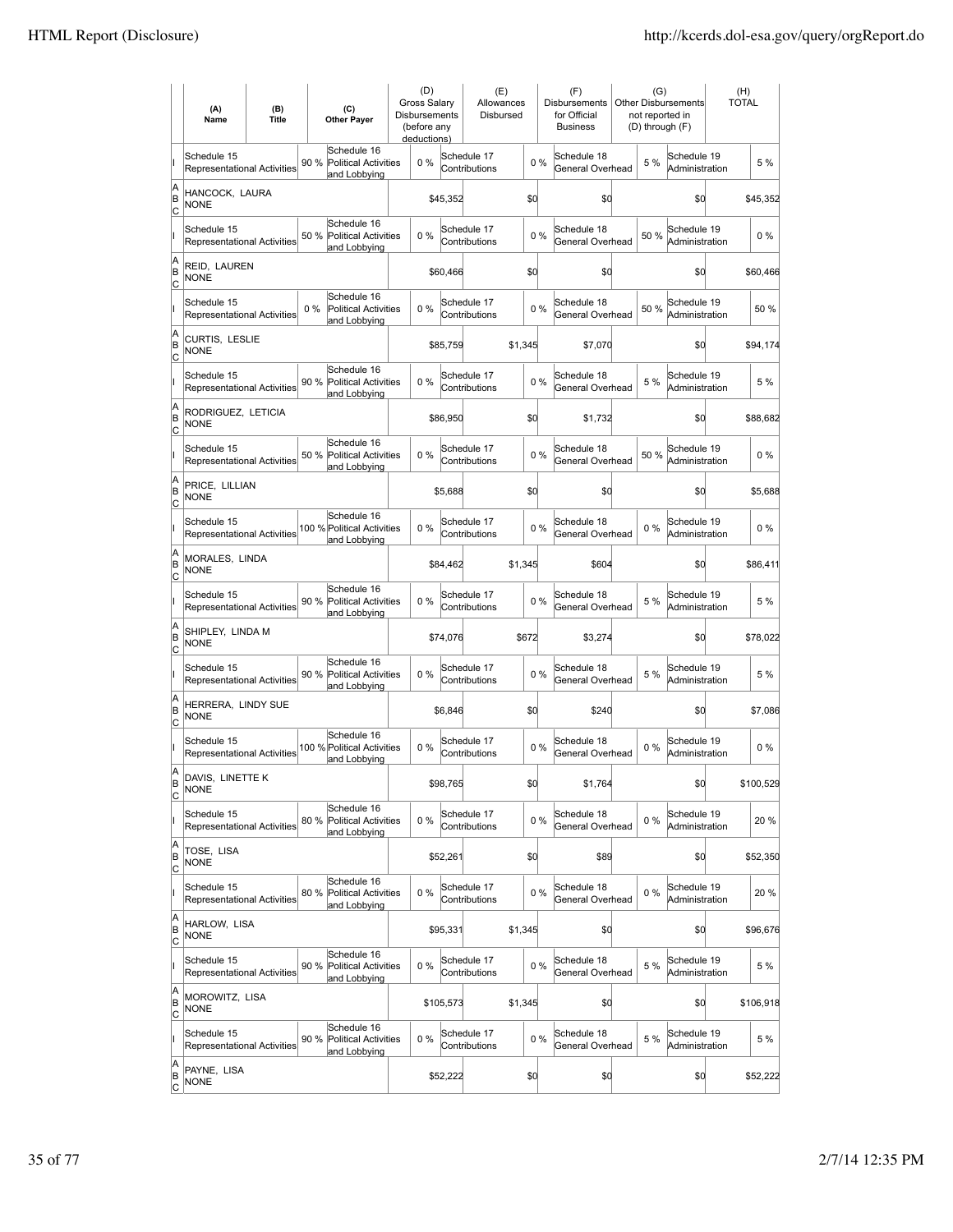|                        | (A)<br>Name                                       | (B)<br>(C)<br><b>Title</b><br><b>Other Paver</b> |      | (D)<br><b>Gross Salarv</b><br><b>Disbursements</b><br>(before any<br>deductions) |       | (E)<br>Allowances<br>Disbursed |                              |         | (F)<br><b>Disbursements</b><br>for Official<br><b>Business</b> |                                 | (G)<br><b>Other Disbursements</b><br>not reported in<br>(D) through (F) |       | (H)<br><b>TOTAL</b>           |  |           |
|------------------------|---------------------------------------------------|--------------------------------------------------|------|----------------------------------------------------------------------------------|-------|--------------------------------|------------------------------|---------|----------------------------------------------------------------|---------------------------------|-------------------------------------------------------------------------|-------|-------------------------------|--|-----------|
|                        | Schedule 15<br><b>Representational Activities</b> |                                                  | 0%   | Schedule 16<br><b>Political Activities</b><br>and Lobbying                       | 0%    |                                | Schedule 17<br>Contributions |         | 0%                                                             | Schedule 18<br>General Overhead |                                                                         | 100 % | Schedule 19<br>Administration |  | $0\%$     |
| A<br>B<br>lc           | JACOBS, LISABETH<br><b>NONE</b>                   |                                                  |      |                                                                                  |       | \$116,882                      |                              | \$1,345 |                                                                | \$131                           |                                                                         |       | \$d                           |  | \$118,358 |
|                        | Schedule 15<br>Representational Activities        |                                                  | 50 % | Schedule 16<br><b>Political Activities</b><br>and Lobbying                       | 20 %  |                                | Schedule 17<br>Contributions |         | 0%                                                             | Schedule 18<br>General Overhead |                                                                         | 10%   | Schedule 19<br>Administration |  | 20%       |
| A<br>B<br>C            | SANDERS, LOIS<br><b>NONE</b>                      |                                                  |      |                                                                                  |       | \$6,707                        |                              | \$0     |                                                                | \$0                             |                                                                         |       | \$0                           |  | \$6,707   |
|                        | Schedule 15<br>Representational Activities        |                                                  |      | Schedule 16<br>100 % Political Activities<br>and Lobbying                        | 0%    |                                | Schedule 17<br>Contributions |         | 0%                                                             | Schedule 18<br>General Overhead |                                                                         | 0%    | Schedule 19<br>Administration |  | $0\%$     |
| A<br>B<br>C            | RADA, LOUIE<br><b>NONE</b>                        |                                                  |      |                                                                                  |       | \$87,688                       |                              | \$1,345 |                                                                | \$1,207                         |                                                                         |       | \$0                           |  | \$90,240  |
|                        | Schedule 15<br><b>Representational Activities</b> |                                                  | 90%  | Schedule 16<br>Political Activities<br>and Lobbying                              | $0\%$ |                                | Schedule 17<br>Contributions |         | 0%                                                             | Schedule 18<br>General Overhead |                                                                         | 5 %   | Schedule 19<br>Administration |  | 5 %       |
| A<br>B<br>lc           | BIANZON, LOVELLA<br>NONE                          |                                                  |      |                                                                                  |       | \$15,699                       |                              | \$352   |                                                                | \$O                             |                                                                         |       | \$0                           |  | \$16,051  |
|                        | Schedule 15<br><b>Representational Activities</b> |                                                  | 90 % | Schedule 16<br><b>Political Activities</b><br>and Lobbying                       | 0%    |                                | Schedule 17<br>Contributions |         | 0%                                                             | Schedule 18<br>General Overhead |                                                                         | 5 %   | Schedule 19<br>Administration |  | 5 %       |
| A<br>B<br>C            | HWANG, LUCIA<br><b>NONE</b>                       |                                                  |      |                                                                                  |       | \$56,100                       |                              | \$0     |                                                                | \$59                            |                                                                         |       | \$0                           |  | \$56,159  |
|                        | Schedule 15<br>Representational Activities        |                                                  |      | Schedule 16<br>60 % Political Activities<br>and Lobbying                         | 20%   |                                | Schedule 17<br>Contributions |         | 0%                                                             | Schedule 18<br>General Overhead |                                                                         | 20%   | Schedule 19<br>Administration |  | $0\%$     |
| A<br>B<br>C            | MIGRDITCHIAN, LUCIA<br><b>NONE</b>                |                                                  |      |                                                                                  |       | \$7,069                        |                              | \$0     |                                                                | \$159                           |                                                                         |       | \$0                           |  | \$7,228   |
|                        | Schedule 15<br>Representational Activities        |                                                  |      | Schedule 16<br>100 % Political Activities<br>and Lobbying                        | $0\%$ |                                | Schedule 17<br>Contributions |         | $0\%$                                                          | Schedule 18<br>General Overhead |                                                                         | 0%    | Schedule 19<br>Administration |  | $0\%$     |
| A<br>B<br> c           | LOFFTUS, LUCINDA<br><b>NONE</b>                   |                                                  |      |                                                                                  |       | \$11,134                       |                              | \$0     |                                                                | \$115                           |                                                                         |       | \$d                           |  | \$11,249  |
|                        | Schedule 15<br>Representational Activities        |                                                  |      | Schedule 16<br>100 % Political Activities<br>and Lobbying                        | 0%    |                                | Schedule 17<br>Contributions |         | 0%                                                             | Schedule 18<br>General Overhead |                                                                         | 0%    | Schedule 19<br>Administration |  | $0\%$     |
| A<br>B<br> c           | OLIVER, LYDIA<br><b>NONE</b>                      |                                                  |      |                                                                                  |       | \$9,559                        |                              | \$0     |                                                                | \$1,005                         |                                                                         |       | \$0                           |  | \$10,564  |
|                        | Schedule 15<br>Representational Activities        |                                                  |      | Schedule 16<br>100 % Political Activities<br>and Lobbying                        | 0%    |                                | Schedule 17<br>Contributions |         | 0%                                                             | Schedule 18<br>General Overhead |                                                                         | 0%    | Schedule 19<br>Administration |  | $0\%$     |
| A<br>B<br>C            | SANTOS, LYDIA V<br><b>NONE</b>                    |                                                  |      |                                                                                  |       | \$74,998                       |                              | \$d     |                                                                | \$0                             |                                                                         |       | \$0                           |  | \$74,998  |
|                        | Schedule 15<br>Representational Activities        |                                                  | 20%  | Schedule 16<br>Political Activities<br>and Lobbying                              | 0%    |                                | Schedule 17<br>Contributions |         | 0%                                                             | Schedule 18<br>General Overhead |                                                                         | 80 %  | Schedule 19<br>Administration |  | $0\%$     |
| A<br>B<br><u>lc</u>    | AGUILAR-MALAZNIK, M<br><b>NONE</b>                |                                                  |      |                                                                                  |       | \$6,045                        |                              | \$0     |                                                                | \$215                           |                                                                         |       | \$0                           |  | \$6,260   |
|                        | Schedule 15<br>Representational Activities        |                                                  |      | Schedule 16<br>100 % Political Activities<br>and Lobbying                        | 0%    |                                | Schedule 17<br>Contributions |         | 0%                                                             | Schedule 18<br>General Overhead |                                                                         | $0\%$ | Schedule 19<br>Administration |  | $0\%$     |
| A<br>B<br>$\mathsf{C}$ | THORNTON, MALCOLM<br><b>NONE</b>                  |                                                  |      |                                                                                  |       | \$62,306                       |                              | \$1,325 |                                                                | \$2,536                         |                                                                         |       | \$0                           |  | \$66,167  |
|                        | Schedule 15<br>Representational Activities        |                                                  |      | Schedule 16<br>90 % Political Activities<br>and Lobbying                         | 0%    |                                | Schedule 17<br>Contributions |         | 0%                                                             | Schedule 18<br>General Overhead |                                                                         | 5 %   | Schedule 19<br>Administration |  | 5 %       |
| A<br>B<br>C            | SIPE, MALOU<br>NONE                               |                                                  |      |                                                                                  |       | \$25,237                       |                              | \$0     |                                                                | \$0                             |                                                                         |       | \$0                           |  | \$25,237  |
|                        | Schedule 15<br>Representational Activities        |                                                  |      | Schedule 16<br>100 % Political Activities<br>and Lobbying                        | 0%    |                                | Schedule 17<br>Contributions |         | 0%                                                             | Schedule 18<br>General Overhead |                                                                         | $0\%$ | Schedule 19<br>Administration |  | $0\%$     |
| A<br>B<br><u>lc</u>    | RAYHER, MARCIA<br>NONE                            |                                                  |      |                                                                                  |       | \$5,418                        |                              | \$0     |                                                                | \$123                           |                                                                         |       | \$0                           |  | \$5,541   |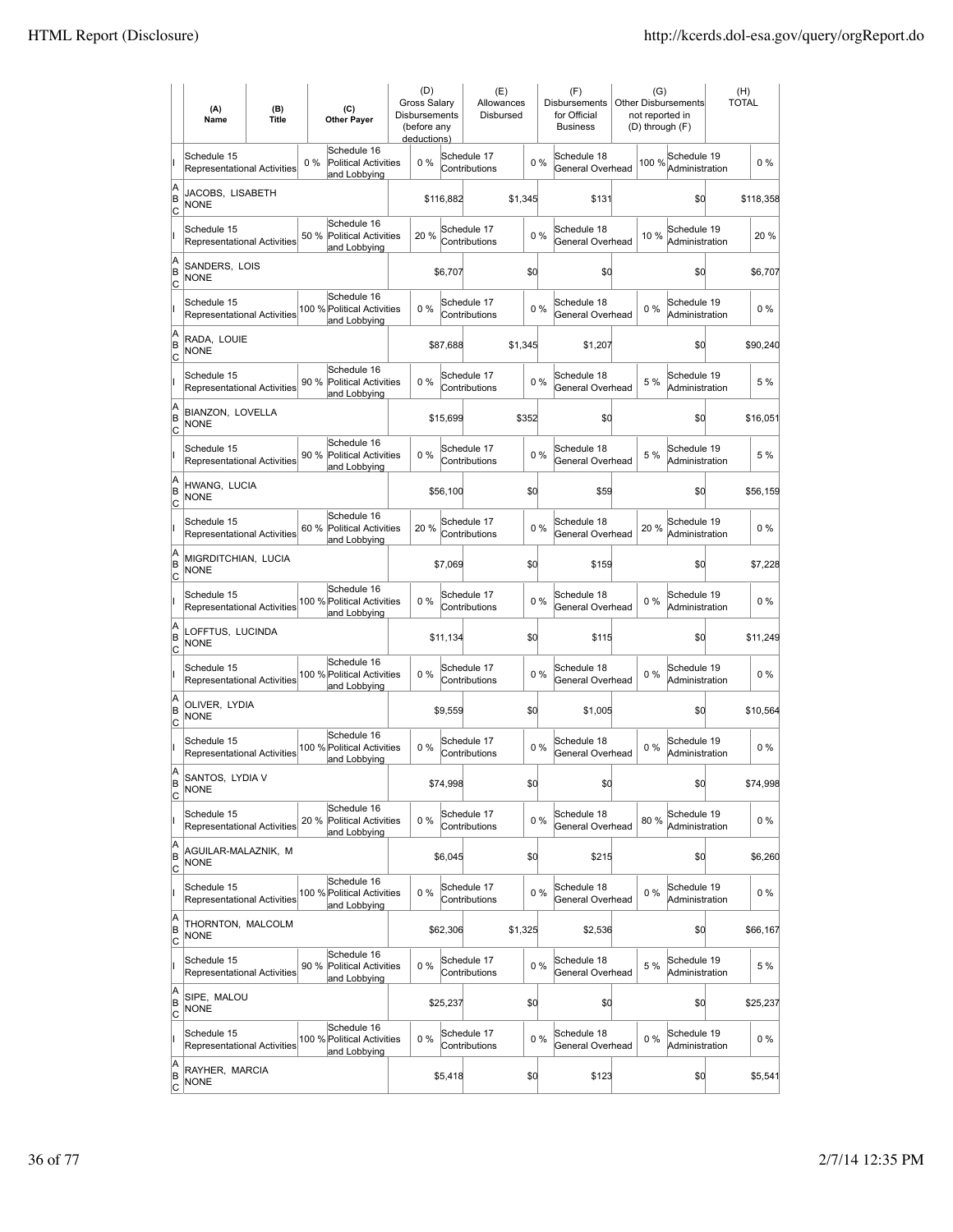|                     | (A)<br>Name                                       | (B)<br><b>Title</b> | (C)<br><b>Other Payer</b>                                          | (D)<br><b>Gross Salarv</b><br>Disbursements<br>(before any<br>deductions) |           | (E)<br>Allowances<br>Disbursed |         |       | (F)<br><b>Disbursements</b><br>for Official<br><b>Business</b> | (G)<br>Other Disbursements<br>not reported in<br>(D) through (F) |                               | (H)<br><b>TOTAL</b> |           |
|---------------------|---------------------------------------------------|---------------------|--------------------------------------------------------------------|---------------------------------------------------------------------------|-----------|--------------------------------|---------|-------|----------------------------------------------------------------|------------------------------------------------------------------|-------------------------------|---------------------|-----------|
|                     | Schedule 15<br><b>Representational Activities</b> |                     | Schedule 16<br>100 % Political Activities<br>and Lobbying          | 0%                                                                        |           | Schedule 17<br>Contributions   |         | $0\%$ | Schedule 18<br>General Overhead                                | 0%                                                               | Schedule 19<br>Administration |                     | $0\%$     |
| A<br>ΙB<br> c       | BERMAN, MARCIE<br><b>NONE</b>                     |                     |                                                                    |                                                                           | \$132,350 |                                | \$1,177 |       | \$d                                                            |                                                                  | \$d                           |                     | \$133,527 |
|                     | Schedule 15<br><b>Representational Activities</b> |                     | Schedule 16<br>80 %<br>Political Activities<br>and Lobbying        | 10 %                                                                      |           | Schedule 17<br>Contributions   |         | 0%    | Schedule 18<br>General Overhead                                | 0%                                                               | Schedule 19<br>Administration |                     | 10 %      |
| A<br>B<br>C         | MARKS, MARGARET<br><b>NONE</b>                    |                     |                                                                    |                                                                           | \$80,628  |                                | \$0     |       | \$27                                                           |                                                                  | \$0                           |                     | \$80,655  |
|                     | Schedule 15<br><b>Representational Activities</b> |                     | Schedule 16<br>50 %<br><b>Political Activities</b><br>and Lobbying | 0%                                                                        |           | Schedule 17<br>Contributions   |         | 0%    | Schedule 18<br>General Overhead                                | 20%                                                              | Schedule 19<br>Administration |                     | 30 %      |
| A<br>B<br>c         | FEHLIG, MARIA<br><b>NONE</b>                      |                     |                                                                    |                                                                           | \$22,331  |                                | \$0     |       | \$1,399                                                        |                                                                  | \$0                           |                     | \$23,730  |
|                     | Schedule 15<br><b>Representational Activities</b> |                     | Schedule 16<br>100 % Political Activities<br>and Lobbying          | 0%                                                                        |           | Schedule 17<br>Contributions   |         | 0%    | Schedule 18<br>General Overhead                                | $0\%$                                                            | Schedule 19<br>Administration |                     | $0\%$     |
| A<br>ΙB<br> c       | ARMESTO, MARIA<br><b>NONE</b>                     |                     |                                                                    |                                                                           | \$73,117  |                                | \$1,325 |       | \$2,363                                                        |                                                                  | \$0                           |                     | \$76,805  |
|                     | Schedule 15<br><b>Representational Activities</b> |                     | Schedule 16<br>90 % Political Activities<br>and Lobbying           | $0\%$                                                                     |           | Schedule 17<br>Contributions   |         | $0\%$ | Schedule 18<br>General Overhead                                | 5 %                                                              | Schedule 19<br>Administration |                     | 5 %       |
| A<br>B<br>c         | PEINADO, MARIA<br><b>NONE</b>                     |                     |                                                                    |                                                                           | \$10,002  |                                | \$0     |       | \$0                                                            |                                                                  | \$0                           |                     | \$10,002  |
|                     | Schedule 15<br>Representational Activities        |                     | Schedule 16<br>100 % Political Activities<br>and Lobbying          | $0\%$                                                                     |           | Schedule 17<br>Contributions   |         | 0%    | Schedule 18<br>General Overhead                                | $0\%$                                                            | Schedule 19<br>Administration |                     | $0\%$     |
| A<br>B<br>C         | LICARDO, MAR BEL<br><b>NONE</b>                   |                     |                                                                    |                                                                           | \$13,756  |                                | \$0     |       | \$0                                                            |                                                                  | \$0                           |                     | \$13,756  |
|                     | Schedule 15<br>Representational Activities        |                     | Schedule 16<br>100 % Political Activities<br>and Lobbying          | $0\%$                                                                     |           | Schedule 17<br>Contributions   |         | 0%    | Schedule 18<br>General Overhead                                | 0%                                                               | Schedule 19<br>Administration |                     | $0\%$     |
| A<br>B<br>Iс        | BRAGANZA, MARIETTA<br><b>NONE</b>                 |                     |                                                                    |                                                                           | \$14,381  |                                | \$d     |       | \$523                                                          |                                                                  | \$d                           |                     | \$14,904  |
|                     | Schedule 15<br><b>Representational Activities</b> |                     | Schedule 16<br>100 % Political Activities<br>and Lobbying          | $0\%$                                                                     |           | Schedule 17<br>Contributions   |         | $0\%$ | Schedule 18<br>General Overhead                                | $0\%$                                                            | Schedule 19<br>Administration |                     | $0\%$     |
| A<br>B<br>C         | RAMIREZ, MARILU<br><b>NONE</b>                    |                     |                                                                    |                                                                           | \$6,832   |                                | \$0     |       | \$237                                                          |                                                                  | \$0                           |                     | \$7,069   |
|                     | Schedule 15<br>Representational Activities        |                     | Schedule 16<br>100 % Political Activities<br>and Lobbying          | $0\%$                                                                     |           | Schedule 17<br>Contributions   |         | 0%    | Schedule 18<br>General Overhead                                | $0\%$                                                            | Schedule 19<br>Administration |                     | $0\%$     |
| A<br>ΙB<br>C        | ALBERT, MARILYN<br><b>NONE</b>                    |                     |                                                                    |                                                                           | \$81,840  |                                | \$1,345 |       | \$1,074                                                        |                                                                  | \$d                           |                     | \$84,259  |
|                     | Schedule 15<br><b>Representational Activities</b> |                     | Schedule 16<br><b>Political Activities</b><br>90%<br>and Lobbying  | $0\%$                                                                     |           | Schedule 17<br>Contributions   |         | $0\%$ | Schedule 18<br>General Overhead                                | 5 %                                                              | Schedule 19<br>Administration |                     | 5 %       |
| A<br>B<br>C         | SMITH, MARTI<br><b>NONE</b>                       |                     |                                                                    |                                                                           | \$96,256  |                                | \$1,345 |       | \$14,768                                                       |                                                                  | \$d                           |                     | \$112,369 |
|                     | Schedule 15<br>Representational Activities        |                     | Schedule 16<br>90 % Political Activities<br>and Lobbying           | $0\%$                                                                     |           | Schedule 17<br>Contributions   |         | $0\%$ | Schedule 18<br>General Overhead                                | 5 %                                                              | Schedule 19<br>Administration |                     | 5 %       |
| A<br>B<br>C         | GARZA, MARTI<br><b>NONE</b>                       |                     |                                                                    |                                                                           | \$68,368  |                                | \$1,055 |       | \$2,222                                                        |                                                                  | \$q                           |                     | \$71,645  |
|                     | Schedule 15<br>Representational Activities        |                     | Schedule 16<br>90 % Political Activities<br>and Lobbying           | 0%                                                                        |           | Schedule 17<br>Contributions   |         | 0%    | Schedule 18<br>General Overhead                                | 5 %                                                              | Schedule 19<br>Administration |                     | 5 %       |
| A<br>B<br>C         | ALOSI FOLLETT, MARY<br><b>NONE</b>                |                     |                                                                    |                                                                           | \$12,563  |                                | \$0     |       | \$0                                                            |                                                                  | \$d                           |                     | \$12,563  |
|                     | Schedule 15<br>Representational Activities        |                     | Schedule 16<br>100 % Political Activities<br>and Lobbying          | 0%                                                                        |           | Schedule 17<br>Contributions   |         | $0\%$ | Schedule 18<br>General Overhead                                | $0\%$                                                            | Schedule 19<br>Administration |                     | 0 %       |
| A<br>B<br><u>lc</u> | BAILEY, MARY<br><b>NONE</b>                       |                     |                                                                    |                                                                           | \$22,441  |                                | \$0     |       | \$550                                                          |                                                                  | \$d                           |                     | \$22,991  |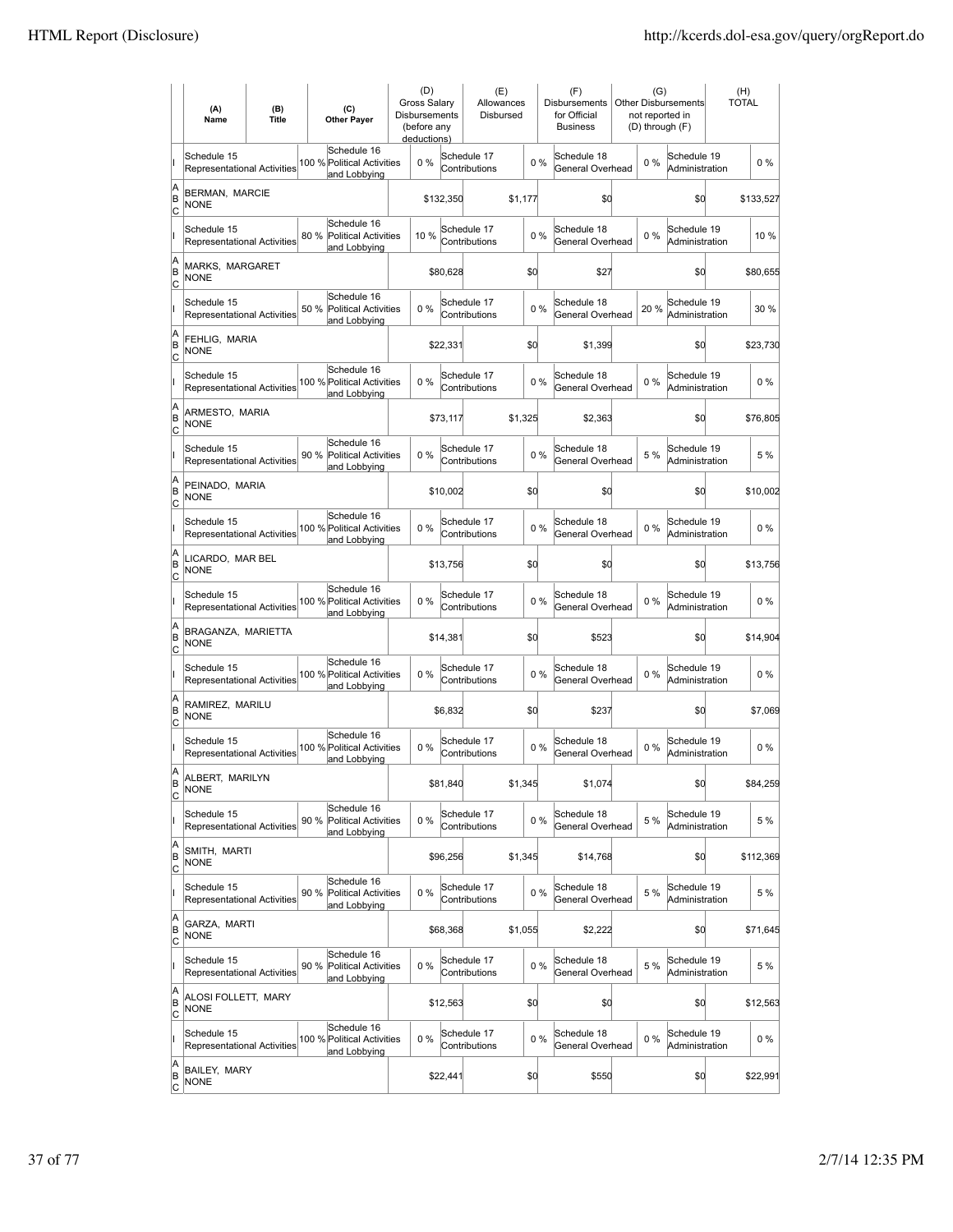|                     | (A)<br>Name                                       | (B)<br><b>Title</b> | (C)<br><b>Other Payer</b>                                          | (D)<br>Gross Salary<br>Disbursements<br>(before any<br>deductions) |           | (E)<br>Allowances<br>Disbursed |         |       | (F)<br>Disbursements<br>for Official<br><b>Business</b> | (G)<br>not reported in<br>(D) through (F) | <b>Other Disbursements</b>    | (H)<br><b>TOTAL</b> |           |
|---------------------|---------------------------------------------------|---------------------|--------------------------------------------------------------------|--------------------------------------------------------------------|-----------|--------------------------------|---------|-------|---------------------------------------------------------|-------------------------------------------|-------------------------------|---------------------|-----------|
|                     | Schedule 15<br>Representational Activities        |                     | Schedule 16<br>100 % Political Activities<br>and Lobbying          | 0%                                                                 |           | Schedule 17<br>Contributions   |         | 0%    | Schedule 18<br>General Overhead                         | $0\%$                                     | Schedule 19<br>Administration |                     | $0\%$     |
| A<br>ΙB<br> c       | MAUPIN, MARY<br><b>NONE</b>                       |                     |                                                                    |                                                                    | \$11,201  |                                | \$d     |       | \$65                                                    |                                           | \$d                           |                     | \$11,266  |
|                     | Schedule 15<br><b>Representational Activities</b> |                     | Schedule 16<br>100 % Political Activities<br>and Lobbying          | $0\%$                                                              |           | Schedule 17<br>Contributions   |         | 0%    | Schedule 18<br>General Overhead                         | $0\%$                                     | Schedule 19<br>Administration |                     | $0\%$     |
| A<br>B<br>C         | WYNNE, MARY<br>NONE                               |                     |                                                                    |                                                                    | \$5,806   |                                | \$d     |       | \$713                                                   |                                           | \$0                           |                     | \$6,519   |
|                     | Schedule 15<br>Representational Activities        |                     | Schedule 16<br>100 % Political Activities<br>and Lobbying          | $0\%$                                                              |           | Schedule 17<br>Contributions   |         | 0%    | Schedule 18<br>General Overhead                         | $0\%$                                     | Schedule 19<br>Administration |                     | 0%        |
| A<br>B<br> c        | HENKE, MARYANNE<br>NONE                           |                     |                                                                    |                                                                    | \$95,111  |                                | \$1,345 |       | \$4,513                                                 |                                           | \$0                           |                     | \$100,969 |
|                     | Schedule 15<br><b>Representational Activities</b> |                     | Schedule 16<br>90 %<br><b>Political Activities</b><br>and Lobbying | $0\%$                                                              |           | Schedule 17<br>Contributions   |         | 0%    | Schedule 18<br>General Overhead                         | 5 %                                       | Schedule 19<br>Administration |                     | 5 %       |
| A<br>ΙB<br> c       | CARBUCCIA, MAXIMO A<br><b>NONE</b>                |                     |                                                                    |                                                                    | \$111,673 |                                | \$1.345 |       | \$9,722                                                 |                                           | \$0                           |                     | \$122,740 |
|                     | Schedule 15<br><b>Representational Activities</b> |                     | Schedule 16<br>90 % Political Activities<br>and Lobbying           | $0\%$                                                              |           | Schedule 17<br>Contributions   |         | 0%    | Schedule 18<br>General Overhead                         | 5 %                                       | Schedule 19<br>Administration |                     | 5 %       |
| A<br>B<br>C         | AL-HASAN, MAYS<br><b>NONE</b>                     |                     |                                                                    |                                                                    | \$63,662  |                                | \$0     |       | \$0                                                     |                                           | \$0                           |                     | \$63,662  |
|                     | Schedule 15<br>Representational Activities        |                     | Schedule 16<br>$0\%$<br>Political Activities<br>and Lobbying       | $0\%$                                                              |           | Schedule 17<br>Contributions   |         | 0%    | Schedule 18<br>General Overhead                         | 100 %                                     | Schedule 19<br>Administration |                     | $0\%$     |
| A<br>B<br>C         | MORENO, MEGHAN<br><b>NONE</b>                     |                     |                                                                    |                                                                    | \$8,511   |                                | \$d     |       | \$565                                                   |                                           | \$0                           |                     | \$9,076   |
|                     | Schedule 15<br>Representational Activities        |                     | Schedule 16<br>100 % Political Activities<br>and Lobbying          | 0%                                                                 |           | Schedule 17<br>Contributions   |         | 0%    | Schedule 18<br>General Overhead                         | $0\%$                                     | Schedule 19<br>Administration |                     | $0\%$     |
| A<br>B<br>Iс        | DIONISIO-TEMPLE, MEL<br><b>NONE</b>               |                     |                                                                    |                                                                    | \$7,481   |                                | \$d     |       | \$0                                                     |                                           | \$d                           |                     | \$7,481   |
|                     | Schedule 15<br>Representational Activities        |                     | Schedule 16<br>100 % Political Activities<br>and Lobbying          | 0%                                                                 |           | Schedule 17<br>Contributions   |         | $0\%$ | Schedule 18<br>General Overhead                         | $0\%$                                     | Schedule 19<br>Administration |                     | $0\%$     |
| A<br>B<br> c        | SISSON, MELANIE<br><b>NONE</b>                    |                     |                                                                    |                                                                    | \$19,306  |                                | \$0     |       | \$0                                                     |                                           | \$0                           |                     | \$19,306  |
|                     | Schedule 15<br>Representational Activities        |                     | Schedule 16<br>100 % Political Activities<br>and Lobbying          | 0%                                                                 |           | Schedule 17<br>Contributions   |         | 0%    | Schedule 18<br>General Overhead                         | $0\%$                                     | Schedule 19<br>Administration |                     | $0\%$     |
| A<br>ΙB<br>C        | HARLAN, MELISSA<br><b>NONE</b>                    |                     |                                                                    |                                                                    | \$124,633 |                                | \$923   |       | \$1,213                                                 |                                           | \$0                           |                     | \$126,769 |
|                     | Schedule 15<br>Representational Activities        |                     | Schedule 16<br>90 %<br><b>Political Activities</b><br>and Lobbying | 0%                                                                 |           | Schedule 17<br>Contributions   |         | $0\%$ | Schedule 18<br>General Overhead                         | 5 %                                       | Schedule 19<br>Administration |                     | 5 %       |
| A<br>B<br>C         | MONTENEGRO, MELISSA<br><b>NONE</b>                |                     |                                                                    |                                                                    | \$76,436  |                                | \$d     |       | \$85                                                    |                                           | \$d                           |                     | \$76,521  |
|                     | Schedule 15<br><b>Representational Activities</b> |                     | Schedule 16<br>50 % Political Activities<br>and Lobbying           | $0\%$                                                              |           | Schedule 17<br>Contributions   |         | $0\%$ | Schedule 18<br>General Overhead                         | 50 %                                      | Schedule 19<br>Administration |                     | 0%        |
| A<br>B<br>C         | <b>GEROMETTA, MICHAEL</b><br><b>NONE</b>          |                     |                                                                    |                                                                    | \$68,061  |                                | \$0     |       | \$0                                                     |                                           | \$0                           |                     | \$68,061  |
|                     | Schedule 15<br>Representational Activities        |                     | Schedule 16<br>Political Activities<br>$0\%$<br>and Lobbying       | $0\%$                                                              |           | Schedule 17<br>Contributions   |         | 5 %   | Schedule 18<br>General Overhead                         | 75 %                                      | Schedule 19<br>Administration |                     | 20 %      |
| A<br>B<br>C         | GRIFFING, MICHAEL<br><b>NONE</b>                  |                     |                                                                    |                                                                    | \$129,967 |                                | \$1,345 |       | \$7,590                                                 |                                           | \$0                           |                     | \$138,902 |
|                     | Schedule 15<br>Representational Activities        |                     | Schedule 16<br>90 %<br>Political Activities<br>and Lobbying        | $0\%$                                                              |           | Schedule 17<br>Contributions   |         | $0\%$ | Schedule 18<br>General Overhead                         | $0\%$                                     | Schedule 19<br>Administration |                     | 10 %      |
| A<br>B<br><u>lc</u> | LIGHTY, MICHAEL<br>NONE                           |                     |                                                                    |                                                                    | \$129,967 |                                | \$1,345 |       | \$2,813                                                 |                                           | \$0                           |                     | \$134,125 |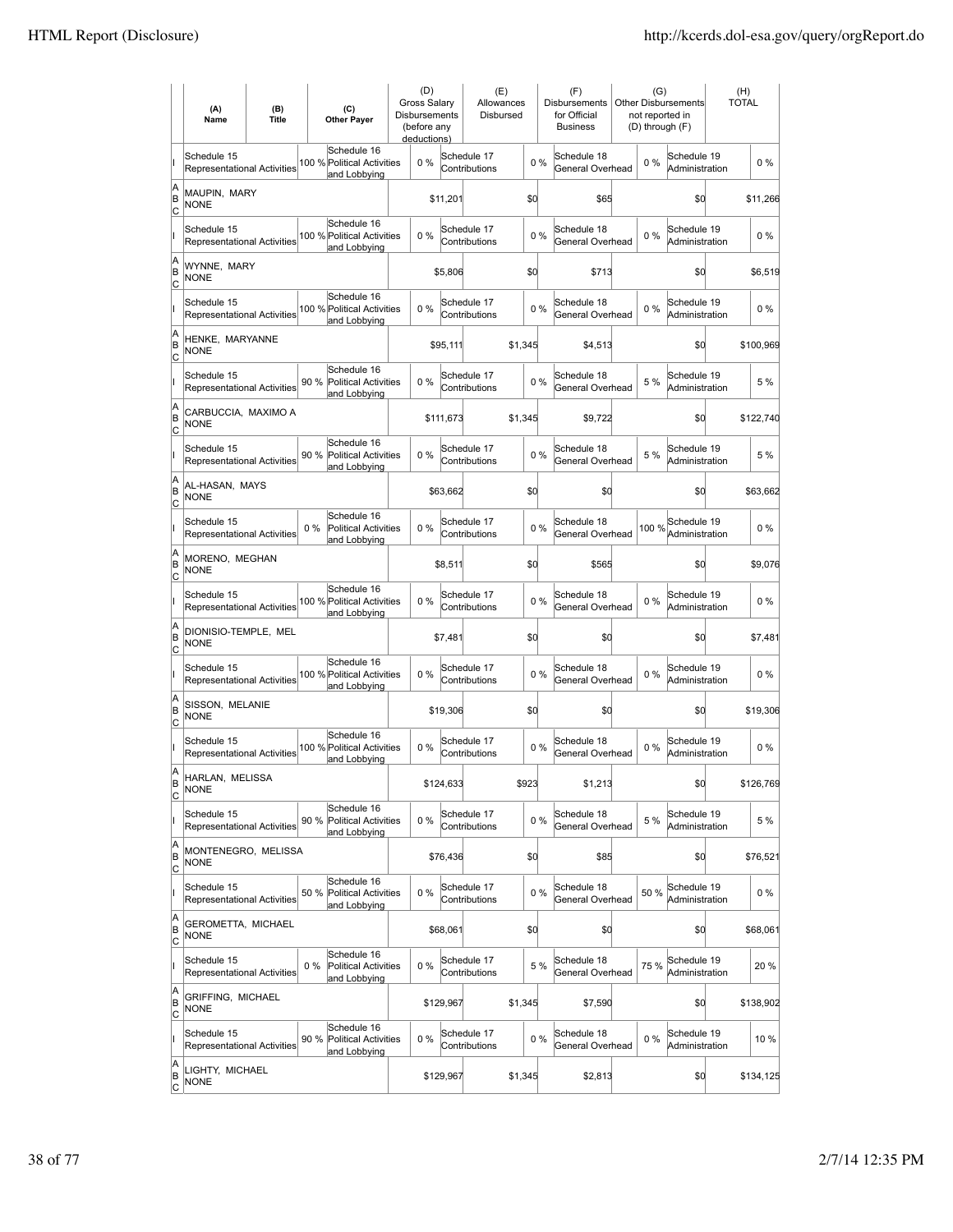|                        | (A)<br>Name                                       | (B)<br><b>Title</b> | (C)<br><b>Other Payer</b>                                          | (D)<br>Gross Salary<br>Disbursements<br>(before any<br>deductions) |           | (E)<br>Allowances<br>Disbursed |         |       | (F)<br>Disbursements<br>for Official<br><b>Business</b> | (G)<br>not reported in<br>(D) through (F) | <b>Other Disbursements</b>    | (H)<br>TOTAL |
|------------------------|---------------------------------------------------|---------------------|--------------------------------------------------------------------|--------------------------------------------------------------------|-----------|--------------------------------|---------|-------|---------------------------------------------------------|-------------------------------------------|-------------------------------|--------------|
|                        | Schedule 15<br>Representational Activities        |                     | Schedule 16<br>30 %<br><b>Political Activities</b><br>and Lobbying | 40 %                                                               |           | Schedule 17<br>Contributions   |         | 0%    | Schedule 18<br>General Overhead                         | $0\%$                                     | Schedule 19<br>Administration | 30 %         |
| A<br>B<br>Iс           | BRANNAN, MICHAEL J<br><b>NONE</b>                 |                     |                                                                    |                                                                    | \$118,149 |                                | \$1,345 |       | \$5,215                                                 |                                           | \$0                           | \$124,709    |
|                        | Schedule 15<br>Representational Activities        |                     | Schedule 16<br>90 % Political Activities<br>and Lobbying           | 0%                                                                 |           | Schedule 17<br>Contributions   |         | 0%    | Schedule 18<br>General Overhead                         | 5 %                                       | Schedule 19<br>Administration | 5 %          |
| A<br>B<br>C            | PRESTON, MICHAEL SHU<br><b>NONE</b>               |                     |                                                                    |                                                                    | \$107,535 |                                | \$d     |       | \$237                                                   |                                           | \$0                           | \$107,772    |
|                        | Schedule 15<br>Representational Activities        |                     | Schedule 16<br>50 %<br><b>Political Activities</b><br>and Lobbying | 40 %                                                               |           | Schedule 17<br>Contributions   |         | 0%    | Schedule 18<br>General Overhead                         | $0\%$                                     | Schedule 19<br>Administration | 10 %         |
| A<br>B<br>C            | UN MUKE, MICHAEL U<br><b>NONE</b>                 |                     |                                                                    |                                                                    | \$100,750 |                                | \$1,345 |       | \$7,228                                                 |                                           | \$0                           | \$109,323    |
|                        | Schedule 15<br><b>Representational Activities</b> |                     | Schedule 16<br>90 %<br>Political Activities<br>and Lobbying        | 0%                                                                 |           | Schedule 17<br>Contributions   |         | 0%    | Schedule 18<br>General Overhead                         | 5 %                                       | Schedule 19<br>Administration | 5 %          |
| A<br>B<br>lc           | <b>GRISAT, MICHELLE</b><br>NONE                   |                     |                                                                    |                                                                    | \$88,531  |                                | \$d     |       | \$0                                                     |                                           | \$0                           | \$88.531     |
|                        | Schedule 15<br>Representational Activities        |                     | Schedule 16<br>80 % Political Activities<br>and Lobbying           | 0%                                                                 |           | Schedule 17<br>Contributions   |         | $0\%$ | Schedule 18<br>General Overhead                         | $0\%$                                     | Schedule 19<br>Administration | 20 %         |
| A<br>B<br>C            | CHAVEZ, MICHELLE<br><b>NONE</b>                   |                     |                                                                    |                                                                    | \$5,612   |                                | \$d     |       | \$572                                                   |                                           | \$0                           | \$6,184      |
|                        | Schedule 15<br>Representational Activities        |                     | Schedule 16<br>100 % Political Activities<br>and Lobbying          | 0%                                                                 |           | Schedule 17<br>Contributions   |         | 0%    | Schedule 18<br>General Overhead                         | $0\%$                                     | Schedule 19<br>Administration | $0\%$        |
| A<br>B<br>C            | REYNA, MICHELLE<br><b>NONE</b>                    |                     |                                                                    |                                                                    | \$129,948 |                                | \$1,345 |       | \$0                                                     |                                           | \$0                           | \$131,293    |
|                        | Schedule 15<br>Representational Activities        |                     | Schedule 16<br>90 %<br><b>Political Activities</b><br>and Lobbying | $0\%$                                                              |           | Schedule 17<br>Contributions   |         | 0%    | Schedule 18<br>General Overhead                         | 5 %                                       | Schedule 19<br>Administration | 5 %          |
| A<br>B<br> c           | SANCHEZ, MONICA<br><b>NONE</b>                    |                     |                                                                    |                                                                    | \$9,984   |                                | \$d     |       | \$280                                                   |                                           | \$d                           | \$10,264     |
|                        | Schedule 15<br>Representational Activities        |                     | Schedule 16<br>100 % Political Activities<br>and Lobbying          | 0%                                                                 |           | Schedule 17<br>Contributions   |         | $0\%$ | Schedule 18<br>General Overhead                         | 0%                                        | Schedule 19<br>Administration | $0\%$        |
| A<br>B<br> c           | GEORGE, NAKIA LATAN<br><b>NONE</b>                |                     |                                                                    |                                                                    | \$74,676  |                                | \$0     |       | \$116                                                   |                                           | \$0                           | \$74,792     |
|                        | Schedule 15<br><b>Representational Activities</b> |                     | Schedule 16<br>20 %<br>Political Activities<br>and Lobbying        | 0%                                                                 |           | Schedule 17<br>Contributions   |         | 0%    | Schedule 18<br>General Overhead                         | 80%                                       | Schedule 19<br>Administration | $0\%$        |
| A<br>B<br>C            | <b>BRATCHETT, NANCY</b><br><b>NONE</b>            |                     |                                                                    |                                                                    | \$107,715 |                                | \$d     |       | \$0                                                     |                                           | \$0                           | \$107,715    |
|                        | Schedule 15<br>Representational Activities        |                     | Schedule 16<br>20 %<br><b>Political Activities</b><br>and Lobbying | 0%                                                                 |           | Schedule 17<br>Contributions   |         | $0\%$ | Schedule 18<br>General Overhead                         | 80%                                       | Schedule 19<br>Administration | $0\%$        |
| A<br>B<br><u>lc</u>    | GREEN, NATO<br><b>NONE</b>                        |                     |                                                                    |                                                                    | \$102.059 |                                | \$1,345 |       | \$841                                                   |                                           | \$d                           | \$104,245    |
|                        | Schedule 15<br>Representational Activities        |                     | Schedule 16<br>60 % Political Activities<br>and Lobbying           | 40 %                                                               |           | Schedule 17<br>Contributions   |         | $0\%$ | Schedule 18<br>General Overhead                         | $0\%$                                     | Schedule 19<br>Administration | $0\%$        |
| A<br>B<br>$\mathsf{C}$ | MANAYTAY, NELLAFLOR<br><b>NONE</b>                |                     |                                                                    |                                                                    | \$24,310  |                                | \$0     |       | \$1,287                                                 |                                           | \$0                           | \$25,597     |
|                        | Schedule 15<br>Representational Activities        |                     | Schedule 16<br>100 % Political Activities<br>and Lobbying          | 0%                                                                 |           | Schedule 17<br>Contributions   |         | $0\%$ | Schedule 18<br>General Overhead                         | $0\%$                                     | Schedule 19<br>Administration | 0 %          |
| A<br>B<br> c           | TAN, NENITA<br><b>NONE</b>                        |                     |                                                                    |                                                                    | \$9,220   |                                | \$0     |       | \$518                                                   |                                           | \$0                           | \$9,738      |
|                        | Schedule 15<br>Representational Activities        |                     | Schedule 16<br>100 % Political Activities<br>and Lobbying          | 0%                                                                 |           | Schedule 17<br>Contributions   |         | 0%    | Schedule 18<br>General Overhead                         | $0\%$                                     | Schedule 19<br>Administration | $0\%$        |
| A<br>B<br><u>lc</u>    | GARCIA, NENITA<br><b>NONE</b>                     |                     |                                                                    |                                                                    | \$12,383  |                                | \$0     |       | \$399                                                   |                                           | \$0                           | \$12,782     |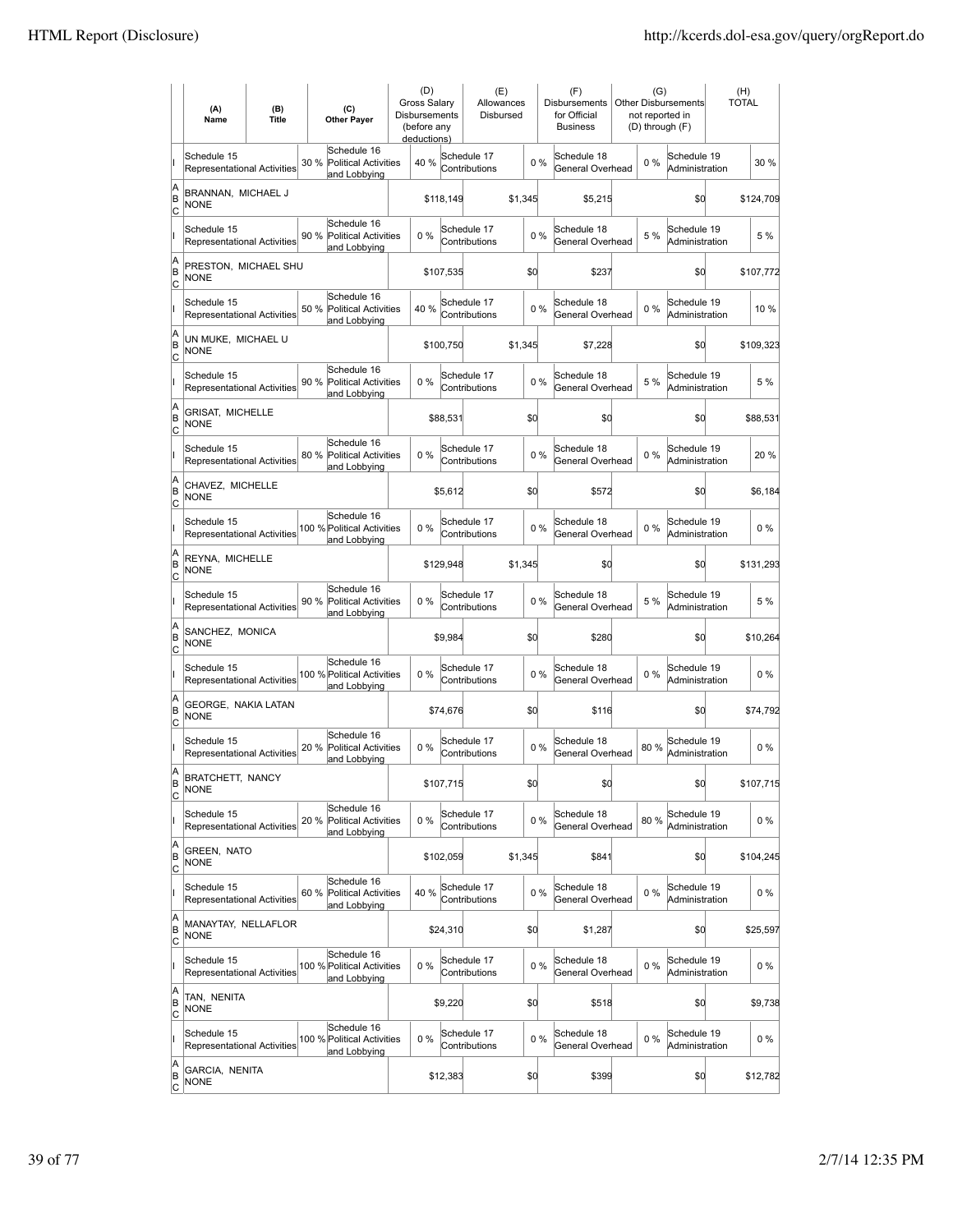|                     | (A)<br>Name                                       | (B)<br><b>Title</b> | (C)<br><b>Other Payer</b>                                          | (D)<br>Gross Salary<br>Disbursements<br>(before any<br>deductions) |           | (E)<br>Allowances<br>Disbursed |         |       | (F)<br>Disbursements<br>for Official<br><b>Business</b> | (G)<br>not reported in<br>(D) through (F) | <b>Other Disbursements</b>    | (H)<br><b>TOTAL</b> |           |
|---------------------|---------------------------------------------------|---------------------|--------------------------------------------------------------------|--------------------------------------------------------------------|-----------|--------------------------------|---------|-------|---------------------------------------------------------|-------------------------------------------|-------------------------------|---------------------|-----------|
|                     | Schedule 15<br><b>Representational Activities</b> |                     | Schedule 16<br>100 % Political Activities<br>and Lobbying          | 0%                                                                 |           | Schedule 17<br>Contributions   |         | 0%    | Schedule 18<br>General Overhead                         | $0\%$                                     | Schedule 19<br>Administration |                     | $0\%$     |
| A<br>ΙB<br> c       | VILLATORO, NESTOR<br><b>NONE</b>                  |                     |                                                                    |                                                                    | \$112,948 |                                | \$1,345 |       | \$1,504                                                 |                                           | \$0                           |                     | \$115,797 |
|                     | Schedule 15<br><b>Representational Activities</b> |                     | Schedule 16<br>90 % Political Activities<br>and Lobbying           | 0%                                                                 |           | Schedule 17<br>Contributions   |         | 0%    | Schedule 18<br>General Overhead                         | 5 %                                       | Schedule 19<br>Administration |                     | 5 %       |
| A<br>B<br>C         | W RZ, NICHOLAS<br><b>NONE</b>                     |                     |                                                                    |                                                                    | \$113,296 |                                | \$1,345 |       | \$8,386                                                 |                                           | \$0                           |                     | \$123,027 |
|                     | Schedule 15<br>Representational Activities        |                     | Schedule 16<br>90 %<br><b>Political Activities</b><br>and Lobbying | 0%                                                                 |           | Schedule 17<br>Contributions   | 0%      |       | Schedule 18<br>General Overhead                         | 5 %                                       | Schedule 19<br>Administration |                     | 5 %       |
| A<br>B<br> c        | SCHRAM, NICHOLAS T<br>NONE                        |                     |                                                                    |                                                                    | \$16,895  |                                | \$15    |       | \$832                                                   |                                           | \$0                           |                     | \$17,742  |
|                     | Schedule 15<br><b>Representational Activities</b> |                     | Schedule 16<br>90 %<br><b>Political Activities</b><br>and Lobbying | 0%                                                                 |           | Schedule 17<br>Contributions   |         | 0%    | Schedule 18<br>General Overhead                         | 5 %                                       | Schedule 19<br>Administration |                     | 5 %       |
| A<br>ΙB<br> c       | DONES, NICOLA<br><b>NONE</b>                      |                     |                                                                    |                                                                    | \$79,732  |                                | \$d     |       | \$2,645                                                 |                                           | \$0                           |                     | \$82,377  |
|                     | Schedule 15<br><b>Representational Activities</b> |                     | Schedule 16<br>50 % Political Activities<br>and Lobbying           | $0\%$                                                              |           | Schedule 17<br>Contributions   |         | $0\%$ | Schedule 18<br>General Overhead                         | 30 %                                      | Schedule 19<br>Administration |                     | 20 %      |
| A<br>B<br>c         | NEGRILLO, NINA<br><b>NONE</b>                     |                     |                                                                    |                                                                    | \$9,138   |                                | \$Q     |       | \$450                                                   |                                           | \$0                           |                     | \$9,588   |
|                     | Schedule 15<br>Representational Activities        |                     | Schedule 16<br>100 % Political Activities<br>and Lobbying          | 0%                                                                 |           | Schedule 17<br>Contributions   |         | 0%    | Schedule 18<br>General Overhead                         | $0\%$                                     | Schedule 19<br>Administration |                     | 0%        |
| A<br>B<br>C         | <b>BRION, NOREEN</b><br><b>NONE</b>               |                     |                                                                    |                                                                    | \$17,018  |                                | \$d     |       | \$1,343                                                 |                                           | \$0                           |                     | \$18,361  |
|                     | Schedule 15<br><b>Representational Activities</b> |                     | Schedule 16<br>100 % Political Activities<br>and Lobbying          | 0%                                                                 |           | Schedule 17<br>Contributions   |         | 0%    | Schedule 18<br>General Overhead                         | $0\%$                                     | Schedule 19<br>Administration |                     | $0\%$     |
| A<br>B<br>Iс        | DUBOSE, OBIE<br><b>NONE</b>                       |                     |                                                                    |                                                                    | \$5,106   |                                | \$d     |       | \$0                                                     |                                           | \$d                           |                     | \$5,106   |
|                     | Schedule 15<br><b>Representational Activities</b> |                     | Schedule 16<br>100 % Political Activities<br>and Lobbying          | $0\%$                                                              |           | Schedule 17<br>Contributions   |         | 0%    | Schedule 18<br>General Overhead                         | $0\%$                                     | Schedule 19<br>Administration |                     | $0\%$     |
| A<br>B<br>C         | PEREZ, OLGA<br><b>NONE</b>                        |                     |                                                                    |                                                                    | \$6,300   |                                | \$0     |       | \$0                                                     |                                           | \$0                           |                     | \$6,300   |
|                     | Schedule 15<br>Representational Activities        |                     | Schedule 16<br>100 % Political Activities<br>and Lobbying          | $0\%$                                                              |           | Schedule 17<br>Contributions   |         | 0%    | Schedule 18<br>General Overhead                         | $0\%$                                     | Schedule 19<br>Administration |                     | $0\%$     |
| A<br>ΙB<br> c       | STONE, ORSBURN<br><b>NONE</b>                     |                     |                                                                    |                                                                    | \$7,840   |                                | \$d     |       | \$52                                                    |                                           | \$0                           |                     | \$7,892   |
|                     | Schedule 15<br>Representational Activities        |                     | Schedule 16<br>100 % Political Activities<br>and Lobbying          | 0%                                                                 |           | Schedule 17<br>Contributions   |         | $0\%$ | Schedule 18<br>General Overhead                         | $0\%$                                     | Schedule 19<br>Administration |                     | 0%        |
| A<br>B<br>C         | ALLEN, PAMELA<br><b>NONE</b>                      |                     |                                                                    |                                                                    | \$111.861 |                                | \$1,177 |       | \$1,099                                                 |                                           | \$d                           |                     | \$114,137 |
|                     | Schedule 15<br>Representational Activities        |                     | Schedule 16<br>50 % Political Activities<br>and Lobbying           | $0\%$                                                              |           | Schedule 17<br>Contributions   |         | $0\%$ | Schedule 18<br>General Overhead                         | 20 %                                      | Schedule 19<br>Administration |                     | 30 %      |
| A<br>B<br>C         | MCARTHY, PATRICE<br><b>NONE</b>                   |                     |                                                                    |                                                                    | \$15,960  |                                | \$0     |       | \$198                                                   |                                           | \$0                           |                     | \$16,158  |
|                     | Schedule 15<br>Representational Activities        |                     | Schedule 16<br>100 % Political Activities<br>and Lobbying          | $0\%$                                                              |           | Schedule 17<br>Contributions   |         | $0\%$ | Schedule 18<br>General Overhead                         | $0\%$                                     | Schedule 19<br>Administration |                     | $0\%$     |
| A<br>B<br>C         | TAYLOR, PATRICIA<br><b>NONE</b>                   |                     |                                                                    |                                                                    | \$5,126   |                                | \$0     |       | \$63                                                    |                                           | \$0                           |                     | \$5,189   |
|                     | Schedule 15<br>Representational Activities        |                     | Schedule 16<br>100 % Political Activities<br>and Lobbying          | $0\%$                                                              |           | Schedule 17<br>Contributions   |         | $0\%$ | Schedule 18<br>General Overhead                         | $0\%$                                     | Schedule 19<br>Administration |                     | 0%        |
| A<br>B<br><u>lc</u> | HOLTON, PATRICIA<br><b>NONE</b>                   |                     |                                                                    |                                                                    | \$38,613  |                                | \$0     |       | \$0                                                     |                                           | \$0                           |                     | \$38,613  |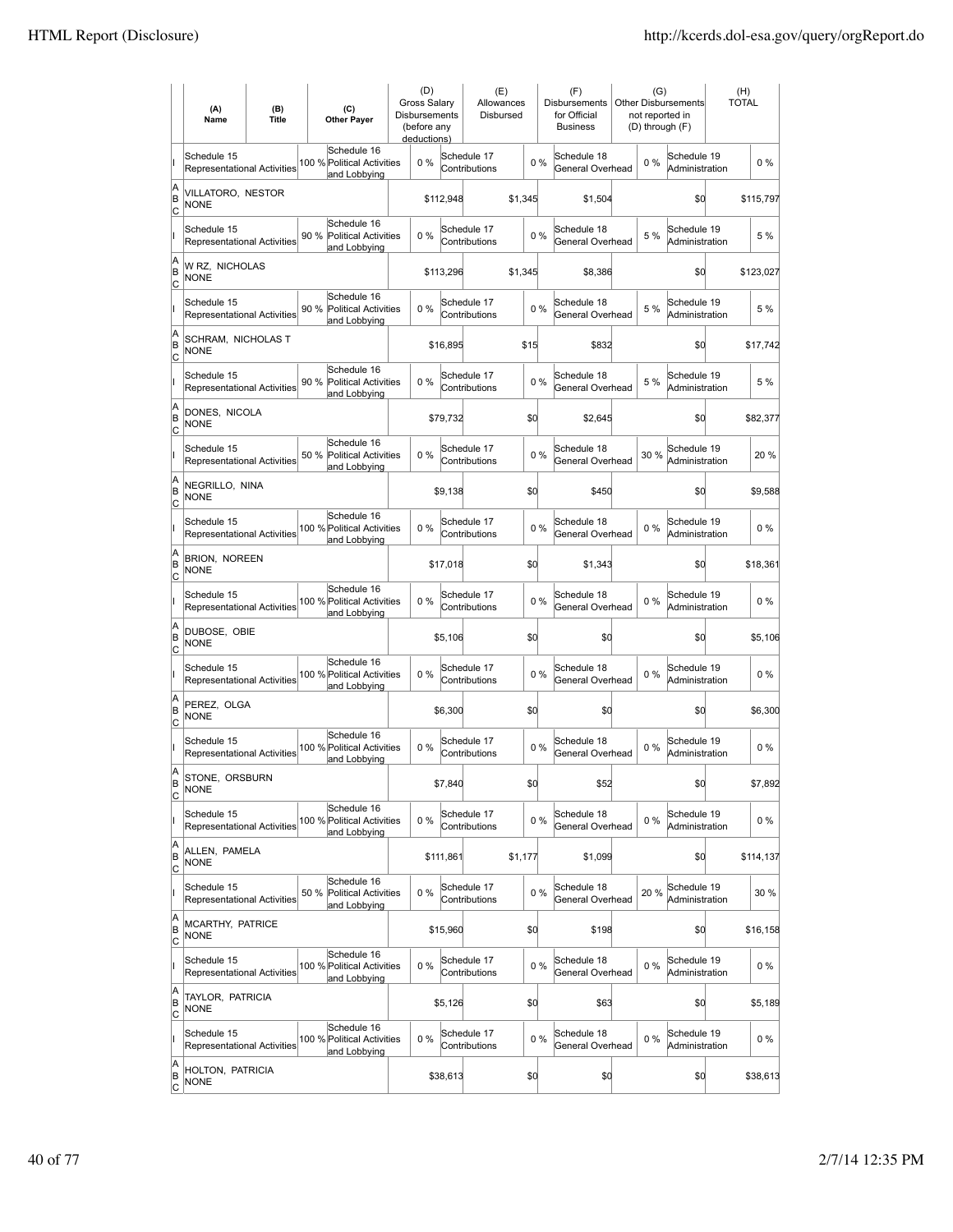|                        | (A)<br>Name                                       | (B)<br><b>Title</b> | (C)<br><b>Other Payer</b>                                           | (D)<br>Gross Salary<br>Disbursements<br>(before any<br>deductions) |           | (E)<br>Allowances<br>Disbursed |         |       | (F)<br>Disbursements<br>for Official<br><b>Business</b> | (G)<br>not reported in<br>(D) through (F) | <b>Other Disbursements</b>    | (H)<br><b>TOTAL</b> |
|------------------------|---------------------------------------------------|---------------------|---------------------------------------------------------------------|--------------------------------------------------------------------|-----------|--------------------------------|---------|-------|---------------------------------------------------------|-------------------------------------------|-------------------------------|---------------------|
|                        | Schedule 15<br>Representational Activities        |                     | Schedule 16<br>$0\%$<br><b>Political Activities</b><br>and Lobbying | $0\%$                                                              |           | Schedule 17<br>Contributions   |         | 0%    | Schedule 18<br>General Overhead                         | 100 %                                     | Schedule 19<br>Administration | $0\%$               |
| A<br>B<br>Iс           | LASKY, PATTY A<br><b>NONE</b>                     |                     |                                                                     |                                                                    | \$118,881 |                                | \$1,345 |       | \$0                                                     |                                           | \$0                           | \$120,226           |
|                        | Schedule 15<br><b>Representational Activities</b> |                     | Schedule 16<br>90 %<br><b>Political Activities</b><br>and Lobbying  | $0\%$                                                              |           | Schedule 17<br>Contributions   |         | 0%    | Schedule 18<br>General Overhead                         | 5 %                                       | Schedule 19<br>Administration | 5 %                 |
| A<br>B<br>C            | LITTLES, PAULA<br><b>NONE</b>                     |                     |                                                                     |                                                                    | \$88,610  |                                | \$1,345 |       | \$3,202                                                 |                                           | \$0                           | \$93,157            |
|                        | Schedule 15<br>Representational Activities        |                     | Schedule 16<br>90 %<br><b>Political Activities</b><br>and Lobbying  | $0\%$                                                              |           | Schedule 17<br>Contributions   |         | 0%    | Schedule 18<br>General Overhead                         | 5 %                                       | Schedule 19<br>Administration | 5 %                 |
| A<br>B<br>Iс           | QUIJANO, PEDRITO F<br><b>NONE</b>                 |                     |                                                                     |                                                                    | \$118,055 |                                | \$1,345 |       | \$596                                                   |                                           | \$0                           | \$119,996           |
|                        | Schedule 15<br><b>Representational Activities</b> |                     | Schedule 16<br>90 %<br><b>Political Activities</b><br>and Lobbying  | $0\%$                                                              |           | Schedule 17<br>Contributions   |         | 0%    | Schedule 18<br>General Overhead                         | 5 %                                       | Schedule 19<br>Administration | 5 %                 |
| A<br>B<br>lc           | JERLES, PEGGY<br>NONE                             |                     |                                                                     |                                                                    | \$16,862  |                                | \$d     |       | \$82                                                    |                                           | \$0                           | \$16,944            |
|                        | Schedule 15<br>Representational Activities        |                     | Schedule 16<br>100 % Political Activities<br>and Lobbying           | $0\%$                                                              |           | Schedule 17<br>Contributions   |         | $0\%$ | Schedule 18<br>General Overhead                         | $0\%$                                     | Schedule 19<br>Administration | $0\%$               |
| A<br>B<br>C            | CASTELLI. PETE D<br><b>NONE</b>                   |                     |                                                                     |                                                                    | \$113,296 |                                | \$1,345 |       | \$9,414                                                 |                                           | \$0                           | \$124,055           |
|                        | Schedule 15<br>Representational Activities        |                     | Schedule 16<br>90 % Political Activities<br>and Lobbying            | $0\%$                                                              |           | Schedule 17<br>Contributions   |         | 0%    | Schedule 18<br>General Overhead                         | 5 %                                       | Schedule 19<br>Administration | 5 %                 |
| A<br>B<br>C            | GARIBAY, PETRA<br><b>NONE</b>                     |                     |                                                                     |                                                                    | \$6,005   |                                | \$d     |       | \$0                                                     |                                           | \$0                           | \$6,005             |
|                        | Schedule 15<br><b>Representational Activities</b> |                     | Schedule 16<br>100 % Political Activities<br>and Lobbying           | $0\%$                                                              |           | Schedule 17<br>Contributions   |         | 0%    | Schedule 18<br>General Overhead                         | $0\%$                                     | Schedule 19<br>Administration | $0\%$               |
| A<br>B<br> c           | TRAN, PHUONG T<br><b>NONE</b>                     |                     |                                                                     |                                                                    | \$109,548 |                                | \$1,345 |       | \$1,923                                                 |                                           | \$d                           | \$112,816           |
|                        | Schedule 15<br>Representational Activities        |                     | Schedule 16<br>90 %<br><b>Political Activities</b><br>and Lobbying  | 0%                                                                 |           | Schedule 17<br>Contributions   |         | $0\%$ | Schedule 18<br>General Overhead                         | 5 %                                       | Schedule 19<br>Administration | 5 %                 |
| A<br>B<br> c           | SCHIAVO, PILAR<br><b>NONE</b>                     |                     |                                                                     |                                                                    | \$60,080  |                                | \$0     |       | \$3,592                                                 |                                           | \$0                           | \$63,672            |
|                        | Schedule 15<br>Representational Activities        |                     | Schedule 16<br>50 %<br><b>Political Activities</b><br>and Lobbying  | 0%                                                                 |           | Schedule 17<br>Contributions   |         | 0%    | Schedule 18<br>General Overhead                         | 50%                                       | Schedule 19<br>Administration | $0\%$               |
| A<br>B<br>C            | FIESTA, PORTIA<br><b>NONE</b>                     |                     |                                                                     |                                                                    | \$31,919  |                                | \$d     |       | \$876                                                   |                                           | \$0                           | \$32,795            |
|                        | Schedule 15<br>Representational Activities        |                     | Schedule 16<br>100 % Political Activities<br>and Lobbying           | 0%                                                                 |           | Schedule 17<br>Contributions   |         | $0\%$ | Schedule 18<br>General Overhead                         | $0\%$                                     | Schedule 19<br>Administration | $0\%$               |
| A<br>B<br><u>lc</u>    | PATEL, PUSHPA<br><b>NONE</b>                      |                     |                                                                     |                                                                    | \$5,090   |                                | \$d     |       | \$208                                                   |                                           | \$d                           | \$5,298             |
|                        | Schedule 15<br>Representational Activities        |                     | Schedule 16<br>100 % Political Activities<br>and Lobbying           | 0%                                                                 |           | Schedule 17<br>Contributions   |         | $0\%$ | Schedule 18<br>General Overhead                         | $0\%$                                     | Schedule 19<br>Administration | $0\%$               |
| A<br>B<br>$\mathsf{C}$ | CHAO, RACHEL<br><b>NONE</b>                       |                     |                                                                     |                                                                    | \$15,558  |                                | \$0     |       | \$0                                                     |                                           | \$0                           | \$15,558            |
|                        | Schedule 15<br>Representational Activities        |                     | Schedule 16<br>100 % Political Activities<br>and Lobbying           | 0%                                                                 |           | Schedule 17<br>Contributions   |         | $0\%$ | Schedule 18<br>General Overhead                         | $0\%$                                     | Schedule 19<br>Administration | $0\%$               |
| A<br>B<br>C            | RUIZ, RAQUEL<br><b>NONE</b>                       |                     |                                                                     |                                                                    | \$88,178  |                                | \$897   |       | \$4,750                                                 |                                           | \$0                           | \$93,825            |
|                        | Schedule 15<br>Representational Activities        |                     | Schedule 16<br>90 %<br>Political Activities<br>and Lobbying         | 0%                                                                 |           | Schedule 17<br>Contributions   |         | 0%    | Schedule 18<br>General Overhead                         | 5 %                                       | Schedule 19<br>Administration | 5 %                 |
| A<br>B<br><u>lc</u>    | SOTELO, RAUL<br><b>NONE</b>                       |                     |                                                                     |                                                                    | \$10,201  |                                | \$0     |       | \$0                                                     |                                           | \$0                           | \$10,201            |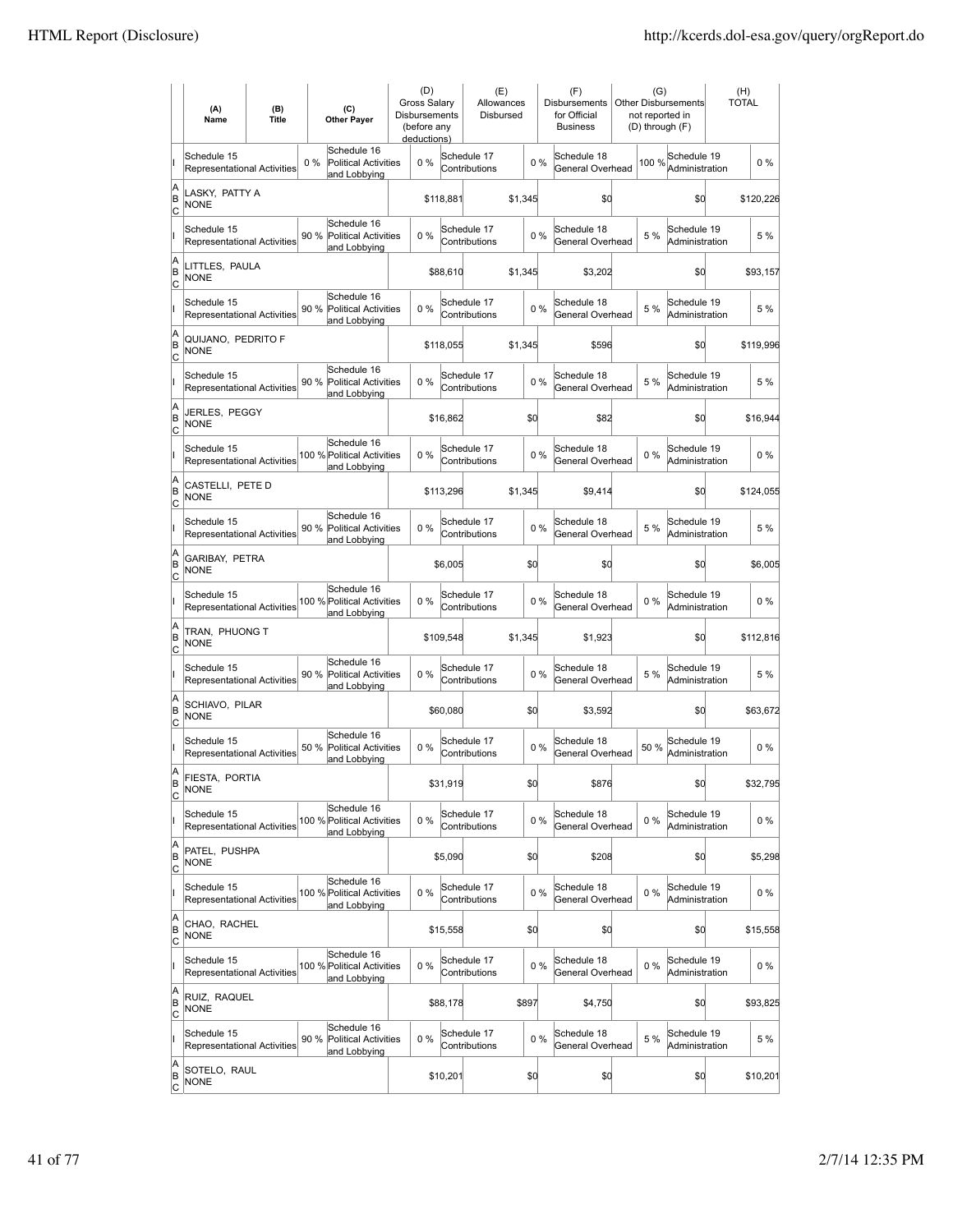|                     | (A)<br>Name                                       | (B)<br><b>Title</b> | (C)<br><b>Other Payer</b>                                          | (D)<br><b>Gross Salary</b><br><b>Disbursements</b><br>(before any<br>deductions) |           | (E)<br>Allowances<br>Disbursed |         |       | (F)<br><b>Disbursements</b><br>for Official<br><b>Business</b> | (G)<br>not reported in<br>(D) through (F) | <b>Other Disbursements</b>    | (H)<br><b>TOTAL</b> |
|---------------------|---------------------------------------------------|---------------------|--------------------------------------------------------------------|----------------------------------------------------------------------------------|-----------|--------------------------------|---------|-------|----------------------------------------------------------------|-------------------------------------------|-------------------------------|---------------------|
|                     | Schedule 15<br><b>Representational Activities</b> |                     | Schedule 16<br>100 % Political Activities<br>and Lobbying          | $0\%$                                                                            |           | Schedule 17<br>Contributions   |         | $0\%$ | Schedule 18<br>General Overhead                                | 0%                                        | Schedule 19<br>Administration | $0\%$               |
| A<br>ΙB<br> c       | PATNODE, REBEKAH<br><b>NONE</b>                   |                     |                                                                    |                                                                                  | \$31,442  |                                | \$776   |       | \$1,746                                                        |                                           | \$0                           | \$33,964            |
|                     | Schedule 15<br><b>Representational Activities</b> |                     | Schedule 16<br>90 % Political Activities<br>and Lobbying           | 0%                                                                               |           | Schedule 17<br>Contributions   |         | 0%    | Schedule 18<br>General Overhead                                | 5 %                                       | Schedule 19<br>Administration | 5 %                 |
| A<br>B<br>c         | ELLIS. REGENA<br><b>NONE</b>                      |                     |                                                                    |                                                                                  | \$10,441  |                                | \$0     |       | \$1,579                                                        |                                           | \$0                           | \$12,020            |
|                     | Schedule 15<br>Representational Activities        |                     | Schedule 16<br>100 % Political Activities<br>and Lobbying          | 0%                                                                               |           | Schedule 17<br>Contributions   |         | 0%    | Schedule 18<br>General Overhead                                | 0%                                        | Schedule 19<br>Administration | $0\%$               |
| A<br>B<br> c        | PARTIDA, RENEE<br>NONE                            |                     |                                                                    |                                                                                  | \$5,512   |                                | \$0     |       | \$131                                                          |                                           | \$0                           | \$5,643             |
|                     | Schedule 15<br>Representational Activities        |                     | Schedule 16<br>100 % Political Activities<br>and Lobbying          | 0%                                                                               |           | Schedule 17<br>Contributions   |         | 0%    | Schedule 18<br>General Overhead                                | $0\%$                                     | Schedule 19<br>Administration | $0\%$               |
| A<br>ΙB<br> c       | RUIZ. RENEE ELIZA<br><b>NONE</b>                  |                     |                                                                    |                                                                                  | \$78,713  |                                | \$1.345 |       | \$0                                                            |                                           | \$0                           | \$80,058            |
|                     | Schedule 15<br><b>Representational Activities</b> |                     | Schedule 16<br>90 % Political Activities<br>and Lobbying           | 0%                                                                               |           | Schedule 17<br>Contributions   |         | 0%    | Schedule 18<br>General Overhead                                | 5 %                                       | Schedule 19<br>Administration | 5 %                 |
| A<br>B<br>c         | SANDNESS, RICHARD<br><b>NONE</b>                  |                     |                                                                    |                                                                                  | \$11,067  |                                | \$0     |       | \$2,262                                                        |                                           | \$0                           | \$13,329            |
|                     | Schedule 15<br>Representational Activities        |                     | Schedule 16<br>100 % Political Activities<br>and Lobbying          | 0%                                                                               |           | Schedule 17<br>Contributions   |         | 0%    | Schedule 18<br>General Overhead                                | $0\%$                                     | Schedule 19<br>Administration | $0\%$               |
| A<br>B<br>C         | <b>MCVAY, RICHARD</b><br><b>NONE</b>              |                     |                                                                    |                                                                                  | \$75,748  |                                | \$0     |       | \$0                                                            |                                           | \$0                           | \$75,748            |
|                     | Schedule 15<br>Representational Activities        |                     | Schedule 16<br>$0\%$<br>Political Activities<br>and Lobbying       | 0%                                                                               |           | Schedule 17<br>Contributions   |         | 0%    | Schedule 18<br>General Overhead                                | 100 %                                     | Schedule 19<br>Administration | $0\%$               |
| A<br>B<br>Iс        | DEMORO, ROBERT<br><b>NONE</b>                     |                     |                                                                    |                                                                                  | \$148,414 |                                | \$1,345 |       | \$O                                                            |                                           | \$0                           | \$149,759           |
|                     | Schedule 15<br><b>Representational Activities</b> |                     | Schedule 16<br>80%<br><b>Political Activities</b><br>and Lobbying  | 0%                                                                               |           | Schedule 17<br>Contributions   |         | 0%    | Schedule 18<br>General Overhead                                | $0\%$                                     | Schedule 19<br>Administration | 20%                 |
| A<br>B<br> c        | CRAVEN II, ROBERT<br><b>NONE</b>                  |                     |                                                                    |                                                                                  | \$86,950  |                                | \$0     |       | \$0                                                            |                                           | \$0                           | \$86,950            |
|                     | Schedule 15<br>Representational Activities        |                     | Schedule 16<br>50 %<br><b>Political Activities</b><br>and Lobbying | 0%                                                                               |           | Schedule 17<br>Contributions   |         | 0%    | Schedule 18<br>General Overhead                                | 50 %                                      | Schedule 19<br>Administration | $0\%$               |
| A<br>ΙB<br>C        | FREEMAN, ROBIN<br><b>NONE</b>                     |                     |                                                                    |                                                                                  | \$24,224  |                                | \$d     |       | \$0                                                            |                                           | \$0                           | \$24,224            |
|                     | Schedule 15<br><b>Representational Activities</b> |                     | Schedule 16<br>100 % Political Activities<br>and Lobbying          | 0%                                                                               |           | Schedule 17<br>Contributions   |         | $0\%$ | Schedule 18<br>General Overhead                                | $0\%$                                     | Schedule 19<br>Administration | $0\%$               |
| A<br>B<br>C         | LOWE, ROCHELLE<br><b>NONE</b>                     |                     |                                                                    |                                                                                  | \$5,696   |                                | \$0     |       | \$246                                                          |                                           | \$d                           | \$5,942             |
|                     | Schedule 15<br>Representational Activities        |                     | Schedule 16<br>100 % Political Activities<br>and Lobbying          | $0\%$                                                                            |           | Schedule 17<br>Contributions   |         | 0%    | Schedule 18<br>General Overhead                                | $0\%$                                     | Schedule 19<br>Administration | $0\%$               |
| A<br>B<br>C         | CABRERA, ROSA M<br><b>NONE</b>                    |                     |                                                                    |                                                                                  | \$96,256  |                                | \$1,289 |       | \$3,755                                                        |                                           | \$0                           | \$101,300           |
|                     | Schedule 15<br>Representational Activities        |                     | Schedule 16<br>90 % Political Activities<br>and Lobbying           | 0%                                                                               |           | Schedule 17<br>Contributions   |         | 0%    | Schedule 18<br>General Overhead                                | 5 %                                       | Schedule 19<br>Administration | 5 %                 |
| A<br>B<br> c        | AQUINO, ROSALIA R.<br><b>NONE</b>                 |                     |                                                                    |                                                                                  | \$77,138  |                                | \$0     |       | \$0                                                            |                                           | \$2,500                       | \$79,638            |
|                     | Schedule 15<br>Representational Activities        |                     | Schedule 16<br>$0\%$<br>Political Activities<br>and Lobbying       | 0%                                                                               |           | Schedule 17<br>Contributions   |         | 0%    | Schedule 18<br>General Overhead                                | 100 %                                     | Schedule 19<br>Administration | $0\%$               |
| A<br>B<br><u>lc</u> | <b>BOUCHER, ROSE</b><br>NONE                      |                     |                                                                    |                                                                                  | \$45,080  |                                | \$1,345 |       | \$0                                                            |                                           | \$0                           | \$46,425            |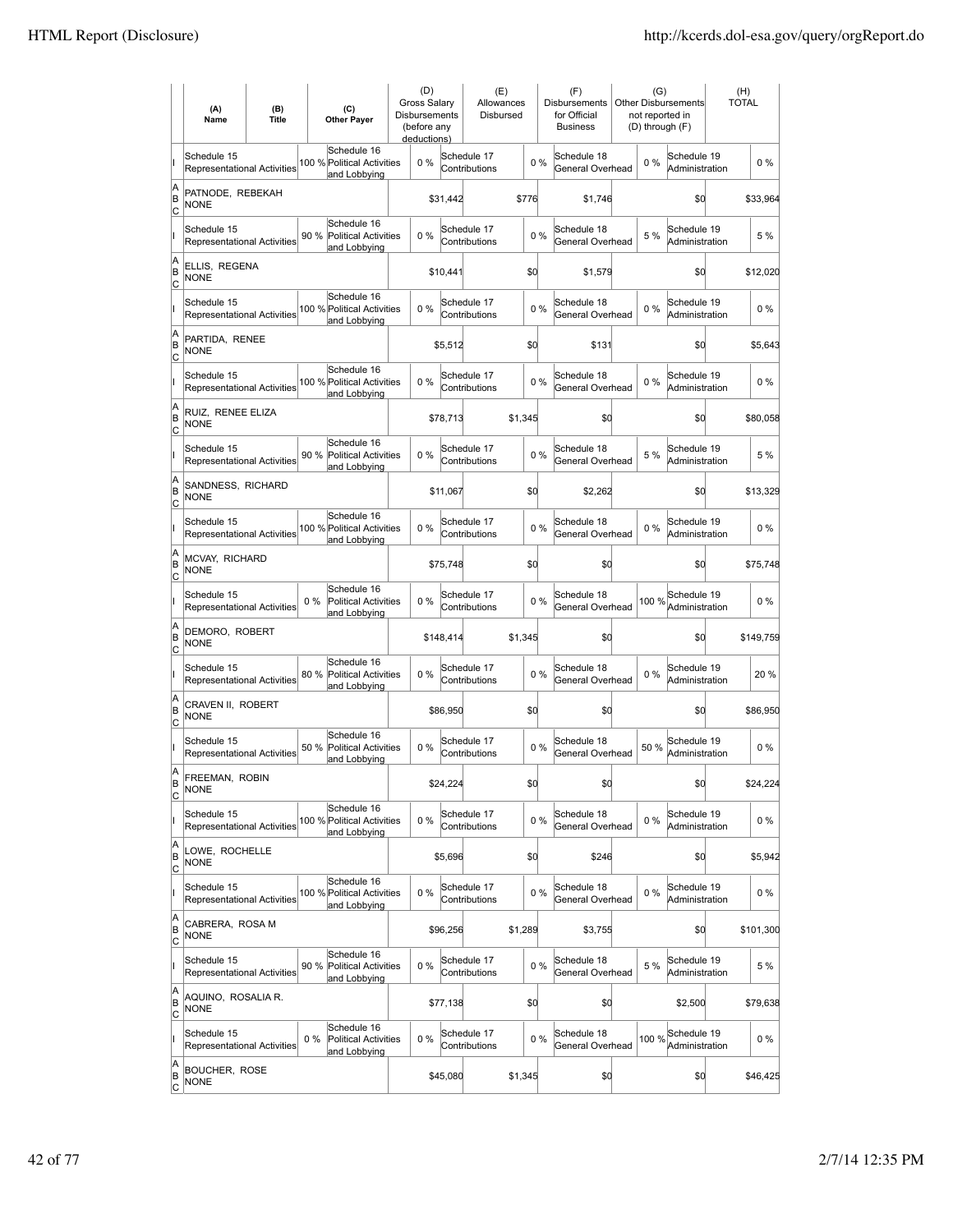|                        | (A)<br>Name                                       | (B)<br><b>Title</b> | (C)<br><b>Other Payer</b>                                           | (D)<br><b>Gross Salarv</b><br><b>Disbursements</b><br>(before any<br>deductions) |           | (E)<br>Allowances<br>Disbursed |         |       | (F)<br><b>Disbursements</b><br>for Official<br><b>Business</b> | (G)<br>not reported in<br>(D) through (F) | <b>Other Disbursements</b>    | (H)<br><b>TOTAL</b> |
|------------------------|---------------------------------------------------|---------------------|---------------------------------------------------------------------|----------------------------------------------------------------------------------|-----------|--------------------------------|---------|-------|----------------------------------------------------------------|-------------------------------------------|-------------------------------|---------------------|
|                        | Schedule 15<br>Representational Activities        |                     | Schedule 16<br>90 %<br><b>Political Activities</b><br>and Lobbying  | 0%                                                                               |           | Schedule 17<br>Contributions   |         | 0%    | Schedule 18<br>General Overhead                                | 5 %                                       | Schedule 19<br>Administration | 5 %                 |
| A<br>B<br>lc           | DEMORO, ROSE ANN<br><b>NONE</b>                   |                     |                                                                     |                                                                                  | \$147,364 |                                | \$4,500 |       | \$O                                                            |                                           | \$0                           | \$151,864           |
|                        | Schedule 15<br>Representational Activities        |                     | Schedule 16<br>50 % Political Activities<br>and Lobbying            | 10%                                                                              |           | Schedule 17<br>Contributions   |         | 0%    | Schedule 18<br>General Overhead                                | 0%                                        | Schedule 19<br>Administration | 40%                 |
| A<br>B<br>C            | HONG, ROY<br><b>NONE</b>                          |                     |                                                                     |                                                                                  | \$132,745 |                                | \$1,345 |       | \$299                                                          |                                           | \$0                           | \$134,389           |
|                        | Schedule 15<br>Representational Activities        |                     | Schedule 16<br>90 %<br><b>Political Activities</b><br>and Lobbying  | 0%                                                                               |           | Schedule 17<br>Contributions   |         | 0%    | Schedule 18<br>General Overhead                                | 5 %                                       | Schedule 19<br>Administration | 5 %                 |
| A<br>B<br>C            | NEVAREZ, SAM<br><b>NONE</b>                       |                     |                                                                     |                                                                                  | \$40,798  |                                | \$0     |       | \$156                                                          |                                           | \$0                           | \$40,954            |
|                        | Schedule 15<br><b>Representational Activities</b> |                     | Schedule 16<br>100 % Political Activities<br>and Lobbying           | $0\%$                                                                            |           | Schedule 17<br>Contributions   |         | 0%    | Schedule 18<br>General Overhead                                | 0%                                        | Schedule 19<br>Administration | $0\%$               |
| A<br>B<br>lc           | HALE. SAND E<br><b>NONE</b>                       |                     |                                                                     |                                                                                  | \$17,670  |                                | \$0     |       | \$86                                                           |                                           | \$0                           | \$17,756            |
|                        | Schedule 15<br><b>Representational Activities</b> |                     | Schedule 16<br>100 % Political Activities<br>and Lobbying           | 0%                                                                               |           | Schedule 17<br>Contributions   |         | 0%    | Schedule 18<br>General Overhead                                | $0\%$                                     | Schedule 19<br>Administration | $0\%$               |
| A<br>B<br>C            | <b>BALDRY, SANDRA</b><br><b>NONE</b>              |                     |                                                                     |                                                                                  | \$12,782  |                                | \$0     |       | \$2,784                                                        |                                           | \$0                           | \$15,566            |
|                        | Schedule 15<br>Representational Activities        |                     | Schedule 16<br>100 % Political Activities<br>and Lobbying           | 0%                                                                               |           | Schedule 17<br>Contributions   |         | 0%    | Schedule 18<br>General Overhead                                | 0%                                        | Schedule 19<br>Administration | $0\%$               |
| A<br>B<br>C            | RED NG, SANDRA<br><b>NONE</b>                     |                     |                                                                     |                                                                                  | \$13,876  |                                | \$0     |       | \$1,555                                                        |                                           | \$0                           | \$15,431            |
|                        | Schedule 15<br><b>Representational Activities</b> |                     | Schedule 16<br>100 % Political Activities<br>and Lobbying           | $0\%$                                                                            |           | Schedule 17<br>Contributions   |         | $0\%$ | Schedule 18<br>General Overhead                                | 0%                                        | Schedule 19<br>Administration | $0\%$               |
| A<br>B<br> c           | GURL NG, SARA<br><b>NONE</b>                      |                     |                                                                     |                                                                                  | \$94,618  |                                | \$1,289 |       | \$3,228                                                        |                                           | \$d                           | \$99,135            |
|                        | Schedule 15<br>Representational Activities        |                     | Schedule 16<br>90%<br><b>Political Activities</b><br>and Lobbying   | 0%                                                                               |           | Schedule 17<br>Contributions   |         | 0%    | Schedule 18<br>General Overhead                                | 5 %                                       | Schedule 19<br>Administration | 5 %                 |
| A<br>B<br> c           | CLARK, SARAH<br><b>NONE</b>                       |                     |                                                                     |                                                                                  | \$81,011  |                                | \$0     |       | \$37                                                           |                                           | \$0                           | \$81,048            |
|                        | Schedule 15<br>Representational Activities        |                     | Schedule 16<br>$0\%$<br><b>Political Activities</b><br>and Lobbying | 0%                                                                               |           | Schedule 17<br>Contributions   |         | 0%    | Schedule 18<br>General Overhead                                | 100 %                                     | Schedule 19<br>Administration | $0\%$               |
| A<br>B<br>C            | CHUNG, SASHA<br><b>NONE</b>                       |                     |                                                                     |                                                                                  | \$8,233   |                                | \$d     |       | \$59                                                           |                                           | \$0                           | \$8,292             |
|                        | Schedule 15<br>Representational Activities        |                     | Schedule 16<br>100 % Political Activities<br>and Lobbying           | 0%                                                                               |           | Schedule 17<br>Contributions   |         | $0\%$ | Schedule 18<br>General Overhead                                | $0\%$                                     | Schedule 19<br>Administration | $0\%$               |
| A<br>B<br><u>lc</u>    | ELLIS, SCHUYLER<br><b>NONE</b>                    |                     |                                                                     |                                                                                  | \$23,937  |                                | \$d     |       | \$0                                                            |                                           | \$d                           | \$23,937            |
|                        | Schedule 15<br>Representational Activities        |                     | Schedule 16<br>90 % Political Activities<br>and Lobbying            | 0%                                                                               |           | Schedule 17<br>Contributions   |         | $0\%$ | Schedule 18<br>General Overhead                                | 5 %                                       | Schedule 19<br>Administration | 5 %                 |
| A<br>B<br>$\mathsf{C}$ | WION, SHANNON<br><b>NONE</b>                      |                     |                                                                     |                                                                                  | \$5,084   |                                | \$d     |       | \$0                                                            |                                           | \$0                           | \$5,084             |
|                        | Schedule 15<br>Representational Activities        |                     | Schedule 16<br>100 % Political Activities<br>and Lobbying           | $0\%$                                                                            |           | Schedule 17<br>Contributions   |         | $0\%$ | Schedule 18<br>General Overhead                                | $0\%$                                     | Schedule 19<br>Administration | $0\%$               |
| A<br>B<br> c           | HUSSEY, SHANNON<br>NONE                           |                     |                                                                     |                                                                                  | \$67,835  |                                | \$0     |       | \$0                                                            |                                           | \$0                           | \$67,835            |
|                        | Schedule 15<br>Representational Activities        |                     | Schedule 16<br>$0\%$<br>Political Activities<br>and Lobbying        | 0%                                                                               |           | Schedule 17<br>Contributions   |         | $0\%$ | Schedule 18<br>General Overhead                                | 100 %                                     | Schedule 19<br>Administration | $0\%$               |
| A<br>B<br><u>lc</u>    | <b>BARTLETT, SHAWN</b><br><b>NONE</b>             |                     |                                                                     |                                                                                  | \$101,498 |                                | \$1,345 |       | \$12,255                                                       |                                           | \$0                           | \$115,098           |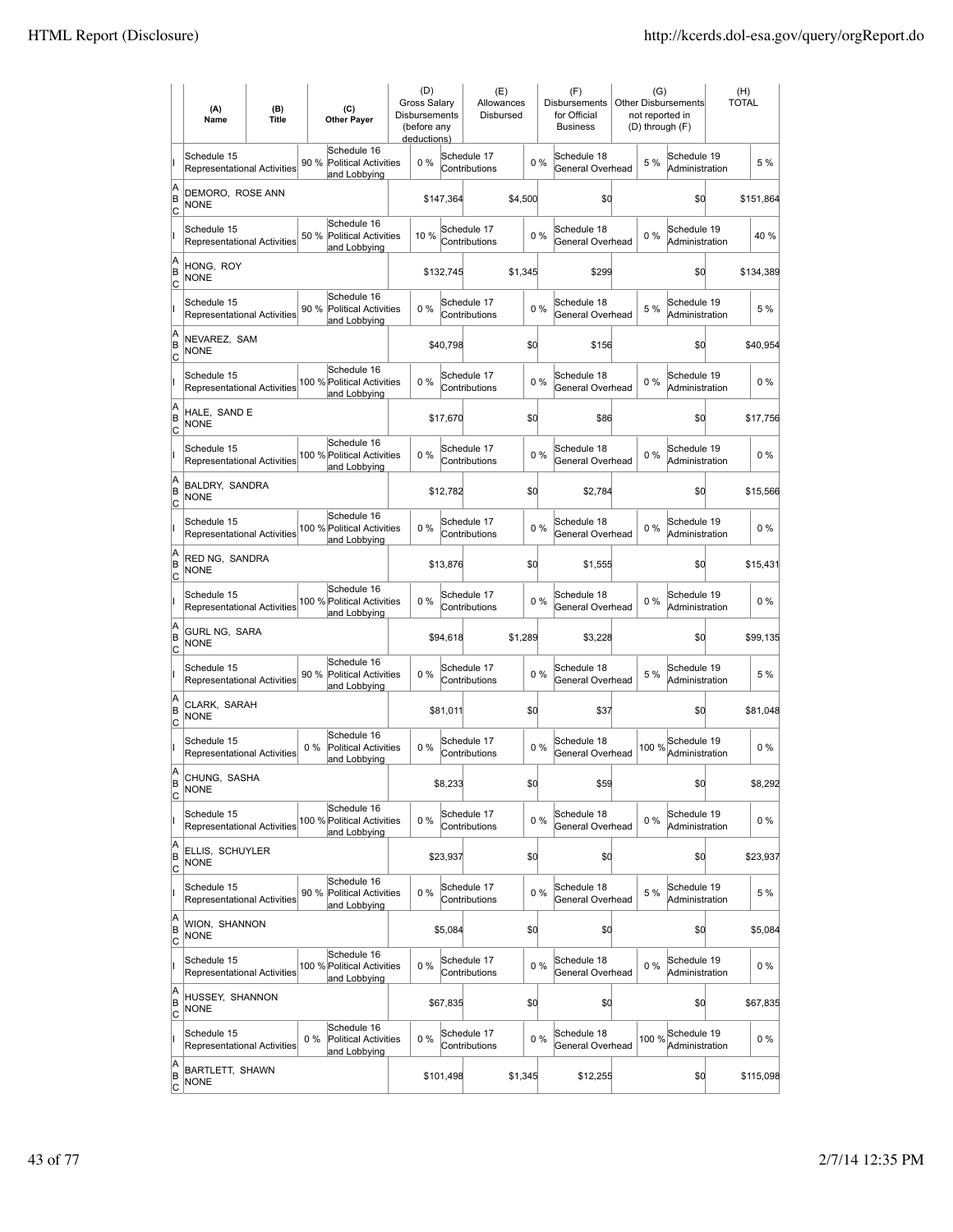|                        | (A)<br>Name                                       | (B)<br><b>Title</b> | (C)<br><b>Other Payer</b>                                           | (D)<br><b>Gross Salarv</b><br><b>Disbursements</b><br>(before any<br>deductions) |           | (E)<br>Allowances<br>Disbursed |         |       | (F)<br>Disbursements<br>for Official<br><b>Business</b> | (G)<br>not reported in | <b>Other Disbursements</b><br>(D) through (F) | (H)<br><b>TOTAL</b> |
|------------------------|---------------------------------------------------|---------------------|---------------------------------------------------------------------|----------------------------------------------------------------------------------|-----------|--------------------------------|---------|-------|---------------------------------------------------------|------------------------|-----------------------------------------------|---------------------|
|                        | Schedule 15<br>Representational Activities        |                     | Schedule 16<br>90 %<br><b>Political Activities</b><br>and Lobbying  | 0%                                                                               |           | Schedule 17<br>Contributions   |         | 0%    | Schedule 18<br>General Overhead                         | 5 %                    | Schedule 19<br>Administration                 | 5 %                 |
| A<br>B<br>Iс           | LEEPER, SHAWNA<br><b>NONE</b>                     |                     |                                                                     |                                                                                  | \$5,680   |                                | \$d     |       | \$53                                                    |                        | \$0                                           | \$5,733             |
|                        | Schedule 15<br><b>Representational Activities</b> |                     | Schedule 16<br>100 % Political Activities<br>and Lobbying           | 0%                                                                               |           | Schedule 17<br>Contributions   |         | 0%    | Schedule 18<br>General Overhead                         | 0%                     | Schedule 19<br>Administration                 | $0\%$               |
| A<br>B<br>C            | WALSH, SHAYLA<br><b>NONE</b>                      |                     |                                                                     |                                                                                  | \$56,848  |                                | \$1,345 |       | \$323                                                   |                        | \$0                                           | \$58,516            |
|                        | Schedule 15<br>Representational Activities        |                     | Schedule 16<br>90 %<br><b>Political Activities</b><br>and Lobbying  | 0%                                                                               |           | Schedule 17<br>Contributions   |         | 0%    | Schedule 18<br>General Overhead                         | 5 %                    | Schedule 19<br>Administration                 | 5 %                 |
| A<br>B<br>C            | BANEZ, SHEILA<br>NONE                             |                     |                                                                     |                                                                                  | \$46,933  |                                | \$0     |       | \$0                                                     |                        | \$0                                           | \$46,933            |
|                        | Schedule 15<br><b>Representational Activities</b> |                     | Schedule 16<br>50 %<br>Political Activities<br>and Lobbying         | $0\%$                                                                            |           | Schedule 17<br>Contributions   |         | 0%    | Schedule 18<br>General Overhead                         | 30 %                   | Schedule 19<br>Administration                 | 20%                 |
| A<br>B<br>lc           | GARLAND-OLANIRAN, SHEILAH<br><b>NONE</b>          |                     |                                                                     |                                                                                  | \$79,905  |                                | \$729   |       | \$O                                                     |                        | \$0                                           | \$80,634            |
|                        | Schedule 15<br><b>Representational Activities</b> |                     | Schedule 16<br>90 % Political Activities<br>and Lobbying            | 0%                                                                               |           | Schedule 17<br>Contributions   |         | 0%    | Schedule 18<br>General Overhead                         | 5 %                    | Schedule 19<br>Administration                 | 5 %                 |
| A<br>B<br>C            | CONSOL N. SHERRY<br><b>NONE</b>                   |                     |                                                                     |                                                                                  | \$10,460  |                                | \$0     |       | \$13                                                    |                        | \$0                                           | \$10,473            |
|                        | Schedule 15<br>Representational Activities        |                     | Schedule 16<br>100 % Political Activities<br>and Lobbying           | 0%                                                                               |           | Schedule 17<br>Contributions   |         | 0%    | Schedule 18<br>General Overhead                         | 0%                     | Schedule 19<br>Administration                 | $0\%$               |
| A<br>B<br>C            | DONALDSON, SHIRLENE<br><b>NONE</b>                |                     |                                                                     |                                                                                  | \$31,671  |                                | \$0     |       | \$0                                                     |                        | \$0                                           | \$31,671            |
|                        | Schedule 15<br><b>Representational Activities</b> |                     | Schedule 16<br>100 % Political Activities<br>and Lobbying           | $0\%$                                                                            |           | Schedule 17<br>Contributions   |         | $0\%$ | Schedule 18<br>General Overhead                         | 0%                     | Schedule 19<br>Administration                 | $0\%$               |
| A<br>B<br> c           | ROBERSON, STEPHAN E<br><b>NONE</b>                |                     |                                                                     |                                                                                  | \$109,985 |                                | \$1,345 |       | \$350                                                   |                        | \$d                                           | \$111,680           |
|                        | Schedule 15<br>Representational Activities        |                     | Schedule 16<br>$0\%$<br><b>Political Activities</b><br>and Lobbying | 100 %                                                                            |           | Schedule 17<br>Contributions   |         | 0%    | Schedule 18<br>General Overhead                         | 0%                     | Schedule 19<br>Administration                 | $0\%$               |
| A<br>B<br> c           | CHAN, SUNNY<br><b>NONE</b>                        |                     |                                                                     |                                                                                  | \$103,617 |                                | \$0     |       | \$87                                                    |                        | \$0                                           | \$103,704           |
|                        | Schedule 15<br>Representational Activities        |                     | Schedule 16<br>$0\%$<br><b>Political Activities</b><br>and Lobbying | 0%                                                                               |           | Schedule 17<br>Contributions   |         | 0%    | Schedule 18<br>General Overhead                         | 100 %                  | Schedule 19<br>Administration                 | $0\%$               |
| A<br>B<br>C            | JOHNSON, SUSAN<br><b>NONE</b>                     |                     |                                                                     |                                                                                  | \$15,701  |                                | \$d     |       | \$87                                                    |                        | \$0                                           | \$15,788            |
|                        | Schedule 15<br>Representational Activities        |                     | Schedule 16<br>100 % Political Activities<br>and Lobbying           | 0%                                                                               |           | Schedule 17<br>Contributions   |         | $0\%$ | Schedule 18<br>General Overhead                         | $0\%$                  | Schedule 19<br>Administration                 | $0\%$               |
| A<br>B<br><u>lc</u>    | SANDOVAL, SUSAN<br><b>NONE</b>                    |                     |                                                                     |                                                                                  | \$17,395  |                                | \$336   |       | \$0                                                     |                        | \$d                                           | \$17,731            |
|                        | Schedule 15<br><b>Representational Activities</b> |                     | Schedule 16<br>90 % Political Activities<br>and Lobbying            | 0%                                                                               |           | Schedule 17<br>Contributions   |         | $0\%$ | Schedule 18<br>General Overhead                         | 5 %                    | Schedule 19<br>Administration                 | 5 %                 |
| A<br>B<br>$\mathsf{C}$ | GONZALEZ, SUSANNA<br><b>NONE</b>                  |                     |                                                                     |                                                                                  | \$96,612  |                                | \$1,345 |       | \$98                                                    |                        | \$0                                           | \$98,055            |
|                        | Schedule 15<br>Representational Activities        |                     | Schedule 16<br>50 % Political Activities<br>and Lobbying            | $0\%$                                                                            |           | Schedule 17<br>Contributions   |         | 0%    | Schedule 18<br>General Overhead                         | 20%                    | Schedule 19<br>Administration                 | 30 %                |
| A<br>B<br> c           | NACORDA, SUSSETTE<br>NONE                         |                     |                                                                     |                                                                                  | \$52,743  |                                | \$0     |       | \$5,395                                                 |                        | \$0                                           | \$58,138            |
|                        | Schedule 15<br>Representational Activities        |                     | Schedule 16<br>100 % Political Activities<br>and Lobbying           | 0%                                                                               |           | Schedule 17<br>Contributions   |         | 0%    | Schedule 18<br>General Overhead                         | $0\%$                  | Schedule 19<br>Administration                 | $0\%$               |
| A<br>B<br><u>lc</u>    | HERNANDEZ, SYLVIA<br><b>NONE</b>                  |                     |                                                                     |                                                                                  | \$164,971 |                                | \$0     |       | \$0                                                     |                        | \$0                                           | \$164,971           |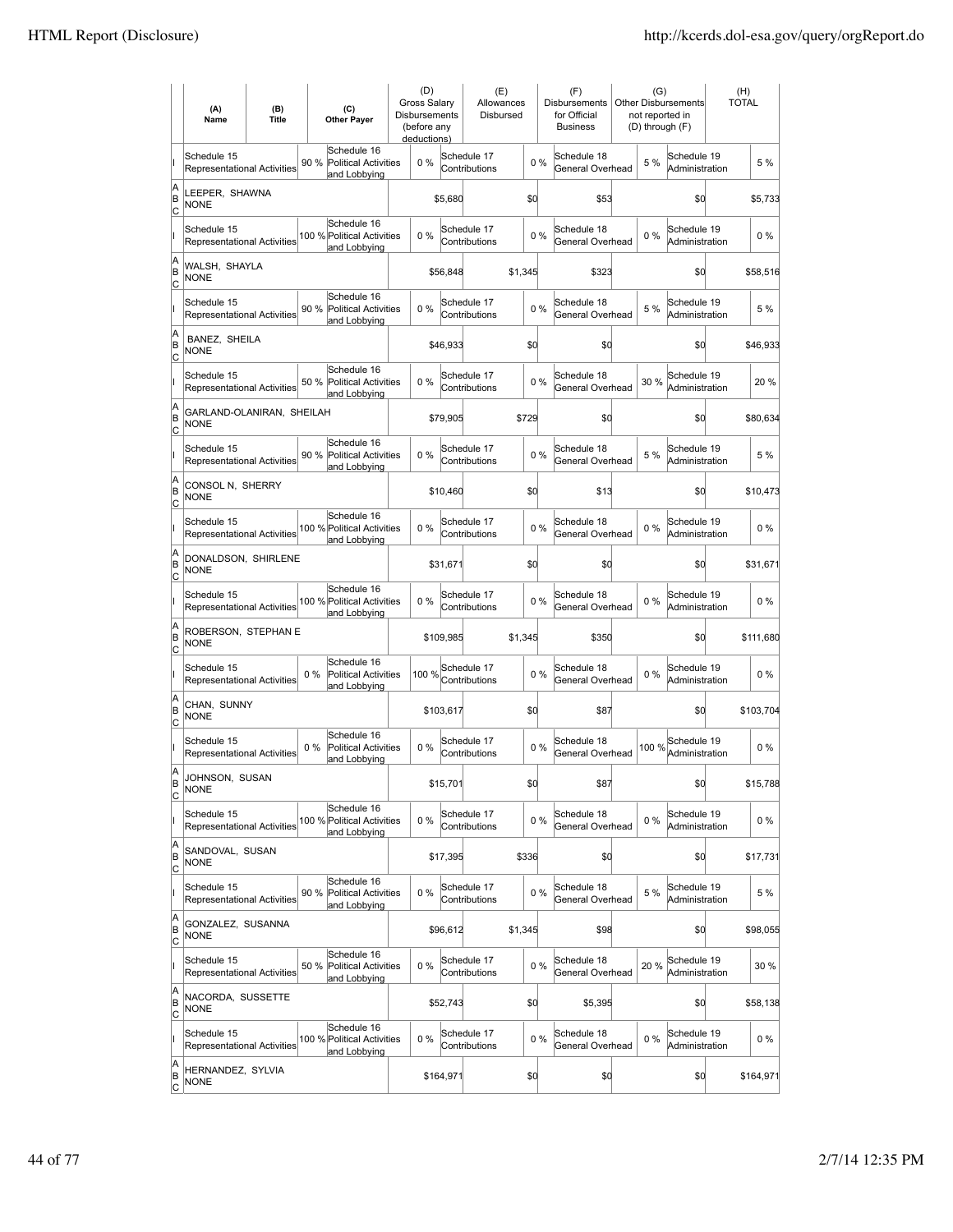|                          | (A)<br>Name                                              | (B)<br><b>Title</b> |       | (C)<br><b>Other Payer</b>                                  | (D)<br><b>Gross Salary</b><br>Disbursements<br>(before any<br>deductions) |           | (E)<br>Allowances<br>Disbursed |                              |       | (F)<br><b>Disbursements</b><br>for Official<br><b>Business</b> | (G)<br>not reported in<br>(D) through (F) | Other Disbursements           | <b>TOTAL</b>                  | (H)       |
|--------------------------|----------------------------------------------------------|---------------------|-------|------------------------------------------------------------|---------------------------------------------------------------------------|-----------|--------------------------------|------------------------------|-------|----------------------------------------------------------------|-------------------------------------------|-------------------------------|-------------------------------|-----------|
| II.                      | Schedule 15<br><b>Representational Activities</b>        |                     | $0\%$ | Schedule 16<br><b>Political Activities</b><br>and Lobbying | 0%                                                                        |           | Schedule 17<br>Contributions   |                              | $0\%$ | Schedule 18<br>General Overhead                                | 100 %                                     | Schedule 19<br>Administration |                               | $0\%$     |
| A<br>ΙB<br>C             | MILLS. TERESA<br><b>NONE</b>                             |                     |       |                                                            |                                                                           | \$26,227  |                                | \$479                        |       | \$2,130                                                        |                                           | \$d                           |                               | \$28,836  |
| lı.                      | Schedule 15<br><b>Representational Activities</b>        |                     | 90 %  | Schedule 16<br><b>Political Activities</b><br>and Lobbying | 0%                                                                        |           | Schedule 17<br>Contributions   |                              | 0%    | Schedule 18<br>General Overhead                                | 5 %                                       | Schedule 19<br>Administration |                               | 5 %       |
| A<br>ΙB<br>C             | CABALLERO, TERESITA<br><b>NONE</b>                       |                     |       |                                                            |                                                                           | \$8,845   |                                | \$d                          |       | \$17                                                           |                                           | \$d                           |                               | \$8,862   |
|                          | Schedule 15<br><b>Representational Activities</b>        |                     |       | Schedule 16<br>100 % Political Activities<br>and Lobbying  | 0%                                                                        |           | Schedule 17<br>Contributions   |                              | 0%    | Schedule 18<br>General Overhead                                | $0\%$                                     | Schedule 19<br>Administration |                               | $0\%$     |
| A<br>B<br> c             | LITTLE-VERDUGO, TERR<br><b>NONE</b>                      |                     |       |                                                            |                                                                           | \$9,612   |                                | \$0                          |       | \$0                                                            |                                           | \$0                           |                               | \$9,612   |
|                          | Schedule 15<br><b>Representational Activities</b>        |                     |       | Schedule 16<br>100 % Political Activities<br>and Lobbying  | 0%                                                                        |           | Schedule 17<br>Contributions   |                              | 0%    | Schedule 18<br>General Overhead                                | $0\%$                                     | Schedule 19<br>Administration |                               | $0\%$     |
| A<br>İΒ<br>C             | RICHARDS, TERRI<br><b>NONE</b>                           |                     |       |                                                            |                                                                           | \$5,574   |                                | \$0                          |       | \$0                                                            |                                           | \$0                           |                               | \$5,574   |
|                          | Schedule 15<br><b>Representational Activities</b>        |                     |       | Schedule 16<br>100 % Political Activities<br>and Lobbying  | 0%                                                                        |           | Schedule 17<br>Contributions   |                              | 0%    | Schedule 18<br>General Overhead                                | $0\%$                                     | Schedule 19<br>Administration |                               | $0\%$     |
| A<br> B<br>C             | <b>KEYES. THADDEUS S</b><br><b>NONE</b>                  |                     |       |                                                            |                                                                           | \$107,293 |                                | \$d                          |       | \$528                                                          |                                           | \$d                           |                               | \$107,821 |
| II                       | Schedule 15<br>Representational Activities               |                     | 50 %  | Schedule 16<br><b>Political Activities</b><br>and Lobbying | 0%                                                                        |           | Schedule 17<br>Contributions   |                              | 0%    | Schedule 18<br>General Overhead                                | 50 %                                      | Schedule 19<br>Administration |                               | $0\%$     |
| A<br>B<br>C              | PERERA, THECKLA<br><b>NONE</b>                           |                     |       |                                                            |                                                                           | \$7,076   |                                | \$d                          |       | \$0                                                            |                                           | \$d                           |                               | \$7,076   |
| lı.                      | Schedule 15<br>Representational Activities               |                     |       | Schedule 16<br>100 % Political Activities<br>and Lobbying  | 0%                                                                        |           | Schedule 17<br>Contributions   |                              | 0%    | Schedule 18<br>General Overhead                                | 0%                                        | Schedule 19<br>Administration |                               | $0\%$     |
| A<br>B<br> c             | CAH LL, THEODORE<br><b>NONE</b>                          |                     |       |                                                            |                                                                           | \$122,784 |                                | \$1,345                      |       | \$1,173                                                        |                                           | \$d                           |                               | \$125,302 |
| lı.                      | Schedule 15<br><b>Representational Activities</b>        |                     | 90 %  | Schedule 16<br><b>Political Activities</b><br>and Lobbying | 0%                                                                        |           | Schedule 17<br>Contributions   |                              | 0%    | Schedule 18<br>General Overhead                                | 5 %                                       | Schedule 19<br>Administration |                               | 5 %       |
| A<br>B<br>C              | BUNTING, THERESA R<br><b>NONE</b>                        |                     |       |                                                            |                                                                           | \$112,948 |                                | \$1,345                      |       | \$13,952                                                       |                                           | \$d                           |                               | \$128,245 |
|                          | Schedule 15<br><b>Representational Activities</b>        |                     | 90 %  | Schedule 16<br><b>Political Activities</b><br>and Lobbying | 0%                                                                        |           | Schedule 17<br>Contributions   |                              | 0%    | Schedule 18<br>General Overhead                                | 5 %                                       | Schedule 19<br>Administration |                               | 5 %       |
| A<br> B<br>C             | DUNNE, THOMAS<br><b>NONE</b>                             |                     |       |                                                            |                                                                           | \$113,296 |                                | \$1,345                      |       | \$13,059                                                       |                                           | \$0                           |                               | \$127,700 |
| lı.                      | Schedule 15<br>Representational Activities               |                     | 90%   | Schedule 16<br><b>Political Activities</b><br>and Lobbying | 0%                                                                        |           | Schedule 17<br>Contributions   |                              | 0%    | Schedule 18<br>General Overhead                                | 5 %                                       | Schedule 19<br>Administration |                               | 5 %       |
| A<br>B<br>$\overline{c}$ | SALMINEN, THOMAS<br><b>NONE</b>                          |                     |       |                                                            |                                                                           | \$22,340  |                                | \$d                          |       | \$d                                                            |                                           | \$d                           |                               | \$22,340  |
| lı.                      | Schedule 15<br>Representational Activities               |                     |       | Schedule 16<br>100 % Political Activities<br>and Lobbying  | $0\%$                                                                     |           | Schedule 17<br>Contributions   |                              | $0\%$ | Schedule 18<br>General Overhead                                | $0\%$                                     | Schedule 19<br>Administration |                               | $0\%$     |
| A<br> B<br>C             | SPEAT, TIA J<br><b>NONE</b>                              |                     |       |                                                            |                                                                           | \$42,738  |                                | \$1,325                      |       | \$2,397                                                        |                                           | \$d                           |                               | \$46,460  |
| lı.                      | Schedule 15<br>Representational Activities               |                     | 90 %  | Schedule 16<br><b>Political Activities</b><br>and Lobbying | 0%                                                                        |           | Schedule 17<br>Contributions   |                              | 0%    | Schedule 18<br>General Overhead                                | 5 %                                       | Schedule 19<br>Administration |                               | 5 %       |
| A<br>B<br> c             | NGUYEN, T FFANY<br><b>NONE</b>                           |                     |       |                                                            |                                                                           | \$13,960  |                                | \$224                        |       | \$0                                                            |                                           | \$d                           |                               | \$14,184  |
| II                       | Schedule 15<br>Representational Activities               |                     | 90 %  | Schedule 16<br><b>Political Activities</b><br>and Lobbying | 0%                                                                        |           | Schedule 17<br>Contributions   |                              | 0%    | Schedule 18<br>General Overhead                                | 5 %                                       | Schedule 19<br>Administration |                               | 5 %       |
|                          | TOTALS RECEIVED BY EMPLOYEES MAKING<br>LESS THAN \$10000 |                     |       |                                                            |                                                                           | \$69,553  |                                | \$525                        |       | \$318                                                          |                                           | \$0                           |                               | \$70,396  |
| I                        | Schedule 15<br>Representational Activities               |                     |       | $50\%$ Schedule 16<br>Political Activities and Lobbying    |                                                                           |           | 0%                             | Schedule 17<br>Contributions |       | Schedule 18<br>0%<br>General Overhead                          |                                           | 50 %                          | Schedule 19<br>Administration | $0\%$     |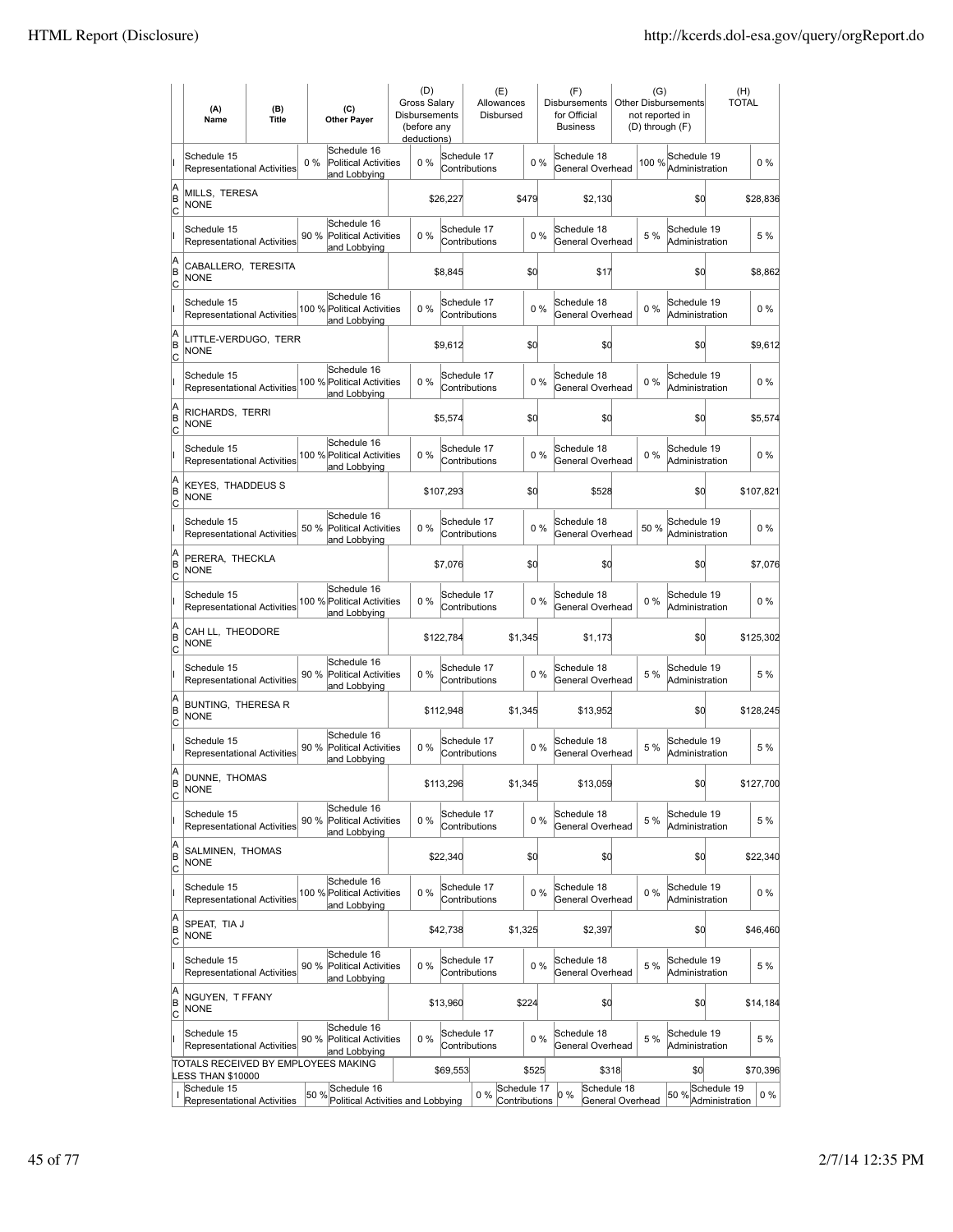| <b>Total Employee Disbursements</b> | \$21.257.170 | \$195,881 | \$687.494 | \$2,500 | \$22,143,045 |
|-------------------------------------|--------------|-----------|-----------|---------|--------------|
| <b>Less Deductions</b>              |              |           |           |         |              |
| <b>Net Disbursements</b>            |              |           |           |         | \$22,143,045 |
| Form LM-2 (Revised 2003)            |              |           |           |         |              |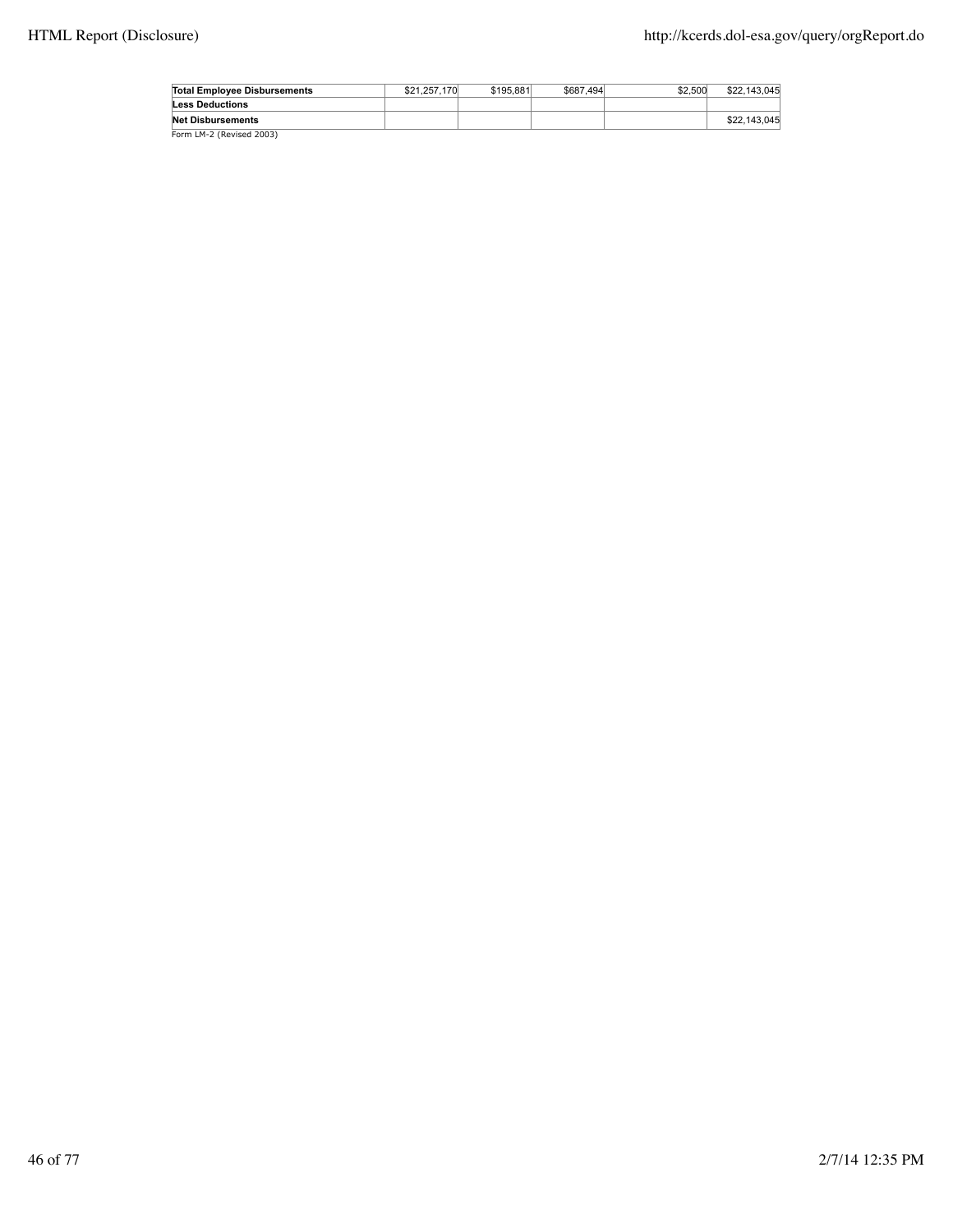#### **SCHEDULE 13 - MEMBERSHIP STATUS EXECUTE 2015-724** FLE NUMBER: 015-724

| Category of Membership                                                   | Number | <b>Voting Eligibility</b> |
|--------------------------------------------------------------------------|--------|---------------------------|
| (A)                                                                      | (B)    | (C)                       |
| Regular                                                                  | 72,520 | Yes                       |
| Associate                                                                | 105    | Yes                       |
| Charity                                                                  | 208    | No                        |
| <b>NNOC</b>                                                              | 6,134  | No                        |
| <b>Members</b> (Total of all lines above)                                | 78.967 |                           |
| Agency Fee Payers*                                                       | 4.951  |                           |
| <b>Total Members/Fee Payers</b>                                          | 83,918 |                           |
| *Agency Fee Payers are not considered members of the labor organization. |        |                           |
| Form LM-2 (Revised 2003)                                                 |        |                           |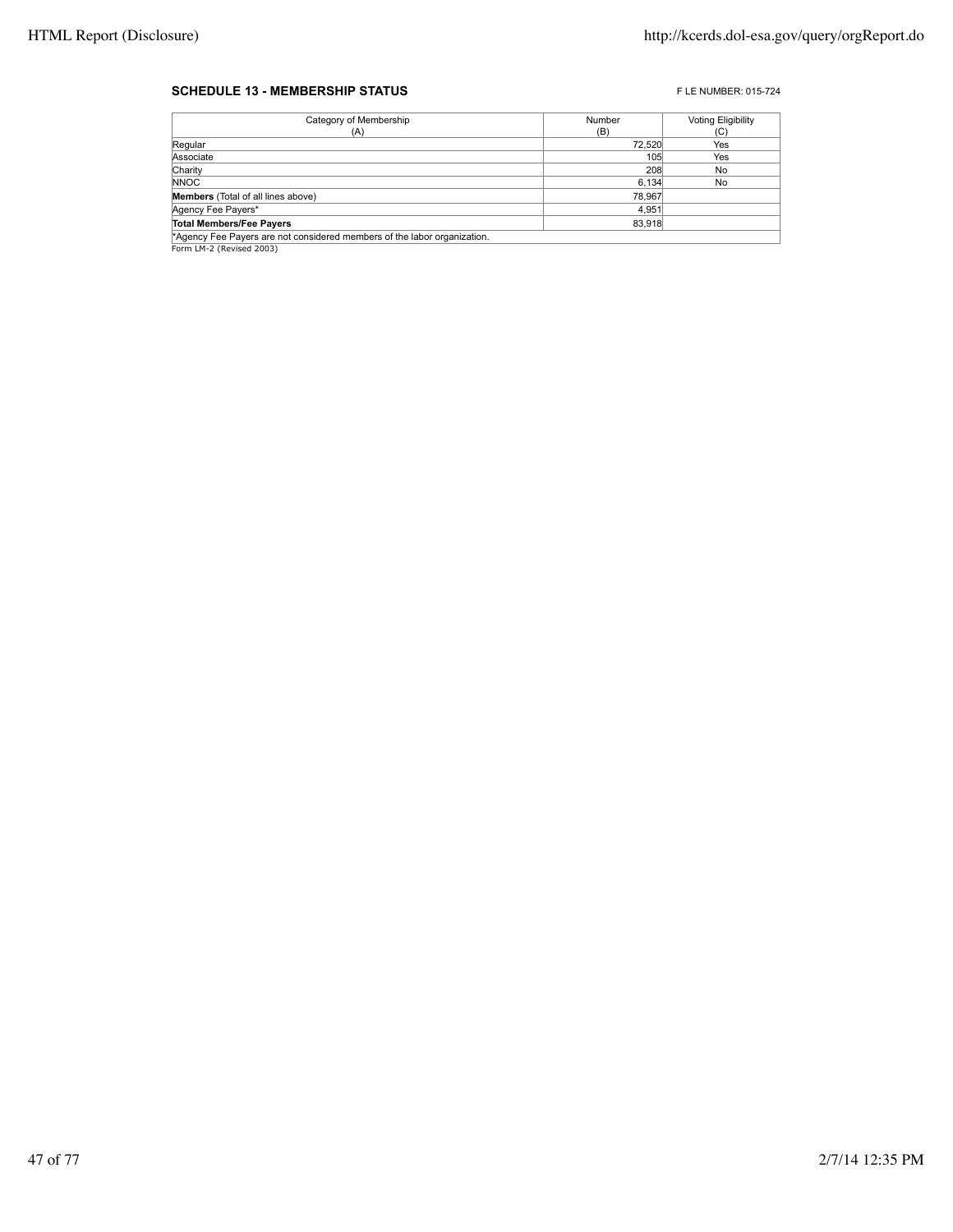#### **DETAILED SUMMARY PAGE - SCHEDULES 14 THROUGH 19** FLE NUMBER: 015-724

| <b>SCHEDULE 14 OTHER RECEIPTS</b>    |             |
|--------------------------------------|-------------|
| 1. Named Payer temized Receipts      | \$1,031,317 |
| 2. Named Payer Non-itemized Receipts | \$7,008     |
| 3. All Other Receipts                | \$26,096    |
| 4. Total Receipts                    | \$1,064,421 |
|                                      |             |

| SCHEDULE 15 REPRESENTATIONAL ACTIVITIES                  |              |
|----------------------------------------------------------|--------------|
| 1. Named Payee Itemized Disbursements                    | \$2.963.358  |
| 2. Named Payee Non-itemized Disbursements                | \$2,055,546  |
| 3. To Officers                                           | \$419,833    |
| 4. To Employees                                          | \$16,892,023 |
| 5. All Other Disbursements                               | \$2,980,003  |
| 6. Total Disbursements                                   | \$25,310,763 |
| SCHEDULE 16 POLITICAL ACTIVITIES AND LOBBYING            |              |
| 1. Named Payee Itemized Disbursements                    | \$1,270,582  |
| 2. Named Payee Non-itemized Disbursements                | \$45,519     |
| 3. To Officers                                           | \$24,499     |
| 4. To Employees                                          | \$738,483    |
| 5. All Other Disbursements                               | \$41,774     |
| 6. Total Disbursements                                   | \$2,120,857  |
| $F_{\text{current}}$ $\mid M \mid \gamma$ (Berlead 2002) |              |

Form LM-2 (Revised 2003)

| <b>SCHEDULE 17 CONTRIBUTIONS, GIFTS &amp; GRANTS</b> |           |
|------------------------------------------------------|-----------|
| 1. Named Payee Itemized Disbursements                | \$135,000 |
| 2. Named Payee Non-itemized Disbursements            | \$12,050  |
| 3. To Officers                                       | \$0       |
| 4. To Employees                                      | \$3,403   |
| 5. All Other Disbursements                           | \$7,678   |
| 6. Total Disbursements                               | \$158,131 |

| <b>SCHEDULE 18 GENERAL OVERHEAD</b>       |             |
|-------------------------------------------|-------------|
| 1. Named Payee Itemized Disbursements     | \$4,286,438 |
| 2. Named Payee Non-itemized Disbursements | \$774,748   |
| 3. To Officers                            | \$0         |
| 4. To Employees                           | \$3,085,774 |
| 5. All Other Disbursements                | \$960,773   |
| 6. Total Disbursements                    | \$9,107,733 |
| <b>SCHEDULE 19 UNION ADMINISTRATION</b>   |             |
| 1. Named Payee Itemized Disbursements     | \$2.893.456 |
| 2. Named Payee Non-itemized Disbursements | \$16,989    |
| 3. To Officers                            | \$53,473    |
| 4. To Employees                           | \$1,423,363 |
| 5. All Other Disbursements                | \$25.236    |
| 6. Total Disbursements                    | \$4,412,517 |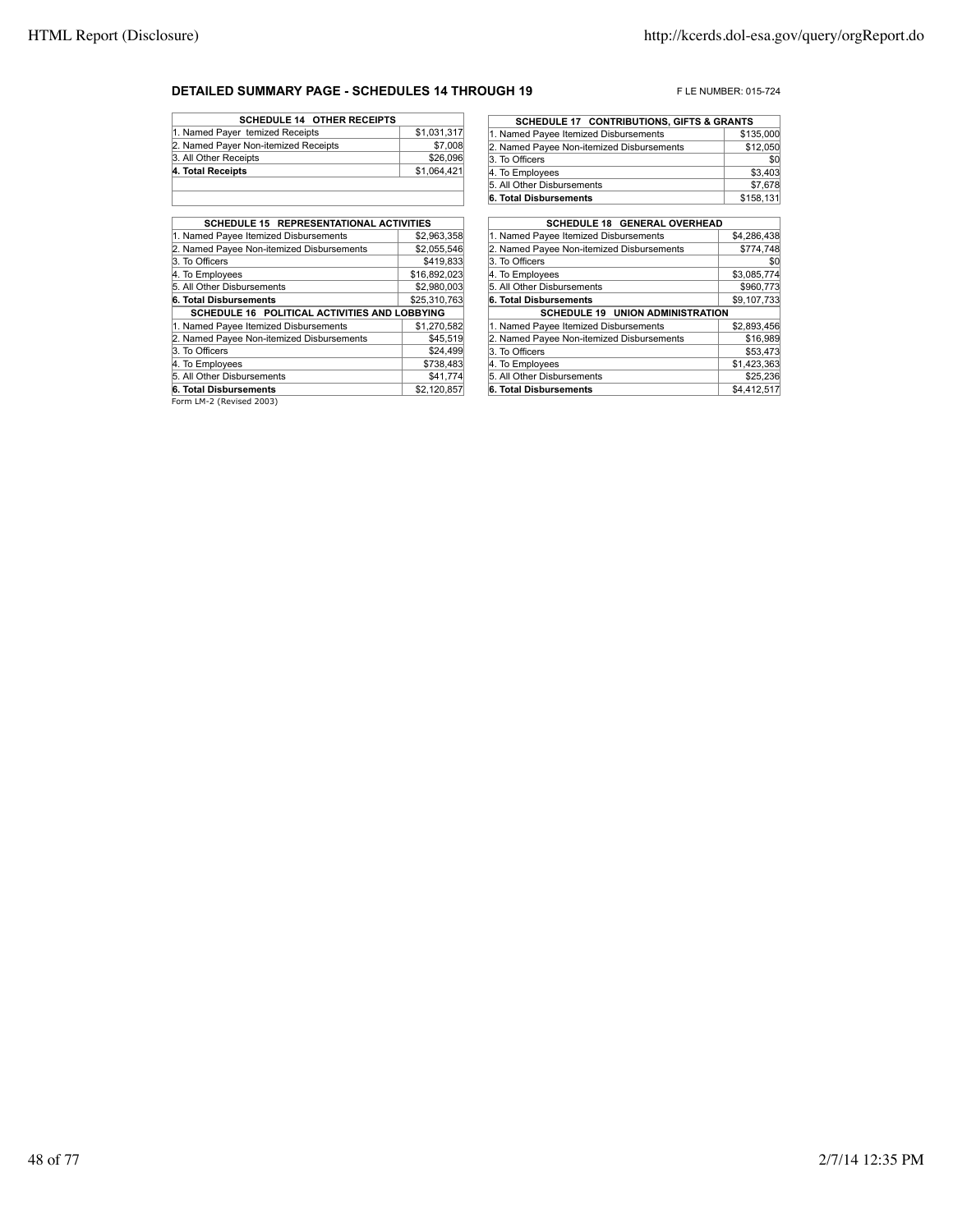#### **SCHEDULE 14 - OTHER RECEIPTS FLE NUMBER: 015-724**

| Name and Address       | Purpose                                                           | Date       | Amount    |
|------------------------|-------------------------------------------------------------------|------------|-----------|
| (A)                    | (C)                                                               | (D)        | (E)       |
| <b>CHEU</b>            | Reimbursed Repr. and Admin costs                                  | 07/31/2009 | \$67,821  |
|                        | Reimbursed Repr. and Admin costs                                  | 08/31/2009 | \$76,928  |
| 2000 Franklin St       | Reimbursed Repr and Admin costs                                   | 09/30/2009 | \$84,927  |
| Oakland                | Reimbursed Repr. and Admin costs                                  | 10/31/2009 | \$72,900  |
| IСA                    | Reimbursed Repr. and Admin costs                                  | 11/30/2009 | \$56,765  |
| 94612                  | Reimbursed Repr. and Admin costs                                  | 12/31/2009 | \$83,333  |
| Type or Classification | Reimbursed Repr. and Admin costs                                  | 01/31/2010 | \$82,606  |
| (B)                    | Reimbursed Repr. and Admin costs                                  | 02/28/2010 | \$87,064  |
| Labor union            | Reimbursed Repr. and Admin costs                                  | 03/31/2010 | \$58,065  |
|                        | Reimbursed Repr. and Admin costs                                  | 04/30/2010 | \$83,460  |
|                        | Reimbursed Repr. and Admin costs                                  | 05/31/2010 | \$54,108  |
|                        | Reimbursed Repr. and Admin costs                                  | 06/30/2010 | \$112,001 |
|                        | Total temized Transactions with this Payee/Payer                  |            | \$919,978 |
|                        | Total Non-Itemized Transactions with this Payee/Payer             |            |           |
|                        | Total of All Transactions with this Payee/Payer for This Schedule |            | \$919,978 |
| Name and Address       |                                                                   |            |           |
| (A)                    | Purpose                                                           | Date       | Amount    |
| Bank of America        | (C)                                                               | (D)        | (E)       |
|                        | Royalty Payment                                                   | 08/10/2009 | \$36,818  |
|                        | Royalty Payment                                                   | 11/13/2009 | \$36,299  |
| San Francisco          | <b>Royalty Payment</b>                                            | 02/11/2010 | \$38,222  |
| IСA                    | Total temized Transactions with this Payee/Payer                  |            | \$111,339 |
| 94103                  | Total Non-Itemized Transactions with this Payee/Payer             |            | \$7,008   |
| Type or Classification | Total of All Transactions with this Payee/Payer for This Schedule |            | \$118,347 |
| (B)                    |                                                                   |            |           |
| Financial Institution  |                                                                   |            |           |

Financial Institution Form LM-2 (Revised 2003)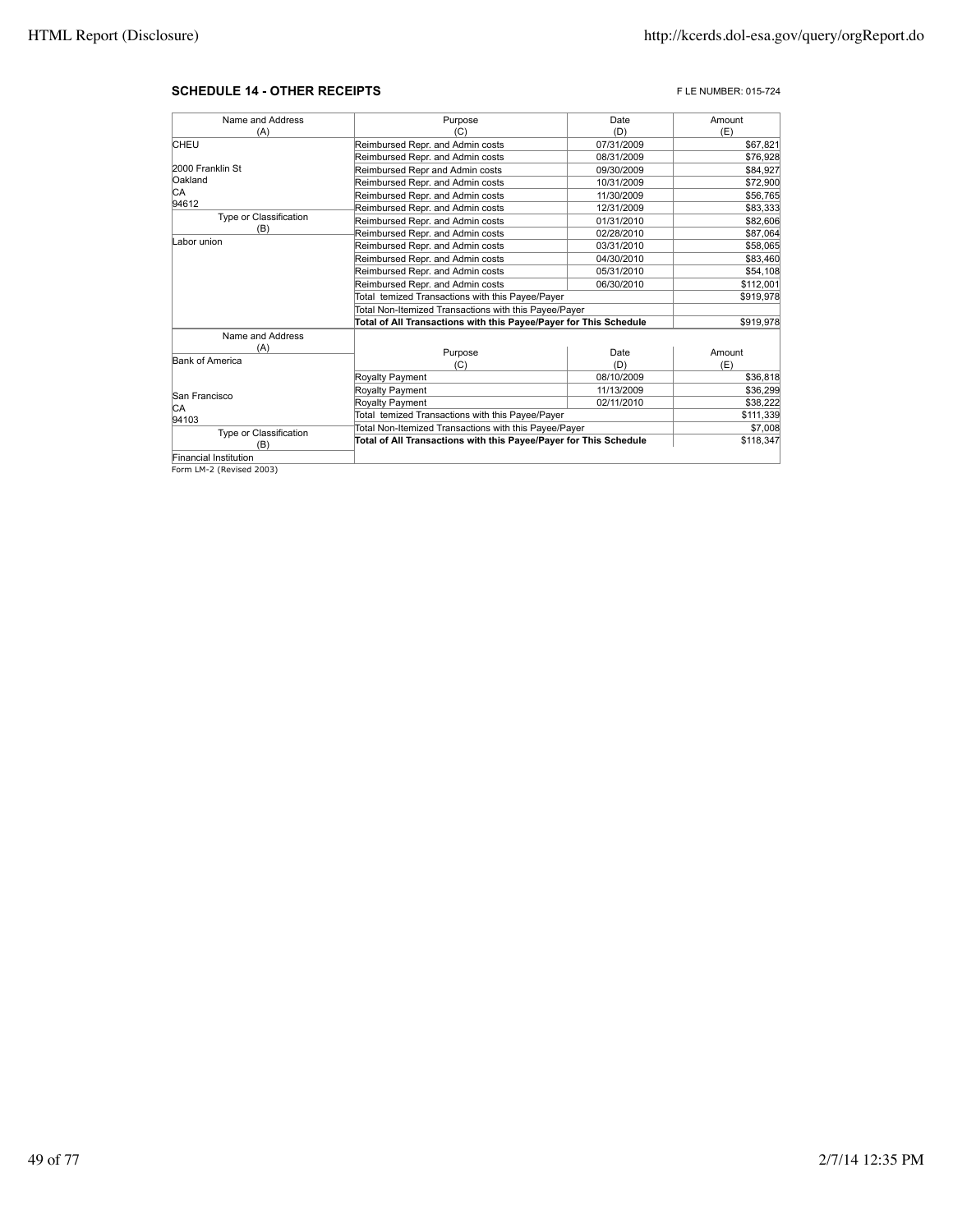## **SCHEDULE 15 - REPRESENTATIONAL ACTIVITIES** FLE NUMBER: 015-724

| Name and Address                        |                                                                                         |                          |                      |
|-----------------------------------------|-----------------------------------------------------------------------------------------|--------------------------|----------------------|
| (A)<br>Alan D. Longman, Esq             |                                                                                         |                          |                      |
|                                         | Purpose<br>(C)                                                                          | Date<br>(D)              | Amount<br>(E)        |
| 5407 Colfax Avenue #223                 | Legal research and compilation                                                          | 08/13/2009               | \$6,000              |
| North Hollywood<br>CА                   | Total temized Transactions with this Payee/Payer                                        |                          | \$6,000              |
| 91601                                   | Total Non-Itemized Transactions with this Payee/Payer                                   |                          | \$16,905             |
| Type or Classification                  | Total of All Transactions with this Payee/Payer for This Schedule                       |                          | \$22,905             |
| (B)                                     |                                                                                         |                          |                      |
| Legal services                          |                                                                                         |                          |                      |
| Name and Address<br>(A)                 | Purpose                                                                                 | Date                     | Amount               |
| Alliance Graphics                       | (C)                                                                                     | (D)                      | (E)                  |
|                                         | Buttons Strike for Patient/RN safety ratio                                              | 12/04/2009<br>05/14/2010 | \$5,188<br>\$7,464   |
| 1101 8th Street Suite 100               | CNA Lanyards NNU<br><b>CNA</b> materials                                                | 06/09/2010               | \$10,100             |
| Berkeley                                | <b>CNA</b> materials                                                                    | 06/09/2010               | \$17,843             |
| CА<br>94710                             | CNA NNOC Lanyards                                                                       | 12/16/2009               | \$27,491             |
| Type or Classification                  | Total temized Transactions with this Payee/Payer                                        |                          | \$68,086             |
| (B)                                     | Total Non-Itemized Transactions with this Payee/Payer                                   |                          | \$42,549             |
| Graphic design                          | Total of All Transactions with this Payee/Payer for This Schedule                       |                          | \$110,635            |
| Name and Address                        | Purpose                                                                                 | Date                     | Amount               |
| (A)                                     | (C)                                                                                     | (D)                      | (E)                  |
| Autumn Press                            | CNA brochures and educational materials                                                 | 09/10/2009               | \$5,492              |
|                                         | Registered Nurse Magazine                                                               | 03/12/2010               | \$5,862              |
| 945 Camelia Street<br>Berkeley          | 2009 CNA Holiday Cards                                                                  | 12/30/2009               | \$6,685              |
| CA                                      | CNA brochures and educational materials<br>CNA brochures and educational materials      | 08/18/2009<br>07/30/2009 | \$8,442<br>\$9,044   |
| 94710                                   | CNA brochures and educational materials                                                 | 07/07/2009               | \$10,614             |
| Type or Classification                  | CNA brochures and educational materials                                                 | 12/04/2009               | \$11,046             |
| (B)                                     | CNA brochures and educational materials                                                 | 08/05/2009               | \$11,133             |
| Printing                                | CNA brochures and educational materials                                                 | 10/05/2009               | \$20,065             |
|                                         | CNA brochures and educational materials                                                 | 07/07/2009               | \$24,643             |
|                                         | CNA brochures and educational materials                                                 | 12/04/2009               | \$30,523             |
|                                         | Registered Nurse Magazine                                                               | 09/10/2009               | \$34,724             |
|                                         | Registered Nurse Magazine                                                               | 12/30/2009               | \$34,806             |
|                                         | Registered Nurse Magazine<br>Registered Nurse Magazine                                  | 10/29/2009<br>02/26/2010 | \$35,509<br>\$39,277 |
|                                         | Registered Nurse Magazine                                                               | 01/19/2010               | \$60,046             |
|                                         | Registered Nurse Magazine                                                               | 07/07/2009               | \$60,487             |
|                                         | Total temized Transactions with this Payee/Payer                                        |                          | \$408,398            |
|                                         | Total Non-Itemized Transactions with this Payee/Payer                                   |                          | \$46,840             |
|                                         | Total of All Transactions with this Payee/Payer for This Schedule                       |                          | \$455,238            |
| Name and Address                        |                                                                                         |                          |                      |
| (A)<br>Bauer's Worldwide Transportation |                                                                                         |                          |                      |
|                                         | Purpose                                                                                 | Date                     | Amount               |
| Pier 27. The Embarcadero                | (C)                                                                                     | (D)<br>12/15/2009        | (E)<br>\$10,158      |
| San Francisco                           | Transportation - Events and classes<br>Total temized Transactions with this Payee/Payer |                          | \$10,158             |
| СA                                      | Total Non-Itemized Transactions with this Payee/Payer                                   |                          | \$1,861              |
| 94111<br><b>Type or Classification</b>  | Total of All Transactions with this Payee/Payer for This Schedule                       |                          | \$12,019             |
| (B)                                     |                                                                                         |                          |                      |
| Bus company                             |                                                                                         |                          |                      |
| Name and Address                        |                                                                                         |                          |                      |
| (A)                                     |                                                                                         |                          |                      |
| <b>BNA-Bureau of National Affairs</b>   | Purpose                                                                                 | Date                     | Amount               |
| P.O. Box 17009                          | (C)                                                                                     | (D)                      | (E)                  |
| Baltimore                               | NLRB subscriptions and compilation                                                      | 04/06/2010               | \$5,870              |
| MD                                      | Total temized Transactions with this Payee/Payer                                        |                          | \$5,870              |
| 21297-1009                              | Total Non-Itemized Transactions with this Payee/Payer                                   |                          | \$10,260             |
| Type or Classification                  | Total of All Transactions with this Payee/Payer for This Schedule                       |                          | \$16,130             |
| (B)                                     |                                                                                         |                          |                      |
| Compilation                             |                                                                                         |                          |                      |
| Name and Address                        |                                                                                         |                          |                      |
| (A)<br>Briggs, Steven-Arbitrator        | Purpose                                                                                 | Date                     | Amount               |
|                                         | (C)                                                                                     | (D)                      | (E)                  |
| 4860 Kopper Pond Road                   | Contract negotiation and bargaining                                                     | 05/24/2010               | \$5,804              |
| Hanover                                 | Contract negotiation and bargaining                                                     | 10/02/2009               | \$8,430              |
| L                                       | Total temized Transactions with this Payee/Payer                                        |                          | \$14,234             |
| 61041                                   | Total Non-Itemized Transactions with this Payee/Payer                                   |                          | \$0                  |
| Type or Classification                  | Total of All Transactions with this Payee/Payer for This Schedule                       |                          | \$14,234             |
| (B)<br>Arbitration                      |                                                                                         |                          |                      |
| Name and Address                        | Purpose                                                                                 | Date                     | Amount               |
| (A)                                     | (C)                                                                                     | (D)                      | (E)                  |
|                                         | Contract negotiation and bargaining                                                     | 07/30/2009               | \$6,026              |
|                                         |                                                                                         |                          |                      |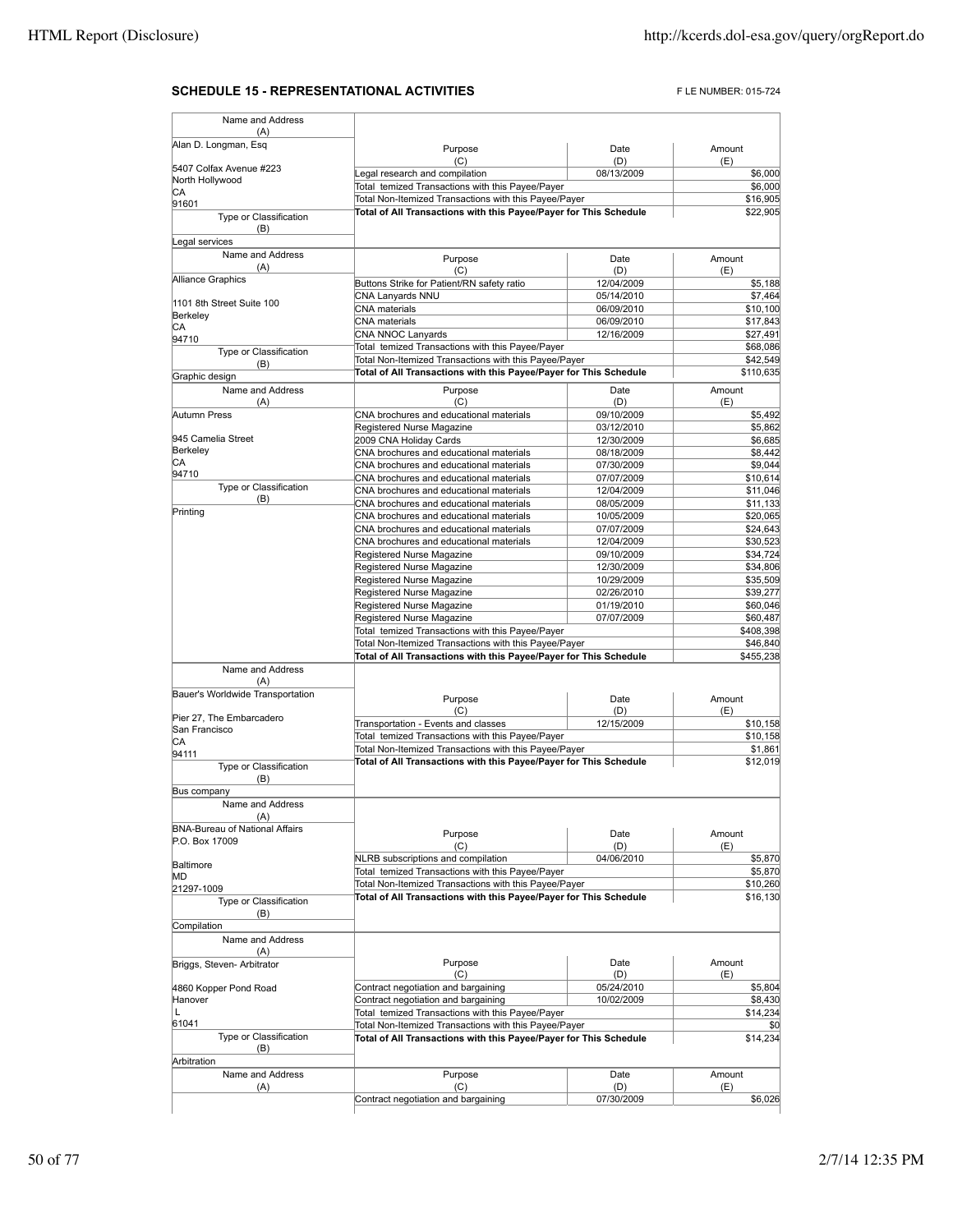| P.O. Box 2348                                      | Purpose                                                                                                   | Date              | Amount               |
|----------------------------------------------------|-----------------------------------------------------------------------------------------------------------|-------------------|----------------------|
| Berkeley                                           | (C)                                                                                                       | (D)               | (E)                  |
| СA                                                 | Contract negotiation and bargaining<br>Total temized Transactions with this Payee/Payer                   | 09/22/2009        | \$7,313<br>\$13,339  |
| 94702                                              | Total Non-Itemized Transactions with this Payee/Payer                                                     |                   | \$4,045              |
| Type or Classification<br>(B)                      | Total of All Transactions with this Payee/Payer for This Schedule                                         |                   | \$17,384             |
| Legal services                                     |                                                                                                           |                   |                      |
| Name and Address<br>(A)                            |                                                                                                           |                   |                      |
| Claremont                                          | Purpose                                                                                                   | Date              | Amount               |
|                                                    | (C)                                                                                                       | (D)               | (E)                  |
| 41 Tunnel Road<br>Berkeley                         | Continuing ed and professional development                                                                | 12/01/2009        | \$11,920             |
| СA                                                 | Total temized Transactions with this Payee/Payer                                                          |                   | \$11,920             |
| 94705                                              | Total Non-Itemized Transactions with this Payee/Payer                                                     |                   | \$2,186<br>\$14,106  |
| Type or Classification                             | Total of All Transactions with this Payee/Payer for This Schedule                                         |                   |                      |
| (B)<br>Hotel/accomodation                          |                                                                                                           |                   |                      |
| Name and Address                                   |                                                                                                           |                   |                      |
| (A)                                                |                                                                                                           |                   |                      |
| <b>Collins Media Services</b>                      | Purpose                                                                                                   | Date              | Amount               |
|                                                    | (C)                                                                                                       | (D)               | (E)                  |
| 503 D Street #5<br>San Rafael                      | Outreach awareness -Single Payer                                                                          | 04/30/2010        | \$7,440              |
| CА                                                 | Total temized Transactions with this Payee/Payer                                                          |                   | \$7,440              |
| 94901                                              | Total Non-Itemized Transactions with this Payee/Payer                                                     |                   | \$0                  |
| Type or Classification                             | Total of All Transactions with this Payee/Payer for This Schedule                                         |                   | \$7,440              |
| (B)<br>Media                                       |                                                                                                           |                   |                      |
| Name and Address                                   |                                                                                                           |                   |                      |
| (A)                                                |                                                                                                           |                   |                      |
| Courtyard-Baldwin Park                             | Purpose                                                                                                   | Date              | Amount               |
|                                                    | (C)                                                                                                       | (D)               | (E)                  |
| 14635 Baldwin Prk Towne Cnt<br><b>Baldwin Park</b> | Contract negotiation and bargaining                                                                       | 02/26/2010        | \$6,108              |
| CА                                                 | Total temized Transactions with this Payee/Payer                                                          |                   | \$6,108              |
| 91706                                              | Total Non-Itemized Transactions with this Payee/Payer                                                     |                   | \$9,261              |
| Type or Classification                             | Total of All Transactions with this Payee/Payer for This Schedule                                         |                   | \$15,369             |
| (B)<br>Hotel/venue/facility                        |                                                                                                           |                   |                      |
| Name and Address                                   |                                                                                                           |                   |                      |
| (A)                                                |                                                                                                           |                   |                      |
| Crowne Plaza-Chicago Metro                         | Purpose                                                                                                   | Date              | Amount               |
|                                                    | (C)                                                                                                       | (D)               | (E)                  |
| 733 West Madison                                   | Continuing ed and professional development                                                                | 01/14/2010        | \$47,529             |
|                                                    | Total temized Transactions with this Payee/Payer                                                          |                   |                      |
| Chicago                                            |                                                                                                           |                   | \$47,529             |
| L<br>60661                                         | Total Non-Itemized Transactions with this Payee/Payer                                                     |                   | \$400                |
| Type or Classification                             | Total of All Transactions with this Payee/Payer for This Schedule                                         |                   | \$47,929             |
| (B)                                                |                                                                                                           |                   |                      |
| Hotel/venue/facility                               |                                                                                                           |                   |                      |
| Name and Address<br>(A)                            |                                                                                                           |                   |                      |
| Doubletree-Tallahassee                             | Purpose                                                                                                   | Date              | Amount               |
|                                                    | (C)                                                                                                       | (D)               | (E)                  |
| 101 South Adams Street                             | Continuing ed and professional development                                                                | 03/19/2010        |                      |
| Tallahassee                                        | Continuing ed and professional development                                                                | 03/19/2010        | \$14,962<br>\$25,462 |
| FL<br>32301                                        | Total temized Transactions with this Payee/Payer<br>Total Non-Itemized Transactions with this Payee/Payer |                   | \$40,424             |
| Type or Classification                             | Total of All Transactions with this Payee/Payer for This Schedule                                         |                   | \$40,424             |
| (B)                                                |                                                                                                           |                   |                      |
| Hotel/venue/facility                               |                                                                                                           |                   |                      |
| Name and Address                                   |                                                                                                           |                   |                      |
| (A)<br><b>EMC Research</b>                         |                                                                                                           |                   | \$0                  |
|                                                    | Purpose                                                                                                   | Date              | Amount               |
|                                                    | (C)<br>Education, research and development                                                                | (D)<br>04/30/2010 | (E)<br>\$6,600       |
| Oakland                                            | Total temized Transactions with this Payee/Payer                                                          |                   | \$6,600              |
| СA<br>94612                                        | Total Non-Itemized Transactions with this Payee/Payer                                                     |                   | \$0                  |
| Type or Classification                             | Total of All Transactions with this Payee/Payer for This Schedule                                         |                   | \$6,600              |
| (B)                                                |                                                                                                           |                   |                      |
| Research                                           |                                                                                                           |                   |                      |
| Name and Address                                   |                                                                                                           |                   |                      |
| (A)                                                | Purpose                                                                                                   | Date              | Amount               |
| FedEx Office (672085)<br>P.O. Box 672085           | (C)                                                                                                       | (D)               | (E)                  |
| 436 14th Street, Suite 820                         | SNA-transporting convention materials                                                                     | 06/04/2010        | \$17,546             |
| Dallas<br>TΧ                                       | Total temized Transactions with this Payee/Payer<br>Total Non-Itemized Transactions with this Payee/Payer |                   | \$17,546<br>\$11,229 |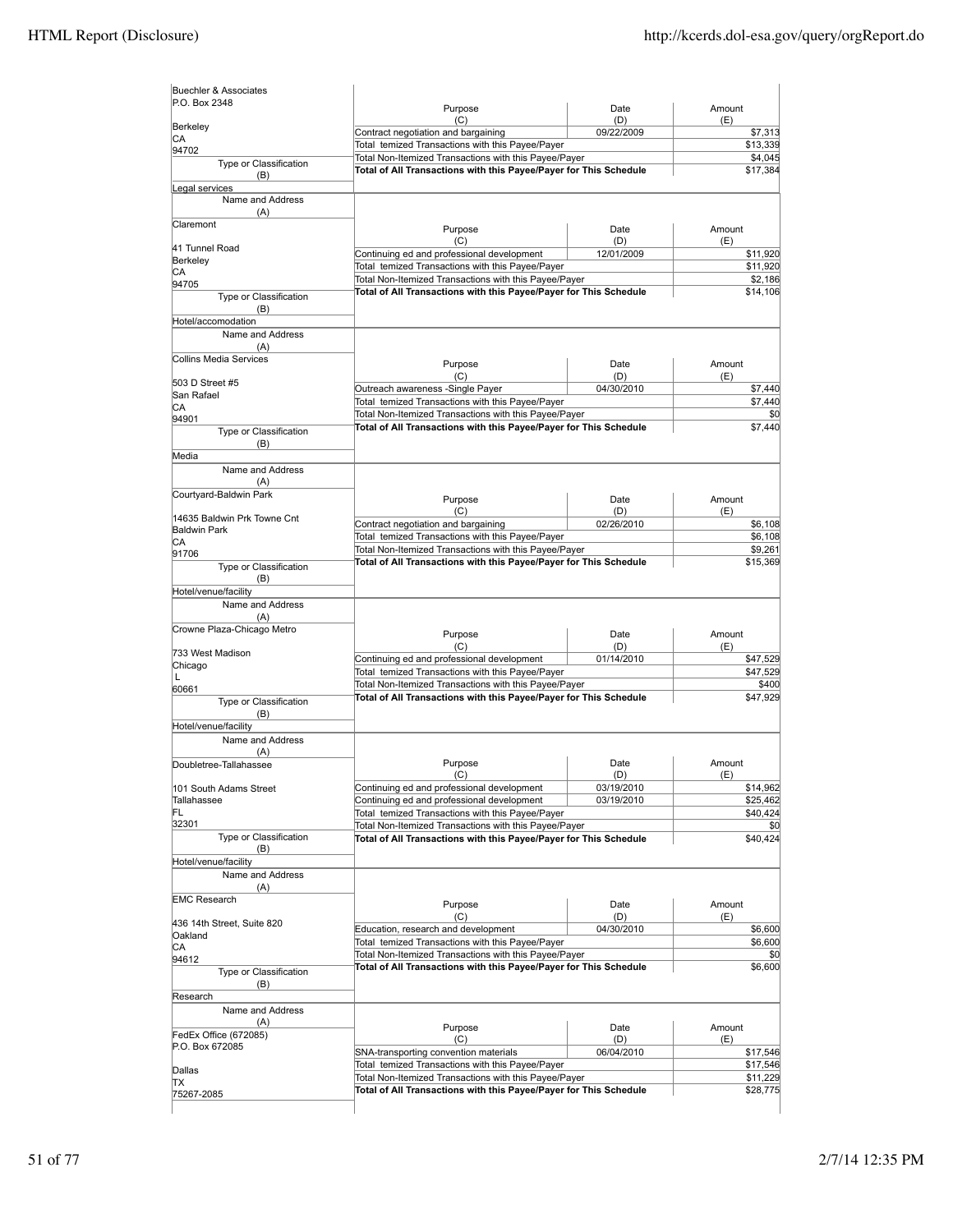| Type or Classification<br>(B)        |                                                                                                           |                   |                      |
|--------------------------------------|-----------------------------------------------------------------------------------------------------------|-------------------|----------------------|
| Courier services                     |                                                                                                           |                   |                      |
| Name and Address                     |                                                                                                           |                   |                      |
| (A)<br><b>Health Care NOW</b>        |                                                                                                           |                   | Amount               |
|                                      | Purpose<br>(C)                                                                                            | Date<br>(D)       | (E)                  |
| 1315 Spruce St                       | National healthcare reform                                                                                | 06/09/2010        | \$20,000             |
| Philadelphia                         | Total temized Transactions with this Payee/Payer                                                          |                   | \$20,000             |
| PA<br>19107                          | Total Non-Itemized Transactions with this Payee/Payer                                                     |                   | \$0                  |
| Type or Classification               | Total of All Transactions with this Payee/Payer for This Schedule                                         |                   | \$20,000             |
| (B)<br>Non Profit organization       |                                                                                                           |                   |                      |
| Name and Address                     |                                                                                                           |                   |                      |
| (A)                                  | Purpose                                                                                                   | Date              | Amount               |
| Hertz                                | (C)                                                                                                       | (D)               | (E)                  |
|                                      | Campaign, education and outreach                                                                          | 12/30/2009        | \$6,029              |
|                                      | Campaign, education and outreach                                                                          | 10/05/2009        | \$6,864              |
| Dallas                               | Campaign, education and outreach                                                                          | 12/30/2009        | \$6,986              |
| TХ                                   | Campaign, education and outreach                                                                          | 12/30/2009        | \$7,047              |
| 75312-1124<br>Type or Classification | Total temized Transactions with this Payee/Payer                                                          |                   | \$26,926             |
| (B)                                  | Total Non-Itemized Transactions with this Payee/Payer                                                     |                   | \$375                |
| Car rental                           | Total of All Transactions with this Payee/Payer for This Schedule                                         |                   | \$27,301             |
| Name and Address                     |                                                                                                           |                   |                      |
| (A)                                  |                                                                                                           |                   |                      |
| Law Office of John Kagel             | Purpose                                                                                                   | Date              | Amount               |
| P O Box 50787                        | (C)                                                                                                       | (D)               | (E)                  |
| Palo Alto                            | Grievance arbitration and negotiation                                                                     | 12/07/2009        | \$17,250             |
| СA                                   | Total temized Transactions with this Payee/Payer                                                          |                   | \$17,250             |
| 94303                                | Total Non-Itemized Transactions with this Payee/Payer                                                     |                   | \$34,205             |
| Type or Classification               | Total of All Transactions with this Payee/Payer for This Schedule                                         |                   | \$51,455             |
| (B)                                  |                                                                                                           |                   |                      |
| Arbitration                          |                                                                                                           |                   |                      |
| Name and Address                     |                                                                                                           |                   |                      |
| (A)                                  | Purpose                                                                                                   | Date              | Amount               |
| Law Offices of Gloria D. Smith       | (C)                                                                                                       | (D)               | (E)                  |
|                                      | Arbitration and contract negotiation                                                                      | 07/23/2009        | \$7,840              |
| 48 Rosemont Place                    | Grievance arbitration and negotiation                                                                     | 12/15/2009        | \$8,125              |
| San Francisco                        | Grievance arbitration and negotiation                                                                     | 12/15/2009        | \$18,000             |
| CА                                   | Grievance arbitration and negotiation                                                                     | 04/16/2010        | \$19,820             |
| 94103<br>Type or Classification      | Total temized Transactions with this Payee/Payer                                                          |                   | \$53,785             |
| (B)                                  | Total Non-Itemized Transactions with this Payee/Payer                                                     |                   | \$1,080              |
| Legal services                       | Total of All Transactions with this Payee/Payer for This Schedule                                         |                   | \$54,865             |
| Name and Address                     |                                                                                                           |                   |                      |
| (A)                                  | Purpose                                                                                                   | Date              | Amount               |
| Longman, Alan D                      | (C)                                                                                                       | (D)               | (E)                  |
|                                      | Contract negotiation and bargaining                                                                       | 04/30/2010        | \$6,000              |
| 5407 Colfax Ave, #223                | Contract negotiation and bargaining                                                                       | 12/30/2009        | \$6,690              |
| North Hollywood                      | Contract negotiation and bargaining                                                                       | 05/07/2010        | \$10,620             |
| IСA<br>91601                         | Total temized Transactions with this Payee/Payer                                                          |                   | \$23,310             |
| Type or Classification               | Total Non-Itemized Transactions with this Payee/Payer                                                     |                   | \$6,662              |
| (B)                                  | Total of All Transactions with this Payee/Payer for This Schedule                                         |                   | \$29.972             |
| egal services                        |                                                                                                           |                   |                      |
| Name and Address                     |                                                                                                           |                   |                      |
| (A)                                  |                                                                                                           |                   |                      |
| M.P. Radocy, Inc.                    | Purpose                                                                                                   | Date              | Amount               |
|                                      | (C)                                                                                                       | (D)               | (E)                  |
| 737 Channing Avenue                  | Contract negotiation and bargaining                                                                       | 02/12/2010        | \$10,767             |
| Palo Alto                            | Total temized Transactions with this Payee/Payer                                                          |                   | \$10,767             |
| СA                                   | Total Non-Itemized Transactions with this Payee/Payer                                                     |                   | \$0                  |
| 94301                                | Total of All Transactions with this Payee/Payer for This Schedule                                         |                   | \$10,767             |
| Type or Classification<br>(B)        |                                                                                                           |                   |                      |
| Legal services                       |                                                                                                           |                   |                      |
| Name and Address                     |                                                                                                           |                   |                      |
| (A)                                  |                                                                                                           |                   |                      |
| Marriott-Long Beach                  | Purpose                                                                                                   | Date              | Amount               |
|                                      | (C)                                                                                                       | (D)               | (E)                  |
| 4700 Airport Plaza Drive             | Continuing ed and professional development                                                                | 08/21/2009        | \$6,408              |
| Long Beach                           | Continuing ed and professional development                                                                | 04/06/2010        | \$7,587              |
| СA                                   | Continuing ed and professional development                                                                | 08/13/2009        | \$8,547              |
| 90815                                | Total temized Transactions with this Payee/Payer<br>Total Non-Itemized Transactions with this Payee/Payer |                   | \$22,542             |
| Type or Classification               | Total of All Transactions with this Payee/Payer for This Schedule                                         |                   | \$26,554<br>\$49,096 |
| (B)                                  |                                                                                                           |                   |                      |
| Hotel/venue/facility                 |                                                                                                           |                   |                      |
| Name and Address                     | Purpose                                                                                                   | Date              | Amount               |
| (A)                                  | (C)<br>Contract negotiation and bargaining                                                                | (D)<br>09/10/2009 | (E)<br>\$12,182      |
|                                      |                                                                                                           |                   |                      |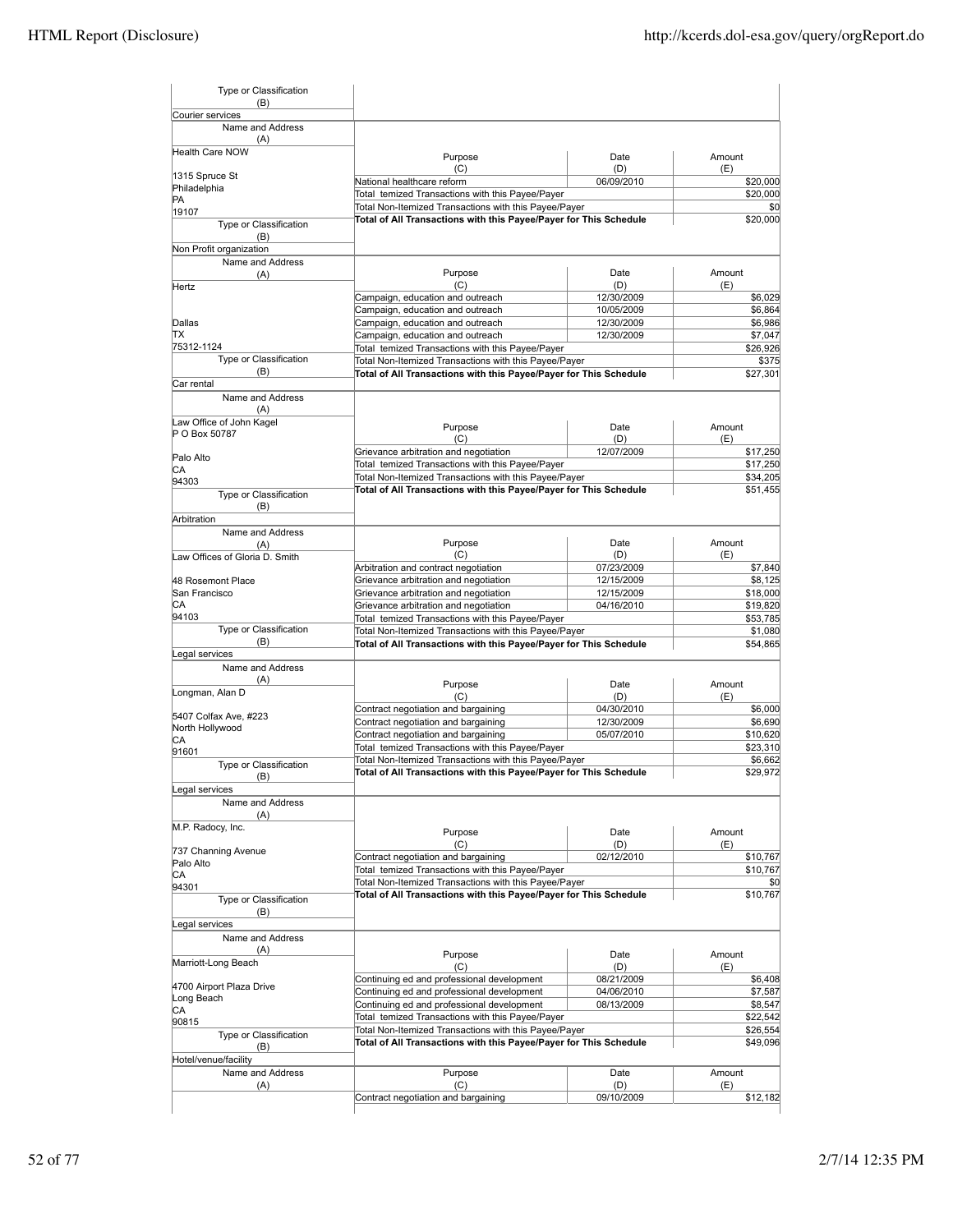| Marriott-Oakland City Center                   |                                                                                                                            |                          |                       |
|------------------------------------------------|----------------------------------------------------------------------------------------------------------------------------|--------------------------|-----------------------|
| 1001 Broadway                                  | Purpose<br>(C)                                                                                                             | Date<br>(D)              | Amount<br>(E)         |
| Oakland                                        | Contract negotiation and bargaining                                                                                        | 12/07/2009               | \$16,342              |
| СA                                             | Contract negotiation and bargaining                                                                                        | 09/01/2009               | \$25,893              |
| 94607                                          | Total temized Transactions with this Payee/Payer                                                                           |                          | \$54,417              |
| Type or Classification<br>(B)                  | Total Non-Itemized Transactions with this Payee/Payer<br>Total of All Transactions with this Payee/Payer for This Schedule |                          | \$3,846<br>\$58,263   |
| Hotel/venue/facility                           |                                                                                                                            |                          |                       |
| Name and Address                               |                                                                                                                            |                          |                       |
| (A)<br>Massey, Diane Dunham                    |                                                                                                                            |                          |                       |
|                                                | Purpose                                                                                                                    | Date                     | Amount                |
| 4402 Chipping Court                            | (C)<br>Litigation regarding representation issues                                                                          | (D)<br>11/10/2009        | (E)<br>\$7,368        |
| Sugar Land                                     | Total temized Transactions with this Payee/Payer                                                                           |                          | \$7,368               |
| TХ<br>77479                                    | Total Non-Itemized Transactions with this Payee/Payer                                                                      |                          | \$0                   |
| Type or Classification                         | Total of All Transactions with this Payee/Payer for This Schedule                                                          |                          | \$7,368               |
| (B)                                            |                                                                                                                            |                          |                       |
| Arbitration                                    |                                                                                                                            |                          |                       |
| Name and Address<br>(A)                        |                                                                                                                            |                          |                       |
| Mooney, Green, Baker, Gibson & Saindon         | Purpose                                                                                                                    | Date                     | Amount                |
|                                                | (C)                                                                                                                        | (D)                      | (E)                   |
| 1920 L Street NW, Suite 400                    | Contract negotiation and bargaining                                                                                        | 08/07/2009               | \$10,793              |
| Washington<br>DС                               | Total temized Transactions with this Payee/Payer                                                                           |                          | \$10,793              |
| 20036-5041                                     | Total Non-Itemized Transactions with this Payee/Payer                                                                      |                          | \$25,057              |
| Type or Classification                         | Total of All Transactions with this Payee/Payer for This Schedule                                                          |                          | \$35,850              |
| (B)                                            |                                                                                                                            |                          |                       |
| Legal services                                 |                                                                                                                            |                          |                       |
| Name and Address<br>(A)                        | Purpose                                                                                                                    | Date                     | Amount                |
| National Car Rental                            | (C)                                                                                                                        | (D)                      | (E)                   |
| P.O. Box 402334                                | Campaign, education and outreach                                                                                           | 10/05/2009               | \$6,264               |
|                                                | Campaign, education and outreach                                                                                           | 03/12/2010               | \$6,504               |
| Atlanta                                        | Campaign, education and outreach                                                                                           | 02/05/2010               | \$6,841               |
| GA<br>30384                                    | Campaign, education and outreach<br>Total temized Transactions with this Payee/Payer                                       | 12/07/2009               | \$10,220<br>\$29,829  |
| Type or Classification                         | Total Non-Itemized Transactions with this Payee/Payer                                                                      |                          | \$0                   |
| (B)                                            | Total of All Transactions with this Payee/Payer for This Schedule                                                          |                          | \$29,829              |
| Car rental                                     |                                                                                                                            |                          |                       |
| Name and Address                               |                                                                                                                            |                          |                       |
| (A)<br><b>Nurse Talk</b>                       | Purpose                                                                                                                    | Date                     | Amount                |
|                                                | (C)                                                                                                                        | (D)                      | (E)                   |
|                                                | National outreach and RN awareness                                                                                         | 08/06/2009               | \$41,600              |
| Novato<br>CA                                   | National outreach and RN awareness                                                                                         | 03/18/2010               | \$42,000<br>\$83,600  |
| 94949                                          | Total temized Transactions with this Payee/Payer<br>Total Non-Itemized Transactions with this Payee/Payer                  |                          | \$1,500               |
| Type or Classification                         | Total of All Transactions with this Payee/Payer for This Schedule                                                          |                          | \$85,100              |
| (B)                                            |                                                                                                                            |                          |                       |
| Media                                          |                                                                                                                            |                          |                       |
| Name and Address<br>(A)                        |                                                                                                                            |                          |                       |
| Oakwood Corp Housing-B2B                       | Purpose                                                                                                                    | Date                     | Amount                |
|                                                | (C)                                                                                                                        | (D)                      | (E)                   |
| Los Angeles                                    | Campaign, education and outreach<br>Campaign, education and outreach                                                       | 04/16/2010<br>05/14/2010 | \$82,194<br>\$105,585 |
| CА                                             | Total temized Transactions with this Payee/Payer                                                                           |                          | \$187,779             |
| 90074-6739                                     | Total Non-Itemized Transactions with this Payee/Payer                                                                      |                          | \$41,171              |
| Type or Classification                         | Total of All Transactions with this Payee/Payer for This Schedule                                                          |                          | \$228,950             |
| (B)                                            |                                                                                                                            |                          |                       |
| Hotel/lodging/accomodation<br>Name and Address |                                                                                                                            |                          |                       |
| (A)                                            |                                                                                                                            |                          |                       |
| Point Lookout                                  | Purpose                                                                                                                    | Date                     | Amount                |
|                                                | (C)                                                                                                                        | (D)                      | (E)                   |
| Lincolnville                                   | Board and leadership development                                                                                           | 05/28/2010               | \$23,014              |
| ME                                             | Total temized Transactions with this Payee/Payer                                                                           |                          | \$23,014              |
| 04402-2669                                     | Total Non-Itemized Transactions with this Payee/Payer                                                                      |                          | \$1,500               |
| Type or Classification                         | Total of All Transactions with this Payee/Payer for This Schedule                                                          |                          | \$24,514              |
| (B)                                            |                                                                                                                            |                          |                       |
| Hotel/venue/facility<br>Name and Address       | Purpose                                                                                                                    | Date                     | Amount                |
| (A)                                            | (C)                                                                                                                        | (D)                      | (E)                   |
| Postal Systems Inc                             | Registered Nurses Mailing                                                                                                  | 12/28/2009               | \$6,588               |
|                                                | Registered Nurses Mailing                                                                                                  | 10/15/2009               | \$6,607               |
| 25024 Viking Street<br>Hayward                 | Registered Nurses Mailing                                                                                                  | 03/23/2010               | \$6,702               |
| СA                                             | Total temized Transactions with this Payee/Payer<br>Total Non-Itemized Transactions with this Payee/Payer                  |                          | \$92,342<br>\$8,631   |
| 94545-2704                                     | Total of All Transactions with this Payee/Payer for This Schedule                                                          |                          | \$100,973             |
|                                                |                                                                                                                            |                          |                       |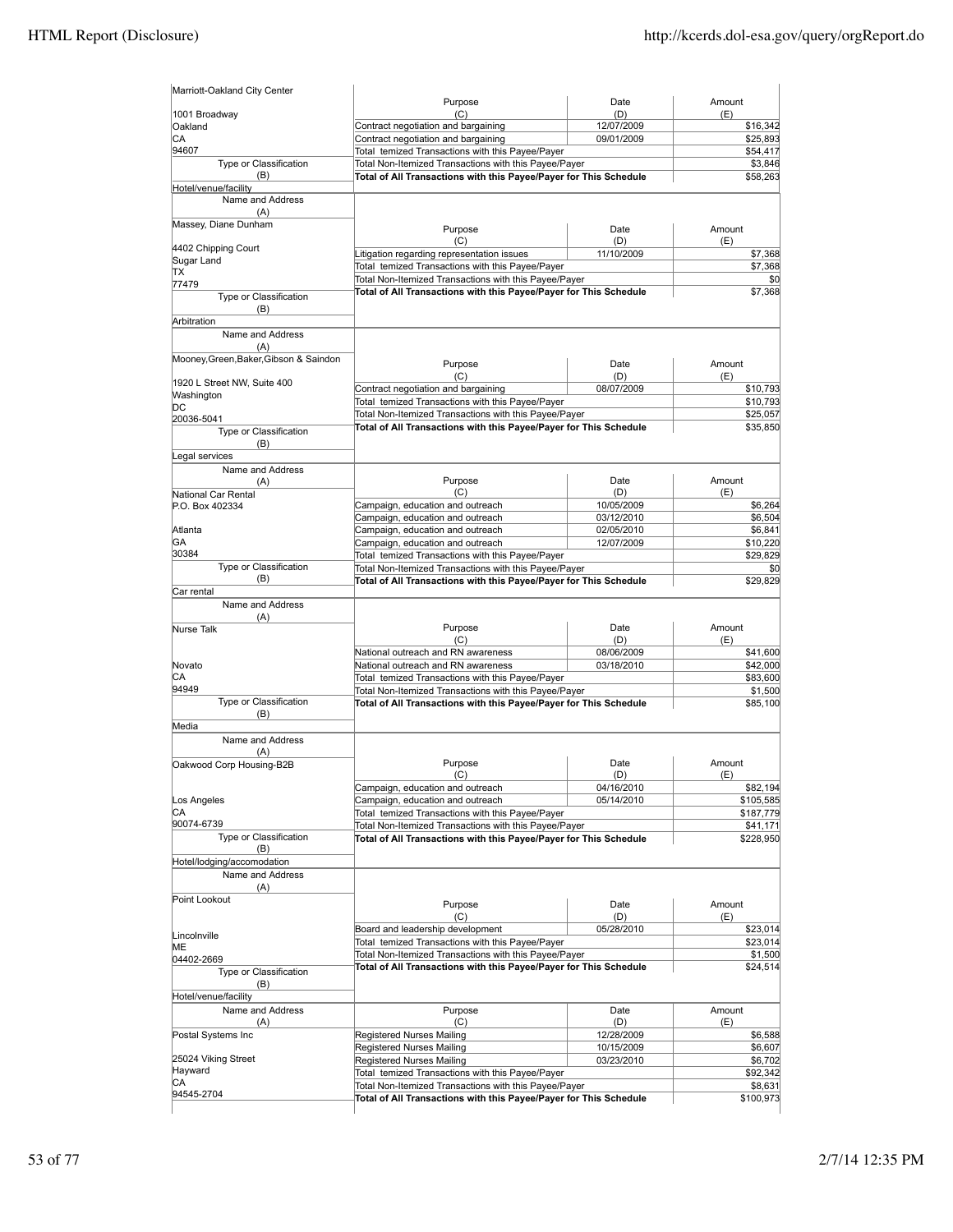| Type or Classification           | Purpose                                                           | Date              | Amount         |
|----------------------------------|-------------------------------------------------------------------|-------------------|----------------|
| (B)<br>Mailhouse                 | (C)<br>Registered Nurses Mailing                                  | (D)<br>12/07/2009 | (E)<br>\$6,947 |
|                                  | Registered Nurses Mailing                                         | 02/04/2010        | \$6,987        |
|                                  | Registered Nurses Mailing                                         | 12/09/2009        | \$14,503       |
|                                  | Registered Nurses Mailing                                         | 01/05/2010        | \$15,200       |
|                                  | Registered Nurses Mailing                                         |                   |                |
|                                  |                                                                   | 12/22/2009        | \$28,808       |
|                                  | Total temized Transactions with this Payee/Payer                  |                   | \$92,342       |
|                                  | Total Non-Itemized Transactions with this Payee/Payer             |                   | \$8,631        |
| Name and Address                 | Total of All Transactions with this Payee/Payer for This Schedule |                   | \$100,973      |
| (A)                              |                                                                   |                   |                |
| Prihar, Michael<br>P.O. Box 3242 | Purpose<br>(C)                                                    | Date<br>(D)       | Amount<br>(E)  |
|                                  | Grievance arbitration and negotiation                             | 05/07/2010        | \$5,250        |
| Granada Hills                    | Total temized Transactions with this Payee/Payer                  |                   | \$5,250        |
| CА                               | Total Non-Itemized Transactions with this Payee/Payer             |                   | \$16,464       |
| 91394                            | Total of All Transactions with this Payee/Payer for This Schedule |                   | \$21,714       |
| Type or Classification<br>(B)    |                                                                   |                   |                |
| Arbitration                      |                                                                   |                   |                |
| Name and Address                 |                                                                   |                   |                |
| (A)                              |                                                                   |                   |                |
| Rader, Wilma R. K.               | Purpose                                                           | Date              | Amount         |
|                                  | (C)                                                               | (D)               | (E)            |
| 570 Santa Clara Avenue           | Grievance arbitration and negotiation                             | 04/23/2010        | \$6,769        |
| Berkeley                         | Total temized Transactions with this Payee/Payer                  |                   | \$6,769        |
| CA                               | Total Non-Itemized Transactions with this Payee/Payer             |                   | \$0            |
| 94707                            | Total of All Transactions with this Payee/Payer for This Schedule |                   | \$6,769        |
| Type or Classification           |                                                                   |                   |                |
| (B)                              |                                                                   |                   |                |
| Professeional services           |                                                                   |                   |                |
| Name and Address                 |                                                                   |                   |                |
| (A)                              | Purpose                                                           | Date              | Amount         |
| <b>RK Advertising</b>            | (C)                                                               | (D)               | (E)            |
|                                  | CNA [logo] materials                                              | 09/28/2009        | \$5,585        |
| 4300 Anthony Court, Suite I      | CNA [logo] materials                                              | 01/14/2010        | \$19,688       |
| Rocklin                          | CNA [logo] materials                                              | 02/12/2010        | \$41,475       |
| CА                               | Total temized Transactions with this Payee/Payer                  |                   | \$66,748       |
| 95677                            | Total Non-Itemized Transactions with this Payee/Payer             |                   | \$2,686        |
| Type or Classification           | Total of All Transactions with this Payee/Payer for This Schedule |                   | \$69,434       |
| (B)                              |                                                                   |                   |                |
| Advertisement                    |                                                                   |                   |                |
| Name and Address                 |                                                                   |                   |                |
| (A)                              |                                                                   |                   |                |
| SWAPE, LLC                       | Purpose                                                           | Date              | Amount         |
|                                  | (C)                                                               | (D)               | (E)            |
| 3110 Maine Street, Ste 205       | Contract negotiation and bargaining                               | 08/13/2009        | \$5,898        |
| Santa Monica                     | Total temized Transactions with this Payee/Payer                  |                   | \$5,898        |
| CА                               | Total Non-Itemized Transactions with this Payee/Payer             |                   | \$9,735        |
| 90405                            | Total of All Transactions with this Payee/Payer for This Schedule |                   | \$15,633       |
| Type or Classification           |                                                                   |                   |                |
| (B)                              |                                                                   |                   |                |
| Legal services                   |                                                                   |                   |                |
| Name and Address                 |                                                                   |                   |                |
| (A)                              |                                                                   |                   |                |
| The Campaign Workshop            | Purpose                                                           | Date              | Amount         |
|                                  | (C)                                                               | (D)               | (E)            |
| 1129 20th Street NW              | National outreach and RN awareness                                | 04/16/2010        | \$16,975       |
| Washington                       | Total temized Transactions with this Payee/Payer                  |                   | \$16,975       |
| DС                               | Total Non-Itemized Transactions with this Payee/Payer             |                   | \$4,580        |
| 20015                            | Total of All Transactions with this Payee/Payer for This Schedule |                   | \$21,555       |
| Type or Classification           |                                                                   |                   |                |
| (B)                              |                                                                   |                   |                |
| Mailhouse                        |                                                                   |                   |                |
| Name and Address                 |                                                                   |                   |                |
| (A)                              | Purpose                                                           | Date              | Amount         |
| The Karmel Law Firm              | (C)                                                               | (D)               | (E)            |
|                                  | Contract negotiation and bargaining                               | 08/21/2009        | \$5,212        |
| 221 N. La Salle St Ste 1307      | Contract negotiation and bargaining                               | 05/07/2010        | \$5,526        |
| Chicago                          | Contract negotiation and bargaining                               | 06/25/2010        | \$6,100        |
| L                                | Contract negotiation and bargaining                               | 05/07/2010        | \$13,194       |
| 60601                            | Total temized Transactions with this Payee/Payer                  |                   | \$30,032       |
| Type or Classification           | Total Non-Itemized Transactions with this Payee/Payer             |                   | \$14,291       |
| (B)                              | Total of All Transactions with this Payee/Payer for This Schedule |                   | \$44,323       |
| Legal services                   |                                                                   |                   |                |
| Name and Address                 |                                                                   |                   |                |
| (A)                              | Purpose                                                           | Date              | Amount         |
| US Postmaster-Oakland(7th St)    | (C)                                                               | (D)               | (E)            |
|                                  | Registered Nurses Mailing                                         | 09/18/2009        | \$20,000       |
| 1675-7th Street, Rm 120          | Total temized Transactions with this Payee/Payer                  |                   | \$20,000       |
| Oakland                          | Total Non-Itemized Transactions with this Payee/Payer             |                   | \$0            |
| СA                               | Total of All Transactions with this Payee/Payer for This Schedule |                   | \$20,000       |
|                                  |                                                                   |                   |                |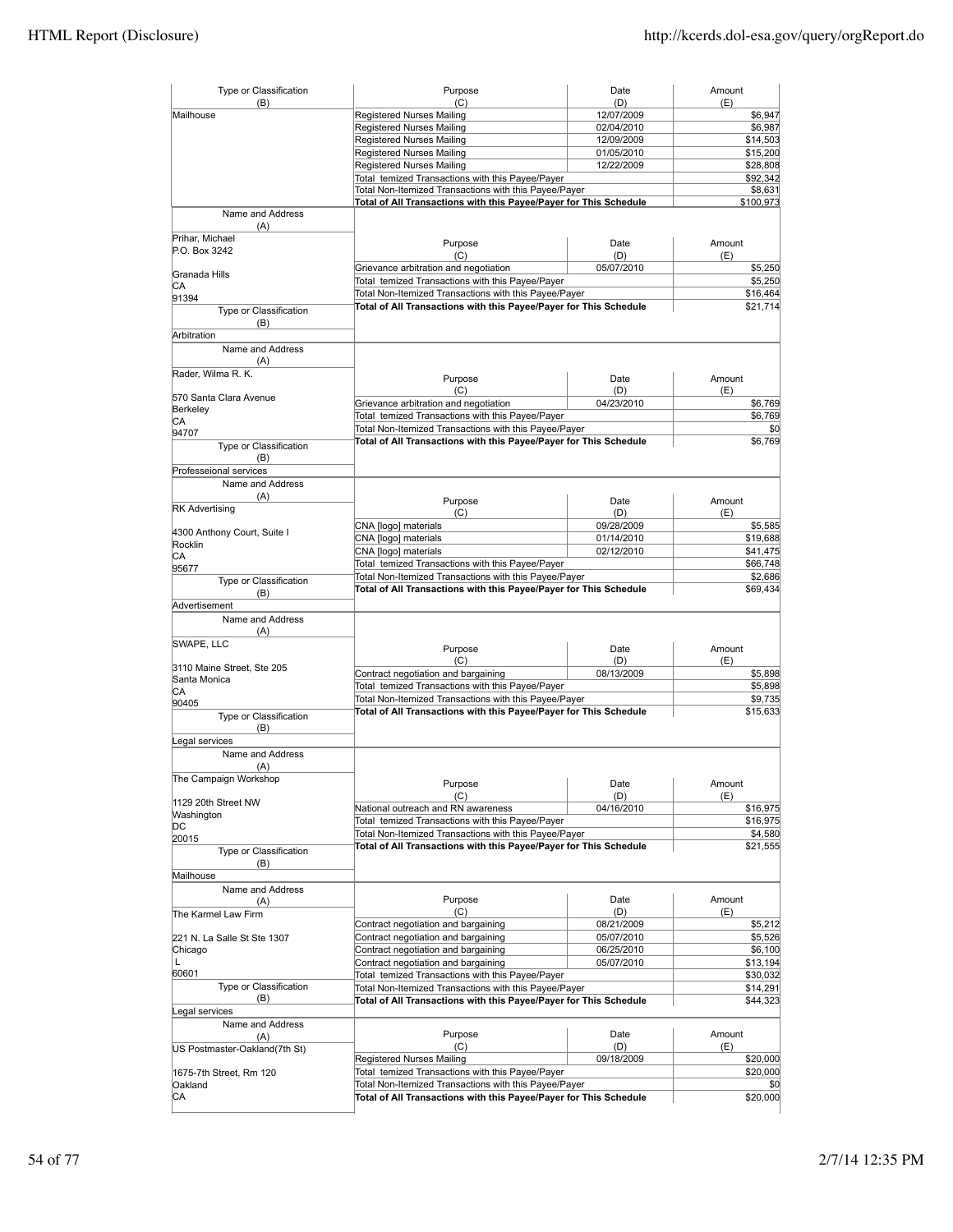| 94615-9651                         |                                                                                           |                          |                     |
|------------------------------------|-------------------------------------------------------------------------------------------|--------------------------|---------------------|
| Type or Classification             |                                                                                           |                          |                     |
| (B)                                |                                                                                           |                          |                     |
| Postage                            |                                                                                           |                          |                     |
| Name and Address<br>(A)            |                                                                                           |                          |                     |
| AIRLINES RPRT NG CORPTAF           | Purpose                                                                                   | Date                     | Amount              |
| 4100 FAIRFAX DR STE 600            | (C)                                                                                       | (D)                      | (E)                 |
| <b>ARL NGTON</b>                   | Grievance arbitration and negotiation<br>Total temized Transactions with this Payee/Payer | 04/26/2010               | \$5,661<br>\$5,661  |
| VA                                 | Total Non-Itemized Transactions with this Payee/Payer                                     |                          | \$159,986           |
| 22203-1657                         | Total of All Transactions with this Payee/Payer for This Schedule                         |                          | \$165,647           |
| Type or Classification<br>(B)      |                                                                                           |                          |                     |
| Airline                            |                                                                                           |                          |                     |
| Name and Address<br>(A)            | Purpose<br>(C)                                                                            | Date<br>(D)              | Amount<br>(E)       |
| AMERICAN A RLINES INC              | Grievance arbitration and negotiation                                                     | 04/25/2010               | \$7,145             |
| CC BILLING/ATTN:J GARDNER          | Grievance arbitration and negotiation                                                     | 07/07/2009               | \$6,396             |
|                                    | Grievance arbitration and negotiation                                                     | 08/12/2009               | \$5,882             |
| <b>TULSA</b><br>ЮK                 | Grievance arbitration and negotiation                                                     | 08/19/2009               | \$5,821             |
| 74158                              | Grievance arbitration and negotiation                                                     | 04/26/2010               | \$5,523             |
| Type or Classification             | Total temized Transactions with this Payee/Payer                                          |                          | \$30,767            |
| (B)                                | Total Non-Itemized Transactions with this Payee/Payer                                     |                          | \$118,785           |
| Airline                            | Total of All Transactions with this Payee/Payer for This Schedule                         |                          | \$149,552           |
| Name and Address                   |                                                                                           |                          |                     |
| (A)                                | Purpose                                                                                   | Date                     | Amount              |
| CONTINENTAL AIRL NES               | (C)                                                                                       | (D)                      | (E)                 |
|                                    | Campaign, education and outreach                                                          | 08/19/2009               | \$32,112            |
| 600 JEFFERSON ST                   | Campaign, education and outreach                                                          | 08/14/2009               | \$14,112            |
| HOUSTON<br>lΤX                     | Campaign, education and outreach                                                          | 08/12/2009<br>04/15/2010 | \$12,824<br>\$5,700 |
| 77002                              | Campaign, education and outreach<br>Total temized Transactions with this Payee/Payer      |                          | \$64,748            |
| Type or Classification             | Total Non-Itemized Transactions with this Payee/Payer                                     |                          | \$135,447           |
| (B)                                | Total of All Transactions with this Payee/Payer for This Schedule                         |                          | \$200,195           |
| Airline                            |                                                                                           |                          |                     |
| Name and Address                   |                                                                                           |                          |                     |
| (A)                                |                                                                                           |                          |                     |
| <b>CROWN PLAZA HOTEL</b>           | Purpose                                                                                   | Date                     | Amount              |
|                                    | (C)                                                                                       | (D)                      | (E)                 |
| 733 W MADISON ST<br><b>CHICAGO</b> | Campaign, education and outreach                                                          | 05/26/2010               | \$5,073             |
| L                                  | Total temized Transactions with this Payee/Payer                                          |                          | \$5,073             |
| 60661-2401                         | Total Non-Itemized Transactions with this Payee/Payer                                     |                          | \$11,223            |
| Type or Classification             | Total of All Transactions with this Payee/Payer for This Schedule                         |                          | \$16,296            |
| (B)                                |                                                                                           |                          |                     |
| Hotel                              |                                                                                           |                          |                     |
| Name and Address<br>(A)            |                                                                                           |                          |                     |
| <b>CRTYRD SACRAMENTO M D-TWN</b>   | Purpose                                                                                   | Date                     | Amount              |
|                                    | (C)                                                                                       | (D)                      | (E)                 |
| 4422 Y ST                          | Campaign, education and outreach                                                          | 08/06/2009               | \$6,960             |
| SACRAMENTO                         | Total temized Transactions with this Payee/Payer                                          |                          | \$6,960             |
| СA<br>95817-2220                   | Total Non-Itemized Transactions with this Payee/Payer                                     |                          | \$179               |
| Type or Classification             | Total of All Transactions with this Payee/Payer for This Schedule                         |                          | \$7,139             |
| (B)                                |                                                                                           |                          |                     |
| Hotel                              |                                                                                           |                          |                     |
| Name and Address                   |                                                                                           |                          |                     |
| (A)                                |                                                                                           |                          |                     |
| <b>DELTA AIR LINES</b>             | Purpose                                                                                   | Date                     | Amount              |
| ATLANTA AIRPORT                    | (C)                                                                                       | (D)                      | (E)                 |
|                                    | Campaign, education and outreach                                                          | 09/03/2009               | \$5,216             |
| ATLANTA                            | Total temized Transactions with this Payee/Payer                                          |                          | \$5,216             |
| GA<br>30320                        | Total Non-Itemized Transactions with this Payee/Payer                                     |                          | \$116,162           |
| Type or Classification             | Total of All Transactions with this Payee/Payer for This Schedule                         |                          | \$121,378           |
| (B)                                |                                                                                           |                          |                     |
| Airline                            |                                                                                           |                          |                     |
| Name and Address                   |                                                                                           |                          |                     |
| (A)                                |                                                                                           |                          |                     |
| DOUBLETREE GUEST SUITES            | Purpose                                                                                   | Date                     | Amount              |
|                                    | (C)                                                                                       | (D)                      | (E)                 |
| 3050 N ROCKY POINT DR W            | Campaign, education and outreach                                                          | 08/22/2009               | \$6,068             |
| <b>TAMPA</b><br>FL                 | Total temized Transactions with this Payee/Payer                                          |                          | \$6,068             |
| 33607-5801                         | Total Non-Itemized Transactions with this Payee/Payer                                     |                          | \$2,357             |
| Type or Classification             | Total of All Transactions with this Payee/Payer for This Schedule                         |                          | \$8,425             |
| (B)                                |                                                                                           |                          |                     |
| Hotel                              |                                                                                           |                          |                     |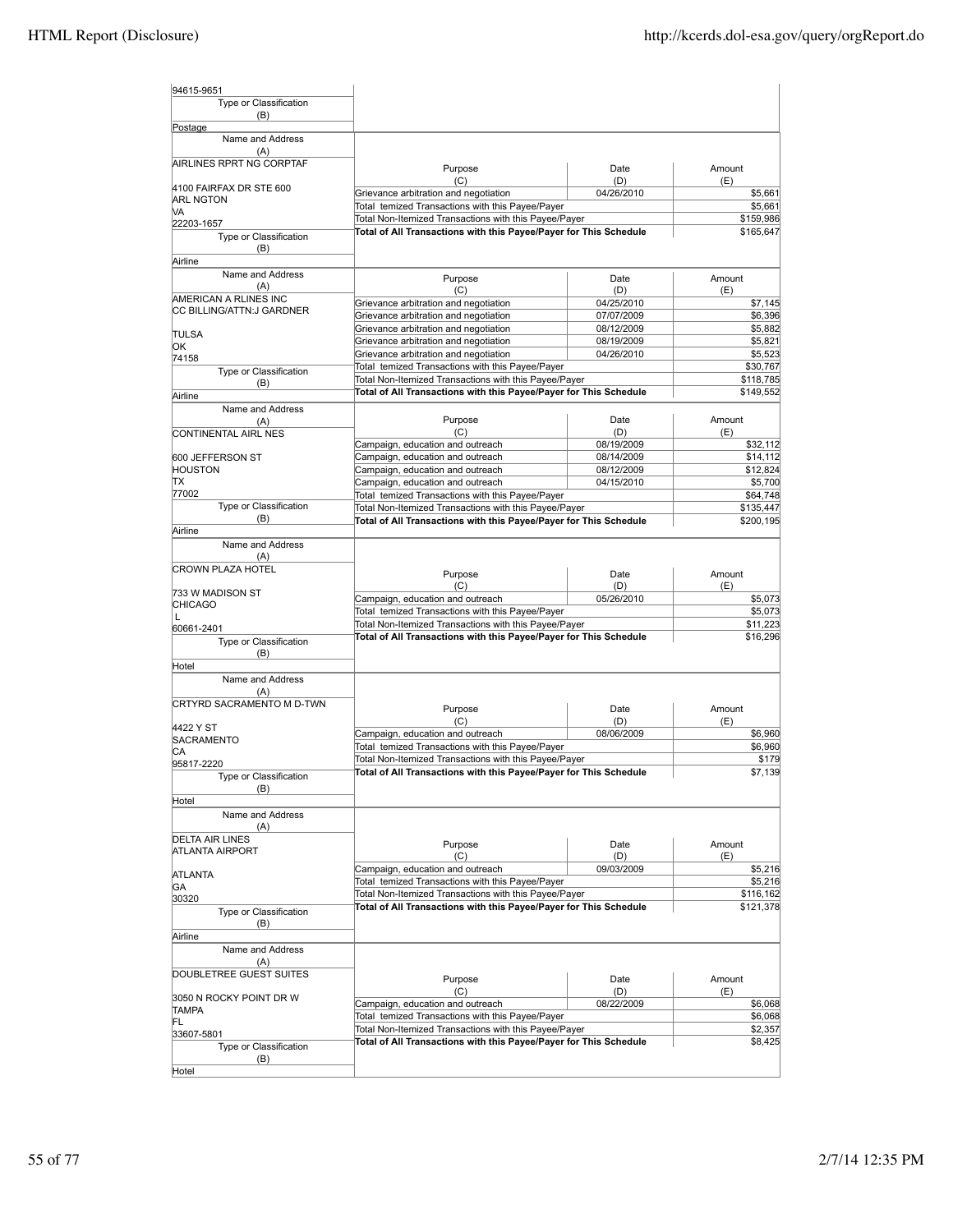| Name and Address                                             |                                                                                                                            |                          |                       |
|--------------------------------------------------------------|----------------------------------------------------------------------------------------------------------------------------|--------------------------|-----------------------|
| (A)                                                          | Purpose                                                                                                                    | Date                     | Amount                |
| DOUBLETREE HOTEL SAN JOSE<br><b>ATT: ACCOUNTS RECEIVABLE</b> | (C)                                                                                                                        | (D)                      | (E)                   |
|                                                              | Campaign, education and outreach                                                                                           | 08/13/2009               | \$7,632               |
| <b>SAN JOSE</b>                                              | Campaign, education and outreach<br>Campaign, education and outreach                                                       | 07/30/2009<br>08/27/2009 | \$5,900<br>\$5,652    |
| СA<br>95110-1001                                             | Total temized Transactions with this Payee/Payer                                                                           |                          | \$19,184              |
| Type or Classification                                       | Total Non-Itemized Transactions with this Payee/Payer                                                                      |                          | \$26,139              |
| (B)                                                          | Total of All Transactions with this Payee/Payer for This Schedule                                                          |                          | \$45,323              |
| Hotel                                                        |                                                                                                                            |                          |                       |
| Name and Address                                             |                                                                                                                            |                          |                       |
| (A)<br>DOUBLETREE SANTA MONICA                               |                                                                                                                            |                          |                       |
|                                                              | Purpose<br>(C)                                                                                                             | Date<br>(D)              | Amount<br>(E)         |
| 1707 4TH ST                                                  | Campaign, education and outreach                                                                                           | 08/21/2009               | \$7,678               |
| <b>SANTA MONICA</b><br>СA                                    | Total temized Transactions with this Payee/Payer                                                                           |                          | \$7,678               |
| 90401-3301                                                   | Total Non-Itemized Transactions with this Payee/Payer                                                                      |                          | \$0                   |
| Type or Classification                                       | Total of All Transactions with this Payee/Payer for This Schedule                                                          |                          | \$7,678               |
| (B)                                                          |                                                                                                                            |                          |                       |
| Hotel<br>Name and Address                                    |                                                                                                                            |                          |                       |
| (A)                                                          |                                                                                                                            |                          |                       |
| <b>ENTERPRISE RENT-A-CAR</b>                                 | Purpose<br>(C)                                                                                                             | Date<br>(D)              | Amount<br>(E)         |
|                                                              | Campaign, education and outreach                                                                                           | 06/02/2010               | \$13,002              |
| 2550 MONUMENT BLVD<br>CONCORD                                | Campaign, education and outreach                                                                                           | 05/06/2010               | \$7,131               |
| CА                                                           | Campaign, education and outreach                                                                                           | 05/21/2010               | \$5,056               |
| 94520                                                        | Total temized Transactions with this Payee/Payer<br>Total Non-Itemized Transactions with this Payee/Payer                  |                          | \$25.189<br>\$216,232 |
| Type or Classification<br>(B)                                | Total of All Transactions with this Payee/Payer for This Schedule                                                          |                          | \$241,421             |
| Car Rental                                                   |                                                                                                                            |                          |                       |
| Name and Address                                             |                                                                                                                            |                          |                       |
| (A)                                                          |                                                                                                                            |                          |                       |
| <b>GLOBAL CHARTER SERVICES</b>                               | Purpose                                                                                                                    | Date                     | Amount                |
| <b>STE 1100</b>                                              | (C)                                                                                                                        | (D)                      | (E)                   |
| CHICAGO                                                      | Campaign, education and outreach<br>Total temized Transactions with this Payee/Payer                                       | 11/17/2009               | \$6,199<br>\$6,199    |
| L                                                            | Total Non-Itemized Transactions with this Payee/Payer                                                                      |                          | \$6,780               |
| 60606<br>Type or Classification                              | Total of All Transactions with this Payee/Payer for This Schedule                                                          |                          | \$12,979              |
| (B)                                                          |                                                                                                                            |                          |                       |
| Transportation                                               |                                                                                                                            |                          |                       |
| Name and Address                                             |                                                                                                                            |                          |                       |
| (A)<br><b>HILTON</b>                                         |                                                                                                                            |                          |                       |
|                                                              | Purpose<br>(C)                                                                                                             | Date<br>(D)              | Amount<br>(E)         |
| 300 ALMADEN BLVD                                             | Campaign, education and outreach                                                                                           | 11/24/2009               | \$11,544              |
| <b>SAN JOSE</b><br>СA                                        | Total temized Transactions with this Payee/Payer                                                                           |                          | \$11,544              |
| 95110-2703                                                   | Total Non-Itemized Transactions with this Payee/Payer                                                                      |                          | \$1,289               |
| Type or Classification                                       | Total of All Transactions with this Payee/Payer for This Schedule                                                          |                          | \$12,833              |
| (B)<br>Hotel                                                 |                                                                                                                            |                          |                       |
| Name and Address                                             |                                                                                                                            |                          |                       |
| (A)                                                          |                                                                                                                            |                          |                       |
| HILTON GARDEN INN-ARCADIA                                    | Purpose                                                                                                                    | Date                     | Amount                |
| 199 N 2ND AVE                                                | (C)                                                                                                                        | (D)                      | (E)                   |
| ARCADIA                                                      | Campaign, education and outreach                                                                                           | 07/23/2009               | \$5,497               |
| СA                                                           | Total temized Transactions with this Payee/Payer<br>Total Non-Itemized Transactions with this Payee/Payer                  |                          | \$5,497<br>\$0        |
| 91006-7079                                                   | Total of All Transactions with this Payee/Payer for This Schedule                                                          |                          | \$5,497               |
| Type or Classification<br>(B)                                |                                                                                                                            |                          |                       |
| Hotel                                                        |                                                                                                                            |                          |                       |
| Name and Address                                             |                                                                                                                            |                          |                       |
| (A)                                                          | Purpose                                                                                                                    |                          |                       |
| <b>HILTON GLENDALE</b>                                       | (C)                                                                                                                        | Date<br>(D)              | Amount<br>(E)         |
| 100 W GLENOAKS BLVD                                          | Campaign, education and outreach                                                                                           | 02/08/2010               | \$8,171               |
| GLENDALE                                                     | Campaign, education and outreach                                                                                           | 02/03/2010               | \$6,000               |
| СA<br>91202-2909                                             | Total temized Transactions with this Payee/Payer                                                                           |                          | \$14,171              |
| Type or Classification                                       | Total Non-Itemized Transactions with this Payee/Payer<br>Total of All Transactions with this Payee/Payer for This Schedule |                          | \$9,103<br>\$23,274   |
| (B)                                                          |                                                                                                                            |                          |                       |
| Hotel                                                        |                                                                                                                            |                          |                       |
| Name and Address                                             | Purpose                                                                                                                    | Date                     | Amount                |
| (A)<br>HYATT HOTELS REGENCY                                  | (C)<br>Campaign, education and outreach                                                                                    | (D)<br>07/01/2009        | (E)<br>\$15,546       |
|                                                              | Total temized Transactions with this Payee/Payer                                                                           |                          | \$27,426              |
| 2025 AVENUE OF THE STARS                                     | Total Non-Itemized Transactions with this Payee/Payer                                                                      |                          | \$0                   |
| LOS ANGELES                                                  | Total of All Transactions with this Payee/Payer for This Schedule                                                          |                          | \$27,426              |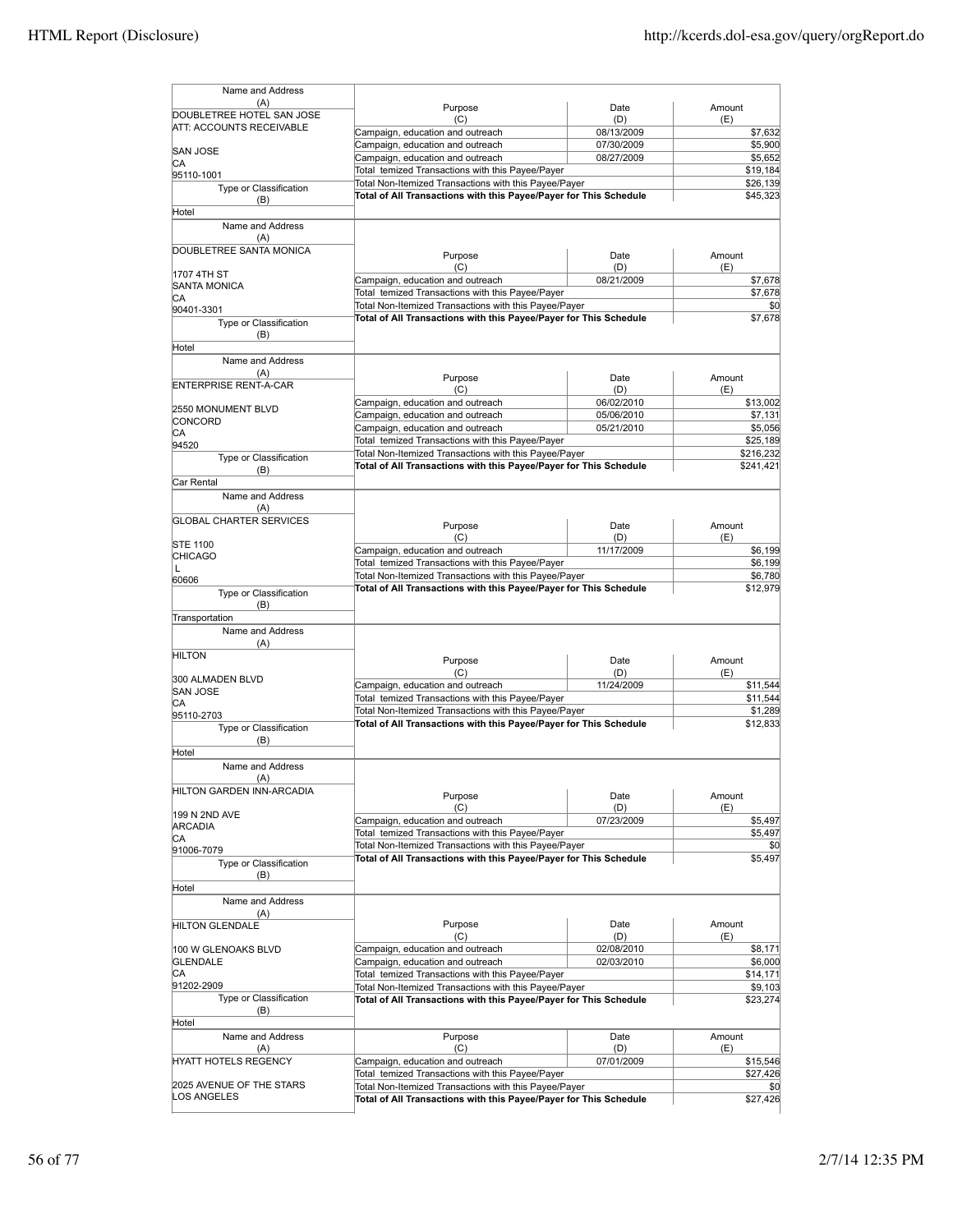| CA                                   | Purpose                                                                                                                    | Date                     | Amount               |
|--------------------------------------|----------------------------------------------------------------------------------------------------------------------------|--------------------------|----------------------|
| 90067-4701<br>Type or Classification | (C)<br>Campaign, education and outreach                                                                                    | (D)<br>08/04/2009        | (E)<br>\$11,880      |
| (B)                                  | Total temized Transactions with this Payee/Payer                                                                           |                          | \$27,426             |
| Hotel                                | Total Non-Itemized Transactions with this Payee/Payer                                                                      |                          | \$0                  |
| Name and Address                     | Total of All Transactions with this Payee/Payer for This Schedule                                                          |                          | \$27,426             |
| (A)                                  |                                                                                                                            |                          |                      |
| <b>HYATT REGENCY MISSION BAY</b>     | Purpose                                                                                                                    | Date                     | Amount               |
|                                      | (C)                                                                                                                        | (D)                      | (E)                  |
| 1441 QUIVIRA RD<br><b>SAN DIEGO</b>  | Campaign, education and outreach                                                                                           | 07/24/2009               | \$13,659             |
| СA                                   | Total temized Transactions with this Payee/Payer                                                                           |                          | \$13,659             |
| 92109                                | Total Non-Itemized Transactions with this Payee/Payer<br>Total of All Transactions with this Payee/Payer for This Schedule |                          | \$3,857<br>\$17,516  |
| Type or Classification               |                                                                                                                            |                          |                      |
| (B)<br>Hotel                         |                                                                                                                            |                          |                      |
| Name and Address                     |                                                                                                                            |                          |                      |
| (A)                                  |                                                                                                                            |                          |                      |
| <b>JETBLUE ARC</b>                   | Purpose                                                                                                                    | Date                     | Amount               |
| 6322 S 3000 E STE G10                | (C)                                                                                                                        | (D)                      | (E)                  |
| <b>SALT LAKE CITY</b>                | Campaign, education and outreach                                                                                           | 04/25/2010               | \$5,345              |
| UT                                   | Total temized Transactions with this Payee/Payer<br>Total Non-Itemized Transactions with this Payee/Payer                  |                          | \$5,345<br>\$41,007  |
| 84121<br>Type or Classification      | Total of All Transactions with this Payee/Payer for This Schedule                                                          |                          | \$46,352             |
| (B)                                  |                                                                                                                            |                          |                      |
| Airline                              |                                                                                                                            |                          |                      |
| Name and Address                     |                                                                                                                            |                          |                      |
| (A)                                  |                                                                                                                            |                          |                      |
| <b>JW MARRIOTT</b>                   | Purpose                                                                                                                    | Date                     | Amount               |
| 500 POST ST                          | (C)<br>Campaign, education and outreach                                                                                    | (D)<br>01/16/2010        | (E)<br>\$14,600      |
| <b>SAN FRANCISCO</b>                 | Total temized Transactions with this Payee/Payer                                                                           |                          | \$14,600             |
| СA<br>94102-1229                     | Total Non-Itemized Transactions with this Payee/Payer                                                                      |                          | \$1,087              |
| Type or Classification               | Total of All Transactions with this Payee/Payer for This Schedule                                                          |                          | \$15,687             |
| (B)                                  |                                                                                                                            |                          |                      |
| Hotel                                |                                                                                                                            |                          |                      |
| Name and Address                     |                                                                                                                            |                          |                      |
| (A)<br>LYNX AIR INTL NC              |                                                                                                                            |                          |                      |
|                                      | Purpose<br>(C)                                                                                                             | Date<br>(D)              | Amount<br>(E)        |
| 3402 SW 9TH AVE                      | Campaign, education and outreach                                                                                           | 03/31/2010               | \$5,510              |
| FORT LAUDERDALE<br>FL                | Total temized Transactions with this Payee/Payer                                                                           |                          | \$5,510              |
| 33315-3402                           | Total Non-Itemized Transactions with this Payee/Payer                                                                      |                          | \$551                |
| Type or Classification               | Total of All Transactions with this Payee/Payer for This Schedule                                                          |                          | \$6,061              |
| (B)                                  |                                                                                                                            |                          |                      |
| Airline<br>Name and Address          |                                                                                                                            |                          |                      |
| (A)                                  |                                                                                                                            |                          |                      |
| MARRIOTT - OAKLAND CITY              | Purpose                                                                                                                    | Date                     | Amount               |
|                                      | (C)                                                                                                                        | (D)                      | (E)                  |
| 1001 BROADWAY<br><b>OAKLAND</b>      | Campaign, education and outreach<br>Campaign, education and outreach                                                       | 07/16/2009<br>03/30/2010 | \$25,973<br>\$5,086  |
| СA                                   | Total temized Transactions with this Payee/Payer                                                                           |                          | \$31,059             |
| 94607-4019                           | Total Non-Itemized Transactions with this Payee/Payer                                                                      |                          | \$39,921             |
| Type or Classification               | Total of All Transactions with this Payee/Payer for This Schedule                                                          |                          | \$70,980             |
| (B)<br>Hotel                         |                                                                                                                            |                          |                      |
| Name and Address                     |                                                                                                                            |                          |                      |
| (A)                                  |                                                                                                                            |                          |                      |
| MARRIOTT 33718 LAX                   | Purpose                                                                                                                    | Date                     | Amount               |
| 5855 W CENTURY BLVD                  | (C)                                                                                                                        | (D)                      | (E)                  |
| LOS ANGELES                          | Campaign, education and outreach<br>Total temized Transactions with this Payee/Payer                                       | 11/13/2009               | \$8,387<br>\$8,387   |
| CА                                   | Total Non-Itemized Transactions with this Payee/Payer                                                                      |                          | \$767                |
| 90045-5614<br>Type or Classification | Total of All Transactions with this Payee/Payer for This Schedule                                                          |                          | \$9,154              |
| (B)                                  |                                                                                                                            |                          |                      |
| Hotel                                |                                                                                                                            |                          |                      |
| Name and Address                     |                                                                                                                            |                          |                      |
| (A)                                  |                                                                                                                            |                          |                      |
| MARRIOTT 33734 SANTA CLRA            | Purpose                                                                                                                    | Date                     | Amount               |
| 2700 MISSION COLLEGE BLVD            | (C)                                                                                                                        | (D)                      | (E)                  |
| SANTA CLARA                          | Campaign, education and outreach<br>Total temized Transactions with this Payee/Payer                                       | 08/04/2009               | \$16,659<br>\$16,659 |
| СA                                   | Total Non-Itemized Transactions with this Payee/Payer                                                                      |                          | \$0                  |
| 95054-1218<br>Type or Classification | Total of All Transactions with this Payee/Payer for This Schedule                                                          |                          | \$16,659             |
| (B)                                  |                                                                                                                            |                          |                      |
| Hotel                                |                                                                                                                            |                          |                      |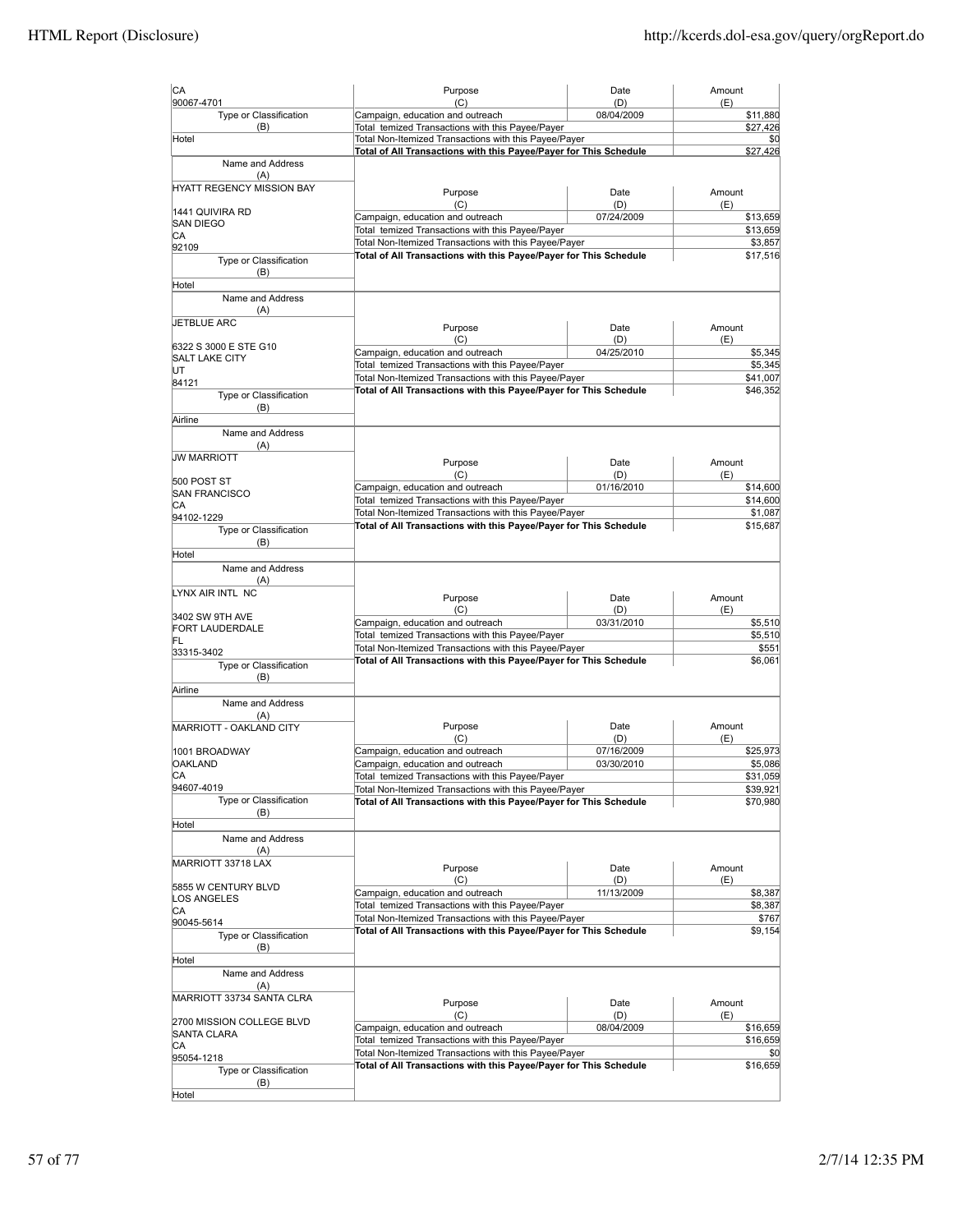| Name and Address                        |                                                                                                                            |                          |                      |
|-----------------------------------------|----------------------------------------------------------------------------------------------------------------------------|--------------------------|----------------------|
| (A)                                     | Purpose                                                                                                                    | Date                     | Amount               |
| MARRIOTT 337C9 SAN F AP                 | (C)                                                                                                                        | (D)                      | (E)                  |
|                                         | Campaign, education and outreach                                                                                           | 07/14/2009               | \$15,016             |
| 1800 BAYSHORE HWY<br><b>BURLINGAME</b>  | Campaign, education and outreach                                                                                           | 08/08/2009<br>08/07/2009 | \$7,500<br>\$6,179   |
| СA                                      | Campaign, education and outreach<br>Campaign, education and outreach                                                       | 08/06/2009               | \$5,000              |
| 94010-1203                              | Total temized Transactions with this Payee/Payer                                                                           |                          | \$33,695             |
| Type or Classification                  | Total Non-Itemized Transactions with this Payee/Payer                                                                      |                          | \$2,739              |
| (B)                                     | Total of All Transactions with this Payee/Payer for This Schedule                                                          |                          | \$36,434             |
| Hotel                                   |                                                                                                                            |                          |                      |
| Name and Address                        |                                                                                                                            |                          |                      |
| (A)                                     |                                                                                                                            |                          |                      |
| MARRIOTT 337F2 SAN FRAN                 |                                                                                                                            |                          |                      |
| 55 4TH ST                               | Purpose<br>(C)                                                                                                             | Date<br>(D)              | Amount<br>(E)        |
| SAN FRANCISCO                           | Total temized Transactions with this Payee/Payer                                                                           |                          | \$0                  |
| СA                                      | Total Non-Itemized Transactions with this Payee/Payer                                                                      |                          | \$4,235              |
| 94103-3156                              | Total of All Transactions with this Payee/Payer for This Schedule                                                          |                          | \$4,235              |
| Type or Classification                  |                                                                                                                            |                          |                      |
| (B)                                     |                                                                                                                            |                          |                      |
| Hotel                                   |                                                                                                                            |                          |                      |
| Name and Address                        |                                                                                                                            |                          |                      |
| (A)                                     |                                                                                                                            |                          |                      |
| MARRIOTT 337W4 S STS MT                 | Purpose<br>(C)                                                                                                             | Date<br>(D)              | Amount<br>(E)        |
| 16770 N PERIMETER DR                    | Campaign, education and outreach                                                                                           | 11/16/2009               | \$61,595             |
| <b>SCOTTSDALE</b>                       | Campaign, education and outreach                                                                                           | 10/15/2009               | \$10,000             |
| AZ                                      | Total temized Transactions with this Payee/Payer                                                                           |                          | \$71,595             |
| 85260-1007                              | Total Non-Itemized Transactions with this Payee/Payer                                                                      |                          | \$0                  |
| Type or Classification                  | Total of All Transactions with this Payee/Payer for This Schedule                                                          |                          | \$71,595             |
| (B)                                     |                                                                                                                            |                          |                      |
| Hotel                                   |                                                                                                                            |                          |                      |
| Name and Address                        |                                                                                                                            |                          |                      |
| (A)                                     | Purpose                                                                                                                    | Date                     | Amount               |
| <b>MARRIOTT HOTEL</b>                   | (C)                                                                                                                        | (D)                      | (E)                  |
| 2355 N MAIN ST                          | Campaign, education and outreach                                                                                           | 07/03/2009               | \$7,245              |
| <b>WALNUT CREEK</b>                     | Campaign, education and outreach                                                                                           | 08/15/2009               | \$6,167              |
| СA                                      | Total temized Transactions with this Payee/Payer                                                                           |                          | \$13,412             |
| 94596-3547                              | Total Non-Itemized Transactions with this Payee/Payer                                                                      |                          | \$205                |
| Type or Classification                  | Total of All Transactions with this Payee/Payer for This Schedule                                                          |                          | \$13,617             |
| (B)                                     |                                                                                                                            |                          |                      |
| Hotel                                   |                                                                                                                            |                          |                      |
| Name and Address                        |                                                                                                                            |                          |                      |
| (A)<br><b>MARRIOTT LOS ANGELES DOWN</b> |                                                                                                                            |                          |                      |
|                                         | Purpose                                                                                                                    | Date                     | Amount               |
| 333 S FIGUEROA ST                       | (C)                                                                                                                        | (D)                      | (E)                  |
| LOS ANGELES                             | Campaign, education and outreach                                                                                           | 11/06/2009               | \$13,227             |
| IСA                                     | Total temized Transactions with this Payee/Payer                                                                           |                          | \$13,227<br>\$10,066 |
| 90071                                   | Total Non-Itemized Transactions with this Payee/Payer<br>Total of All Transactions with this Payee/Payer for This Schedule |                          | \$23,293             |
| Type or Classification                  |                                                                                                                            |                          |                      |
| (B)                                     |                                                                                                                            |                          |                      |
| Hotel                                   |                                                                                                                            |                          |                      |
| Name and Address                        |                                                                                                                            |                          |                      |
| (A)<br>NORTHWEST A RLINES               |                                                                                                                            |                          |                      |
|                                         | Purpose                                                                                                                    | Date                     | Amount               |
| CASH ER DIV 410                         | (C)                                                                                                                        | (D)<br>08/14/2009        | (E)                  |
| <b>SAINT PAUL</b>                       | Campaign, education and outreach<br>Total temized Transactions with this Payee/Payer                                       |                          | \$7,750<br>\$7,750   |
| MN                                      | Total Non-Itemized Transactions with this Payee/Payer                                                                      |                          | \$11,151             |
| 55111                                   | Total of All Transactions with this Payee/Payer for This Schedule                                                          |                          | \$18,901             |
| Type or Classification                  |                                                                                                                            |                          |                      |
| (B)<br>Airline                          |                                                                                                                            |                          |                      |
| Name and Address                        |                                                                                                                            |                          |                      |
| (A)                                     |                                                                                                                            |                          |                      |
| OAKWOOD CHICAGO 761                     |                                                                                                                            |                          |                      |
|                                         | Purpose                                                                                                                    | Date<br>(D)              | Amount               |
| 77 W HURON ST                           | (C)<br>Campaign, education and outreach                                                                                    | 07/23/2009               | (E)<br>\$6,210       |
| <b>CHICAGO</b>                          | Total temized Transactions with this Payee/Payer                                                                           |                          | \$6,210              |
| L                                       | Total Non-Itemized Transactions with this Payee/Payer                                                                      |                          | \$11,530             |
| 60654-2852                              | Total of All Transactions with this Payee/Payer for This Schedule                                                          |                          | \$17,740             |
| Type or Classification                  |                                                                                                                            |                          |                      |
| (B)<br>Corp. Housing                    |                                                                                                                            |                          |                      |
| Name and Address                        | Purpose                                                                                                                    | Date                     | Amount               |
| (A)                                     | (C)                                                                                                                        | (D)                      | (E)                  |
| OAKWOOD CORP HOUSING 916                | Campaign, education and outreach                                                                                           | 07/08/2009               | \$11,264             |
|                                         | Total temized Transactions with this Payee/Payer                                                                           |                          | \$17,599             |
| 1501 HAMBURG TPKE                       | Total Non-Itemized Transactions with this Payee/Payer                                                                      |                          | \$4,335              |
| WAYNE                                   | Total of All Transactions with this Payee/Payer for This Schedule                                                          |                          | \$21,934             |
|                                         |                                                                                                                            |                          |                      |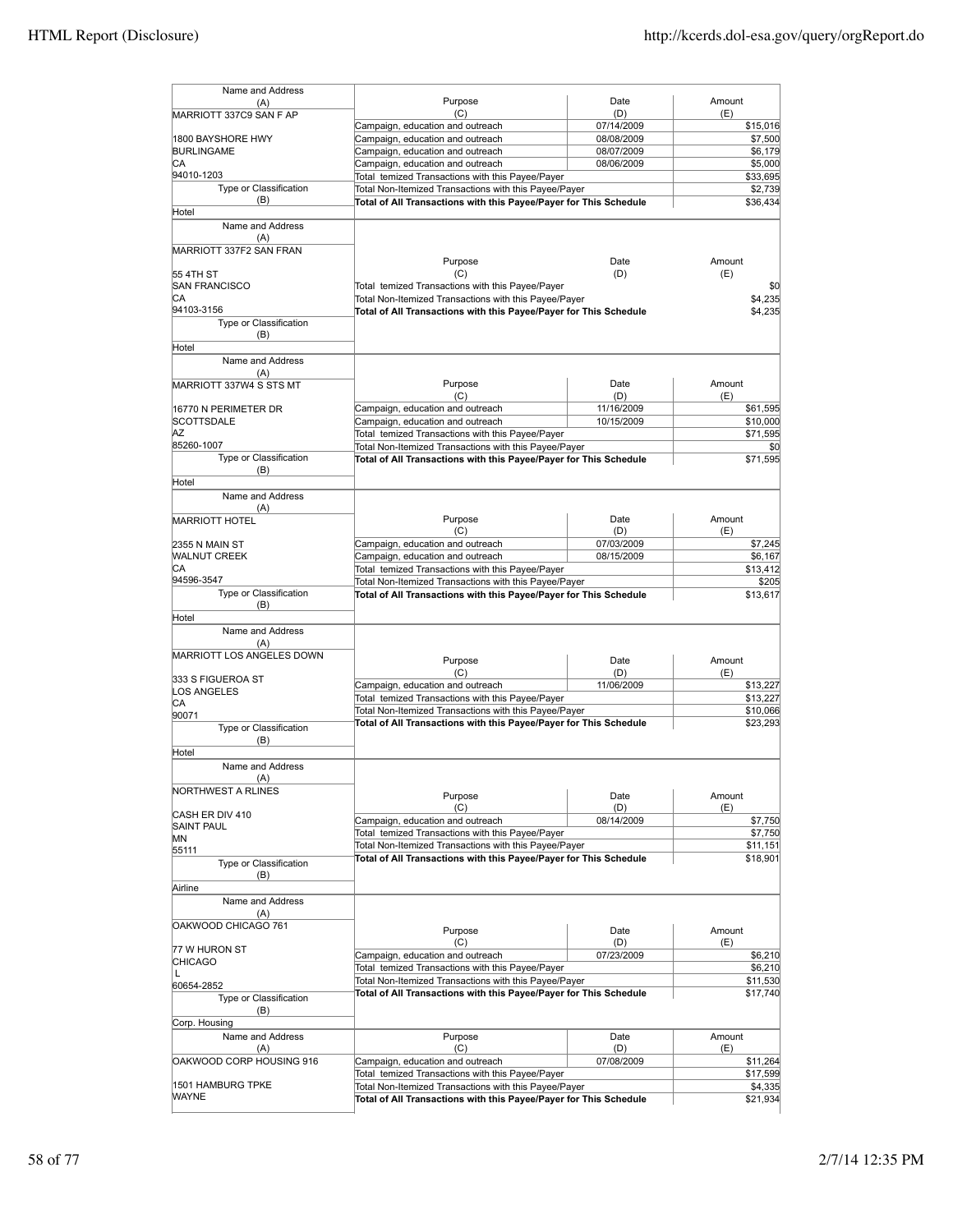| NJ                                   | Purpose                                                                                                                    | Date                     | Amount               |
|--------------------------------------|----------------------------------------------------------------------------------------------------------------------------|--------------------------|----------------------|
| 07470-4032<br>Type or Classification | (C)<br>Campaign, education and outreach                                                                                    | (D)<br>07/22/2009        | (E)<br>\$6,335       |
| (B)                                  | Total temized Transactions with this Payee/Payer                                                                           |                          | \$17,599             |
| Corp. Housing                        | Total Non-Itemized Transactions with this Payee/Payer                                                                      |                          | \$4,335              |
|                                      | Total of All Transactions with this Payee/Payer for This Schedule                                                          |                          | \$21,934             |
| Name and Address<br>(A)              |                                                                                                                            |                          |                      |
| OAKWOOD CORP HOUSING 997             |                                                                                                                            |                          |                      |
|                                      | Purpose                                                                                                                    | Date                     | Amount               |
| 260 E FLAM NGO RD APT 132            | (C)<br>Campaign, education and outreach                                                                                    | (D)<br>07/01/2009        | (E)<br>\$10,604      |
| <b>LAS VEGAS</b>                     | Total temized Transactions with this Payee/Payer                                                                           |                          | \$10,604             |
| lNV<br>89169-0318                    | Total Non-Itemized Transactions with this Payee/Payer                                                                      |                          | \$16,326             |
| Type or Classification               | Total of All Transactions with this Payee/Payer for This Schedule                                                          |                          | \$26,930             |
| (B)                                  |                                                                                                                            |                          |                      |
| Corp. Housing                        |                                                                                                                            |                          |                      |
| Name and Address                     |                                                                                                                            |                          |                      |
| (A)                                  |                                                                                                                            |                          |                      |
| OAKWOOD CORP HSNG 943                | Purpose                                                                                                                    | Date                     | Amount               |
| 639 GEARY ST                         | (C)                                                                                                                        | (D)                      | (E)                  |
| <b>SAN FRANCISCO</b>                 | Campaign, education and outreach                                                                                           | 08/14/2009               | \$9,540              |
| CА                                   | Total temized Transactions with this Payee/Payer                                                                           |                          | \$9,540              |
| 94102-1668                           | Total Non-Itemized Transactions with this Payee/Payer<br>Total of All Transactions with this Payee/Payer for This Schedule |                          | \$0<br>\$9,540       |
| Type or Classification               |                                                                                                                            |                          |                      |
| (B)<br>Corp. Housing                 |                                                                                                                            |                          |                      |
| Name and Address                     | Purpose                                                                                                                    | Date                     | Amount               |
| (A)                                  | (C)                                                                                                                        | (D)                      | (E)                  |
| OAKWOOD CORP HSNG-NPC859             | Campaign, education and outreach                                                                                           | 08/26/2009               | \$18,580             |
|                                      | Campaign, education and outreach                                                                                           | 10/02/2009               | \$17,790             |
| 8804 N 23RD AVE STE A1               | Campaign, education and outreach                                                                                           | 09/29/2009               | \$14,542             |
| <b>PHOENIX</b><br>ΑZ                 | Campaign, education and outreach                                                                                           | 11/04/2009               | \$11,897             |
| 85021-4160                           | Campaign, education and outreach                                                                                           | 10/28/2009               | \$11,055             |
| Type or Classification               | Campaign, education and outreach                                                                                           | 01/25/2010               | \$10,356             |
| (B)                                  | Campaign, education and outreach<br>Campaign, education and outreach                                                       | 10/14/2009<br>09/11/2009 | \$9,840<br>\$7,882   |
| Corp. Housing                        | Campaign, education and outreach                                                                                           | 09/25/2009               | \$5,880              |
|                                      | Total temized Transactions with this Payee/Payer                                                                           |                          | \$107,822            |
|                                      | Total Non-Itemized Transactions with this Payee/Payer                                                                      |                          | \$18,012             |
|                                      | Total of All Transactions with this Payee/Payer for This Schedule                                                          |                          | \$125,834            |
| Name and Address                     |                                                                                                                            |                          |                      |
| (A)                                  |                                                                                                                            |                          |                      |
| RENAISSANCE LAS VEGAS HOTEL          | Purpose                                                                                                                    | Date                     | Amount               |
| 3400 PARADISE RD                     | (C)                                                                                                                        | (D)                      | (E)                  |
| <b>LAS VEGAS</b>                     | Campaign, education and outreach                                                                                           | 08/14/2009               | \$23,163             |
| <b>NV</b>                            | Total temized Transactions with this Payee/Payer                                                                           |                          | \$23,163             |
| 89109-0931                           | Total Non-Itemized Transactions with this Payee/Payer                                                                      |                          | \$0                  |
| Type or Classification               | Total of All Transactions with this Payee/Payer for This Schedule                                                          |                          | \$23,163             |
| (B)                                  |                                                                                                                            |                          |                      |
| Hotel<br>Name and Address            |                                                                                                                            |                          |                      |
| (A)                                  |                                                                                                                            |                          |                      |
| <b>RESIDENCE INN KC OVERLAND</b>     |                                                                                                                            |                          |                      |
|                                      | Purpose<br>(C)                                                                                                             | Date<br>(D)              | Amount<br>(E)        |
| KANSAS CITY OVERLAND PARK            | Campaign, education and outreach                                                                                           | 10/27/2009               | \$5,333              |
| <b>OVERLAND PARK</b>                 | Total temized Transactions with this Payee/Payer                                                                           |                          | \$5,333              |
| ΚS<br>66213-2647                     | Total Non-Itemized Transactions with this Payee/Payer                                                                      |                          | \$38,961             |
| Type or Classification               | Total of All Transactions with this Payee/Payer for This Schedule                                                          |                          | \$44,294             |
| (B)                                  |                                                                                                                            |                          |                      |
| Hotel                                |                                                                                                                            |                          |                      |
| Name and Address                     | Purpose                                                                                                                    | Date                     | Amount               |
| (A)                                  | (C)                                                                                                                        | (D)                      | (E)                  |
| <b>SEASCAPE</b>                      | Leadership training and development                                                                                        | 09/25/2009               | \$60,000             |
|                                      | Leadership training and development                                                                                        | 09/29/2009               | \$60,000             |
| 1 SEASCAPE RESORT DR<br><b>APTOS</b> | Leadership training and development                                                                                        | 09/30/2009               | \$60,000             |
| СA                                   | Leadership training and development                                                                                        | 10/01/2009               | \$58,099             |
| 95003-5854                           | Leadership training and development                                                                                        | 08/12/2009               | \$5,000              |
| Type or Classification               | Total temized Transactions with this Payee/Payer                                                                           |                          | \$243,099<br>\$1,514 |
| (B)                                  | Total Non-Itemized Transactions with this Payee/Payer<br>Total of All Transactions with this Payee/Payer for This Schedule |                          | \$244,613            |
| Hotel                                |                                                                                                                            |                          |                      |
| Name and Address<br>(A)              |                                                                                                                            |                          |                      |
| SHERATON FT LAUDERDALE ARPT          | Purpose                                                                                                                    | Date                     | Amount               |
|                                      | (C)<br>Campaign, education and outreach                                                                                    | (D)<br>08/15/2009        | (E)<br>\$7,087       |
| 1825 GRIFFIN RD                      | Total temized Transactions with this Payee/Payer                                                                           |                          | \$7,087              |
| <b>DANIA BEACH</b>                   | Total Non-Itemized Transactions with this Payee/Payer                                                                      |                          | \$3,152              |
| FL                                   |                                                                                                                            |                          |                      |
| 33004-2213                           | Total of All Transactions with this Payee/Payer for This Schedule                                                          |                          | \$10,239             |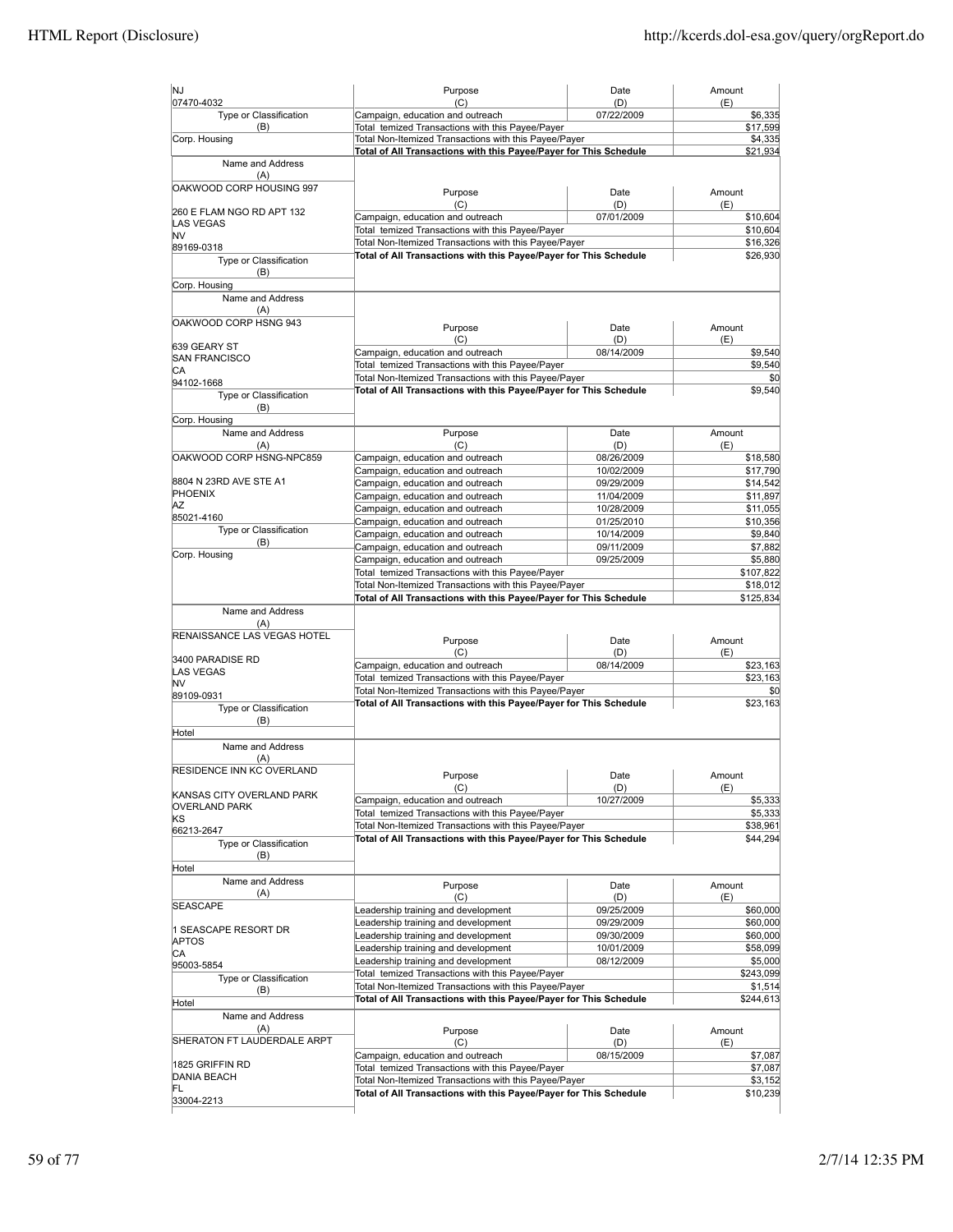| Type or Classification<br>(B)        |                                                                                                                            |                          |                        |
|--------------------------------------|----------------------------------------------------------------------------------------------------------------------------|--------------------------|------------------------|
| Hotel                                |                                                                                                                            |                          |                        |
| Name and Address<br>(A)              |                                                                                                                            |                          |                        |
| SHERATON GRAND SACRAMENTO            | Purpose<br>(C)                                                                                                             | Date<br>(D)              | Amount<br>(E)          |
| 1230 J ST                            | Campaign, education and outreach                                                                                           | 07/02/2009               | \$8,874                |
| <b>SACRAMENTO</b>                    | Campaign, education and outreach                                                                                           | 10/14/2009               | \$7,381                |
| СA<br>95814-2907                     | Total temized Transactions with this Payee/Payer                                                                           |                          | \$16,255               |
| Type or Classification               | Total Non-Itemized Transactions with this Payee/Payer<br>Total of All Transactions with this Payee/Payer for This Schedule |                          | \$11,690<br>\$27,945   |
| (B)<br>Hotel                         |                                                                                                                            |                          |                        |
| Name and Address                     |                                                                                                                            |                          |                        |
| (A)<br><b>SHERATON HOTEL</b>         | Purpose                                                                                                                    | Date                     | Amount                 |
|                                      | (C)                                                                                                                        | (D)                      | (E)                    |
| 37 FORBES RD<br><b>BRAINTREE</b>     | Campaign, education and outreach                                                                                           | 09/16/2009               | \$11,337               |
| MА                                   | Total temized Transactions with this Payee/Payer                                                                           |                          | \$11,337               |
| 02184-2602                           | Total Non-Itemized Transactions with this Payee/Payer                                                                      |                          | \$0                    |
| Type or Classification               | Total of All Transactions with this Payee/Payer for This Schedule                                                          |                          | \$11,337               |
| (B)<br>Hotel                         |                                                                                                                            |                          |                        |
| Name and Address                     | Purpose                                                                                                                    | Date                     | Amount                 |
| (A)<br>SOUTHWEST A RLINES            | (C)<br>Campaign, education and outreach                                                                                    | (D)<br>08/19/2009        | (E)<br>\$13,046        |
| PO BOX 36611                         | Campaign, education and outreach                                                                                           | 07/07/2009               | \$12,824               |
|                                      | Campaign, education and outreach                                                                                           | 08/31/2009               | \$11,824               |
| <b>DALLAS</b>                        | Campaign, education and outreach                                                                                           | 08/12/2009               | \$10,576               |
| TХ<br>75235                          | Campaign, education and outreach                                                                                           | 07/29/2009               | \$9,799                |
| <b>Type or Classification</b>        | Campaign, education and outreach                                                                                           | 08/21/2009               | \$8,717                |
| (B)                                  | Campaign, education and outreach<br>Campaign, education and outreach                                                       | 10/16/2009<br>01/07/2010 | \$8,637<br>\$8,045     |
| Airline                              | Campaign, education and outreach                                                                                           | 07/01/2009               | \$7,693                |
|                                      | Campaign, education and outreach                                                                                           | 04/19/2010               | \$7,619                |
|                                      | Campaign, education and outreach                                                                                           | 08/11/2009               | \$7,608                |
|                                      | Campaign, education and outreach                                                                                           | 10/23/2009               | \$7,356                |
|                                      | Campaign, education and outreach                                                                                           | 07/01/2009               | \$6,909                |
|                                      | Campaign, education and outreach                                                                                           | 08/10/2009               | \$6,827                |
|                                      | Campaign, education and outreach<br>Campaign, education and outreach                                                       | 06/15/2010<br>08/06/2009 | \$6,758<br>\$6,626     |
|                                      | Campaign, education and outreach                                                                                           | 09/28/2009               | \$6,618                |
|                                      | Campaign, education and outreach                                                                                           | 11/05/2009               | \$6,307                |
|                                      | Campaign, education and outreach                                                                                           | 07/30/2009               | \$6,294                |
|                                      | Campaign, education and outreach                                                                                           | 08/04/2009               | \$5,795                |
|                                      | Campaign, education and outreach                                                                                           | 10/21/2009<br>07/01/2009 | \$5,552                |
|                                      | Campaign, education and outreach<br>Campaign, education and outreach                                                       | 08/07/2009               | \$5,551<br>\$5,450     |
|                                      | Campaign, education and outreach                                                                                           | 08/24/2009               | \$5,450                |
|                                      | Campaign, education and outreach                                                                                           | 05/03/2010               | \$5,357                |
|                                      | Campaign, education and outreach                                                                                           | 07/24/2009               | \$5,309                |
|                                      | Campaign, education and outreach                                                                                           | 09/16/2009               | \$5,206                |
|                                      | Campaign, education and outreach                                                                                           | 04/14/2010               | \$5,197                |
|                                      | Total temized Transactions with this Payee/Payer<br>Total Non-Itemized Transactions with this Payee/Payer                  |                          | \$208,950<br>\$424,965 |
|                                      | Total of All Transactions with this Payee/Payer for This Schedule                                                          |                          | \$633,915              |
| Name and Address<br>(A)              |                                                                                                                            |                          |                        |
| THE PALACE                           | Purpose                                                                                                                    | Date                     | Amount                 |
| 2 NEW MONTGOMERY ST                  | (C)<br>Campaign, education and outreach                                                                                    | (D)<br>10/07/2009        | (E)<br>\$7,480         |
| <b>SAN FRANCISCO</b>                 | Total temized Transactions with this Payee/Payer                                                                           |                          | \$7,480                |
| СA                                   | Total Non-Itemized Transactions with this Payee/Payer                                                                      |                          | \$1,045                |
| 94105-3402<br>Type or Classification | Total of All Transactions with this Payee/Payer for This Schedule                                                          |                          | \$8,525                |
| (B)<br>Hotel                         |                                                                                                                            |                          |                        |
| Name and Address                     | Purpose                                                                                                                    | Date                     | Amount                 |
| (A)<br>UNITED AIRL NES               | (C)<br>Campaign, education and outreach                                                                                    | (D)<br>04/26/2010        | (E)<br>\$40,692        |
|                                      | Campaign, education and outreach                                                                                           | 04/25/2010               | \$24,380               |
| 1200 E ALGONQUIN RD                  | Campaign, education and outreach                                                                                           | 04/15/2010               | \$20,821               |
| <b>ELK GROVE VILLAGE</b>             | Campaign, education and outreach                                                                                           | 08/13/2009               | \$16,312               |
| Г<br>60007                           | Campaign, education and outreach                                                                                           | 04/14/2010               | \$15,504               |
| Type or Classification               | Campaign, education and outreach                                                                                           | 04/22/2010               | \$10,493               |
| (B)                                  | Campaign, education and outreach<br>Campaign, education and outreach                                                       | 04/12/2010<br>04/23/2010 | \$10,222<br>\$9,739    |
| Airline                              | Total temized Transactions with this Payee/Payer                                                                           |                          | \$257,285              |
|                                      | Total Non-Itemized Transactions with this Payee/Payer                                                                      |                          | \$149,386              |
|                                      | Total of All Transactions with this Payee/Payer for This Schedule                                                          |                          | \$406,671              |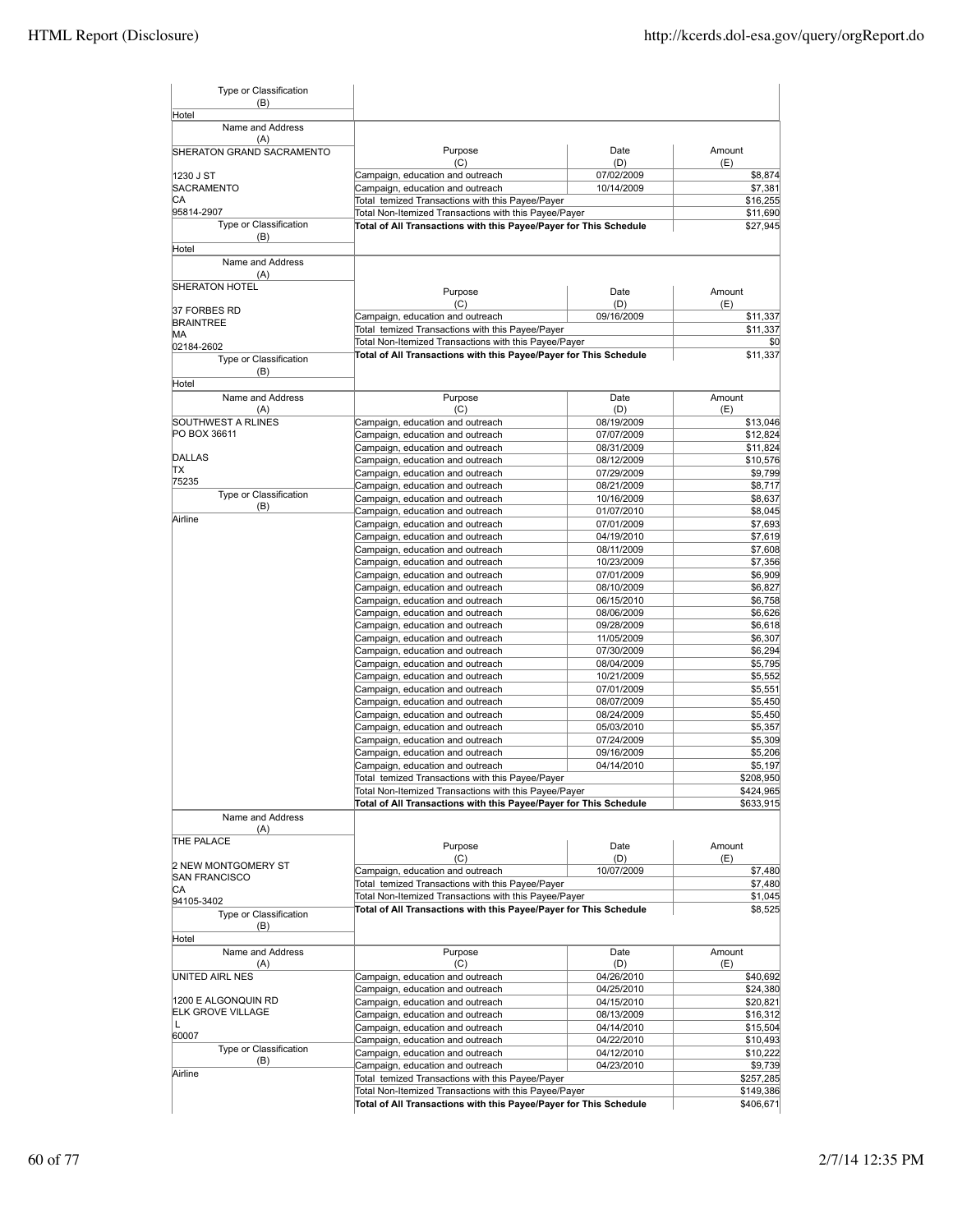|                             | Purpose                                                           | Date       | Amount    |
|-----------------------------|-------------------------------------------------------------------|------------|-----------|
|                             | (C)                                                               | (D)        | (E)       |
|                             | Campaign, education and outreach                                  | 04/08/2010 | \$9,501   |
|                             | Campaign, education and outreach                                  | 04/16/2010 | \$9,225   |
|                             | Campaign, education and outreach                                  | 07/31/2009 | \$7,990   |
|                             | Campaign, education and outreach                                  | 04/21/2010 | \$7,531   |
|                             | Campaign, education and outreach                                  | 08/07/2009 | \$7,191   |
|                             | Campaign, education and outreach                                  | 04/09/2010 | \$7,097   |
|                             | Campaign, education and outreach                                  | 08/19/2009 | \$6,910   |
|                             | Campaign, education and outreach                                  | 08/05/2009 | \$6,838   |
|                             | Campaign, education and outreach                                  | 06/22/2010 | \$6,689   |
|                             | Campaign, education and outreach                                  | 08/14/2009 | \$6,654   |
|                             |                                                                   |            |           |
|                             | Campaign, education and outreach                                  | 08/31/2009 | \$6,479   |
|                             | Campaign, education and outreach                                  | 08/06/2009 | \$6,139   |
|                             | Campaign, education and outreach                                  | 04/13/2010 | \$5,371   |
|                             | Campaign, education and outreach                                  | 08/21/2009 | \$5,293   |
|                             | Campaign, education and outreach                                  | 04/07/2010 | \$5,146   |
|                             | Campaign, education and outreach                                  | 08/24/2009 | \$5,068   |
|                             | Total temized Transactions with this Payee/Payer                  |            | \$257,285 |
|                             | Total Non-Itemized Transactions with this Payee/Payer             |            | \$149,386 |
|                             | Total of All Transactions with this Payee/Payer for This Schedule |            | \$406,671 |
| Name and Address            |                                                                   |            |           |
| (A)                         | Purpose                                                           | Date       | Amount    |
| <b>US AIRWAYS ARC SALES</b> | (C)                                                               | (D)        | (E)       |
|                             | Campaign, education and outreach                                  | 04/25/2010 | \$12,780  |
| 4000 E. SKY HARBOR BLVD.    | Campaign, education and outreach                                  | 08/14/2009 | \$11,062  |
| <b>PHOENIX</b>              | Campaign, education and outreach                                  | 04/26/2010 | \$9,465   |
| AZ                          | Campaign, education and outreach                                  | 08/19/2009 | \$6,932   |
| 85034                       | Total temized Transactions with this Payee/Payer                  |            | \$40,239  |
| Type or Classification      | Total Non-Itemized Transactions with this Payee/Payer             |            | \$103,026 |
| (B)                         | Total of All Transactions with this Payee/Payer for This Schedule |            | \$143,265 |
| Airline                     |                                                                   |            |           |
| Name and Address            |                                                                   |            |           |
| (A)                         |                                                                   |            |           |
| W LOS ANGELES - WESTWOOD    | Purpose                                                           | Date       | Amount    |
|                             | (C)                                                               | (D)        | (E)       |
| 930 HILGARD AVE             | Campaign, education and outreach                                  | 09/30/2009 | \$15,403  |
| <b>LOS ANGELES</b>          | Total temized Transactions with this Payee/Payer                  |            | \$15,403  |
| CA                          | Total Non-Itemized Transactions with this Payee/Payer             |            | \$0       |
| 90024-3033                  | Total of All Transactions with this Payee/Payer for This Schedule |            | \$15,403  |
| Type or Classification      |                                                                   |            |           |
| (B)                         |                                                                   |            |           |
| Hotel                       |                                                                   |            |           |
| Name and Address            |                                                                   |            |           |
| (A)                         |                                                                   |            |           |
| WESTIN GALLERIA DALLAS      | Purpose                                                           | Date       | Amount    |
|                             | (C)                                                               | (D)        | (E)       |
| 13340 DALLAS PKWY           | Campaign, education and outreach                                  | 07/07/2009 | \$20,627  |
| DALLAS                      | Total temized Transactions with this Payee/Payer                  |            | \$20,627  |
| TX                          | Total Non-Itemized Transactions with this Payee/Payer             |            | \$8,463   |
| 75240-6603                  | Total of All Transactions with this Payee/Payer for This Schedule |            | \$29,090  |
| Type or Classification      |                                                                   |            |           |
| (B)                         |                                                                   |            |           |
| Hotel                       |                                                                   |            |           |

Hotel Form LM-2 (Revised 2003)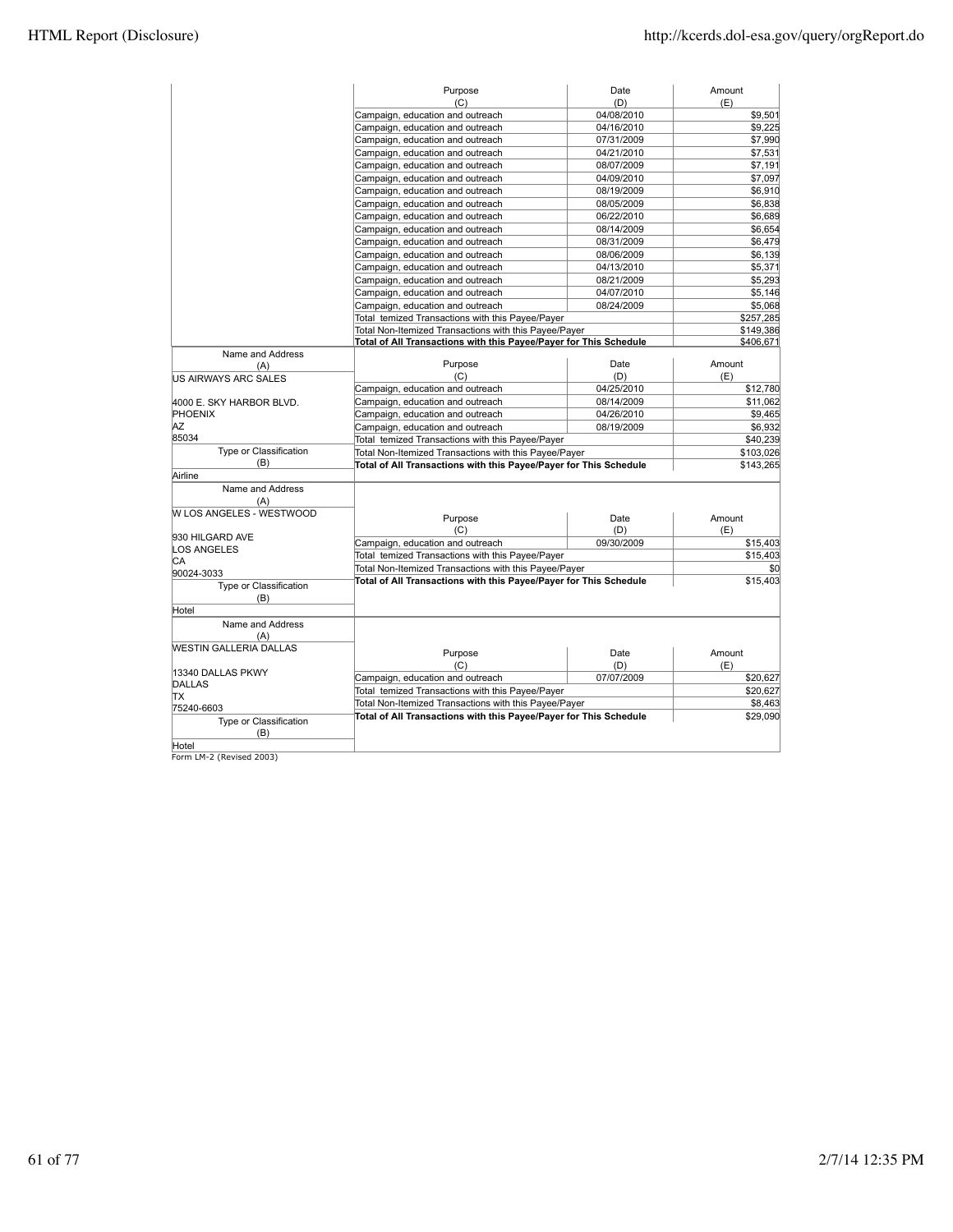# **SCHEDULE 16 - POLITICAL ACTIVITIES AND LOBBYING** FILE NUMBER 015-724

| (A)                                |                                                                                                                            |                   |                                                                                                                                                                            |
|------------------------------------|----------------------------------------------------------------------------------------------------------------------------|-------------------|----------------------------------------------------------------------------------------------------------------------------------------------------------------------------|
| AFL-CIO                            | Purpose                                                                                                                    | Date              | Amount                                                                                                                                                                     |
| 815 16th Street, NW                | (C)                                                                                                                        | (D)               | (E)                                                                                                                                                                        |
| Washington                         | LCGHC - Refund                                                                                                             | 03/03/2010        | \$5,000                                                                                                                                                                    |
| DС                                 | Total temized Transactions with this Payee/Payer                                                                           |                   | \$5,000                                                                                                                                                                    |
| 20006                              | Total Non-Itemized Transactions with this Payee/Payer<br>Total of All Transactions with this Payee/Payer for This Schedule |                   | \$728<br>\$5,728                                                                                                                                                           |
| Type or Classification<br>(B)      |                                                                                                                            |                   |                                                                                                                                                                            |
| Labor organization                 |                                                                                                                            |                   |                                                                                                                                                                            |
| Name and Address<br>(A)            |                                                                                                                            |                   |                                                                                                                                                                            |
| Autumn Press                       | Purpose                                                                                                                    | Date              | Amount                                                                                                                                                                     |
|                                    | (C)<br>Placecards-Single Payer picket signs                                                                                | (D)<br>09/22/2009 | (E)<br>\$14,460                                                                                                                                                            |
| 945 Camelia Street                 | PDA Placards, 03/09/10                                                                                                     | 04/16/2010        | \$11,367                                                                                                                                                                   |
| Berkeley                           | Queen Meg Placards                                                                                                         | 05/07/2010        | \$9,197                                                                                                                                                                    |
| СA<br>94710                        | Total temized Transactions with this Payee/Payer                                                                           |                   | \$35,024                                                                                                                                                                   |
| Type or Classification             | Total Non-Itemized Transactions with this Payee/Payer                                                                      |                   | \$13,153                                                                                                                                                                   |
| (B)                                | Total of All Transactions with this Payee/Payer for This Schedule                                                          |                   | \$48,177                                                                                                                                                                   |
| Printing/publishing                |                                                                                                                            |                   |                                                                                                                                                                            |
| Name and Address<br>(A)            |                                                                                                                            |                   |                                                                                                                                                                            |
| California Democratic Party        | Purpose                                                                                                                    | Date              | Amount                                                                                                                                                                     |
| 1401 21st Street Ste #200          | (C)                                                                                                                        | (D)               | (E)                                                                                                                                                                        |
| Sacramento                         | Contributions - Initiative PAC                                                                                             | 07/13/2009        | \$250,000                                                                                                                                                                  |
| CА                                 | Total temized Transactions with this Payee/Payer                                                                           |                   | \$250,000                                                                                                                                                                  |
| 95811-5221                         | Total Non-Itemized Transactions with this Payee/Payer<br>Total of All Transactions with this Payee/Payer for This Schedule |                   | \$0<br>\$250,000                                                                                                                                                           |
| Type or Classification<br>(B)      |                                                                                                                            |                   |                                                                                                                                                                            |
| Lobbying group                     |                                                                                                                            |                   |                                                                                                                                                                            |
| Name and Address<br>(A)            |                                                                                                                            |                   |                                                                                                                                                                            |
| California Fair Elections Campaign |                                                                                                                            |                   |                                                                                                                                                                            |
|                                    | Purpose                                                                                                                    | Date              | Amount                                                                                                                                                                     |
| 11844 W Pico Blvd Suite 200        | (C)<br>FPPC #1317708 - Intiative PAC                                                                                       | (D)<br>07/13/2009 | (E)<br>\$50,000                                                                                                                                                            |
| Los Angeles                        | Total temized Transactions with this Payee/Payer                                                                           |                   | \$50,000                                                                                                                                                                   |
| СA<br>90064                        | Total Non-Itemized Transactions with this Payee/Payer                                                                      |                   | \$0                                                                                                                                                                        |
| Type or Classification             | Total of All Transactions with this Payee/Payer for This Schedule                                                          |                   | \$50,000                                                                                                                                                                   |
| (B)                                |                                                                                                                            |                   |                                                                                                                                                                            |
| Lobbying group                     |                                                                                                                            |                   |                                                                                                                                                                            |
| Name and Address                   |                                                                                                                            |                   |                                                                                                                                                                            |
|                                    |                                                                                                                            |                   |                                                                                                                                                                            |
| (A)                                |                                                                                                                            |                   |                                                                                                                                                                            |
| California for Fair Elections      | Purpose                                                                                                                    | Date              | Amount                                                                                                                                                                     |
|                                    | (C)                                                                                                                        | (D)               | (E)                                                                                                                                                                        |
| 3916 Sepulveda Blvd, Suite         | Contributions - Initiative PAC                                                                                             | 12/30/2009        |                                                                                                                                                                            |
| Culver City<br>СA                  | Total temized Transactions with this Payee/Payer                                                                           |                   |                                                                                                                                                                            |
| 90230                              | Total Non-Itemized Transactions with this Payee/Payer                                                                      |                   |                                                                                                                                                                            |
| Type or Classification<br>(B)      | Total of All Transactions with this Payee/Payer for This Schedule                                                          |                   |                                                                                                                                                                            |
| Lobbying group                     |                                                                                                                            |                   |                                                                                                                                                                            |
| Name and Address                   |                                                                                                                            |                   |                                                                                                                                                                            |
| (A)                                |                                                                                                                            |                   |                                                                                                                                                                            |
| California Tax Reform Association  | Purpose                                                                                                                    | Date              | Amount                                                                                                                                                                     |
| 717 K Street, Suite 510            | (C)<br>Membership Fee                                                                                                      | (D)<br>12/11/2009 | (E)                                                                                                                                                                        |
| Sacramento                         | Membership fee                                                                                                             | 03/19/2010        |                                                                                                                                                                            |
| СA                                 | Total temized Transactions with this Payee/Payer                                                                           |                   |                                                                                                                                                                            |
| 95814                              | Total Non-Itemized Transactions with this Payee/Payer                                                                      |                   |                                                                                                                                                                            |
| Type or Classification             | Total of All Transactions with this Payee/Payer for This Schedule                                                          |                   |                                                                                                                                                                            |
| (B)                                |                                                                                                                            |                   |                                                                                                                                                                            |
| Non-profit                         |                                                                                                                            |                   |                                                                                                                                                                            |
| Name and Address<br>(A)            |                                                                                                                            |                   |                                                                                                                                                                            |
| Center for Policy Analysis         | Purpose                                                                                                                    | Date              | Amount                                                                                                                                                                     |
|                                    | (C)                                                                                                                        | (D)               | (E)                                                                                                                                                                        |
| 1016 Torney #221                   | JULY/AUGUST 2009                                                                                                           | 08/03/2009        |                                                                                                                                                                            |
| San Francisco                      | LCGHC The Leadership Conference                                                                                            | 07/20/2009        |                                                                                                                                                                            |
| СA<br>94129                        | Total temized Transactions with this Payee/Payer                                                                           |                   |                                                                                                                                                                            |
| Type or Classification             | Total Non-Itemized Transactions with this Payee/Payer<br>Total of All Transactions with this Payee/Payer for This Schedule |                   |                                                                                                                                                                            |
| (B)                                |                                                                                                                            |                   |                                                                                                                                                                            |
| Lobbying group                     |                                                                                                                            |                   |                                                                                                                                                                            |
| Name and Address                   | Purpose                                                                                                                    | Date              | Amount                                                                                                                                                                     |
| (A)                                | (C)<br>Teachers, Firefighters, Nurses for an On Time                                                                       | (D)<br>04/13/2010 | \$40,177<br>\$40,177<br>\$0<br>\$40,177<br>\$15,000<br>\$15,000<br>\$30,000<br>\$0<br>\$30,000<br>\$20,000<br>\$5,000<br>\$25,000<br>\$426<br>\$25,426<br>(E)<br>\$100,000 |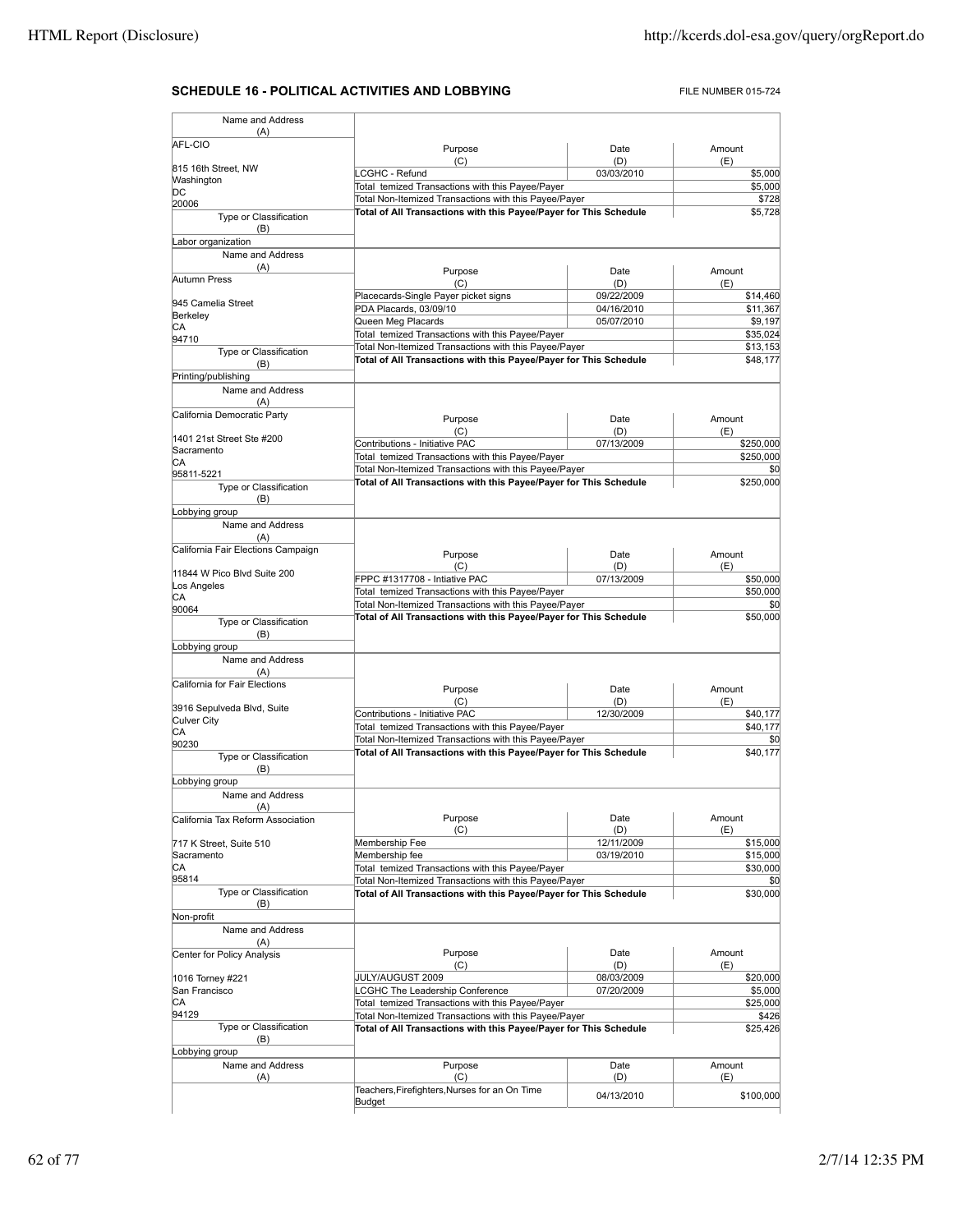| (C)<br>Teachers, Firefighters, Nurses for an On Time<br>Budget<br>for Prop 15 campaign disbursement<br>Total temized Transactions with this Payee/Payer<br>Total Non-Itemized Transactions with this Payee/Payer<br>Total of All Transactions with this Payee/Payer for This Schedule<br>Purpose<br>(C)<br>In support of Campaign for Consumer rights<br>Total temized Transactions with this Payee/Payer<br>Total Non-Itemized Transactions with this Payee/Payer<br>Total of All Transactions with this Payee/Payer for This Schedule<br>Purpose<br>(C)<br>Fee for Communication Services- Job: Nurses<br>Total temized Transactions with this Payee/Payer<br>Total Non-Itemized Transactions with this Payee/Payer<br>Total of All Transactions with this Payee/Payer for This Schedule<br>Purpose<br>(C)<br>Contribution<br>Total temized Transactions with this Payee/Payer<br>Total Non-Itemized Transactions with this Payee/Payer<br>Total of All Transactions with this Payee/Payer for This Schedule<br>Purpose | (D)<br>04/16/2010<br>05/25/2010<br>Date<br>(D)<br>04/08/2010<br>Date<br>(D)<br>01/19/2010<br>Date<br>(D)<br>12/30/2009                           | (E)<br>\$100,000<br>\$50,000<br>\$250,000<br>\$0<br>\$250,000<br>Amount<br>(E)<br>\$250,000<br>\$250,000<br>\$0<br>\$250,000<br>Amount<br>(E)<br>\$13,479<br>\$13,479<br>\$41<br>\$13,520<br>Amount<br>(E)<br>\$36,000<br>\$36,000<br>\$0<br>\$36,000                                                                                                                                                                                                             |
|---------------------------------------------------------------------------------------------------------------------------------------------------------------------------------------------------------------------------------------------------------------------------------------------------------------------------------------------------------------------------------------------------------------------------------------------------------------------------------------------------------------------------------------------------------------------------------------------------------------------------------------------------------------------------------------------------------------------------------------------------------------------------------------------------------------------------------------------------------------------------------------------------------------------------------------------------------------------------------------------------------------------------|--------------------------------------------------------------------------------------------------------------------------------------------------|-------------------------------------------------------------------------------------------------------------------------------------------------------------------------------------------------------------------------------------------------------------------------------------------------------------------------------------------------------------------------------------------------------------------------------------------------------------------|
|                                                                                                                                                                                                                                                                                                                                                                                                                                                                                                                                                                                                                                                                                                                                                                                                                                                                                                                                                                                                                           |                                                                                                                                                  |                                                                                                                                                                                                                                                                                                                                                                                                                                                                   |
|                                                                                                                                                                                                                                                                                                                                                                                                                                                                                                                                                                                                                                                                                                                                                                                                                                                                                                                                                                                                                           |                                                                                                                                                  |                                                                                                                                                                                                                                                                                                                                                                                                                                                                   |
|                                                                                                                                                                                                                                                                                                                                                                                                                                                                                                                                                                                                                                                                                                                                                                                                                                                                                                                                                                                                                           |                                                                                                                                                  |                                                                                                                                                                                                                                                                                                                                                                                                                                                                   |
|                                                                                                                                                                                                                                                                                                                                                                                                                                                                                                                                                                                                                                                                                                                                                                                                                                                                                                                                                                                                                           |                                                                                                                                                  |                                                                                                                                                                                                                                                                                                                                                                                                                                                                   |
|                                                                                                                                                                                                                                                                                                                                                                                                                                                                                                                                                                                                                                                                                                                                                                                                                                                                                                                                                                                                                           |                                                                                                                                                  |                                                                                                                                                                                                                                                                                                                                                                                                                                                                   |
|                                                                                                                                                                                                                                                                                                                                                                                                                                                                                                                                                                                                                                                                                                                                                                                                                                                                                                                                                                                                                           |                                                                                                                                                  |                                                                                                                                                                                                                                                                                                                                                                                                                                                                   |
|                                                                                                                                                                                                                                                                                                                                                                                                                                                                                                                                                                                                                                                                                                                                                                                                                                                                                                                                                                                                                           |                                                                                                                                                  |                                                                                                                                                                                                                                                                                                                                                                                                                                                                   |
|                                                                                                                                                                                                                                                                                                                                                                                                                                                                                                                                                                                                                                                                                                                                                                                                                                                                                                                                                                                                                           |                                                                                                                                                  |                                                                                                                                                                                                                                                                                                                                                                                                                                                                   |
|                                                                                                                                                                                                                                                                                                                                                                                                                                                                                                                                                                                                                                                                                                                                                                                                                                                                                                                                                                                                                           |                                                                                                                                                  |                                                                                                                                                                                                                                                                                                                                                                                                                                                                   |
|                                                                                                                                                                                                                                                                                                                                                                                                                                                                                                                                                                                                                                                                                                                                                                                                                                                                                                                                                                                                                           |                                                                                                                                                  |                                                                                                                                                                                                                                                                                                                                                                                                                                                                   |
|                                                                                                                                                                                                                                                                                                                                                                                                                                                                                                                                                                                                                                                                                                                                                                                                                                                                                                                                                                                                                           |                                                                                                                                                  |                                                                                                                                                                                                                                                                                                                                                                                                                                                                   |
|                                                                                                                                                                                                                                                                                                                                                                                                                                                                                                                                                                                                                                                                                                                                                                                                                                                                                                                                                                                                                           |                                                                                                                                                  |                                                                                                                                                                                                                                                                                                                                                                                                                                                                   |
|                                                                                                                                                                                                                                                                                                                                                                                                                                                                                                                                                                                                                                                                                                                                                                                                                                                                                                                                                                                                                           |                                                                                                                                                  |                                                                                                                                                                                                                                                                                                                                                                                                                                                                   |
|                                                                                                                                                                                                                                                                                                                                                                                                                                                                                                                                                                                                                                                                                                                                                                                                                                                                                                                                                                                                                           |                                                                                                                                                  |                                                                                                                                                                                                                                                                                                                                                                                                                                                                   |
|                                                                                                                                                                                                                                                                                                                                                                                                                                                                                                                                                                                                                                                                                                                                                                                                                                                                                                                                                                                                                           |                                                                                                                                                  |                                                                                                                                                                                                                                                                                                                                                                                                                                                                   |
|                                                                                                                                                                                                                                                                                                                                                                                                                                                                                                                                                                                                                                                                                                                                                                                                                                                                                                                                                                                                                           |                                                                                                                                                  |                                                                                                                                                                                                                                                                                                                                                                                                                                                                   |
|                                                                                                                                                                                                                                                                                                                                                                                                                                                                                                                                                                                                                                                                                                                                                                                                                                                                                                                                                                                                                           |                                                                                                                                                  |                                                                                                                                                                                                                                                                                                                                                                                                                                                                   |
|                                                                                                                                                                                                                                                                                                                                                                                                                                                                                                                                                                                                                                                                                                                                                                                                                                                                                                                                                                                                                           |                                                                                                                                                  |                                                                                                                                                                                                                                                                                                                                                                                                                                                                   |
|                                                                                                                                                                                                                                                                                                                                                                                                                                                                                                                                                                                                                                                                                                                                                                                                                                                                                                                                                                                                                           |                                                                                                                                                  |                                                                                                                                                                                                                                                                                                                                                                                                                                                                   |
|                                                                                                                                                                                                                                                                                                                                                                                                                                                                                                                                                                                                                                                                                                                                                                                                                                                                                                                                                                                                                           |                                                                                                                                                  |                                                                                                                                                                                                                                                                                                                                                                                                                                                                   |
|                                                                                                                                                                                                                                                                                                                                                                                                                                                                                                                                                                                                                                                                                                                                                                                                                                                                                                                                                                                                                           |                                                                                                                                                  |                                                                                                                                                                                                                                                                                                                                                                                                                                                                   |
|                                                                                                                                                                                                                                                                                                                                                                                                                                                                                                                                                                                                                                                                                                                                                                                                                                                                                                                                                                                                                           |                                                                                                                                                  |                                                                                                                                                                                                                                                                                                                                                                                                                                                                   |
|                                                                                                                                                                                                                                                                                                                                                                                                                                                                                                                                                                                                                                                                                                                                                                                                                                                                                                                                                                                                                           |                                                                                                                                                  |                                                                                                                                                                                                                                                                                                                                                                                                                                                                   |
|                                                                                                                                                                                                                                                                                                                                                                                                                                                                                                                                                                                                                                                                                                                                                                                                                                                                                                                                                                                                                           |                                                                                                                                                  |                                                                                                                                                                                                                                                                                                                                                                                                                                                                   |
|                                                                                                                                                                                                                                                                                                                                                                                                                                                                                                                                                                                                                                                                                                                                                                                                                                                                                                                                                                                                                           |                                                                                                                                                  |                                                                                                                                                                                                                                                                                                                                                                                                                                                                   |
|                                                                                                                                                                                                                                                                                                                                                                                                                                                                                                                                                                                                                                                                                                                                                                                                                                                                                                                                                                                                                           |                                                                                                                                                  |                                                                                                                                                                                                                                                                                                                                                                                                                                                                   |
|                                                                                                                                                                                                                                                                                                                                                                                                                                                                                                                                                                                                                                                                                                                                                                                                                                                                                                                                                                                                                           |                                                                                                                                                  |                                                                                                                                                                                                                                                                                                                                                                                                                                                                   |
|                                                                                                                                                                                                                                                                                                                                                                                                                                                                                                                                                                                                                                                                                                                                                                                                                                                                                                                                                                                                                           |                                                                                                                                                  |                                                                                                                                                                                                                                                                                                                                                                                                                                                                   |
|                                                                                                                                                                                                                                                                                                                                                                                                                                                                                                                                                                                                                                                                                                                                                                                                                                                                                                                                                                                                                           |                                                                                                                                                  |                                                                                                                                                                                                                                                                                                                                                                                                                                                                   |
|                                                                                                                                                                                                                                                                                                                                                                                                                                                                                                                                                                                                                                                                                                                                                                                                                                                                                                                                                                                                                           |                                                                                                                                                  |                                                                                                                                                                                                                                                                                                                                                                                                                                                                   |
|                                                                                                                                                                                                                                                                                                                                                                                                                                                                                                                                                                                                                                                                                                                                                                                                                                                                                                                                                                                                                           |                                                                                                                                                  |                                                                                                                                                                                                                                                                                                                                                                                                                                                                   |
|                                                                                                                                                                                                                                                                                                                                                                                                                                                                                                                                                                                                                                                                                                                                                                                                                                                                                                                                                                                                                           |                                                                                                                                                  |                                                                                                                                                                                                                                                                                                                                                                                                                                                                   |
|                                                                                                                                                                                                                                                                                                                                                                                                                                                                                                                                                                                                                                                                                                                                                                                                                                                                                                                                                                                                                           |                                                                                                                                                  |                                                                                                                                                                                                                                                                                                                                                                                                                                                                   |
|                                                                                                                                                                                                                                                                                                                                                                                                                                                                                                                                                                                                                                                                                                                                                                                                                                                                                                                                                                                                                           |                                                                                                                                                  |                                                                                                                                                                                                                                                                                                                                                                                                                                                                   |
|                                                                                                                                                                                                                                                                                                                                                                                                                                                                                                                                                                                                                                                                                                                                                                                                                                                                                                                                                                                                                           |                                                                                                                                                  |                                                                                                                                                                                                                                                                                                                                                                                                                                                                   |
|                                                                                                                                                                                                                                                                                                                                                                                                                                                                                                                                                                                                                                                                                                                                                                                                                                                                                                                                                                                                                           |                                                                                                                                                  |                                                                                                                                                                                                                                                                                                                                                                                                                                                                   |
|                                                                                                                                                                                                                                                                                                                                                                                                                                                                                                                                                                                                                                                                                                                                                                                                                                                                                                                                                                                                                           |                                                                                                                                                  |                                                                                                                                                                                                                                                                                                                                                                                                                                                                   |
|                                                                                                                                                                                                                                                                                                                                                                                                                                                                                                                                                                                                                                                                                                                                                                                                                                                                                                                                                                                                                           |                                                                                                                                                  |                                                                                                                                                                                                                                                                                                                                                                                                                                                                   |
|                                                                                                                                                                                                                                                                                                                                                                                                                                                                                                                                                                                                                                                                                                                                                                                                                                                                                                                                                                                                                           | Date                                                                                                                                             | Amount                                                                                                                                                                                                                                                                                                                                                                                                                                                            |
| (C)                                                                                                                                                                                                                                                                                                                                                                                                                                                                                                                                                                                                                                                                                                                                                                                                                                                                                                                                                                                                                       | (D)                                                                                                                                              | (E)                                                                                                                                                                                                                                                                                                                                                                                                                                                               |
| Affiliation                                                                                                                                                                                                                                                                                                                                                                                                                                                                                                                                                                                                                                                                                                                                                                                                                                                                                                                                                                                                               | 01/07/2010                                                                                                                                       | \$5,000                                                                                                                                                                                                                                                                                                                                                                                                                                                           |
| Total temized Transactions with this Payee/Payer<br>Total Non-Itemized Transactions with this Payee/Payer                                                                                                                                                                                                                                                                                                                                                                                                                                                                                                                                                                                                                                                                                                                                                                                                                                                                                                                 |                                                                                                                                                  | \$5,000<br>\$0                                                                                                                                                                                                                                                                                                                                                                                                                                                    |
| Total of All Transactions with this Payee/Payer for This Schedule                                                                                                                                                                                                                                                                                                                                                                                                                                                                                                                                                                                                                                                                                                                                                                                                                                                                                                                                                         |                                                                                                                                                  | \$5,000                                                                                                                                                                                                                                                                                                                                                                                                                                                           |
|                                                                                                                                                                                                                                                                                                                                                                                                                                                                                                                                                                                                                                                                                                                                                                                                                                                                                                                                                                                                                           |                                                                                                                                                  |                                                                                                                                                                                                                                                                                                                                                                                                                                                                   |
|                                                                                                                                                                                                                                                                                                                                                                                                                                                                                                                                                                                                                                                                                                                                                                                                                                                                                                                                                                                                                           |                                                                                                                                                  |                                                                                                                                                                                                                                                                                                                                                                                                                                                                   |
|                                                                                                                                                                                                                                                                                                                                                                                                                                                                                                                                                                                                                                                                                                                                                                                                                                                                                                                                                                                                                           |                                                                                                                                                  |                                                                                                                                                                                                                                                                                                                                                                                                                                                                   |
|                                                                                                                                                                                                                                                                                                                                                                                                                                                                                                                                                                                                                                                                                                                                                                                                                                                                                                                                                                                                                           |                                                                                                                                                  |                                                                                                                                                                                                                                                                                                                                                                                                                                                                   |
|                                                                                                                                                                                                                                                                                                                                                                                                                                                                                                                                                                                                                                                                                                                                                                                                                                                                                                                                                                                                                           |                                                                                                                                                  |                                                                                                                                                                                                                                                                                                                                                                                                                                                                   |
| Purpose                                                                                                                                                                                                                                                                                                                                                                                                                                                                                                                                                                                                                                                                                                                                                                                                                                                                                                                                                                                                                   | Date                                                                                                                                             | Amount                                                                                                                                                                                                                                                                                                                                                                                                                                                            |
|                                                                                                                                                                                                                                                                                                                                                                                                                                                                                                                                                                                                                                                                                                                                                                                                                                                                                                                                                                                                                           |                                                                                                                                                  | (E)                                                                                                                                                                                                                                                                                                                                                                                                                                                               |
|                                                                                                                                                                                                                                                                                                                                                                                                                                                                                                                                                                                                                                                                                                                                                                                                                                                                                                                                                                                                                           |                                                                                                                                                  | \$5,000<br>\$5,000                                                                                                                                                                                                                                                                                                                                                                                                                                                |
|                                                                                                                                                                                                                                                                                                                                                                                                                                                                                                                                                                                                                                                                                                                                                                                                                                                                                                                                                                                                                           |                                                                                                                                                  | \$150                                                                                                                                                                                                                                                                                                                                                                                                                                                             |
|                                                                                                                                                                                                                                                                                                                                                                                                                                                                                                                                                                                                                                                                                                                                                                                                                                                                                                                                                                                                                           |                                                                                                                                                  | \$5,150                                                                                                                                                                                                                                                                                                                                                                                                                                                           |
|                                                                                                                                                                                                                                                                                                                                                                                                                                                                                                                                                                                                                                                                                                                                                                                                                                                                                                                                                                                                                           |                                                                                                                                                  |                                                                                                                                                                                                                                                                                                                                                                                                                                                                   |
|                                                                                                                                                                                                                                                                                                                                                                                                                                                                                                                                                                                                                                                                                                                                                                                                                                                                                                                                                                                                                           |                                                                                                                                                  |                                                                                                                                                                                                                                                                                                                                                                                                                                                                   |
|                                                                                                                                                                                                                                                                                                                                                                                                                                                                                                                                                                                                                                                                                                                                                                                                                                                                                                                                                                                                                           |                                                                                                                                                  |                                                                                                                                                                                                                                                                                                                                                                                                                                                                   |
|                                                                                                                                                                                                                                                                                                                                                                                                                                                                                                                                                                                                                                                                                                                                                                                                                                                                                                                                                                                                                           |                                                                                                                                                  |                                                                                                                                                                                                                                                                                                                                                                                                                                                                   |
|                                                                                                                                                                                                                                                                                                                                                                                                                                                                                                                                                                                                                                                                                                                                                                                                                                                                                                                                                                                                                           |                                                                                                                                                  | Amount                                                                                                                                                                                                                                                                                                                                                                                                                                                            |
|                                                                                                                                                                                                                                                                                                                                                                                                                                                                                                                                                                                                                                                                                                                                                                                                                                                                                                                                                                                                                           |                                                                                                                                                  | (E)                                                                                                                                                                                                                                                                                                                                                                                                                                                               |
|                                                                                                                                                                                                                                                                                                                                                                                                                                                                                                                                                                                                                                                                                                                                                                                                                                                                                                                                                                                                                           |                                                                                                                                                  | \$115,000                                                                                                                                                                                                                                                                                                                                                                                                                                                         |
|                                                                                                                                                                                                                                                                                                                                                                                                                                                                                                                                                                                                                                                                                                                                                                                                                                                                                                                                                                                                                           |                                                                                                                                                  | \$19,576                                                                                                                                                                                                                                                                                                                                                                                                                                                          |
|                                                                                                                                                                                                                                                                                                                                                                                                                                                                                                                                                                                                                                                                                                                                                                                                                                                                                                                                                                                                                           |                                                                                                                                                  | \$7,800<br>\$142,376                                                                                                                                                                                                                                                                                                                                                                                                                                              |
|                                                                                                                                                                                                                                                                                                                                                                                                                                                                                                                                                                                                                                                                                                                                                                                                                                                                                                                                                                                                                           |                                                                                                                                                  | \$0                                                                                                                                                                                                                                                                                                                                                                                                                                                               |
|                                                                                                                                                                                                                                                                                                                                                                                                                                                                                                                                                                                                                                                                                                                                                                                                                                                                                                                                                                                                                           |                                                                                                                                                  | \$142,376                                                                                                                                                                                                                                                                                                                                                                                                                                                         |
|                                                                                                                                                                                                                                                                                                                                                                                                                                                                                                                                                                                                                                                                                                                                                                                                                                                                                                                                                                                                                           |                                                                                                                                                  |                                                                                                                                                                                                                                                                                                                                                                                                                                                                   |
|                                                                                                                                                                                                                                                                                                                                                                                                                                                                                                                                                                                                                                                                                                                                                                                                                                                                                                                                                                                                                           |                                                                                                                                                  |                                                                                                                                                                                                                                                                                                                                                                                                                                                                   |
|                                                                                                                                                                                                                                                                                                                                                                                                                                                                                                                                                                                                                                                                                                                                                                                                                                                                                                                                                                                                                           |                                                                                                                                                  |                                                                                                                                                                                                                                                                                                                                                                                                                                                                   |
|                                                                                                                                                                                                                                                                                                                                                                                                                                                                                                                                                                                                                                                                                                                                                                                                                                                                                                                                                                                                                           |                                                                                                                                                  | Amount                                                                                                                                                                                                                                                                                                                                                                                                                                                            |
|                                                                                                                                                                                                                                                                                                                                                                                                                                                                                                                                                                                                                                                                                                                                                                                                                                                                                                                                                                                                                           |                                                                                                                                                  | (E)                                                                                                                                                                                                                                                                                                                                                                                                                                                               |
| (C)                                                                                                                                                                                                                                                                                                                                                                                                                                                                                                                                                                                                                                                                                                                                                                                                                                                                                                                                                                                                                       | (D)                                                                                                                                              |                                                                                                                                                                                                                                                                                                                                                                                                                                                                   |
| Contribution                                                                                                                                                                                                                                                                                                                                                                                                                                                                                                                                                                                                                                                                                                                                                                                                                                                                                                                                                                                                              | 07/01/2009                                                                                                                                       | \$10,000                                                                                                                                                                                                                                                                                                                                                                                                                                                          |
| Total temized Transactions with this Payee/Payer                                                                                                                                                                                                                                                                                                                                                                                                                                                                                                                                                                                                                                                                                                                                                                                                                                                                                                                                                                          |                                                                                                                                                  | \$10,000                                                                                                                                                                                                                                                                                                                                                                                                                                                          |
| Total Non-Itemized Transactions with this Payee/Payer<br>Total of All Transactions with this Payee/Payer for This Schedule                                                                                                                                                                                                                                                                                                                                                                                                                                                                                                                                                                                                                                                                                                                                                                                                                                                                                                |                                                                                                                                                  | \$Ο<br>\$10,000                                                                                                                                                                                                                                                                                                                                                                                                                                                   |
|                                                                                                                                                                                                                                                                                                                                                                                                                                                                                                                                                                                                                                                                                                                                                                                                                                                                                                                                                                                                                           | (C)<br>LCGHC The Leadership Conference<br>Purpose<br>(C)<br>Radio Ads -EFCA<br>Guardian Angels TV Production<br>Guardian Angels Radio Production | (D)<br>03/03/2010<br>Total temized Transactions with this Payee/Payer<br>Total Non-Itemized Transactions with this Payee/Payer<br>Total of All Transactions with this Payee/Payer for This Schedule<br>Date<br>(D)<br>09/08/2009<br>09/22/2009<br>09/22/2009<br>Total temized Transactions with this Payee/Payer<br>Total Non-Itemized Transactions with this Payee/Payer<br>Total of All Transactions with this Payee/Payer for This Schedule<br>Purpose<br>Date |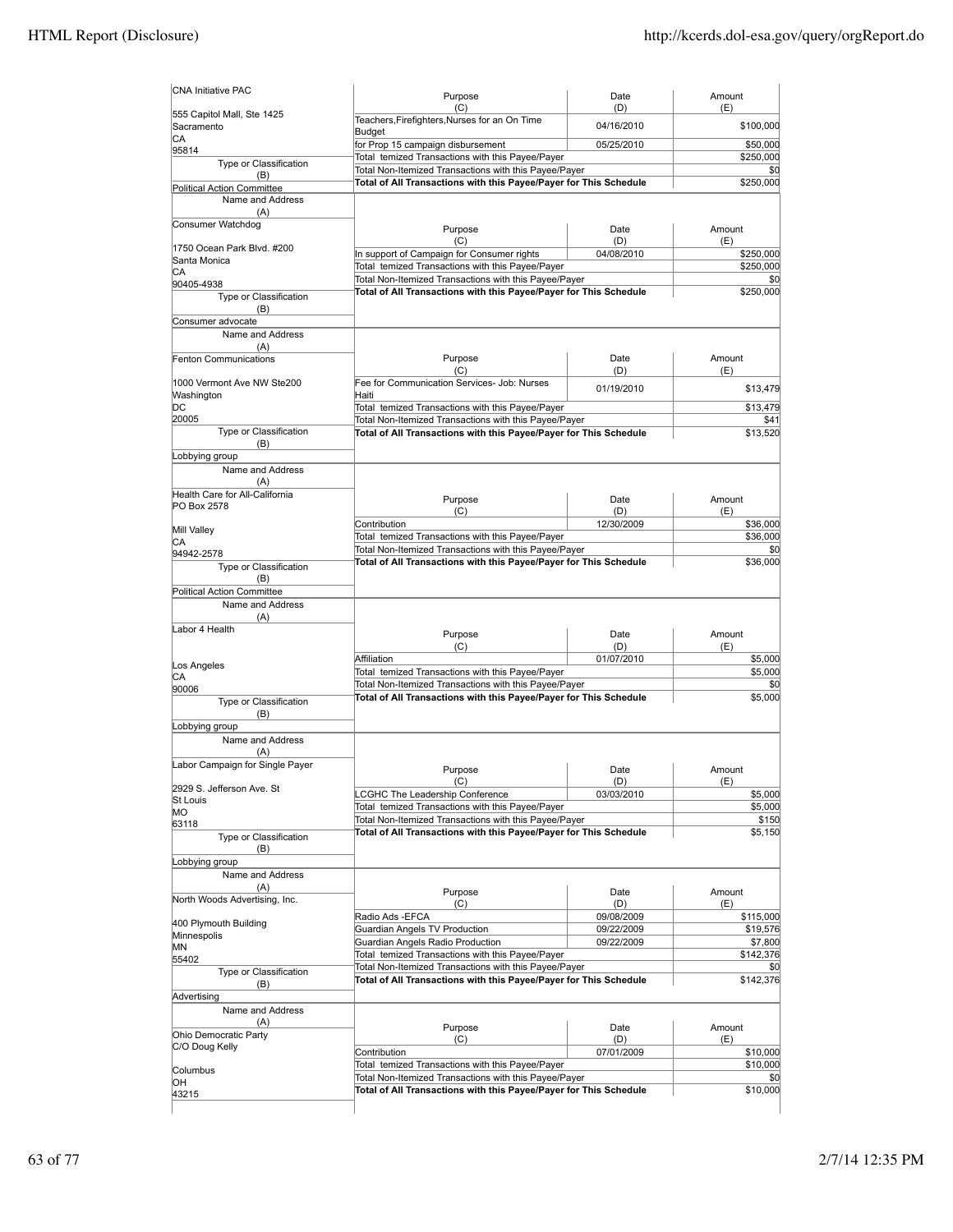| Form LM-2 (Revised 2003)                         |                                                                   |                   |                 |
|--------------------------------------------------|-------------------------------------------------------------------|-------------------|-----------------|
| (B)<br>Mailer                                    |                                                                   |                   | \$26,498        |
| Type or Classification                           | Total of All Transactions with this Payee/Payer for This Schedule |                   |                 |
| 20015                                            | Total Non-Itemized Transactions with this Payee/Payer             |                   | \$0             |
| DС                                               | Total temized Transactions with this Payee/Payer                  |                   | \$26,498        |
| Washington                                       | CNA1009 Reg to vote drive                                         | 05/14/2010        | \$5,658         |
| 1129 20th Street NW                              | (C)<br>CNA1010 Primary Member Program                             | (D)<br>05/28/2010 | (E)<br>\$20,840 |
| Name and Address<br>(A)<br>The Campaign Workshop | Purpose                                                           | Date              | Amount          |
| Transportation                                   |                                                                   |                   |                 |
| (B)                                              | Total of All Transactions with this Payee/Payer for This Schedule |                   | \$50,850        |
| Type or Classification                           | Total Non-Itemized Transactions with this Payee/Payer             |                   | \$0             |
| 60606                                            | Total temized Transactions with this Payee/Payer                  |                   | \$50,850        |
| L                                                | Opposition to state candidate                                     | 05/04/2010        | \$24,350        |
| Chicago                                          | Opposition to state candidate                                     | 05/04/2010        | \$16,500        |
| 200 West Adams, Ste 1100                         | Opposition to state candidate                                     | 05/04/2010        | \$10,000        |
|                                                  | (C)                                                               | (D)               | (E)             |
| (A)<br>The BusBank                               | Purpose                                                           | Date              | Amount          |
| Name and Address                                 |                                                                   |                   |                 |
| Type or Classification<br>(B)<br>Lobbying group  |                                                                   |                   |                 |
| 20006                                            | Total of All Transactions with this Payee/Payer for This Schedule |                   | \$40,274        |
| DС                                               | Total Non-Itemized Transactions with this Payee/Payer             |                   | \$0             |
| Washington                                       | Total temized Transactions with this Payee/Payer                  |                   | \$40,274        |
| <b>ATTN: Peggy Shorey</b>                        | (C)<br>2010 Contribution to Pride at Work                         | (D)<br>04/06/2010 | (E)<br>\$40,274 |
| Name and Address<br>(A)<br>Pride at Work         | Purpose                                                           | Date              | Amount          |
| Legal services                                   |                                                                   |                   |                 |
| Type or Classification<br>(B)                    |                                                                   |                   |                 |
| 95814-4602                                       | Total of All Transactions with this Payee/Payer for This Schedule |                   | \$36,925        |
| IСA                                              | Total Non-Itemized Transactions with this Payee/Payer             |                   | \$31,021        |
| Sacramento                                       | Total temized Transactions with this Payee/Payer                  |                   | \$5,904         |
| 555 Capitol Mall, Ste 1425                       | (C)<br>PAC administration and compilation                         | (D)<br>05/14/2010 | (E)<br>\$5,904  |
| Olson, Hagel, & Fishburn LLP                     | Purpose                                                           | Date              | Amount          |
| Name and Address<br>(A)                          |                                                                   |                   |                 |
| <b>Political Action Committee</b>                |                                                                   |                   |                 |
| (B)                                              |                                                                   |                   |                 |
| Type or Classification                           |                                                                   |                   |                 |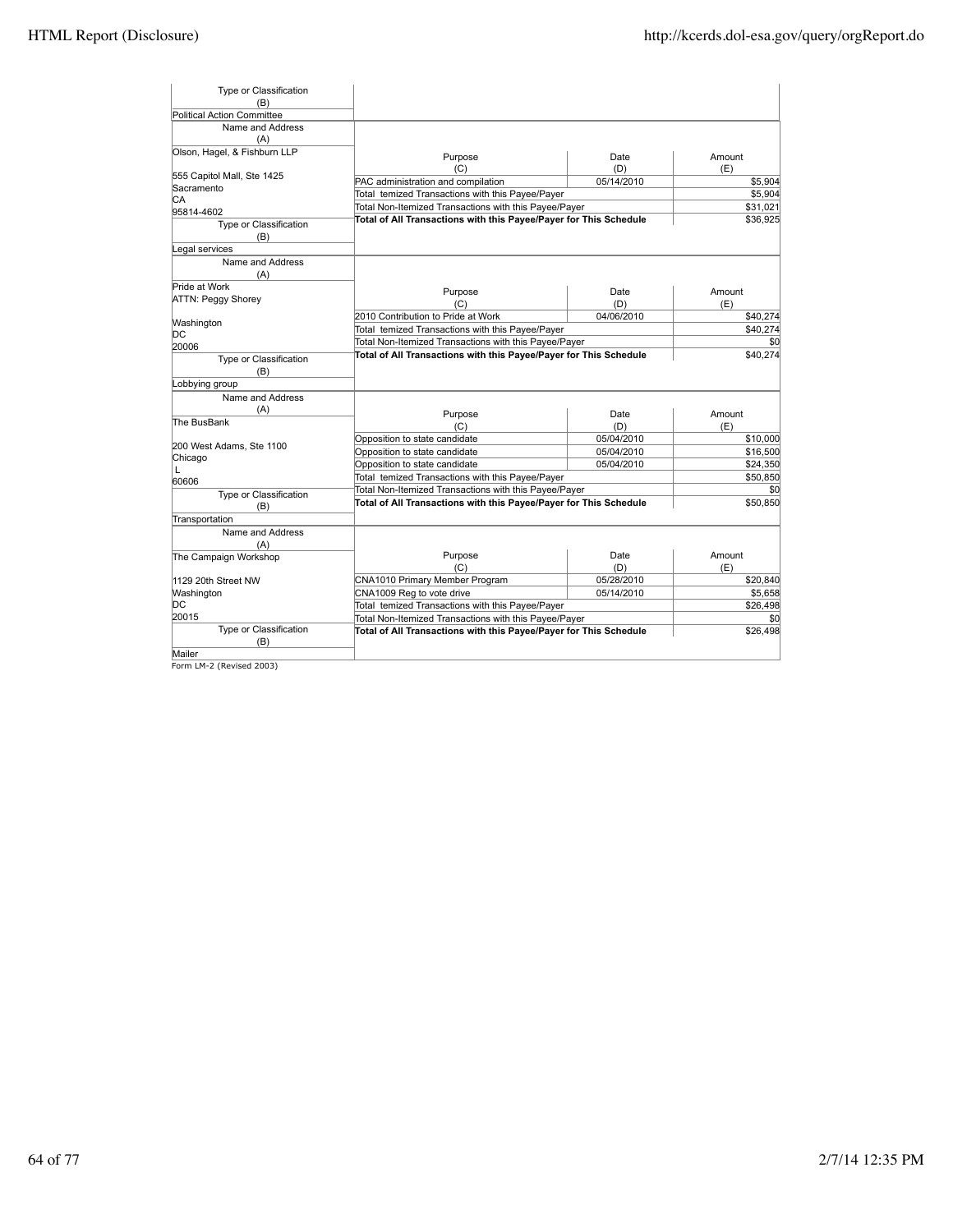### **SCHEDULE 17 - CONTRIBUTIONS, GIFTS & GRANTS** FLE NUMBER: 015-724

| Name and Address                     |                                                                   |            |          |
|--------------------------------------|-------------------------------------------------------------------|------------|----------|
| (A)                                  |                                                                   |            |          |
| AFL-CIO/ Sacramento Central Labor    |                                                                   |            |          |
| Council                              | Purpose                                                           | Date       | Amount   |
| 2840 El Centro Rd, Ste 111           | (C)                                                               | (D)        | (E)      |
| Sacramento                           | Total temized Transactions with this Payee/Payer                  |            | \$0      |
| IСA                                  | Total Non-Itemized Transactions with this Payee/Payer             |            | \$500    |
| 95833                                | Total of All Transactions with this Payee/Payer for This Schedule |            | \$500    |
| Type or Classification               |                                                                   |            |          |
| (B)                                  |                                                                   |            |          |
| labor organization                   |                                                                   |            |          |
| Name and Address                     |                                                                   |            |          |
| (A)                                  |                                                                   |            |          |
| AFL-CIO/ San Francisco Labor Council |                                                                   |            |          |
|                                      | Purpose                                                           | Date       | Amount   |
| 1188 Franklin Street                 | (C)                                                               | (D)        | (E)      |
| San Francisco                        | Total temized Transactions with this Payee/Payer                  |            | \$0      |
| CА                                   | Total Non-Itemized Transactions with this Payee/Payer             |            | \$400    |
| 94109                                | Total of All Transactions with this Payee/Payer for This Schedule |            | \$400    |
| Type or Classification               |                                                                   |            |          |
| (B)                                  |                                                                   |            |          |
| labor organization                   |                                                                   |            |          |
| Name and Address                     |                                                                   |            |          |
| (A)                                  |                                                                   |            |          |
| California Nurses Foundation         | Purpose                                                           | Date       | Amount   |
|                                      | (C)                                                               | (D)        | (E)      |
| 2030 Franklin Street, 6/Flr          | 2009 2010 Spaulding scholarships                                  | 03/23/2010 | \$30,000 |
| Oakland                              | Total temized Transactions with this Payee/Payer                  |            | \$30,000 |
| СA                                   | Total Non-Itemized Transactions with this Payee/Payer             |            | \$0      |
| 94612                                | Total of All Transactions with this Payee/Payer for This Schedule |            | \$30,000 |
| Type or Classification               |                                                                   |            |          |
| (B)                                  |                                                                   |            |          |
| non profit organization              |                                                                   |            |          |
| Name and Address                     |                                                                   |            |          |
| (A)                                  |                                                                   |            |          |
| CARA                                 | Purpose                                                           | Date       | Amount   |
| Non-profit                           | (C)                                                               | (D)        | (E)      |
| 600 Grand Avenue #410                | Sponsorship                                                       | 02/05/2010 | \$10,000 |
| Oakland                              | Total temized Transactions with this Payee/Payer                  |            | \$10,000 |
| СA                                   | Total Non-Itemized Transactions with this Payee/Payer             |            | \$450    |
| 94610                                | Total of All Transactions with this Payee/Payer for This Schedule |            | \$10,450 |
| Type or Classification               |                                                                   |            |          |
| (B)                                  |                                                                   |            |          |
| non profit organization              |                                                                   |            |          |
| Name and Address                     |                                                                   |            |          |
| (A)                                  |                                                                   |            |          |
| <b>CLUE</b>                          | Purpose                                                           | Date       | Amount   |
| Non-profit                           | (C)                                                               | (D)        | (E)      |
| 464 Lucas Ave                        | Solidarity and support                                            | 08/26/2009 | \$10,000 |
| Los Angeled<br>СA                    | Total temized Transactions with this Payee/Payer                  |            | \$10,000 |
| 90017                                | Total Non-Itemized Transactions with this Payee/Payer             |            | \$700    |
| Type or Classification               | Total of All Transactions with this Payee/Payer for This Schedule |            | \$10,700 |
| (B)                                  |                                                                   |            |          |
| non profit organization              |                                                                   |            |          |
| Name and Address                     |                                                                   |            |          |
| (A)                                  |                                                                   |            |          |
| Consumer Watchdog                    |                                                                   |            |          |
|                                      | Purpose                                                           | Date       | Amount   |
| 1750 Ocean Park Blvd. #200           | (C)                                                               | (D)        | (E)      |
| Santa Monica                         | 7th Annual Rage for Justice Awards                                | 07/06/2009 | \$75,000 |
| СA                                   | Total temized Transactions with this Payee/Payer                  |            | \$75,000 |
| 90405                                | Total Non-Itemized Transactions with this Payee/Payer             |            | SU       |
| Type or Classification               | Total of All Transactions with this Payee/Payer for This Schedule |            | \$75,000 |
| (B)                                  |                                                                   |            |          |
| non profit organization              |                                                                   |            |          |
| Name and Address                     |                                                                   |            |          |
| (A)                                  |                                                                   |            |          |
| Labor Campaign for Single Payer      |                                                                   |            |          |
|                                      | Purpose                                                           | Date       | Amount   |
|                                      | (C)                                                               | (D)        | (E)      |
| Oakland                              | Campaign, education and outreach                                  | 03/05/2010 | \$10,000 |
| СA                                   | Total temized Transactions with this Payee/Payer                  |            | \$10,000 |
| 94612                                | Total Non-Itemized Transactions with this Payee/Payer             |            | \$10,000 |
| Type or Classification               | Total of All Transactions with this Payee/Payer for This Schedule |            | \$20,000 |
| (B)                                  |                                                                   |            |          |
| Advertisement                        |                                                                   |            |          |
| Form LM-2 (Revised 2003)             |                                                                   |            |          |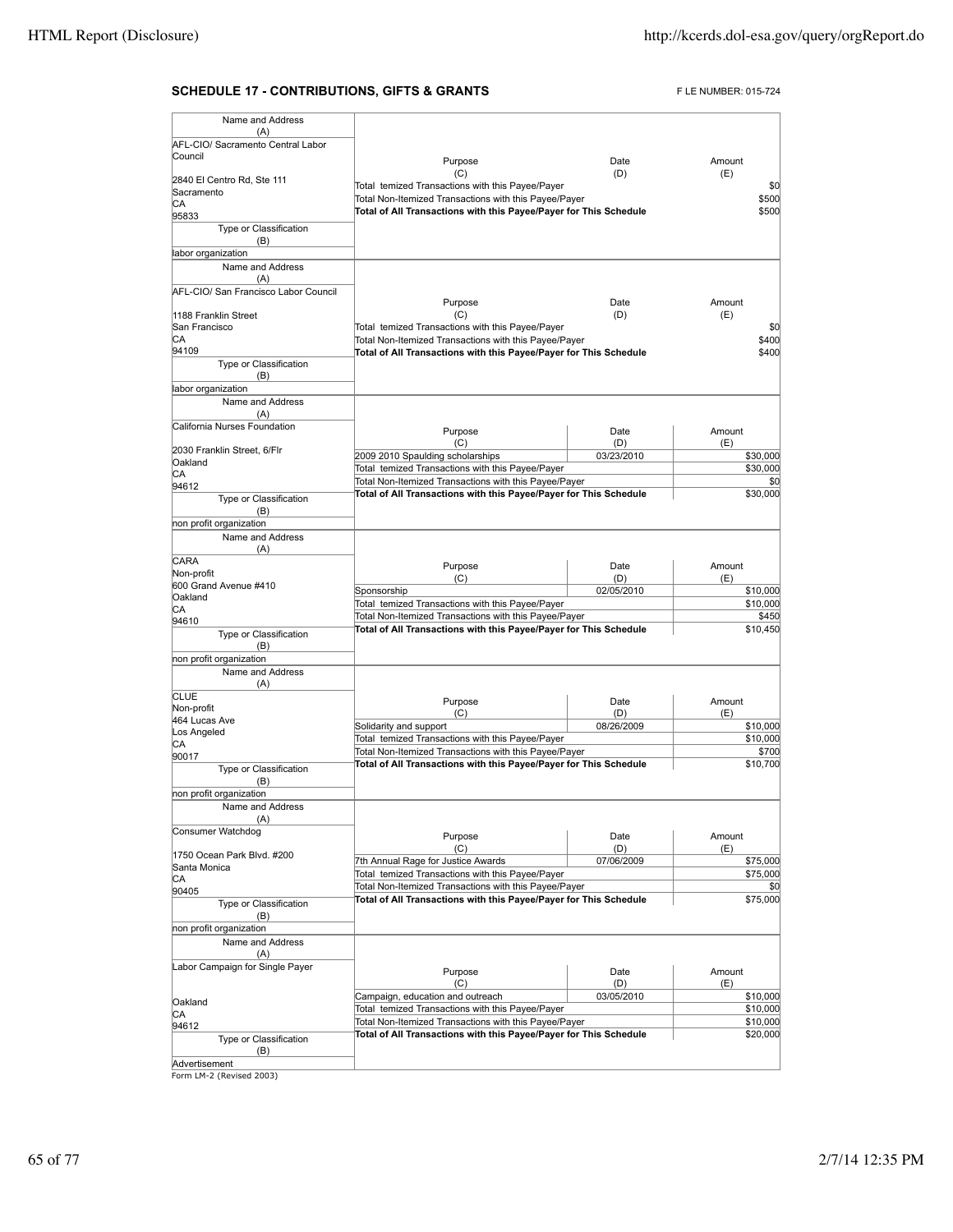## **SCHEDULE 18 - GENERAL OVERHEAD** FLE NUMBER: 015-724

| Name and Address                            |                                                                                                                            |                          |                      |
|---------------------------------------------|----------------------------------------------------------------------------------------------------------------------------|--------------------------|----------------------|
| (A)<br>2030 Associates                      | Purpose                                                                                                                    | Date                     | Amount               |
|                                             | (C)                                                                                                                        | (D)                      | (E)                  |
| 2030 Franklin Street #200                   | 2030 Franklin St #200 Oakland rent                                                                                         | 06/30/2010               | \$17,556             |
| Oakland                                     | 2030 Franklin St #200 Oakland rent                                                                                         | 12/02/2009               | \$16,796             |
| CА<br>94612                                 | Total temized Transactions with this Payee/Payer                                                                           |                          | \$34,352             |
| Type or Classification                      | Total Non-Itemized Transactions with this Payee/Payer<br>Total of All Transactions with this Payee/Payer for This Schedule |                          | \$760<br>\$35,112    |
| (B)<br>consultant                           |                                                                                                                            |                          |                      |
| Name and Address                            | Purpose                                                                                                                    | Date                     | Amount               |
| (A)                                         | (C)                                                                                                                        | (D)                      | (E)                  |
| 425 West Broadway, LLC                      | 425 W Broadway Glendale office rent                                                                                        | 08/01/2009               | \$24,566             |
| P.O. Box 79562                              | 425 W Broadway Glendale office rent                                                                                        | 09/01/2009               | \$24,566             |
| City of Industry                            | 425 W Broadway Glendale office rent                                                                                        | 10/01/2009               | \$24,566             |
| CА                                          | 425 W Broadway Glendale office rent<br>425 W Broadway Glendale office rent                                                 | 11/02/2009<br>12/01/2009 | \$24,566<br>\$24,566 |
| 91716-9562                                  | 425 W Broadway Glendale office rent                                                                                        | 01/01/2010               | \$24,566             |
| Type or Classification                      | 425 W Broadway Glendale office rent                                                                                        | 02/01/2010               | \$24,566             |
| (B)                                         | 425 W Broadway Glendale office rent                                                                                        | 03/01/2010               | \$24,566             |
| landlord                                    | 425 W Broadway Glendale office rent                                                                                        | 05/01/2010               | \$23,680             |
|                                             | 425 W Broadway Glendale office rent                                                                                        | 06/01/2010               | \$23,680             |
|                                             | 425 W Broadway Glendale office rent                                                                                        | 07/01/2009               | \$16,402             |
|                                             | 425 W Broadway Glendale office rent                                                                                        | 07/01/2009               | \$8,164              |
|                                             | Total temized Transactions with this Payee/Payer<br>Total Non-Itemized Transactions with this Payee/Payer                  |                          | \$268,454<br>\$2,373 |
|                                             | Total of All Transactions with this Payee/Payer for This Schedule                                                          |                          | \$270,827            |
| Name and Address                            | Purpose                                                                                                                    | Date                     | Amount               |
| (A)                                         | (C)                                                                                                                        | (D)                      | (E)                  |
| 850 West Jackson, LLC                       | 850 W Jackson Chicago office rent                                                                                          | 07/01/2009               | \$10,787             |
|                                             | 850 W Jackson Chicago office rent                                                                                          | 05/01/2010               | \$10,749             |
| 75 Remittance Dr. Ste 3291<br>Chicago       | 850 W Jackson Chicago office rent                                                                                          | 06/01/2010               | \$10,674             |
| L                                           | 850 W Jackson Chicago office rent<br>850 W Jackson Chicago office rent                                                     | 11/02/2009<br>12/01/2009 | \$10,464<br>\$10,464 |
| 60675-3291                                  | 850 W Jackson Chicago office rent                                                                                          | 02/01/2010               | \$10,464             |
| Type or Classification                      | 850 W Jackson Chicago office rent                                                                                          | 03/01/2010               | \$10,464             |
| (B)                                         | 850 W Jackson Chicago office rent                                                                                          | 04/01/2010               | \$10,464             |
| landlord                                    | 850 W Jackson Chicago office rent                                                                                          | 08/01/2009               | \$10,389             |
|                                             | 850 W Jackson Chicago office rent                                                                                          | 09/01/2009               | \$10,389             |
|                                             | 850 W Jackson Chicago office rent                                                                                          | 10/01/2009               | \$10,389             |
|                                             | 850 W Jackson Chicago office rent                                                                                          | 01/01/2010               | \$10,314             |
|                                             | Total temized Transactions with this Payee/Payer<br>Total Non-Itemized Transactions with this Payee/Payer                  |                          | \$126,011<br>\$999   |
|                                             | Total of All Transactions with this Payee/Payer for This Schedule                                                          |                          | \$127,010            |
| Name and Address                            | Purpose                                                                                                                    | Date                     | Amount               |
| (A)                                         | (C)                                                                                                                        | (D)                      | (E)                  |
| AAA Business Supplies & Interiors           | Office stationers and supplies                                                                                             | 04/30/2010               | \$9,415              |
|                                             | Office stationers and supplies                                                                                             | 05/21/2010               | \$7,437              |
| 325 Mendell Street<br>San Francisco         | Office stationers and supplies                                                                                             | 05/14/2010               | \$6,577              |
| СA                                          | Office stationers and supplies<br>Office stationers and supplies                                                           | 02/17/2010<br>05/14/2010 | \$6,074<br>\$5,851   |
| 94124-1710                                  | Office stationers and supplies                                                                                             | 03/23/2010               | \$5,314              |
| Type or Classification                      | Total temized Transactions with this Payee/Payer                                                                           |                          | \$40,668             |
| (B)                                         | Total Non-Itemized Transactions with this Payee/Payer                                                                      |                          | \$153,154            |
| office equipment                            | Total of All Transactions with this Payee/Payer for This Schedule                                                          |                          | \$193.822            |
| Name and Address<br>(A)                     |                                                                                                                            |                          |                      |
| AG/Cambra 225 Broadway, LLC                 | Purpose                                                                                                                    | Date                     | Amount               |
|                                             | (C)                                                                                                                        | (D)                      | (E)                  |
| 9601 Wilshire Blvd.<br><b>Beverly Hills</b> | Advanced Month's Rent-Glendale Office                                                                                      | 05/21/2010               | \$27,574             |
| CА                                          | Total temized Transactions with this Payee/Payer                                                                           |                          | \$27,574             |
| 90210                                       | Total Non-Itemized Transactions with this Payee/Payer                                                                      |                          | \$0<br>\$27,574      |
| Type or Classification<br>(B)               | Total of All Transactions with this Payee/Payer for This Schedule                                                          |                          |                      |
| landlord                                    |                                                                                                                            |                          |                      |
| Name and Address<br>(A)                     |                                                                                                                            |                          |                      |
| Air Systems                                 | Purpose                                                                                                                    | Date                     | Amount               |
|                                             | (C)                                                                                                                        | (D)                      | (E)                  |
| 940 Remillard Court<br>San Jose             | Building equipment repairs                                                                                                 | 05/07/2010               | \$12,468             |
| CА                                          | Total temized Transactions with this Payee/Payer                                                                           |                          | \$12,468             |
| 95122                                       | Total Non-Itemized Transactions with this Payee/Payer                                                                      |                          | \$38,764             |
| Type or Classification<br>(B)               | Total of All Transactions with this Payee/Payer for This Schedule                                                          |                          | \$51,232             |
| air conditioning/heating services           |                                                                                                                            |                          |                      |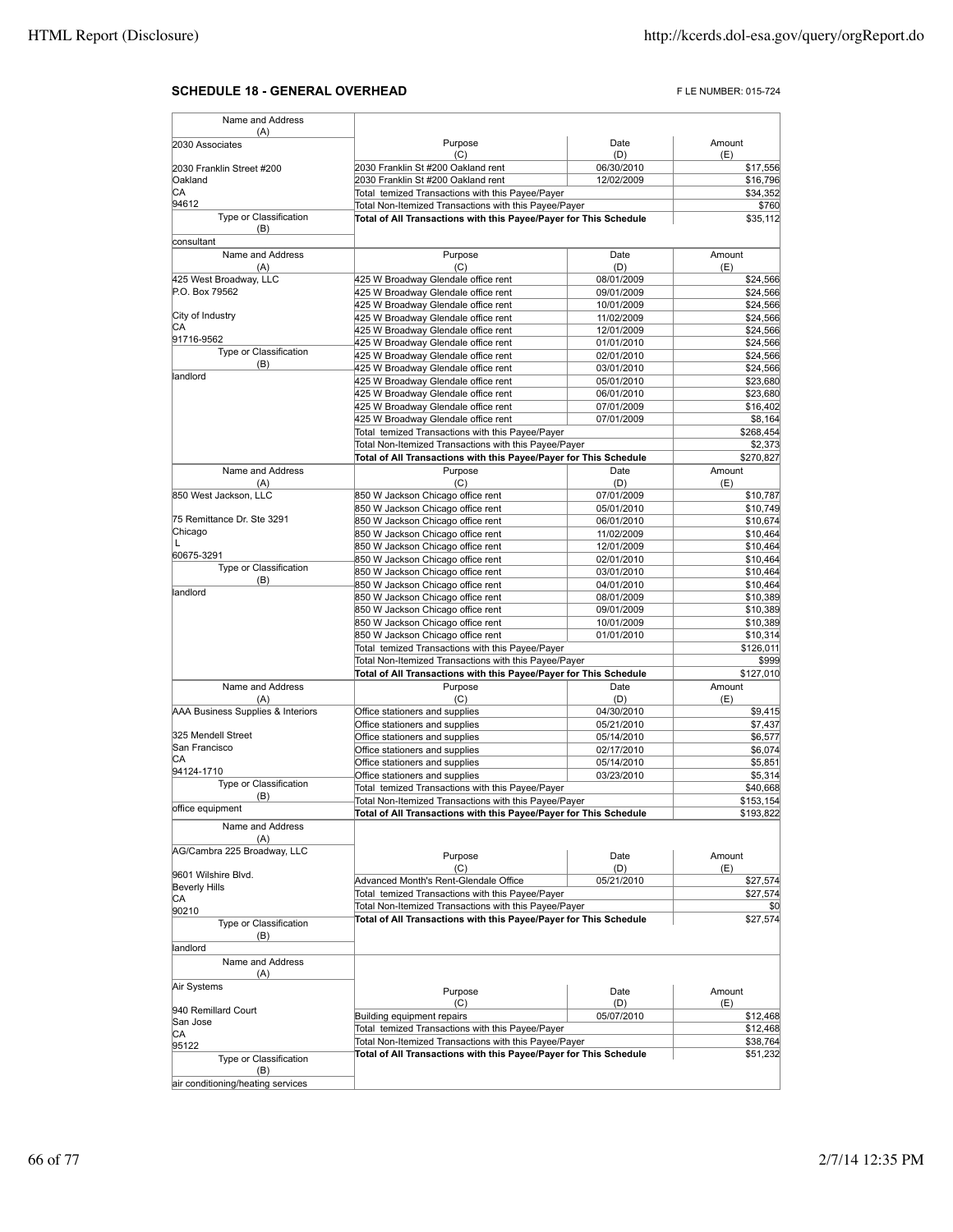| Name and Address                     |                                                                                                                            |                          |                       |
|--------------------------------------|----------------------------------------------------------------------------------------------------------------------------|--------------------------|-----------------------|
| (A)<br>Alameda County Tax Collector  | Purpose<br>(C)                                                                                                             | Date<br>(D)              | Amount<br>(E)         |
|                                      | Property taxes on 2000 Franklin - quarterly                                                                                | 05/28/2010               | \$35,557              |
| 1221 Oak Street                      | Property taxes on 2000 Franklin - quarterly                                                                                | 11/06/2009               | \$32,319              |
| Oakland                              | Property taxes on 2000 Franklin - quarterly                                                                                | 08/13/2009               | \$9,238               |
| СA                                   | Property taxes on 2000 Franklin - quarterly                                                                                | 03/29/2010               | \$6.527               |
| 94612-4286<br>Type or Classification | Total temized Transactions with this Payee/Payer                                                                           |                          | \$83,641              |
| (B)                                  | Total Non-Itemized Transactions with this Payee/Payer<br>Total of All Transactions with this Payee/Payer for This Schedule |                          | \$18,183<br>\$101,824 |
| tax collector                        |                                                                                                                            |                          |                       |
| Name and Address                     | Purpose                                                                                                                    | Date                     | Amount                |
| (A)                                  | (C)                                                                                                                        | (D)                      | (E)                   |
| AT&T (Carol Stream - 9004)           | Telephone, PDA's and air card devices                                                                                      | 08/13/2009               | \$39,697              |
| P.O. Box 9004                        | Telephone, PDA's and air card devices                                                                                      | 11/03/2009               | \$36,655              |
|                                      | Telephone, PDA's and air card devices                                                                                      | 12/28/2009               | \$36,456              |
| Carol Stream                         | Telephone, PDA's and air card devices                                                                                      | 12/28/2009               | \$35,966              |
| L<br>60197-9004                      | Telephone, PDA's and air card devices                                                                                      | 11/03/2009               | \$35,303              |
| Type or Classification               | Telephone, PDA's and air card devices                                                                                      | 07/23/2009               | \$34,350              |
| (B)                                  | Telephone, PDA's and air card devices                                                                                      | 02/03/2010               | \$34,199              |
| telecommunications                   | Telephone, PDA's and air card devices                                                                                      | 01/24/2010               | \$35,672              |
|                                      | Telephone, PDA's and air card devices                                                                                      | 02/24/2010               | \$37,506              |
|                                      | Telephone, PDA's and air card devices<br>Telephone, PDA's and air card devices                                             | 03/24/2010               | \$32,387<br>\$38,720  |
|                                      | Telephone, PDA's and air card devices                                                                                      | 04/30/2010<br>05/25/2010 | \$44,114              |
|                                      | Total temized Transactions with this Payee/Payer                                                                           |                          | \$441,025             |
|                                      | Total Non-Itemized Transactions with this Payee/Payer                                                                      |                          | \$0                   |
|                                      | Total of All Transactions with this Payee/Payer for This Schedule                                                          |                          | \$441,025             |
| Name and Address                     | Purpose                                                                                                                    | Date                     | Amount                |
| (A)                                  | (C)                                                                                                                        | (D)                      | (E)                   |
| AT&T (Sacramento)                    | Long-distance and land lines                                                                                               | 12/23/2009               | \$10,283              |
| Payment Center                       | Long-distance and land lines                                                                                               | 01/12/2010               | \$10,179              |
| Sacramento                           | Long-distance and land lines                                                                                               | 06/18/2010               | \$5,499               |
| СA                                   | Long-distance and land lines                                                                                               | 12/10/2009               | \$5,465               |
| 95887-0001                           | Long-distance and land lines                                                                                               | 12/23/2009               | \$5,465               |
| Type or Classification               | Long-distance and land lines                                                                                               | 12/10/2009               | \$5,374               |
| (B)                                  | Long-distance and land lines                                                                                               | 06/18/2010<br>07/23/2009 | \$5,307               |
| telecommunications                   | Long-distance and land lines<br>Long-distance and land lines                                                               | 08/21/2009               | \$5,249<br>\$5,114    |
|                                      | Long-distance and land lines                                                                                               | 09/29/2009               | \$5,104               |
|                                      | Total temized Transactions with this Payee/Payer                                                                           |                          | \$63,039              |
|                                      | Total Non-Itemized Transactions with this Payee/Payer                                                                      |                          | \$109,076             |
|                                      | Total of All Transactions with this Payee/Payer for This Schedule                                                          |                          | \$172,115             |
| Name and Address                     |                                                                                                                            |                          |                       |
| (A)                                  |                                                                                                                            |                          |                       |
| AT&T TeleConference (2840)           | Purpose                                                                                                                    | Date                     | Amount                |
| P.O. Box 2840                        | (C)<br>Long-distance and land lines                                                                                        | (D)<br>04/09/2010        | (E)<br>\$34,133       |
| Omaha                                | Long-distance and land lines                                                                                               | 03/05/2010               | \$8,042               |
| NE                                   | Total temized Transactions with this Payee/Payer                                                                           |                          | \$42,175              |
| 68103-2840                           | Total Non-Itemized Transactions with this Payee/Payer                                                                      |                          | \$2,932               |
| Type or Classification               | Total of All Transactions with this Payee/Payer for This Schedule                                                          |                          | \$45.107              |
| (B)                                  |                                                                                                                            |                          |                       |
| telecommunications                   |                                                                                                                            |                          |                       |
| Name and Address                     |                                                                                                                            |                          |                       |
| (A)                                  |                                                                                                                            |                          |                       |
| ATI                                  | Purpose                                                                                                                    | Date                     | Amount                |
| 1350 Ocean Avenue                    | (C)                                                                                                                        | (D)                      | (E)                   |
| Emeryville                           | 1 Yr Maintenance Service Agreement                                                                                         | 11/10/2009               | \$39,345              |
| CA                                   | Total temized Transactions with this Payee/Payer                                                                           |                          | \$39,345              |
| 94608                                | Total Non-Itemized Transactions with this Payee/Payer                                                                      |                          | \$5,685               |
| Type or Classification               | Total of All Transactions with this Payee/Payer for This Schedule                                                          |                          | \$45,030              |
| (B)                                  |                                                                                                                            |                          |                       |
| telecommunications                   |                                                                                                                            |                          |                       |
| Name and Address                     | Purpose                                                                                                                    | Date                     | Amount                |
| (A)                                  | (C)                                                                                                                        | (D)                      | (E)                   |
| Autumn Press                         | Monthly Planner Calendar Sept 2009                                                                                         | 12/04/2009               | \$21,774              |
| 945 Camelia Street                   | IHSP Technology Manual, 24 page<br>Technology Despite Obj /TDO forms                                                       | 06/18/2010<br>05/07/2010 | \$14,055<br>\$11,498  |
| Berkeley                             | Health Info Magazine                                                                                                       | 02/26/2010               | \$10,853              |
| СA                                   | <b>CNA Brochures</b>                                                                                                       | 12/30/2009               | \$10,674              |
| 94710                                | 50,500 4.125x9.5 NNOC #10 Enevelope, 3/0                                                                                   | 06/30/2010               | \$9,279               |
| Type or Classification               | Membership application and forms                                                                                           | 10/05/2009               | \$6,294               |
| (B)                                  | Membership application and forms                                                                                           | 09/01/2009               | \$5,865               |
| printing/publishing                  | Membership application and forms                                                                                           | 06/25/2010               | \$5,148               |
|                                      | NNU-NNOC- Tampa, FL 25,500 Envelope                                                                                        | 06/30/2010               | \$5,012               |
|                                      | Total temized Transactions with this Payee/Payer                                                                           |                          | \$100,452             |
|                                      | Total Non-Itemized Transactions with this Payee/Payer                                                                      |                          | \$79,824              |
|                                      | Total of All Transactions with this Payee/Payer for This Schedule                                                          |                          | \$180,276             |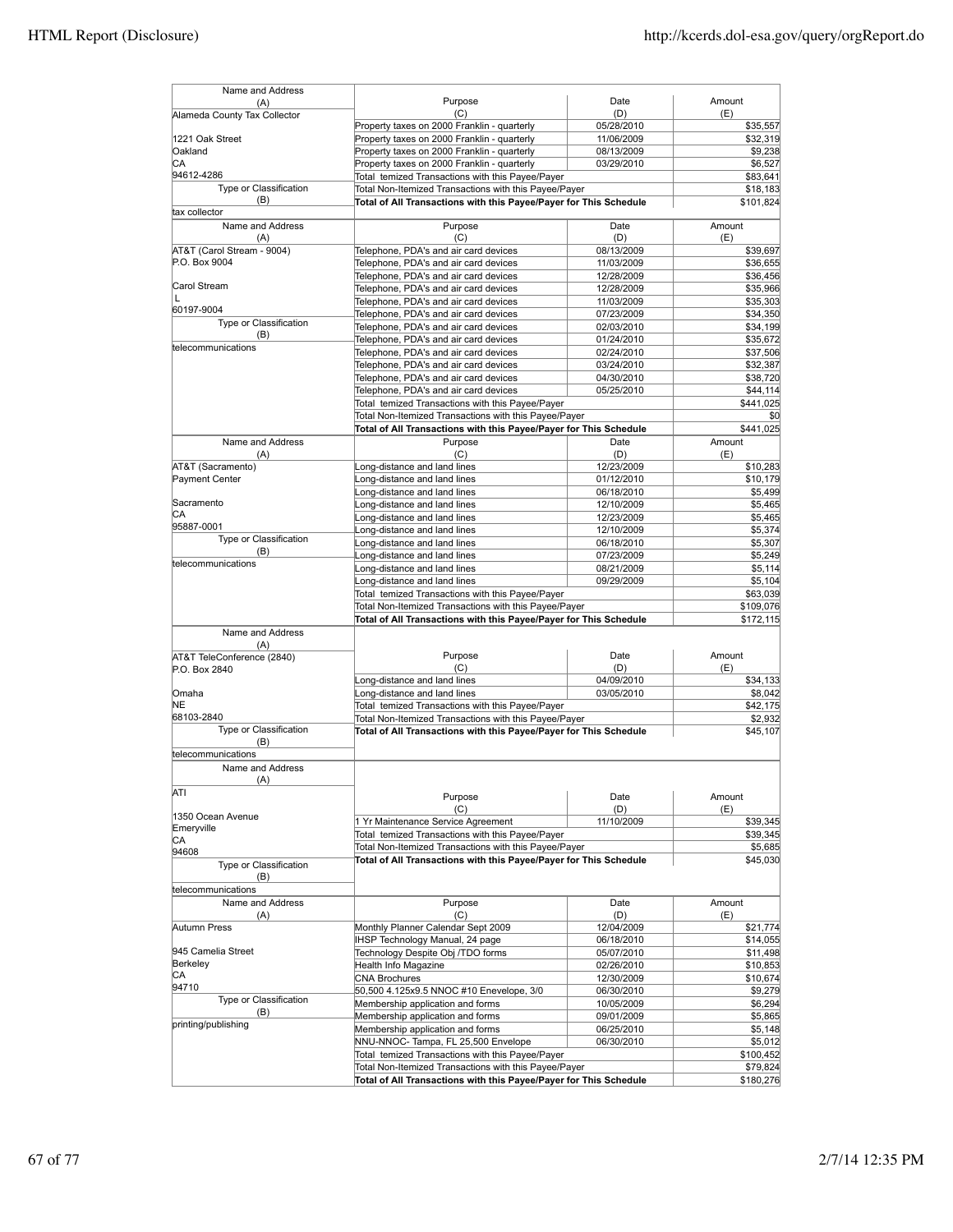| Name and Address                         |                                                                                                                            |                          |                       |
|------------------------------------------|----------------------------------------------------------------------------------------------------------------------------|--------------------------|-----------------------|
| (A)<br>Beacon Self Storage               |                                                                                                                            |                          |                       |
|                                          | Purpose                                                                                                                    | Date                     | Amount                |
| 2227 San Pablo Avenue                    | (C)<br>1 Year Storage Unit 630                                                                                             | (D)<br>12/23/2009        | (E)<br>\$9,228        |
| Oakland                                  | Total temized Transactions with this Payee/Payer                                                                           |                          | \$9.228               |
| СA<br>94612                              | Total Non-Itemized Transactions with this Payee/Payer                                                                      |                          | \$0                   |
| Type or Classification                   | Total of All Transactions with this Payee/Payer for This Schedule                                                          |                          | \$9,228               |
| (B)                                      |                                                                                                                            |                          |                       |
| storage<br>Name and Address              | Purpose                                                                                                                    | Date                     | Amount                |
| (A)                                      | (C)                                                                                                                        | (D)                      | (E)                   |
| <b>BT INS</b>                            | Network support and services                                                                                               | 10/21/2009               | \$27,600              |
| P.O. Box 2900                            | Network support and services                                                                                               | 01/12/2010               | \$26,400              |
| Carol Stream                             | Network support and services                                                                                               | 12/04/2009               | \$24,000<br>\$24,000  |
| L                                        | Network support and services<br>Network support and services                                                               | 12/16/2009<br>10/21/2009 | \$18,000              |
| 60132-2900                               | Network support and services                                                                                               | 03/05/2010               | \$18,000              |
| Type or Classification                   | Network support and services                                                                                               | 04/23/2010               | \$6,000               |
| (B)<br>consultant                        | Network support and services                                                                                               | 04/23/2010               | \$6,000               |
|                                          | Total temized Transactions with this Payee/Payer                                                                           |                          | \$150,000             |
|                                          | Total Non-Itemized Transactions with this Payee/Payer<br>Total of All Transactions with this Payee/Payer for This Schedule |                          | \$19,596<br>\$169,596 |
| Name and Address                         |                                                                                                                            |                          |                       |
| (A)                                      |                                                                                                                            |                          |                       |
| Ceridian Corporation<br>P.O. Box 10989   | Purpose                                                                                                                    | Date                     | Amount                |
|                                          | (C)                                                                                                                        | (D)                      | (E)                   |
| Newark                                   | Cobra administration<br>Total temized Transactions with this Payee/Payer                                                   | 03/18/2010               | \$5,351<br>\$5,351    |
| NJ                                       | Total Non-Itemized Transactions with this Payee/Payer                                                                      |                          | \$0                   |
| 07193<br>Type or Classification          | Total of All Transactions with this Payee/Payer for This Schedule                                                          |                          | \$5,351               |
| (B)                                      |                                                                                                                            |                          |                       |
| employee benefits vendor                 |                                                                                                                            |                          |                       |
| Name and Address                         |                                                                                                                            |                          |                       |
| (A)                                      |                                                                                                                            |                          |                       |
| Election Data Serivces, Inc              | Purpose                                                                                                                    | Date                     | Amount                |
| 6171 Emerywood Court                     | (C)<br>Mailing list                                                                                                        | (D)<br>07/07/2009        | (E)<br>\$8,125        |
| Manassas.                                | Total temized Transactions with this Payee/Payer                                                                           |                          | \$8,125               |
| VA<br>20112-3078                         | Total Non-Itemized Transactions with this Payee/Payer                                                                      |                          | \$0                   |
| Type or Classification                   | Total of All Transactions with this Payee/Payer for This Schedule                                                          |                          | \$8,125               |
| (B)                                      |                                                                                                                            |                          |                       |
| consultant                               |                                                                                                                            |                          |                       |
| Name and Address<br>(A)                  |                                                                                                                            |                          |                       |
| FedEx Office (672085)                    | Purpose                                                                                                                    | Date                     | Amount                |
| P.O. Box 672085                          | (C)                                                                                                                        | (D)                      | (E)                   |
| Dallas                                   | Print and Shipping Services                                                                                                | 06/18/2010               | \$25.874              |
| ТX                                       | Total temized Transactions with this Payee/Payer                                                                           |                          | \$25,874              |
| 75267-2085                               | Total Non-Itemized Transactions with this Payee/Payer                                                                      |                          | \$12,484              |
| Type or Classification                   | Total of All Transactions with this Payee/Payer for This Schedule                                                          |                          | \$38,358              |
| (B)                                      |                                                                                                                            |                          |                       |
| mailinghouse company<br>Name and Address |                                                                                                                            |                          |                       |
| (A)                                      |                                                                                                                            |                          |                       |
| Franchise Tax Board                      | Purpose                                                                                                                    | Date                     | Amount                |
| Franchise Tax Board                      | (C)                                                                                                                        | (D)                      | (E)                   |
| Sacramento                               | Terminal tax filing returns-CCPA<br>Terminal tax filing returns-CCPA                                                       | 03/12/2010<br>03/12/2010 | \$17,357<br>\$8,364   |
| СA                                       | Total temized Transactions with this Payee/Payer                                                                           |                          | \$25,721              |
| 94257-0701                               | Total Non-Itemized Transactions with this Payee/Payer                                                                      |                          | \$11,663              |
| Type or Classification                   | Total of All Transactions with this Payee/Payer for This Schedule                                                          |                          | \$37,384              |
| (B)<br>tax collector                     |                                                                                                                            |                          |                       |
| Name and Address                         |                                                                                                                            |                          |                       |
| (A)                                      |                                                                                                                            |                          |                       |
| Google Inc.                              | Purpose                                                                                                                    | Date                     | Amount                |
| Dept 34256                               | (C)                                                                                                                        | (D)                      | (E)                   |
| San Francisco                            | Google Message discovery                                                                                                   | 12/07/2009               | \$6,325               |
| CA                                       | Total temized Transactions with this Payee/Payer<br>Total Non-Itemized Transactions with this Payee/Payer                  |                          | \$6,325<br>\$944      |
| 94139                                    | Total of All Transactions with this Payee/Payer for This Schedule                                                          |                          | \$7,269               |
| Type or Classification<br>(B)            |                                                                                                                            |                          |                       |
| search engine                            |                                                                                                                            |                          |                       |
| Name and Address                         | Purpose                                                                                                                    | Date                     | Amount                |
| (A)                                      | (C)                                                                                                                        | (D)                      | (E)                   |
|                                          | August Serv - Hosting Service                                                                                              | 08/06/2009               | \$62,892              |
|                                          | August Serv - Hosting Service                                                                                              | 08/21/2009               | \$59,979              |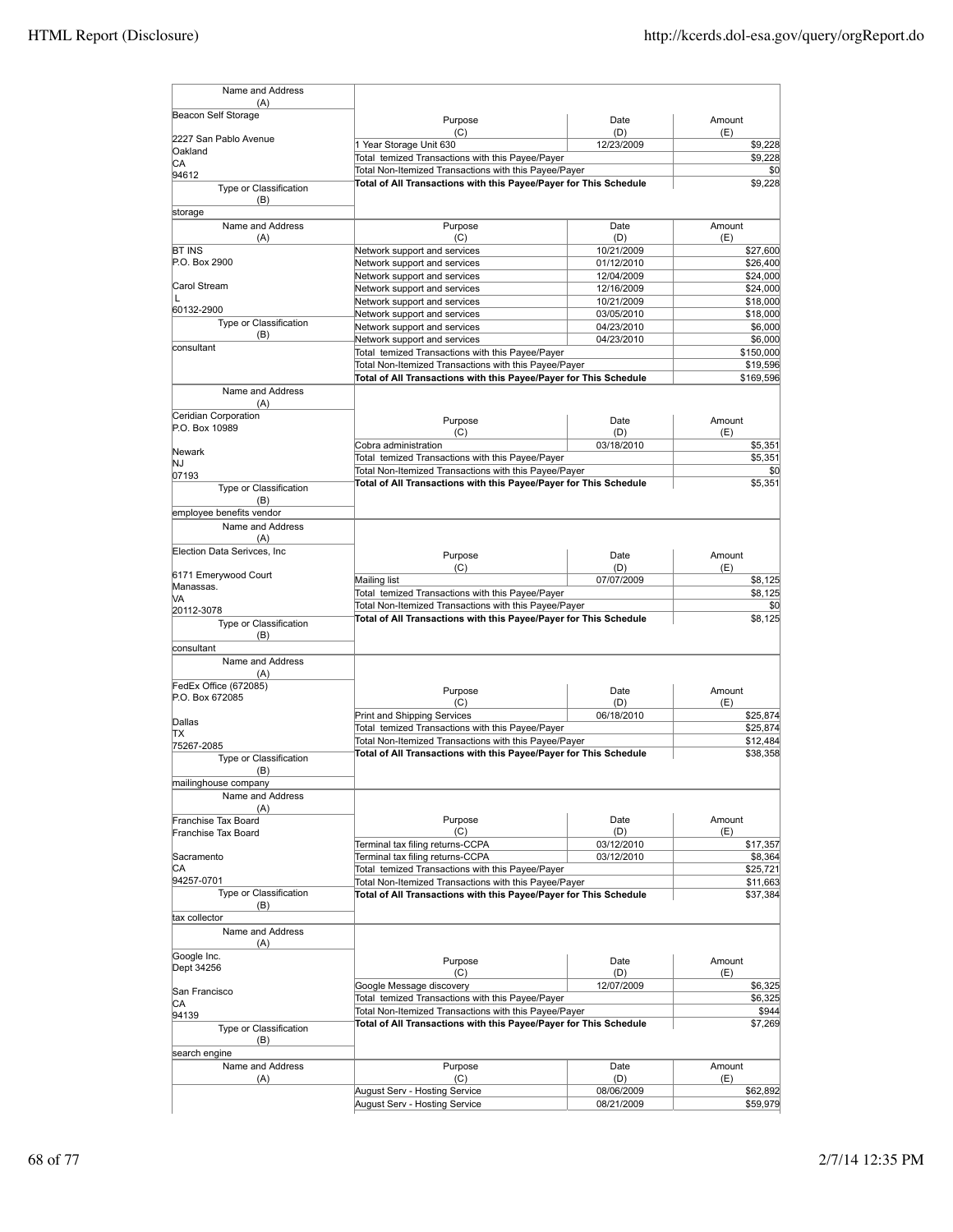| HSP Central, Inc.                      | Purpose                                                                                                                    | Date                     | Amount                                                                                                    |
|----------------------------------------|----------------------------------------------------------------------------------------------------------------------------|--------------------------|-----------------------------------------------------------------------------------------------------------|
| 799 West J Street                      | (C)                                                                                                                        | (D)                      | (E)                                                                                                       |
| Benicia                                | August Serv - Hosting Service                                                                                              | 09/22/2009               | \$59,554                                                                                                  |
| CA                                     | August Serv - Hosting Service                                                                                              | 10/21/2009               | \$59,088                                                                                                  |
| 94510                                  | August Serv - Hosting Service                                                                                              | 12/03/2009               | \$21,173                                                                                                  |
| Type or Classification                 | Total temized Transactions with this Payee/Payer                                                                           |                          | \$262,686                                                                                                 |
| (B)                                    | Total Non-Itemized Transactions with this Payee/Payer<br>Total of All Transactions with this Payee/Payer for This Schedule |                          | \$9,357<br>\$272,043                                                                                      |
| IT service provider                    |                                                                                                                            |                          |                                                                                                           |
| Name and Address                       | Purpose                                                                                                                    | Date                     | Amount                                                                                                    |
| (A)<br>kon Financial Services (650073) | (C)<br>Office copier rental and usage                                                                                      | (D)<br>01/14/2010        | (E)<br>\$26,022                                                                                           |
| P.O. Box 650073                        | Office copier rental and usage                                                                                             | 04/30/2010               | \$25,498                                                                                                  |
|                                        | Office copier rental and usage                                                                                             | 08/18/2009               | \$22,801                                                                                                  |
| Dallas                                 | Office copier rental and usage                                                                                             | 04/16/2010               | \$22,542                                                                                                  |
| ΠX                                     | Office copier rental and usage                                                                                             | 12/30/2009               | \$22,166                                                                                                  |
| 75265-0073                             | Office copier rental and usage                                                                                             | 12/11/2009               | \$21,996                                                                                                  |
| Type or Classification                 | Office copier rental and usage                                                                                             | 09/28/2009               | \$21,716                                                                                                  |
| (B)                                    | Office copier rental and usage                                                                                             | 12/30/2009               | \$21,692                                                                                                  |
| lease equipment                        | Office copier rental and usage                                                                                             | 06/04/2010               | \$20,637                                                                                                  |
|                                        | Office copier rental and usage                                                                                             | 08/18/2009               | \$20,575                                                                                                  |
|                                        | Office copier rental and usage                                                                                             | 02/26/2010               | \$20,292                                                                                                  |
|                                        | Office copier rental and usage                                                                                             | 09/28/2009               | \$5,392                                                                                                   |
|                                        | Total temized Transactions with this Payee/Payer                                                                           |                          | \$251,329                                                                                                 |
|                                        | Total Non-Itemized Transactions with this Payee/Payer                                                                      |                          | \$64,640                                                                                                  |
|                                        | Total of All Transactions with this Payee/Payer for This Schedule                                                          |                          | \$315,969                                                                                                 |
| Name and Address                       |                                                                                                                            |                          |                                                                                                           |
| (A)                                    |                                                                                                                            |                          |                                                                                                           |
| Impact Hospitality Services            | Purpose                                                                                                                    | Date                     | Amount                                                                                                    |
| Att: Sandi Sheeler                     | (C)                                                                                                                        | (D)                      | (E)                                                                                                       |
| Aptos                                  | AV Service for Staff Retreat                                                                                               | 07/28/2009               | \$17,929                                                                                                  |
| СA                                     | Total temized Transactions with this Payee/Payer                                                                           |                          | \$17,929                                                                                                  |
| 95003                                  | Total Non-Itemized Transactions with this Payee/Payer                                                                      |                          | \$0                                                                                                       |
| Type or Classification                 | Total of All Transactions with this Payee/Payer for This Schedule                                                          |                          | \$17,929                                                                                                  |
| (B)                                    |                                                                                                                            |                          |                                                                                                           |
| audio visual company                   |                                                                                                                            |                          |                                                                                                           |
| Name and Address                       |                                                                                                                            |                          |                                                                                                           |
| (A)                                    |                                                                                                                            |                          |                                                                                                           |
| Internal Revenue Service               | Purpose                                                                                                                    | Date                     | Amount                                                                                                    |
|                                        | (C)                                                                                                                        | (D)                      | (E)                                                                                                       |
|                                        |                                                                                                                            |                          |                                                                                                           |
|                                        | Form 990 late filing fee                                                                                                   | 06/18/2010               |                                                                                                           |
| Ogden                                  | Total temized Transactions with this Payee/Payer                                                                           |                          |                                                                                                           |
| UT<br>84201-0074                       | Total Non-Itemized Transactions with this Payee/Payer                                                                      |                          |                                                                                                           |
| Type or Classification                 | Total of All Transactions with this Payee/Payer for This Schedule                                                          |                          | \$18,794                                                                                                  |
| (B)                                    |                                                                                                                            |                          |                                                                                                           |
| tax collector                          |                                                                                                                            |                          |                                                                                                           |
| Name and Address                       |                                                                                                                            |                          | \$9,400<br>\$9,400<br>\$9,394                                                                             |
| (A)                                    | Purpose                                                                                                                    | Date                     | Amount                                                                                                    |
| Internap Network Services              | (C)                                                                                                                        | (D)                      | (E)                                                                                                       |
| Dept 0526                              | Installations, Cage Rental                                                                                                 | 01/15/2010               |                                                                                                           |
|                                        | IP/Cross Connect                                                                                                           | 03/05/2010               |                                                                                                           |
| Dallas<br>IΤX                          | Installations, Cage Rental                                                                                                 | 01/15/2010               | \$15,407<br>\$9,570<br>\$6,108                                                                            |
| 75312-0526                             | Total temized Transactions with this Payee/Payer                                                                           |                          | \$31,085                                                                                                  |
| Type or Classification                 | Total Non-Itemized Transactions with this Payee/Payer                                                                      |                          |                                                                                                           |
| (B)                                    | Total of All Transactions with this Payee/Payer for This Schedule                                                          |                          | \$19,115<br>\$50,200                                                                                      |
| Information Technology                 |                                                                                                                            |                          |                                                                                                           |
| Name and Address                       | Purpose                                                                                                                    | Date                     | Amount                                                                                                    |
| (A)                                    | (C)                                                                                                                        | (D)                      | (E)                                                                                                       |
| Masergy Communications, Inc.           | Network service provider                                                                                                   | 01/12/2010               | \$57,115                                                                                                  |
| PO Box #671454                         | Network service provider                                                                                                   | 06/09/2010               |                                                                                                           |
|                                        | Network service provider                                                                                                   | 05/14/2010               | \$31,975<br>\$29,997                                                                                      |
| Dallas                                 | Network service provider                                                                                                   | 04/30/2010               | \$29,969                                                                                                  |
| ΠX<br>75267-1454                       | Network service provider                                                                                                   | 04/16/2010               | \$29,746                                                                                                  |
| Type or Classification                 | Network service provider                                                                                                   | 02/12/2010               |                                                                                                           |
| (B)                                    | Network service provider                                                                                                   | 12/11/2009               |                                                                                                           |
| telecommunications                     | Network service provider                                                                                                   | 09/01/2009               |                                                                                                           |
|                                        | Network service provider                                                                                                   | 07/30/2009               |                                                                                                           |
|                                        | Network service provider<br>Network service provider                                                                       | 09/28/2009<br>10/15/2009 |                                                                                                           |
|                                        | Total temized Transactions with this Payee/Payer                                                                           |                          |                                                                                                           |
|                                        | Total Non-Itemized Transactions with this Payee/Payer                                                                      |                          | \$0                                                                                                       |
|                                        | Total of All Transactions with this Payee/Payer for This Schedule                                                          |                          |                                                                                                           |
| Name and Address                       |                                                                                                                            |                          |                                                                                                           |
| (A)                                    | Purpose                                                                                                                    | Date                     | Amount                                                                                                    |
| MicroAge                               | (C)                                                                                                                        | (D)                      | (E)                                                                                                       |
| P.O. Box 2941                          | Purchase of computer supplies                                                                                              | 03/31/2010               | \$27,845<br>\$27,008<br>\$22,312<br>\$21,925<br>\$20,382<br>\$19,472<br>\$317,746<br>\$317,746<br>\$6,239 |
|                                        | Total temized Transactions with this Payee/Payer                                                                           |                          | \$6,239                                                                                                   |
| Phoenix<br>AZ                          | Total Non-Itemized Transactions with this Payee/Payer<br>Total of All Transactions with this Payee/Payer for This Schedule |                          | \$71,016<br>\$77,255                                                                                      |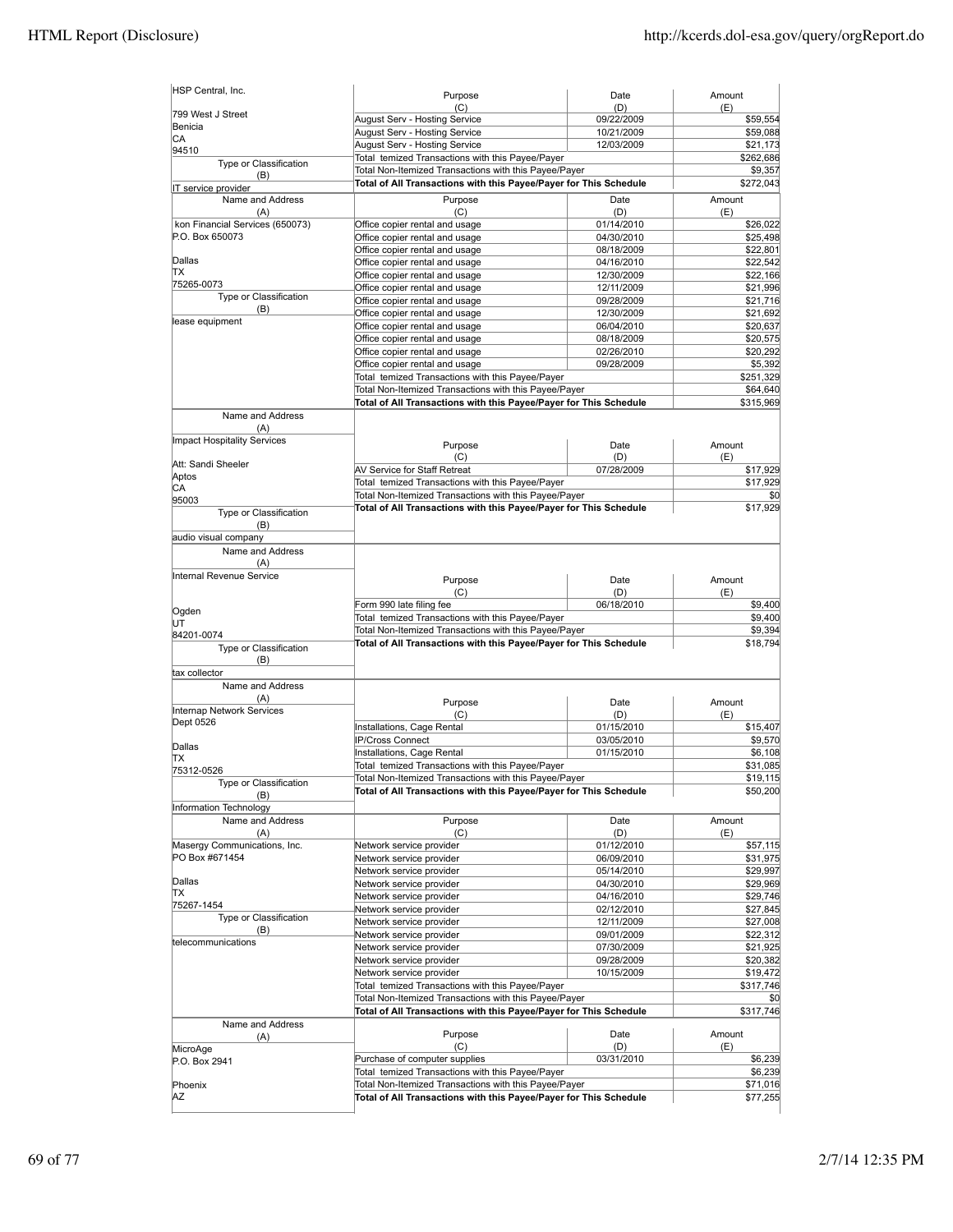| 85062-2941                               |                                                                                                                            |                   |                      |
|------------------------------------------|----------------------------------------------------------------------------------------------------------------------------|-------------------|----------------------|
| Type or Classification                   |                                                                                                                            |                   |                      |
| (B)                                      |                                                                                                                            |                   |                      |
| IT solution provider<br>Name and Address |                                                                                                                            |                   |                      |
| (A)                                      |                                                                                                                            |                   |                      |
| <b>NEC Financial Services</b>            | Purpose                                                                                                                    | Date              | Amount               |
| P.O. Box 100558                          | (C)<br>Telephone equipment leases                                                                                          | (D)<br>04/16/2010 | (E)                  |
|                                          | Telephone equipment leases                                                                                                 | 03/05/2010        | \$7,881<br>\$5,418   |
| Pasadena                                 | Telephone equipment leases                                                                                                 | 07/30/2009        | \$5,172              |
| СA                                       | Total temized Transactions with this Payee/Payer                                                                           |                   | \$18,471             |
| 91189-0558                               | Total Non-Itemized Transactions with this Payee/Payer                                                                      |                   | \$15,516             |
| Type or Classification                   | Total of All Transactions with this Payee/Payer for This Schedule                                                          |                   | \$33,987             |
| (B)                                      |                                                                                                                            |                   |                      |
| lease equipment                          |                                                                                                                            |                   |                      |
| Name and Address<br>(A)                  | Purpose<br>(C)                                                                                                             | Date<br>(D)       | Amount<br>(E)        |
| Pacific Gas & Electric                   | Gas and electric services-2000 Franklin                                                                                    | 10/15/2009        | \$13,747             |
|                                          | Gas and electric services-2000 Franklin                                                                                    | 11/10/2009        | \$13,728             |
| Box 997300                               | Gas and electric services-2000 Franklin                                                                                    | 07/07/2009        | \$12,627             |
| Sacramento                               | Gas and electric services-2000 Franklin                                                                                    | 09/22/2009        | \$12,388             |
| СA                                       | Gas and electric services-2000 Franklin                                                                                    | 07/07/2009        | \$11,611             |
| 95899-7300                               | Gas and electric services-2000 Franklin                                                                                    | 02/03/2010        | \$10,310             |
| Type or Classification                   | Gas and electric services-2000 Franklin                                                                                    | 01/12/2010        | \$8,706              |
| (B)                                      | Gas and electric services-2000 Franklin                                                                                    | 06/04/2010        | \$8,396              |
| utility                                  | Gas and electric services-2000 Franklin                                                                                    | 08/07/2009        | \$7,714              |
|                                          | Gas and electric services-2000 Franklin                                                                                    | 04/16/2010        | \$6,145              |
|                                          | Gas and electric services-2000 Franklin                                                                                    | 03/05/2010        | \$6,101              |
|                                          | Gas and electric services-2000 Franklin                                                                                    | 05/07/2010        | \$5,667              |
|                                          | Gas and electric services-2000 Franklin                                                                                    | 01/12/2010        | \$5,080              |
|                                          | Total temized Transactions with this Payee/Payer                                                                           |                   | \$122,220            |
|                                          | Total Non-Itemized Transactions with this Payee/Payer                                                                      |                   | \$38,987             |
|                                          | Total of All Transactions with this Payee/Payer for This Schedule                                                          |                   | \$161,207            |
| Name and Address                         |                                                                                                                            |                   |                      |
| (A)                                      | Purpose                                                                                                                    | Date              | Amount               |
| Pitney Bowes (Global Financial)          | (C)                                                                                                                        | (D)               | (E)                  |
| P.O. Box 856460                          | Postage machine rental and support contract                                                                                | 08/21/2009        | \$22,502             |
|                                          | Postage machine rental and support contract                                                                                | 03/15/2010        | \$20,920             |
| Louisville                               | Postage machine rental and support contract                                                                                | 04/23/2010        | \$20,588             |
| KY                                       | Postage machine rental and support contract                                                                                | 04/30/2010        | \$20,588             |
| 40285-6460                               | Postage machine rental and support contract                                                                                | 10/15/2009        | \$20,398             |
| Type or Classification                   | Total temized Transactions with this Payee/Payer                                                                           |                   | \$104,996            |
| (B)                                      | Total Non-Itemized Transactions with this Payee/Payer                                                                      |                   | \$7,852              |
| lease equipment                          | Total of All Transactions with this Payee/Payer for This Schedule                                                          |                   | \$112,848            |
| Name and Address                         |                                                                                                                            |                   |                      |
| (A)                                      | Purpose                                                                                                                    | Date              | Amount               |
| Pitney Bowes- Reserve Acct               | (C)                                                                                                                        | (D)               | (E)                  |
| P O Box 856056                           | Postage meter reserve/usage                                                                                                | 08/20/2009        | \$30,000             |
|                                          | Postage meter reserve/usage                                                                                                | 02/17/2010        | \$30,000             |
| Louisville                               | Postage meter reserve/usage                                                                                                | 05/28/2010        | \$30,000             |
| KΥ                                       | Postage meter reserve/usage                                                                                                | 11/10/2009        | \$30,000             |
| 40285-6056                               | Total temized Transactions with this Payee/Payer                                                                           |                   | \$120,000            |
| Type or Classification                   | Total Non-Itemized Transactions with this Payee/Payer                                                                      |                   | \$0                  |
| (B)                                      | Total of All Transactions with this Payee/Payer for This Schedule                                                          |                   | \$120,000            |
| lease equipment                          |                                                                                                                            |                   |                      |
| Name and Address                         |                                                                                                                            |                   |                      |
| (A)                                      | Purpose                                                                                                                    | Date              | Amount               |
| Postal Systems Inc                       | (C)                                                                                                                        | (D)               | (E)                  |
| 25024 Viking Street                      | Mailing of Registered Nurse magazine                                                                                       | 08/21/2009        | \$6,611              |
| Hayward                                  | Mailing of Registered Nurse magazine                                                                                       | 08/17/2009        | \$6,296              |
| СA                                       | Total temized Transactions with this Payee/Payer                                                                           |                   | \$12,907             |
| 94545-2704                               | Total Non-Itemized Transactions with this Payee/Payer                                                                      |                   | \$25,879             |
| Type or Classification                   | Total of All Transactions with this Payee/Payer for This Schedule                                                          |                   | \$38,786             |
| (B)                                      |                                                                                                                            |                   |                      |
| mailinghouse company                     |                                                                                                                            |                   |                      |
| Name and Address                         | Purpose                                                                                                                    | Date              | Amount               |
| (A)                                      | (C)                                                                                                                        | (D)               | (E)                  |
| Rosendin Alameda, LLC                    | 1871 Alameda SanJose office rent                                                                                           | 10/01/2009        | \$10,356             |
| Toeniskoetter-Breeding, Inc              | 1871 Alameda SanJose office rent                                                                                           | 12/30/2009        | \$9,817              |
|                                          | 1871 Alameda SanJose office rent                                                                                           | 06/01/2010        | \$9,817              |
| San Jose                                 | 1871 Alameda SanJose office rent                                                                                           | 04/01/2010        | \$9,817              |
| СA                                       | 1871 Alameda SanJose office rent                                                                                           | 07/01/2009        | \$9,531              |
| 95126                                    | 1871 Alameda SanJose office rent                                                                                           | 08/01/2009        | \$9,531              |
| Type or Classification                   | 1871 Alameda SanJose office rent                                                                                           | 09/01/2009        | \$9,531              |
| (B)                                      | 1871 Alameda SanJose office rent                                                                                           | 11/02/2009        | \$9,531              |
| landlord                                 | 1871 Alameda SanJose office rent                                                                                           | 12/01/2009        | \$9,531              |
|                                          | 1871 Alameda SanJose office rent                                                                                           | 02/01/2010        | \$9,531              |
|                                          | 1871 Alameda SanJose office rent                                                                                           | 03/01/2010        | \$9,531              |
|                                          | Total temized Transactions with this Payee/Payer                                                                           |                   | \$116,055            |
|                                          |                                                                                                                            |                   |                      |
|                                          | Total Non-Itemized Transactions with this Payee/Payer<br>Total of All Transactions with this Payee/Payer for This Schedule |                   |                      |
|                                          |                                                                                                                            |                   | \$1,483<br>\$117,538 |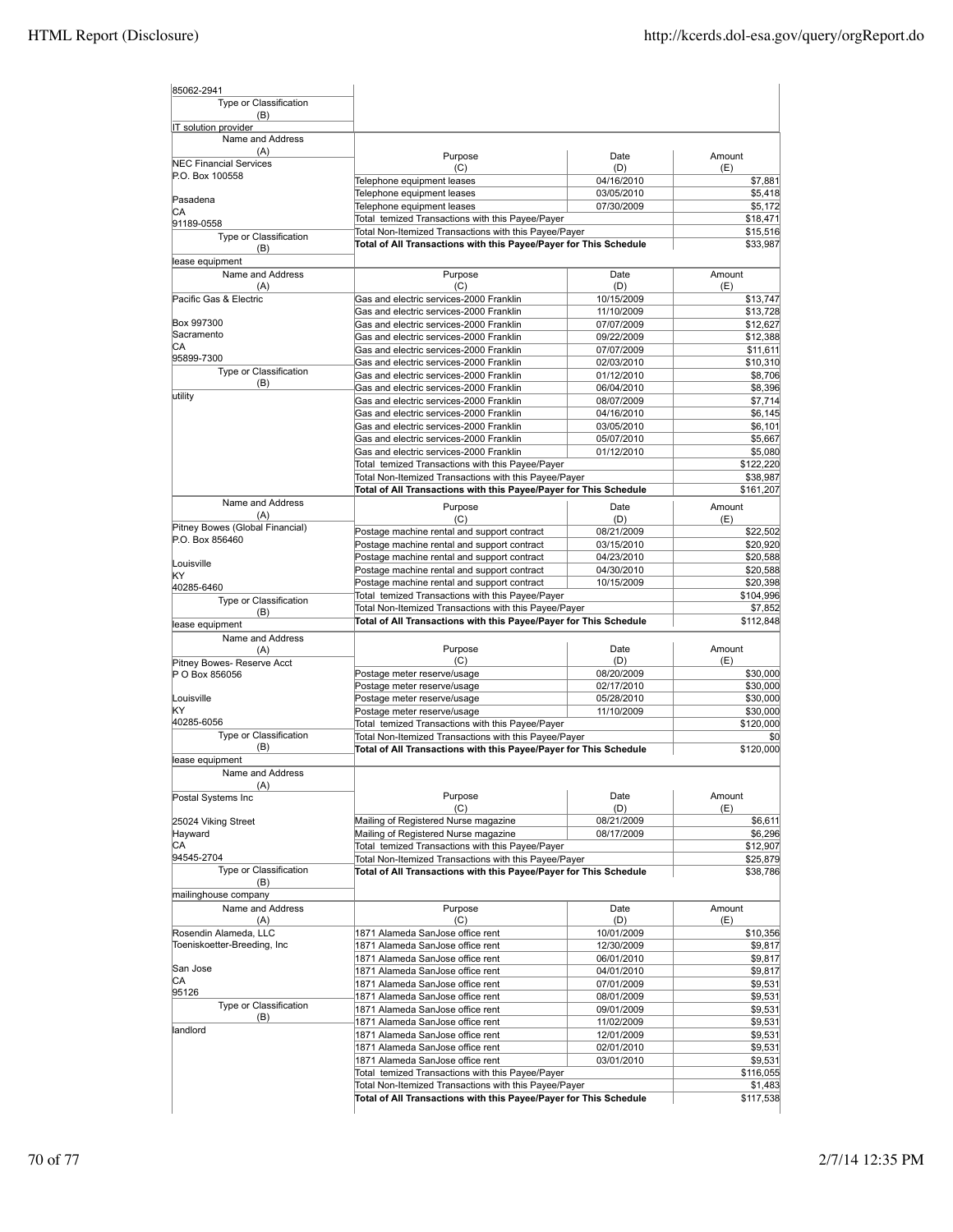|                                                  | Purpose                                                                                                                    | Date                     | Amount                |
|--------------------------------------------------|----------------------------------------------------------------------------------------------------------------------------|--------------------------|-----------------------|
|                                                  | (C)<br>1871 Alameda SanJose office rent                                                                                    | (D)<br>05/01/2010        | (E)<br>\$9,531        |
|                                                  | Total temized Transactions with this Payee/Payer                                                                           |                          | \$116,055             |
|                                                  | Total Non-Itemized Transactions with this Payee/Payer                                                                      |                          | \$1,483               |
|                                                  | Total of All Transactions with this Payee/Payer for This Schedule                                                          |                          | \$117,538             |
| Name and Address<br>(A)                          |                                                                                                                            |                          |                       |
| SafeGuard Business Systems<br>P.O. Box 88043     | Purpose                                                                                                                    | Date                     | Amount                |
| Chicago                                          | (C)<br>CNA Inpatent Form                                                                                                   | (D)<br>01/12/2010        | (E)<br>\$5,920        |
| L                                                | Total temized Transactions with this Payee/Payer                                                                           |                          | \$5,920               |
| 60680-1043                                       | Total Non-Itemized Transactions with this Payee/Payer<br>Total of All Transactions with this Payee/Payer for This Schedule |                          | \$7,707<br>\$13,627   |
| Type or Classification<br>(B)                    |                                                                                                                            |                          |                       |
| printing/publishing                              |                                                                                                                            |                          |                       |
| Name and Address                                 | Purpose                                                                                                                    | Date                     | Amount                |
| (A)<br>Sterck Kulik O'Neill Accounting Group Inc | (C)<br>FYE 2009 Audit Fees 19290 000                                                                                       | (D)<br>05/14/2010        | (E)                   |
|                                                  | Services for June thru October 2009                                                                                        | 12/30/2009               | \$49,500<br>\$39,321  |
| 150 Post Street Suite 350                        | Audit of the 401K August                                                                                                   | 09/22/2009               | \$9,047               |
| San Francisco                                    | FYE 2009 IRS 990 #19290 000                                                                                                | 05/14/2010               | \$8,900               |
| СA<br>94108                                      | CHEU 2001 thru 2009 T/R                                                                                                    | 06/30/2010               | \$7,500               |
| Type or Classification                           | Audit of the 401K May-July                                                                                                 | 08/21/2009               | \$5,846               |
| (B)                                              | IHSP 2006/2007/2008/2009 T/R<br>Total temized Transactions with this Payee/Payer                                           | 06/30/2010               | \$5,200<br>\$125,314  |
| accounting services                              | Total Non-Itemized Transactions with this Payee/Payer                                                                      |                          | \$4,701               |
|                                                  | Total of All Transactions with this Payee/Payer for This Schedule                                                          |                          | \$130,015             |
| Name and Address                                 | Purpose                                                                                                                    | Date                     | Amount                |
| (A)                                              | (C)                                                                                                                        | (D)                      | (E)                   |
| SYNTAPA Technologies, Inc.                       | Sharepoint                                                                                                                 | 08/13/2009               | \$43,191              |
| 200-320 March Road                               | Membership database support                                                                                                | 08/21/2009               | \$58,320              |
| Ottawa                                           | User licenses<br>Membership database support                                                                               | 10/05/2009<br>12/01/2009 | \$281,755<br>\$51,095 |
| СA                                               | Membership database support                                                                                                | 12/11/2009               | \$10,295              |
| 94612                                            | Membership database support                                                                                                | 01/05/2010               | \$37,643              |
| Type or Classification                           | Membership database support                                                                                                | 01/28/2010               | \$22,345              |
| (B)<br>IT service provider                       | Membership database support                                                                                                | 02/03/2010               | \$57,719              |
|                                                  | Membership database support                                                                                                | 03/18/2010               | \$26,079              |
|                                                  | Membership database support                                                                                                | 03/25/2010               | \$20,678              |
|                                                  | Membership database support<br>Membership database support                                                                 | 04/30/2010<br>05/28/2010 | \$24,621<br>\$35,039  |
|                                                  | Membership database support                                                                                                | 06/09/2010               | \$37,106              |
|                                                  | Membership database support                                                                                                | 06/30/2010               | \$15,059              |
|                                                  | Membership database support                                                                                                | 01/05/2010               | \$7,618               |
|                                                  | Membership database support                                                                                                | 01/28/2010               | \$17,835              |
|                                                  | Membership database support                                                                                                | 01/28/2010               | \$5,050               |
|                                                  | Membership database support                                                                                                | 02/03/2010               | \$6,578<br>\$14,923   |
|                                                  | Membership database support<br>Total temized Transactions with this Payee/Payer                                            | 02/03/2010               | \$772,949             |
|                                                  | Total Non-Itemized Transactions with this Payee/Payer                                                                      |                          |                       |
|                                                  | Total of All Transactions with this Payee/Payer for This Schedule                                                          |                          | \$12,096<br>\$785,045 |
| Name and Address<br>(A)                          |                                                                                                                            |                          |                       |
| The Regents of U.C.                              |                                                                                                                            |                          | Amount                |
| Office of the President                          | Purpose<br>(C)                                                                                                             | Date<br>(D)              | (E)                   |
|                                                  | Printing UC/CNA 08/10 Contract Agreement                                                                                   | 12/01/2009               | \$6,933               |
| Oakland<br>СA                                    | Total temized Transactions with this Payee/Payer                                                                           |                          | \$6,933               |
| 94612                                            | Total Non-Itemized Transactions with this Payee/Payer                                                                      |                          | \$0                   |
| Type or Classification<br>(B)                    | Total of All Transactions with this Payee/Payer for This Schedule                                                          |                          | \$6,933               |
| educational institution                          |                                                                                                                            |                          |                       |
| Name and Address                                 |                                                                                                                            |                          |                       |
| (A)                                              |                                                                                                                            |                          |                       |
| United Parcel Service<br>P. O. Box 894820        | Purpose<br>(C)                                                                                                             | Date<br>(D)              | Amount<br>(E)         |
|                                                  | Transporting documents                                                                                                     | 08/27/2009               | \$17,400              |
| Los Angeles                                      | Transporting documents                                                                                                     | 04/30/2010               | \$7,112               |
| СA                                               | Total temized Transactions with this Payee/Payer                                                                           |                          | \$24,512              |
| 90189-4820                                       | Total Non-Itemized Transactions with this Payee/Payer                                                                      | \$16,198                 |                       |
| Type or Classification<br>(B)                    | Total of All Transactions with this Payee/Payer for This Schedule                                                          |                          | \$40,710              |
| courier services                                 |                                                                                                                            |                          |                       |
| Name and Address                                 |                                                                                                                            |                          |                       |
| (A)                                              | Purpose                                                                                                                    | Date                     | Amount                |
| US Postal Service (NoAddress)                    | (C)                                                                                                                        | (D)<br>01/22/2010        | (E)<br>\$15,000       |
|                                                  | Deposit for BRM Account<br>Total temized Transactions with this Payee/Payer                                                |                          | \$15,000              |
| Oakland                                          | Total Non-Itemized Transactions with this Payee/Payer                                                                      |                          | \$3,961               |
| СA                                               | Total of All Transactions with this Payee/Payer for This Schedule                                                          |                          | \$18,961              |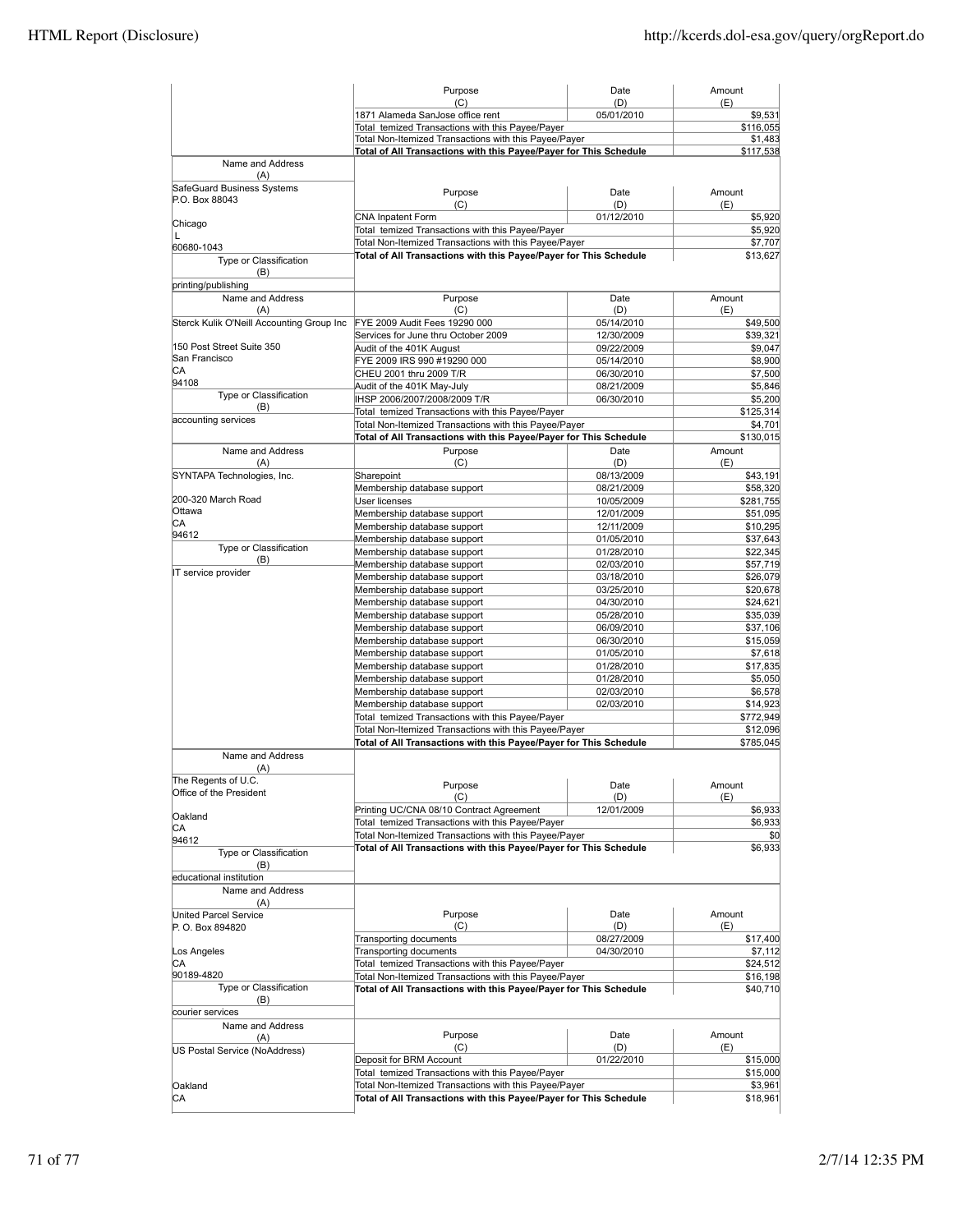| Type or Classification<br>(B)<br>Name and Address<br>(A)<br>Amount<br>Purpose<br>Date<br>(C)<br>(D)<br>(E)<br>06/25/2010<br>Network support and services<br>\$12,765<br>Network support and services<br>10/15/2009<br>\$7,850<br>Total temized Transactions with this Payee/Payer<br>\$20,615<br>94103<br>Total Non-Itemized Transactions with this Payee/Payer<br>\$2,058<br>Type or Classification<br>Total of All Transactions with this Payee/Payer for This Schedule<br>\$22,673<br>(B)<br>IT service provider<br>Name and Address<br>Purpose<br>Amount<br>Date<br>(A)<br>(C)<br>(D)<br>(E)<br>IT Helpdesk and network support<br>12/30/2009<br>\$20,718<br>\$15,395<br>IT Helpdesk and network support<br>05/28/2010<br>152 Catalina Drive<br>06/30/2010<br>\$14,165<br>IT Helpdesk and network support<br><b>Hercules</b><br>IT Helpdesk and network support<br>06/25/2010<br>\$14,090<br>СA<br>\$13,800<br>IT Helpdesk and network support<br>03/18/2010<br>94548<br>IT Helpdesk and network support<br>\$13,800<br>05/28/2010<br>Type or Classification<br>IT Helpdesk and network support<br>09/04/2009<br>\$13,262<br>(B)<br>\$13,200<br>IT Helpdesk and network support<br>10/21/2009<br>IT service provider<br>IT Helpdesk and network support<br>\$13,200<br>12/01/2009<br>IT Helpdesk and network support<br>06/25/2010<br>\$13,200<br>\$13,200<br>IT Helpdesk and network support<br>06/30/2010<br>IT Helpdesk and network support<br>\$12,600<br>12/30/2009<br>\$12,426<br>IT Helpdesk and network support<br>05/28/2010<br>IT Helpdesk and network support<br>06/30/2010<br>\$12,300<br>IT Helpdesk and network support<br>\$12,000<br>04/16/2010<br>\$12,000<br>IT Helpdesk and network support<br>04/16/2010<br>\$11,970<br>IT Helpdesk and network support<br>06/30/2010<br>\$11,742<br>IT Helpdesk and network support<br>06/25/2010<br>\$11,400<br>IT Helpdesk and network support<br>02/17/2010<br>\$11,262<br>IT Helpdesk and network support<br>10/09/2009<br>IT Helpdesk and network support<br>02/17/2010<br>\$11,115<br>IT Helpdesk and network support<br>10/21/2009<br>\$10,802<br>IT Helpdesk and network support<br>\$10,488<br>03/18/2010<br>IT Helpdesk and network support<br>12/30/2009<br>\$10,348<br>IT Helpdesk and network support<br>12/01/2009<br>\$10,146<br>\$9,825<br>IT Helpdesk and network support<br>03/18/2010<br>IT Helpdesk and network support<br>06/30/2010<br>\$9,234<br>IT Helpdesk and network support<br>08/07/2009<br>\$8,920<br>IT Helpdesk and network support<br>08/21/2009<br>\$8,576<br>IT Helpdesk and network support<br>10/09/2009<br>\$8,400<br>\$8,256<br>IT Helpdesk and network support<br>06/25/2010<br>IT Helpdesk and network support<br>08/21/2009<br>\$8,120<br>IT Helpdesk and network support<br>06/30/2010<br>\$7,955<br>IT Helpdesk and network support<br>06/30/2010<br>\$7,622<br>IT Helpdesk and network support<br>06/25/2010<br>\$6,902<br>IT Helpdesk and network support<br>04/16/2010<br>\$6,840<br>IT Helpdesk and network support<br>\$5,025<br>06/30/2010<br>Total temized Transactions with this Payee/Payer<br>\$414,304<br>Total Non-Itemized Transactions with this Payee/Payer<br>\$8,351 | 94612                             |                                                                   |  |           |
|--------------------------------------------------------------------------------------------------------------------------------------------------------------------------------------------------------------------------------------------------------------------------------------------------------------------------------------------------------------------------------------------------------------------------------------------------------------------------------------------------------------------------------------------------------------------------------------------------------------------------------------------------------------------------------------------------------------------------------------------------------------------------------------------------------------------------------------------------------------------------------------------------------------------------------------------------------------------------------------------------------------------------------------------------------------------------------------------------------------------------------------------------------------------------------------------------------------------------------------------------------------------------------------------------------------------------------------------------------------------------------------------------------------------------------------------------------------------------------------------------------------------------------------------------------------------------------------------------------------------------------------------------------------------------------------------------------------------------------------------------------------------------------------------------------------------------------------------------------------------------------------------------------------------------------------------------------------------------------------------------------------------------------------------------------------------------------------------------------------------------------------------------------------------------------------------------------------------------------------------------------------------------------------------------------------------------------------------------------------------------------------------------------------------------------------------------------------------------------------------------------------------------------------------------------------------------------------------------------------------------------------------------------------------------------------------------------------------------------------------------------------------------------------------------------------------------------------------------------------------------------------------------------------------------------------------------------------------------------------------------------------------------------------------------------------------------------------------------------------------------------------------------------------------------------------------|-----------------------------------|-------------------------------------------------------------------|--|-----------|
|                                                                                                                                                                                                                                                                                                                                                                                                                                                                                                                                                                                                                                                                                                                                                                                                                                                                                                                                                                                                                                                                                                                                                                                                                                                                                                                                                                                                                                                                                                                                                                                                                                                                                                                                                                                                                                                                                                                                                                                                                                                                                                                                                                                                                                                                                                                                                                                                                                                                                                                                                                                                                                                                                                                                                                                                                                                                                                                                                                                                                                                                                                                                                                                            |                                   |                                                                   |  |           |
|                                                                                                                                                                                                                                                                                                                                                                                                                                                                                                                                                                                                                                                                                                                                                                                                                                                                                                                                                                                                                                                                                                                                                                                                                                                                                                                                                                                                                                                                                                                                                                                                                                                                                                                                                                                                                                                                                                                                                                                                                                                                                                                                                                                                                                                                                                                                                                                                                                                                                                                                                                                                                                                                                                                                                                                                                                                                                                                                                                                                                                                                                                                                                                                            |                                   |                                                                   |  |           |
|                                                                                                                                                                                                                                                                                                                                                                                                                                                                                                                                                                                                                                                                                                                                                                                                                                                                                                                                                                                                                                                                                                                                                                                                                                                                                                                                                                                                                                                                                                                                                                                                                                                                                                                                                                                                                                                                                                                                                                                                                                                                                                                                                                                                                                                                                                                                                                                                                                                                                                                                                                                                                                                                                                                                                                                                                                                                                                                                                                                                                                                                                                                                                                                            | postage                           |                                                                   |  |           |
|                                                                                                                                                                                                                                                                                                                                                                                                                                                                                                                                                                                                                                                                                                                                                                                                                                                                                                                                                                                                                                                                                                                                                                                                                                                                                                                                                                                                                                                                                                                                                                                                                                                                                                                                                                                                                                                                                                                                                                                                                                                                                                                                                                                                                                                                                                                                                                                                                                                                                                                                                                                                                                                                                                                                                                                                                                                                                                                                                                                                                                                                                                                                                                                            |                                   |                                                                   |  |           |
|                                                                                                                                                                                                                                                                                                                                                                                                                                                                                                                                                                                                                                                                                                                                                                                                                                                                                                                                                                                                                                                                                                                                                                                                                                                                                                                                                                                                                                                                                                                                                                                                                                                                                                                                                                                                                                                                                                                                                                                                                                                                                                                                                                                                                                                                                                                                                                                                                                                                                                                                                                                                                                                                                                                                                                                                                                                                                                                                                                                                                                                                                                                                                                                            | Young Communications              |                                                                   |  |           |
|                                                                                                                                                                                                                                                                                                                                                                                                                                                                                                                                                                                                                                                                                                                                                                                                                                                                                                                                                                                                                                                                                                                                                                                                                                                                                                                                                                                                                                                                                                                                                                                                                                                                                                                                                                                                                                                                                                                                                                                                                                                                                                                                                                                                                                                                                                                                                                                                                                                                                                                                                                                                                                                                                                                                                                                                                                                                                                                                                                                                                                                                                                                                                                                            | 195 Erie Street                   |                                                                   |  |           |
|                                                                                                                                                                                                                                                                                                                                                                                                                                                                                                                                                                                                                                                                                                                                                                                                                                                                                                                                                                                                                                                                                                                                                                                                                                                                                                                                                                                                                                                                                                                                                                                                                                                                                                                                                                                                                                                                                                                                                                                                                                                                                                                                                                                                                                                                                                                                                                                                                                                                                                                                                                                                                                                                                                                                                                                                                                                                                                                                                                                                                                                                                                                                                                                            | San Francisco                     |                                                                   |  |           |
|                                                                                                                                                                                                                                                                                                                                                                                                                                                                                                                                                                                                                                                                                                                                                                                                                                                                                                                                                                                                                                                                                                                                                                                                                                                                                                                                                                                                                                                                                                                                                                                                                                                                                                                                                                                                                                                                                                                                                                                                                                                                                                                                                                                                                                                                                                                                                                                                                                                                                                                                                                                                                                                                                                                                                                                                                                                                                                                                                                                                                                                                                                                                                                                            | СA                                |                                                                   |  |           |
|                                                                                                                                                                                                                                                                                                                                                                                                                                                                                                                                                                                                                                                                                                                                                                                                                                                                                                                                                                                                                                                                                                                                                                                                                                                                                                                                                                                                                                                                                                                                                                                                                                                                                                                                                                                                                                                                                                                                                                                                                                                                                                                                                                                                                                                                                                                                                                                                                                                                                                                                                                                                                                                                                                                                                                                                                                                                                                                                                                                                                                                                                                                                                                                            |                                   |                                                                   |  |           |
|                                                                                                                                                                                                                                                                                                                                                                                                                                                                                                                                                                                                                                                                                                                                                                                                                                                                                                                                                                                                                                                                                                                                                                                                                                                                                                                                                                                                                                                                                                                                                                                                                                                                                                                                                                                                                                                                                                                                                                                                                                                                                                                                                                                                                                                                                                                                                                                                                                                                                                                                                                                                                                                                                                                                                                                                                                                                                                                                                                                                                                                                                                                                                                                            |                                   |                                                                   |  |           |
|                                                                                                                                                                                                                                                                                                                                                                                                                                                                                                                                                                                                                                                                                                                                                                                                                                                                                                                                                                                                                                                                                                                                                                                                                                                                                                                                                                                                                                                                                                                                                                                                                                                                                                                                                                                                                                                                                                                                                                                                                                                                                                                                                                                                                                                                                                                                                                                                                                                                                                                                                                                                                                                                                                                                                                                                                                                                                                                                                                                                                                                                                                                                                                                            |                                   |                                                                   |  |           |
|                                                                                                                                                                                                                                                                                                                                                                                                                                                                                                                                                                                                                                                                                                                                                                                                                                                                                                                                                                                                                                                                                                                                                                                                                                                                                                                                                                                                                                                                                                                                                                                                                                                                                                                                                                                                                                                                                                                                                                                                                                                                                                                                                                                                                                                                                                                                                                                                                                                                                                                                                                                                                                                                                                                                                                                                                                                                                                                                                                                                                                                                                                                                                                                            |                                   |                                                                   |  |           |
|                                                                                                                                                                                                                                                                                                                                                                                                                                                                                                                                                                                                                                                                                                                                                                                                                                                                                                                                                                                                                                                                                                                                                                                                                                                                                                                                                                                                                                                                                                                                                                                                                                                                                                                                                                                                                                                                                                                                                                                                                                                                                                                                                                                                                                                                                                                                                                                                                                                                                                                                                                                                                                                                                                                                                                                                                                                                                                                                                                                                                                                                                                                                                                                            | ZENITECH Computer Solutions, Inc. |                                                                   |  |           |
|                                                                                                                                                                                                                                                                                                                                                                                                                                                                                                                                                                                                                                                                                                                                                                                                                                                                                                                                                                                                                                                                                                                                                                                                                                                                                                                                                                                                                                                                                                                                                                                                                                                                                                                                                                                                                                                                                                                                                                                                                                                                                                                                                                                                                                                                                                                                                                                                                                                                                                                                                                                                                                                                                                                                                                                                                                                                                                                                                                                                                                                                                                                                                                                            |                                   |                                                                   |  |           |
|                                                                                                                                                                                                                                                                                                                                                                                                                                                                                                                                                                                                                                                                                                                                                                                                                                                                                                                                                                                                                                                                                                                                                                                                                                                                                                                                                                                                                                                                                                                                                                                                                                                                                                                                                                                                                                                                                                                                                                                                                                                                                                                                                                                                                                                                                                                                                                                                                                                                                                                                                                                                                                                                                                                                                                                                                                                                                                                                                                                                                                                                                                                                                                                            |                                   |                                                                   |  |           |
|                                                                                                                                                                                                                                                                                                                                                                                                                                                                                                                                                                                                                                                                                                                                                                                                                                                                                                                                                                                                                                                                                                                                                                                                                                                                                                                                                                                                                                                                                                                                                                                                                                                                                                                                                                                                                                                                                                                                                                                                                                                                                                                                                                                                                                                                                                                                                                                                                                                                                                                                                                                                                                                                                                                                                                                                                                                                                                                                                                                                                                                                                                                                                                                            |                                   |                                                                   |  |           |
|                                                                                                                                                                                                                                                                                                                                                                                                                                                                                                                                                                                                                                                                                                                                                                                                                                                                                                                                                                                                                                                                                                                                                                                                                                                                                                                                                                                                                                                                                                                                                                                                                                                                                                                                                                                                                                                                                                                                                                                                                                                                                                                                                                                                                                                                                                                                                                                                                                                                                                                                                                                                                                                                                                                                                                                                                                                                                                                                                                                                                                                                                                                                                                                            |                                   |                                                                   |  |           |
|                                                                                                                                                                                                                                                                                                                                                                                                                                                                                                                                                                                                                                                                                                                                                                                                                                                                                                                                                                                                                                                                                                                                                                                                                                                                                                                                                                                                                                                                                                                                                                                                                                                                                                                                                                                                                                                                                                                                                                                                                                                                                                                                                                                                                                                                                                                                                                                                                                                                                                                                                                                                                                                                                                                                                                                                                                                                                                                                                                                                                                                                                                                                                                                            |                                   |                                                                   |  |           |
|                                                                                                                                                                                                                                                                                                                                                                                                                                                                                                                                                                                                                                                                                                                                                                                                                                                                                                                                                                                                                                                                                                                                                                                                                                                                                                                                                                                                                                                                                                                                                                                                                                                                                                                                                                                                                                                                                                                                                                                                                                                                                                                                                                                                                                                                                                                                                                                                                                                                                                                                                                                                                                                                                                                                                                                                                                                                                                                                                                                                                                                                                                                                                                                            |                                   |                                                                   |  |           |
|                                                                                                                                                                                                                                                                                                                                                                                                                                                                                                                                                                                                                                                                                                                                                                                                                                                                                                                                                                                                                                                                                                                                                                                                                                                                                                                                                                                                                                                                                                                                                                                                                                                                                                                                                                                                                                                                                                                                                                                                                                                                                                                                                                                                                                                                                                                                                                                                                                                                                                                                                                                                                                                                                                                                                                                                                                                                                                                                                                                                                                                                                                                                                                                            |                                   |                                                                   |  |           |
|                                                                                                                                                                                                                                                                                                                                                                                                                                                                                                                                                                                                                                                                                                                                                                                                                                                                                                                                                                                                                                                                                                                                                                                                                                                                                                                                                                                                                                                                                                                                                                                                                                                                                                                                                                                                                                                                                                                                                                                                                                                                                                                                                                                                                                                                                                                                                                                                                                                                                                                                                                                                                                                                                                                                                                                                                                                                                                                                                                                                                                                                                                                                                                                            |                                   |                                                                   |  |           |
|                                                                                                                                                                                                                                                                                                                                                                                                                                                                                                                                                                                                                                                                                                                                                                                                                                                                                                                                                                                                                                                                                                                                                                                                                                                                                                                                                                                                                                                                                                                                                                                                                                                                                                                                                                                                                                                                                                                                                                                                                                                                                                                                                                                                                                                                                                                                                                                                                                                                                                                                                                                                                                                                                                                                                                                                                                                                                                                                                                                                                                                                                                                                                                                            |                                   |                                                                   |  |           |
|                                                                                                                                                                                                                                                                                                                                                                                                                                                                                                                                                                                                                                                                                                                                                                                                                                                                                                                                                                                                                                                                                                                                                                                                                                                                                                                                                                                                                                                                                                                                                                                                                                                                                                                                                                                                                                                                                                                                                                                                                                                                                                                                                                                                                                                                                                                                                                                                                                                                                                                                                                                                                                                                                                                                                                                                                                                                                                                                                                                                                                                                                                                                                                                            |                                   |                                                                   |  |           |
|                                                                                                                                                                                                                                                                                                                                                                                                                                                                                                                                                                                                                                                                                                                                                                                                                                                                                                                                                                                                                                                                                                                                                                                                                                                                                                                                                                                                                                                                                                                                                                                                                                                                                                                                                                                                                                                                                                                                                                                                                                                                                                                                                                                                                                                                                                                                                                                                                                                                                                                                                                                                                                                                                                                                                                                                                                                                                                                                                                                                                                                                                                                                                                                            |                                   |                                                                   |  |           |
|                                                                                                                                                                                                                                                                                                                                                                                                                                                                                                                                                                                                                                                                                                                                                                                                                                                                                                                                                                                                                                                                                                                                                                                                                                                                                                                                                                                                                                                                                                                                                                                                                                                                                                                                                                                                                                                                                                                                                                                                                                                                                                                                                                                                                                                                                                                                                                                                                                                                                                                                                                                                                                                                                                                                                                                                                                                                                                                                                                                                                                                                                                                                                                                            |                                   |                                                                   |  |           |
|                                                                                                                                                                                                                                                                                                                                                                                                                                                                                                                                                                                                                                                                                                                                                                                                                                                                                                                                                                                                                                                                                                                                                                                                                                                                                                                                                                                                                                                                                                                                                                                                                                                                                                                                                                                                                                                                                                                                                                                                                                                                                                                                                                                                                                                                                                                                                                                                                                                                                                                                                                                                                                                                                                                                                                                                                                                                                                                                                                                                                                                                                                                                                                                            |                                   |                                                                   |  |           |
|                                                                                                                                                                                                                                                                                                                                                                                                                                                                                                                                                                                                                                                                                                                                                                                                                                                                                                                                                                                                                                                                                                                                                                                                                                                                                                                                                                                                                                                                                                                                                                                                                                                                                                                                                                                                                                                                                                                                                                                                                                                                                                                                                                                                                                                                                                                                                                                                                                                                                                                                                                                                                                                                                                                                                                                                                                                                                                                                                                                                                                                                                                                                                                                            |                                   |                                                                   |  |           |
|                                                                                                                                                                                                                                                                                                                                                                                                                                                                                                                                                                                                                                                                                                                                                                                                                                                                                                                                                                                                                                                                                                                                                                                                                                                                                                                                                                                                                                                                                                                                                                                                                                                                                                                                                                                                                                                                                                                                                                                                                                                                                                                                                                                                                                                                                                                                                                                                                                                                                                                                                                                                                                                                                                                                                                                                                                                                                                                                                                                                                                                                                                                                                                                            |                                   |                                                                   |  |           |
|                                                                                                                                                                                                                                                                                                                                                                                                                                                                                                                                                                                                                                                                                                                                                                                                                                                                                                                                                                                                                                                                                                                                                                                                                                                                                                                                                                                                                                                                                                                                                                                                                                                                                                                                                                                                                                                                                                                                                                                                                                                                                                                                                                                                                                                                                                                                                                                                                                                                                                                                                                                                                                                                                                                                                                                                                                                                                                                                                                                                                                                                                                                                                                                            |                                   |                                                                   |  |           |
|                                                                                                                                                                                                                                                                                                                                                                                                                                                                                                                                                                                                                                                                                                                                                                                                                                                                                                                                                                                                                                                                                                                                                                                                                                                                                                                                                                                                                                                                                                                                                                                                                                                                                                                                                                                                                                                                                                                                                                                                                                                                                                                                                                                                                                                                                                                                                                                                                                                                                                                                                                                                                                                                                                                                                                                                                                                                                                                                                                                                                                                                                                                                                                                            |                                   |                                                                   |  |           |
|                                                                                                                                                                                                                                                                                                                                                                                                                                                                                                                                                                                                                                                                                                                                                                                                                                                                                                                                                                                                                                                                                                                                                                                                                                                                                                                                                                                                                                                                                                                                                                                                                                                                                                                                                                                                                                                                                                                                                                                                                                                                                                                                                                                                                                                                                                                                                                                                                                                                                                                                                                                                                                                                                                                                                                                                                                                                                                                                                                                                                                                                                                                                                                                            |                                   |                                                                   |  |           |
|                                                                                                                                                                                                                                                                                                                                                                                                                                                                                                                                                                                                                                                                                                                                                                                                                                                                                                                                                                                                                                                                                                                                                                                                                                                                                                                                                                                                                                                                                                                                                                                                                                                                                                                                                                                                                                                                                                                                                                                                                                                                                                                                                                                                                                                                                                                                                                                                                                                                                                                                                                                                                                                                                                                                                                                                                                                                                                                                                                                                                                                                                                                                                                                            |                                   |                                                                   |  |           |
|                                                                                                                                                                                                                                                                                                                                                                                                                                                                                                                                                                                                                                                                                                                                                                                                                                                                                                                                                                                                                                                                                                                                                                                                                                                                                                                                                                                                                                                                                                                                                                                                                                                                                                                                                                                                                                                                                                                                                                                                                                                                                                                                                                                                                                                                                                                                                                                                                                                                                                                                                                                                                                                                                                                                                                                                                                                                                                                                                                                                                                                                                                                                                                                            |                                   |                                                                   |  |           |
|                                                                                                                                                                                                                                                                                                                                                                                                                                                                                                                                                                                                                                                                                                                                                                                                                                                                                                                                                                                                                                                                                                                                                                                                                                                                                                                                                                                                                                                                                                                                                                                                                                                                                                                                                                                                                                                                                                                                                                                                                                                                                                                                                                                                                                                                                                                                                                                                                                                                                                                                                                                                                                                                                                                                                                                                                                                                                                                                                                                                                                                                                                                                                                                            |                                   |                                                                   |  |           |
|                                                                                                                                                                                                                                                                                                                                                                                                                                                                                                                                                                                                                                                                                                                                                                                                                                                                                                                                                                                                                                                                                                                                                                                                                                                                                                                                                                                                                                                                                                                                                                                                                                                                                                                                                                                                                                                                                                                                                                                                                                                                                                                                                                                                                                                                                                                                                                                                                                                                                                                                                                                                                                                                                                                                                                                                                                                                                                                                                                                                                                                                                                                                                                                            |                                   |                                                                   |  |           |
|                                                                                                                                                                                                                                                                                                                                                                                                                                                                                                                                                                                                                                                                                                                                                                                                                                                                                                                                                                                                                                                                                                                                                                                                                                                                                                                                                                                                                                                                                                                                                                                                                                                                                                                                                                                                                                                                                                                                                                                                                                                                                                                                                                                                                                                                                                                                                                                                                                                                                                                                                                                                                                                                                                                                                                                                                                                                                                                                                                                                                                                                                                                                                                                            |                                   |                                                                   |  |           |
|                                                                                                                                                                                                                                                                                                                                                                                                                                                                                                                                                                                                                                                                                                                                                                                                                                                                                                                                                                                                                                                                                                                                                                                                                                                                                                                                                                                                                                                                                                                                                                                                                                                                                                                                                                                                                                                                                                                                                                                                                                                                                                                                                                                                                                                                                                                                                                                                                                                                                                                                                                                                                                                                                                                                                                                                                                                                                                                                                                                                                                                                                                                                                                                            |                                   |                                                                   |  |           |
|                                                                                                                                                                                                                                                                                                                                                                                                                                                                                                                                                                                                                                                                                                                                                                                                                                                                                                                                                                                                                                                                                                                                                                                                                                                                                                                                                                                                                                                                                                                                                                                                                                                                                                                                                                                                                                                                                                                                                                                                                                                                                                                                                                                                                                                                                                                                                                                                                                                                                                                                                                                                                                                                                                                                                                                                                                                                                                                                                                                                                                                                                                                                                                                            |                                   |                                                                   |  |           |
|                                                                                                                                                                                                                                                                                                                                                                                                                                                                                                                                                                                                                                                                                                                                                                                                                                                                                                                                                                                                                                                                                                                                                                                                                                                                                                                                                                                                                                                                                                                                                                                                                                                                                                                                                                                                                                                                                                                                                                                                                                                                                                                                                                                                                                                                                                                                                                                                                                                                                                                                                                                                                                                                                                                                                                                                                                                                                                                                                                                                                                                                                                                                                                                            |                                   |                                                                   |  |           |
|                                                                                                                                                                                                                                                                                                                                                                                                                                                                                                                                                                                                                                                                                                                                                                                                                                                                                                                                                                                                                                                                                                                                                                                                                                                                                                                                                                                                                                                                                                                                                                                                                                                                                                                                                                                                                                                                                                                                                                                                                                                                                                                                                                                                                                                                                                                                                                                                                                                                                                                                                                                                                                                                                                                                                                                                                                                                                                                                                                                                                                                                                                                                                                                            |                                   |                                                                   |  |           |
|                                                                                                                                                                                                                                                                                                                                                                                                                                                                                                                                                                                                                                                                                                                                                                                                                                                                                                                                                                                                                                                                                                                                                                                                                                                                                                                                                                                                                                                                                                                                                                                                                                                                                                                                                                                                                                                                                                                                                                                                                                                                                                                                                                                                                                                                                                                                                                                                                                                                                                                                                                                                                                                                                                                                                                                                                                                                                                                                                                                                                                                                                                                                                                                            |                                   |                                                                   |  |           |
|                                                                                                                                                                                                                                                                                                                                                                                                                                                                                                                                                                                                                                                                                                                                                                                                                                                                                                                                                                                                                                                                                                                                                                                                                                                                                                                                                                                                                                                                                                                                                                                                                                                                                                                                                                                                                                                                                                                                                                                                                                                                                                                                                                                                                                                                                                                                                                                                                                                                                                                                                                                                                                                                                                                                                                                                                                                                                                                                                                                                                                                                                                                                                                                            |                                   |                                                                   |  |           |
|                                                                                                                                                                                                                                                                                                                                                                                                                                                                                                                                                                                                                                                                                                                                                                                                                                                                                                                                                                                                                                                                                                                                                                                                                                                                                                                                                                                                                                                                                                                                                                                                                                                                                                                                                                                                                                                                                                                                                                                                                                                                                                                                                                                                                                                                                                                                                                                                                                                                                                                                                                                                                                                                                                                                                                                                                                                                                                                                                                                                                                                                                                                                                                                            |                                   |                                                                   |  |           |
|                                                                                                                                                                                                                                                                                                                                                                                                                                                                                                                                                                                                                                                                                                                                                                                                                                                                                                                                                                                                                                                                                                                                                                                                                                                                                                                                                                                                                                                                                                                                                                                                                                                                                                                                                                                                                                                                                                                                                                                                                                                                                                                                                                                                                                                                                                                                                                                                                                                                                                                                                                                                                                                                                                                                                                                                                                                                                                                                                                                                                                                                                                                                                                                            |                                   |                                                                   |  |           |
|                                                                                                                                                                                                                                                                                                                                                                                                                                                                                                                                                                                                                                                                                                                                                                                                                                                                                                                                                                                                                                                                                                                                                                                                                                                                                                                                                                                                                                                                                                                                                                                                                                                                                                                                                                                                                                                                                                                                                                                                                                                                                                                                                                                                                                                                                                                                                                                                                                                                                                                                                                                                                                                                                                                                                                                                                                                                                                                                                                                                                                                                                                                                                                                            |                                   |                                                                   |  |           |
|                                                                                                                                                                                                                                                                                                                                                                                                                                                                                                                                                                                                                                                                                                                                                                                                                                                                                                                                                                                                                                                                                                                                                                                                                                                                                                                                                                                                                                                                                                                                                                                                                                                                                                                                                                                                                                                                                                                                                                                                                                                                                                                                                                                                                                                                                                                                                                                                                                                                                                                                                                                                                                                                                                                                                                                                                                                                                                                                                                                                                                                                                                                                                                                            |                                   |                                                                   |  |           |
|                                                                                                                                                                                                                                                                                                                                                                                                                                                                                                                                                                                                                                                                                                                                                                                                                                                                                                                                                                                                                                                                                                                                                                                                                                                                                                                                                                                                                                                                                                                                                                                                                                                                                                                                                                                                                                                                                                                                                                                                                                                                                                                                                                                                                                                                                                                                                                                                                                                                                                                                                                                                                                                                                                                                                                                                                                                                                                                                                                                                                                                                                                                                                                                            |                                   |                                                                   |  |           |
|                                                                                                                                                                                                                                                                                                                                                                                                                                                                                                                                                                                                                                                                                                                                                                                                                                                                                                                                                                                                                                                                                                                                                                                                                                                                                                                                                                                                                                                                                                                                                                                                                                                                                                                                                                                                                                                                                                                                                                                                                                                                                                                                                                                                                                                                                                                                                                                                                                                                                                                                                                                                                                                                                                                                                                                                                                                                                                                                                                                                                                                                                                                                                                                            |                                   |                                                                   |  |           |
|                                                                                                                                                                                                                                                                                                                                                                                                                                                                                                                                                                                                                                                                                                                                                                                                                                                                                                                                                                                                                                                                                                                                                                                                                                                                                                                                                                                                                                                                                                                                                                                                                                                                                                                                                                                                                                                                                                                                                                                                                                                                                                                                                                                                                                                                                                                                                                                                                                                                                                                                                                                                                                                                                                                                                                                                                                                                                                                                                                                                                                                                                                                                                                                            |                                   |                                                                   |  |           |
|                                                                                                                                                                                                                                                                                                                                                                                                                                                                                                                                                                                                                                                                                                                                                                                                                                                                                                                                                                                                                                                                                                                                                                                                                                                                                                                                                                                                                                                                                                                                                                                                                                                                                                                                                                                                                                                                                                                                                                                                                                                                                                                                                                                                                                                                                                                                                                                                                                                                                                                                                                                                                                                                                                                                                                                                                                                                                                                                                                                                                                                                                                                                                                                            |                                   |                                                                   |  |           |
|                                                                                                                                                                                                                                                                                                                                                                                                                                                                                                                                                                                                                                                                                                                                                                                                                                                                                                                                                                                                                                                                                                                                                                                                                                                                                                                                                                                                                                                                                                                                                                                                                                                                                                                                                                                                                                                                                                                                                                                                                                                                                                                                                                                                                                                                                                                                                                                                                                                                                                                                                                                                                                                                                                                                                                                                                                                                                                                                                                                                                                                                                                                                                                                            |                                   | Total of All Transactions with this Payee/Payer for This Schedule |  | \$422,655 |

Form LM-2 (Revised 2003)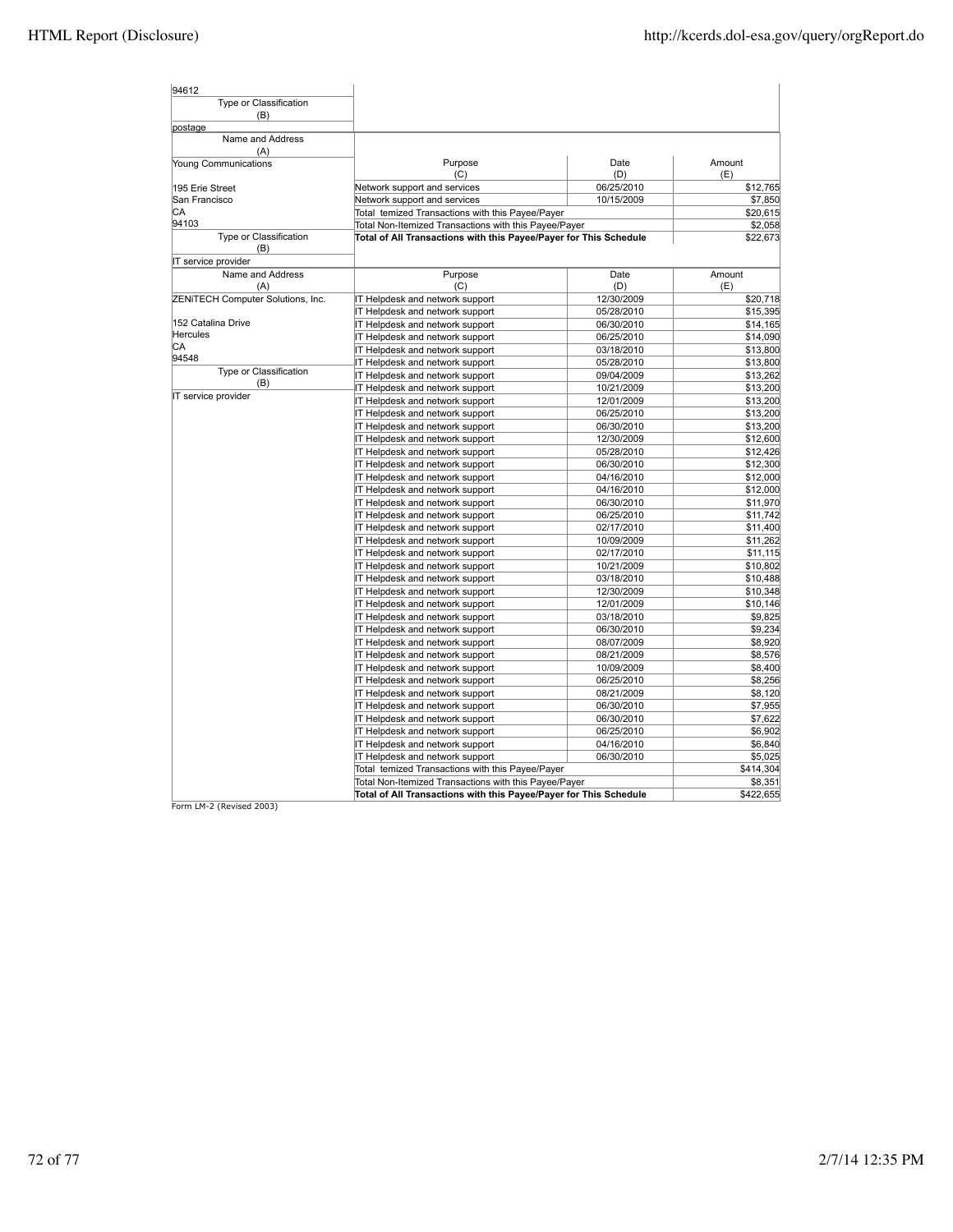## **SCHEDULE 19 - UNION ADMINISTRATION EXECUTES PLE NUMBER: 015-724**

| Name and Address                        |                                                                   |                          |                                                                                                                                                                            |
|-----------------------------------------|-------------------------------------------------------------------|--------------------------|----------------------------------------------------------------------------------------------------------------------------------------------------------------------------|
| (A)                                     |                                                                   |                          |                                                                                                                                                                            |
| Admiral Security Services, Inc.         | Purpose<br>(C)                                                    | Date<br>(D)              | Amount<br>(E)                                                                                                                                                              |
| 6536 Telegraph Ave., B102               | Oakland Night Patrol HOD                                          | \$5,616                  |                                                                                                                                                                            |
| Oakland                                 | 10/16/2009<br>Total temized Transactions with this Payee/Payer    |                          | \$5,616                                                                                                                                                                    |
| СA<br>94609                             | Total Non-Itemized Transactions with this Payee/Payer             | \$4,368                  |                                                                                                                                                                            |
| Type or Classification                  | Total of All Transactions with this Payee/Payer for This Schedule | \$9,984                  |                                                                                                                                                                            |
| (B)                                     |                                                                   |                          |                                                                                                                                                                            |
| Security                                |                                                                   |                          |                                                                                                                                                                            |
| Name and Address                        |                                                                   |                          |                                                                                                                                                                            |
| (A)                                     |                                                                   |                          |                                                                                                                                                                            |
| <b>Alliance Graphics</b>                | Purpose<br>(C)                                                    | Date<br>(D)              | Amount<br>(E)                                                                                                                                                              |
| 1101 8th Street Suite 100               | <b>HOD</b>                                                        | 10/05/2009               | \$7,946                                                                                                                                                                    |
| Berkeley                                | <b>HOD</b>                                                        | 10/05/2009               | \$7,314                                                                                                                                                                    |
| СA                                      | Total temized Transactions with this Payee/Payer                  |                          | \$15,260                                                                                                                                                                   |
| 94710                                   | Total Non-Itemized Transactions with this Payee/Payer             |                          | \$3,845                                                                                                                                                                    |
| Type or Classification                  | Total of All Transactions with this Payee/Payer for This Schedule | \$19,105                 |                                                                                                                                                                            |
| (B)                                     |                                                                   |                          |                                                                                                                                                                            |
| Graphics design                         |                                                                   |                          |                                                                                                                                                                            |
| Name and Address<br>(A)                 | Purpose<br>(C)                                                    | Date<br>(D)              | Amount<br>(E)                                                                                                                                                              |
| Autumn Press                            | <b>HOD</b>                                                        | 10/15/2009               | \$72,264                                                                                                                                                                   |
|                                         | Pledge cards                                                      | 09/22/2009               | \$9,141                                                                                                                                                                    |
| 945 Camelia Street                      | <b>HOD</b>                                                        | 10/15/2009               | \$32,253                                                                                                                                                                   |
| Berkeley                                | <b>HOD</b>                                                        | 10/15/2009               | \$12,703                                                                                                                                                                   |
| СA                                      | <b>HOD</b>                                                        | 10/05/2009               | \$7,698                                                                                                                                                                    |
| 94710                                   | HOD                                                               | 10/15/2009               | \$6,647                                                                                                                                                                    |
| Type or Classification                  | Total temized Transactions with this Payee/Payer                  |                          | \$140,706                                                                                                                                                                  |
| (B)<br>Printing/publishing              | Total Non-Itemized Transactions with this Payee/Payer             |                          | \$4,724                                                                                                                                                                    |
|                                         | Total of All Transactions with this Payee/Payer for This Schedule |                          | \$145,430                                                                                                                                                                  |
| Name and Address                        |                                                                   |                          |                                                                                                                                                                            |
| (A)<br>Bauer's Worldwide Transportation |                                                                   |                          |                                                                                                                                                                            |
|                                         | Purpose                                                           | Date                     | Amount                                                                                                                                                                     |
| Pier 27, The Embarcadero                | (C)                                                               | (D)                      | (E)                                                                                                                                                                        |
| San Francisco                           | <b>HOD 2009</b>                                                   | 09/04/2009               | \$60,000                                                                                                                                                                   |
| СA                                      | Total temized Transactions with this Payee/Payer                  |                          | \$60,000                                                                                                                                                                   |
|                                         | Total Non-Itemized Transactions with this Payee/Payer             |                          |                                                                                                                                                                            |
| 94111                                   |                                                                   |                          | \$0                                                                                                                                                                        |
| Type or Classification                  | Total of All Transactions with this Payee/Payer for This Schedule |                          |                                                                                                                                                                            |
| (B)                                     |                                                                   |                          |                                                                                                                                                                            |
| <b>Bus Company</b>                      |                                                                   |                          |                                                                                                                                                                            |
| Name and Address<br>(A)                 |                                                                   |                          |                                                                                                                                                                            |
| Claremont                               | Purpose                                                           | Date                     | Amount                                                                                                                                                                     |
|                                         | (C)                                                               | (D)                      | (E)                                                                                                                                                                        |
| 41 Tunnel Road                          | Deposit for CNA/NNOC BOD Meeting 09/11-09                         | 05/28/2010               |                                                                                                                                                                            |
| Berkeley                                | /12/10                                                            |                          |                                                                                                                                                                            |
| СA                                      | Total temized Transactions with this Payee/Payer                  |                          |                                                                                                                                                                            |
| 94705                                   | Total Non-Itemized Transactions with this Payee/Payer             |                          |                                                                                                                                                                            |
| Type or Classification<br>(B)           | Total of All Transactions with this Payee/Payer for This Schedule |                          |                                                                                                                                                                            |
| Hotel/accomodation                      |                                                                   |                          |                                                                                                                                                                            |
| Name and Address                        | Purpose                                                           | Date                     | \$60,000<br>\$5,000<br>Amount                                                                                                                                              |
| (A)                                     | (C)                                                               | (D)                      | (F)                                                                                                                                                                        |
| John Murray Productions, Inc            | Final Printing Ad HOD                                             | 10/05/2009               |                                                                                                                                                                            |
|                                         | Third Deposit: House of Delagates                                 | 01/12/2010               |                                                                                                                                                                            |
| 1196 32nd Street<br>Oakland             | Deposit on CNA House of Delegates                                 | 08/04/2009               |                                                                                                                                                                            |
| CА                                      | Third Deposit HOD                                                 | 09/01/2009               |                                                                                                                                                                            |
| 94608                                   | Deposit on CNA House of Delegates<br>Additions and Crediits HOD   | 07/09/2009<br>10/05/2009 |                                                                                                                                                                            |
| Type or Classification                  | Total temized Transactions with this Payee/Payer                  |                          |                                                                                                                                                                            |
| (B)                                     | Total Non-Itemized Transactions with this Payee/Payer             |                          |                                                                                                                                                                            |
| Event design and production             | Total of All Transactions with this Payee/Payer for This Schedule |                          |                                                                                                                                                                            |
| Name and Address                        |                                                                   |                          |                                                                                                                                                                            |
| (A)                                     |                                                                   |                          |                                                                                                                                                                            |
| Levy Restuarants at David L. Lawrence   |                                                                   |                          |                                                                                                                                                                            |
| Con                                     | Purpose<br>(C)                                                    | Date<br>(D)              | Amount<br>(E)                                                                                                                                                              |
| 1000 Fort Duquesne Blvd                 | AFL-CIO Convention 09/14/ & 09/15/09                              | 10/20/2009               |                                                                                                                                                                            |
| Pittsburg                               | Total temized Transactions with this Payee/Payer                  |                          |                                                                                                                                                                            |
| PA                                      | Total Non-Itemized Transactions with this Payee/Payer             |                          | \$0                                                                                                                                                                        |
| 15222                                   | Total of All Transactions with this Payee/Payer for This Schedule |                          |                                                                                                                                                                            |
| Type or Classification                  |                                                                   |                          |                                                                                                                                                                            |
| (B)<br>Caterer/food services            |                                                                   |                          | \$5,000<br>\$234<br>\$5,234<br>\$78,242<br>\$65,138<br>\$50,000<br>\$50,000<br>\$30,000<br>\$13,376<br>\$286,756<br>\$118<br>\$286,874<br>\$18,748<br>\$18,748<br>\$18,748 |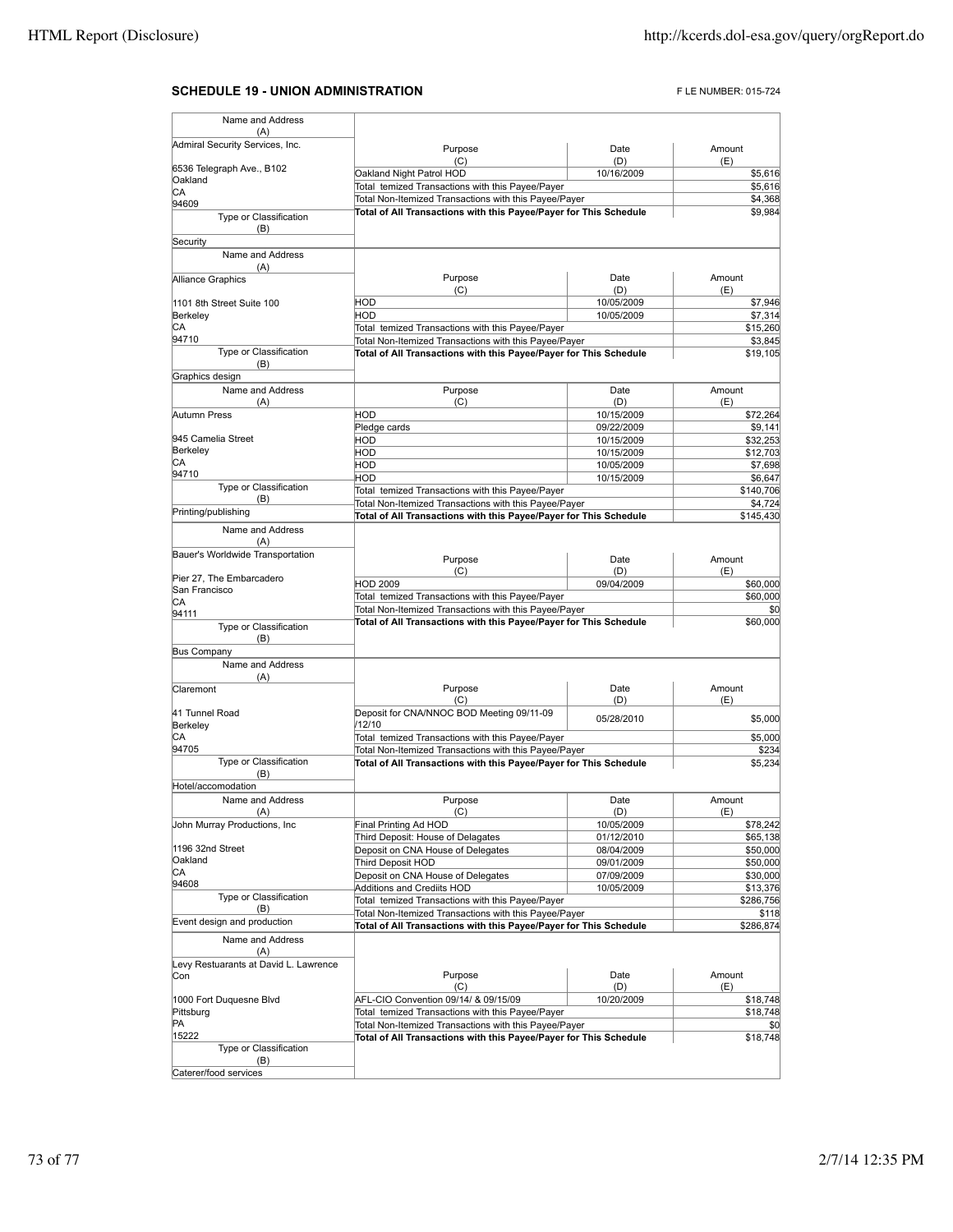| Name and Address                                                                   |                                                                                                                            |                   |                  |
|------------------------------------------------------------------------------------|----------------------------------------------------------------------------------------------------------------------------|-------------------|------------------|
| (A)                                                                                |                                                                                                                            |                   |                  |
| Mainstream Media Support                                                           | Purpose                                                                                                                    | Date              | Amount           |
| 854 9th St #13                                                                     | (C)<br>Media Work on SupoerUnion/Radio and Media                                                                           | (D)<br>01/12/2010 | (E)<br>\$5,000   |
| Areata                                                                             | Total temized Transactions with this Payee/Payer                                                                           |                   | \$5,000          |
| СA<br>95521-6230                                                                   | Total Non-Itemized Transactions with this Payee/Payer                                                                      |                   | \$0              |
| Type or Classification                                                             | Total of All Transactions with this Payee/Payer for This Schedule                                                          | \$5,000           |                  |
| (B)                                                                                |                                                                                                                            |                   |                  |
| Media                                                                              |                                                                                                                            |                   |                  |
| Name and Address                                                                   |                                                                                                                            |                   |                  |
| (A)<br>Marriott-SF Mscone                                                          |                                                                                                                            |                   |                  |
|                                                                                    | Purpose                                                                                                                    | Date              | Amount           |
| 55 Fourth Street                                                                   | (C)<br>HOD                                                                                                                 | (D)<br>10/07/2009 | (E)<br>\$937,714 |
| San Francisco                                                                      | Total temized Transactions with this Payee/Payer                                                                           |                   | \$937,714        |
| СA                                                                                 | Total Non-Itemized Transactions with this Payee/Payer                                                                      | \$0               |                  |
| 94103<br>Type or Classification                                                    | Total of All Transactions with this Payee/Payer for This Schedule                                                          | \$937,714         |                  |
| (B)                                                                                |                                                                                                                            |                   |                  |
| Hotel/accomodation                                                                 |                                                                                                                            |                   |                  |
| Name and Address                                                                   |                                                                                                                            |                   |                  |
| (A)                                                                                |                                                                                                                            |                   |                  |
| MetLife                                                                            | Purpose<br>(C)                                                                                                             | Date<br>(D)       | Amount<br>(E)    |
| 425 Market Street, #970                                                            | Settlement -disputed premium vs Fresno Co LTD                                                                              |                   |                  |
| San Francisco                                                                      | plan                                                                                                                       | 07/13/2009        | \$7,108          |
| СA                                                                                 | Total temized Transactions with this Payee/Payer                                                                           |                   | \$7,108          |
| 94105                                                                              | Total Non-Itemized Transactions with this Payee/Payer                                                                      |                   | \$2,000          |
| Type or Classification<br>(B)                                                      | Total of All Transactions with this Payee/Payer for This Schedule                                                          |                   | \$9.108          |
| Benefits provider                                                                  |                                                                                                                            |                   |                  |
| Name and Address                                                                   |                                                                                                                            |                   |                  |
| (A)                                                                                | Purpose                                                                                                                    | Date              | Amount           |
| Metro Media Productions                                                            | (C)                                                                                                                        | (D)               | (E)              |
|                                                                                    | Labor Union Deposit-HOD                                                                                                    | 08/31/2009        | \$130,000        |
| 1800 Diesel Drive Unit 20<br>Sacramento                                            | AV Deposit - HOD                                                                                                           | 08/31/2009        | \$127,000        |
| СA                                                                                 | CNA HOD 2009                                                                                                               | 10/09/2009        | \$120,567        |
| 95838                                                                              | Total temized Transactions with this Payee/Payer                                                                           |                   | \$377,567        |
| Type or Classification                                                             | Total Non-Itemized Transactions with this Payee/Payer<br>Total of All Transactions with this Payee/Payer for This Schedule |                   | \$0<br>\$377,567 |
| (B)                                                                                |                                                                                                                            |                   |                  |
| Event design and production<br>Name and Address                                    |                                                                                                                            |                   |                  |
| (A)                                                                                |                                                                                                                            |                   |                  |
| Peggy Potter Bowls                                                                 | Purpose                                                                                                                    | Date              | Amount           |
| <b>PO BOX 239</b>                                                                  | (C)                                                                                                                        | (D)               | (E)              |
| Waitsfield                                                                         | Deposit for BOD and Senior Staff Gifts                                                                                     | 12/01/2009        | \$7,000          |
| lУ                                                                                 | Total temized Transactions with this Payee/Payer                                                                           |                   | \$7,000          |
| 05673                                                                              | Total Non-Itemized Transactions with this Payee/Payer                                                                      |                   | \$1,700          |
| Type or Classification                                                             | Total of All Transactions with this Payee/Payer for This Schedule                                                          |                   | \$8,700          |
| (B)                                                                                |                                                                                                                            |                   |                  |
| Retail/consumer products                                                           |                                                                                                                            |                   |                  |
| Name and Address<br>(A)                                                            |                                                                                                                            |                   |                  |
| <b>RK Advertising</b>                                                              | Purpose                                                                                                                    | Date              | Amount           |
|                                                                                    | (C)                                                                                                                        | (D)               | (E)              |
| 4300 Anthony Court, Suite I                                                        | HOD                                                                                                                        | 09/22/2009        | \$39,752         |
| Rocklin<br>СA                                                                      | HOD<br>Total temized Transactions with this Payee/Payer                                                                    | 09/22/2009        | \$25,781         |
| 95677                                                                              | Total Non-Itemized Transactions with this Payee/Payer                                                                      |                   | \$65,533<br>\$0  |
| Type or Classification                                                             | Total of All Transactions with this Payee/Payer for This Schedule                                                          |                   | \$65,533         |
| (B)                                                                                |                                                                                                                            |                   |                  |
| Advertisement                                                                      |                                                                                                                            |                   |                  |
| Name and Address                                                                   |                                                                                                                            |                   |                  |
| (A)<br>Seascape                                                                    |                                                                                                                            |                   |                  |
|                                                                                    | Purpose                                                                                                                    | Date              | Amount           |
| One Resort Drive                                                                   | (C)<br><b>BOD Mtg</b>                                                                                                      | (D)<br>01/12/2010 | (E)<br>\$67,132  |
| Aptos                                                                              | Total temized Transactions with this Payee/Payer                                                                           |                   | \$67,132         |
| СA<br>95003                                                                        | Total Non-Itemized Transactions with this Payee/Payer                                                                      |                   | \$0              |
| Type or Classification                                                             | Total of All Transactions with this Payee/Payer for This Schedule                                                          |                   | \$67,132         |
| (B)                                                                                |                                                                                                                            |                   |                  |
| Hotel/accomodation                                                                 |                                                                                                                            |                   |                  |
| Name and Address                                                                   | Purpose                                                                                                                    | Date              | Amount           |
| (A)                                                                                | (C)                                                                                                                        | (D)               | (E)              |
| SF Marriott Marquis Hotel                                                          | HOD 2009                                                                                                                   | 09/03/2009        | \$450,000        |
| 55 Fourth Street                                                                   | Total temized Transactions with this Payee/Payer<br>Total Non-Itemized Transactions with this Payee/Payer                  |                   | \$894,316<br>\$0 |
| San Francisco<br>Total of All Transactions with this Payee/Payer for This Schedule |                                                                                                                            |                   | \$894,316        |
|                                                                                    |                                                                                                                            |                   |                  |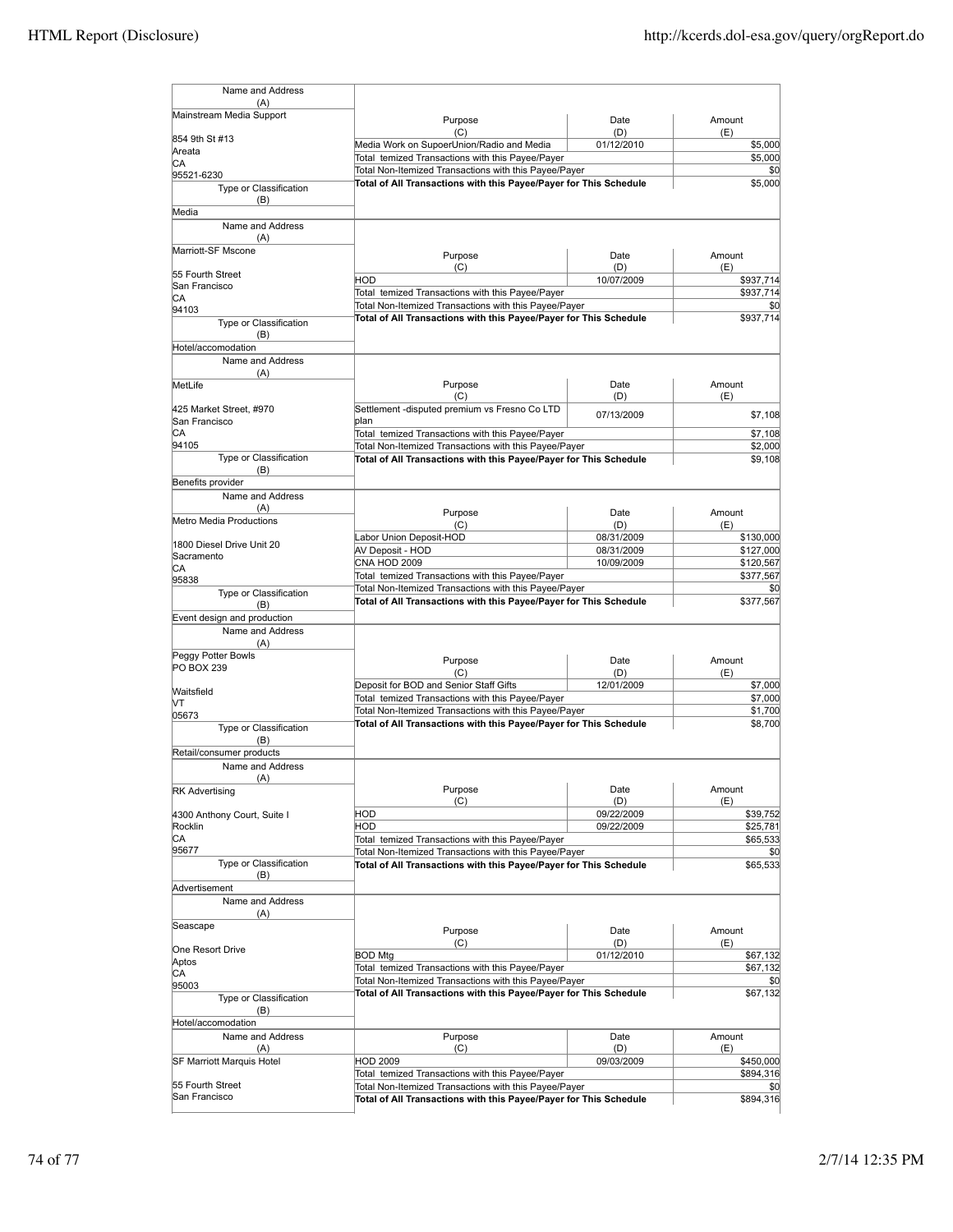| ICA                                                               | Purpose                                               | Date       | Amount    |
|-------------------------------------------------------------------|-------------------------------------------------------|------------|-----------|
| 94103                                                             | (C)                                                   | (D)        | (E)       |
| Type or Classification                                            | HOD                                                   | 09/12/2009 | \$400,431 |
| (B)                                                               | HOD                                                   | 09/16/2009 | \$43,885  |
| Hotel/accomodation                                                | Total temized Transactions with this Payee/Payer      |            | \$894.316 |
|                                                                   | Total Non-Itemized Transactions with this Payee/Payer |            |           |
| Total of All Transactions with this Payee/Payer for This Schedule |                                                       | \$894,316  |           |
| Form LM-2 (Revised 2003)                                          |                                                       |            |           |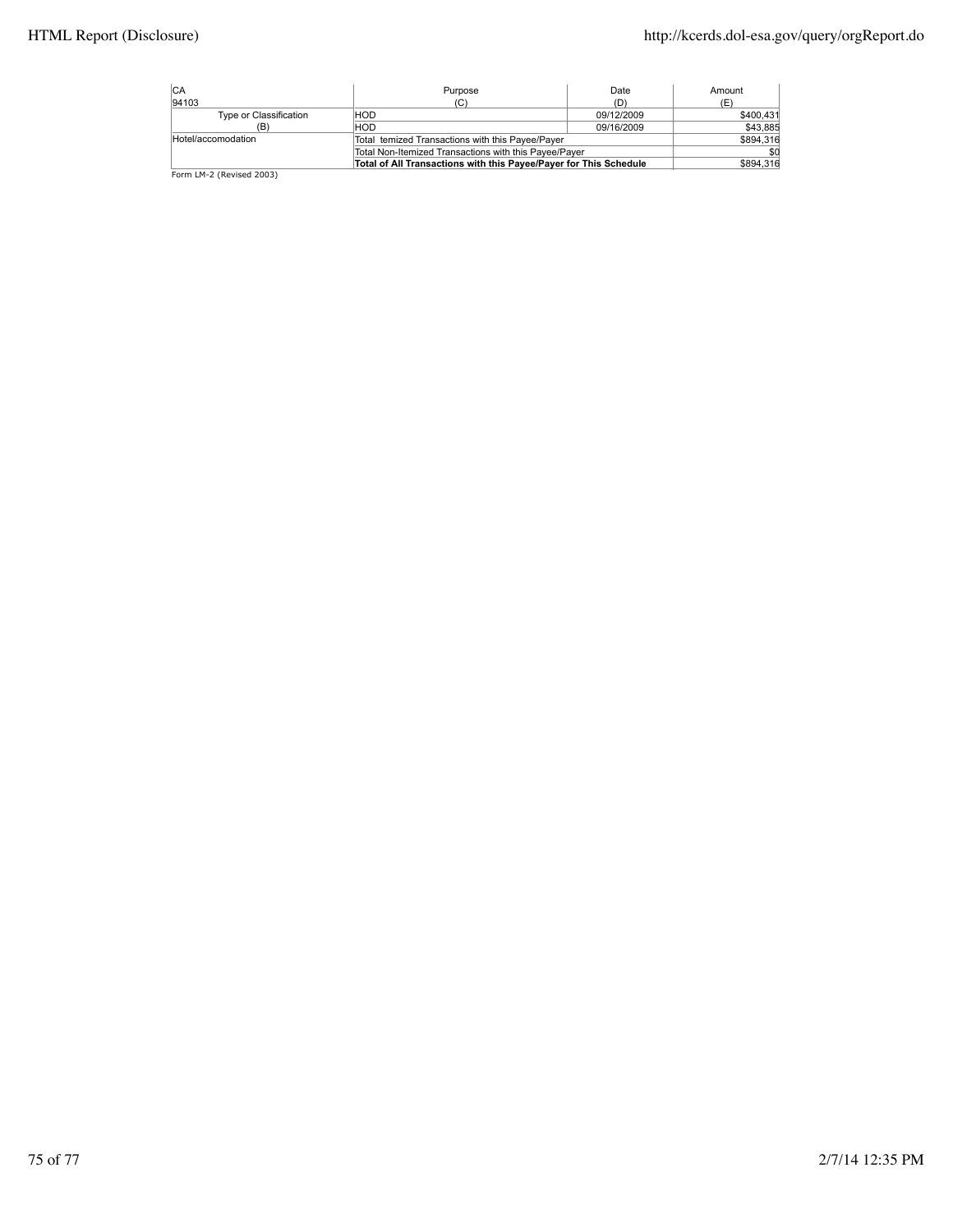## **SCHEDULE 20 - BENEFITS F** LE NUMBER: 015-724

| Description                                                                | To Whom Paid                   | Amount      |
|----------------------------------------------------------------------------|--------------------------------|-------------|
| (A)                                                                        | (B)                            | (C)         |
| Health Insurance Premiums                                                  | Ameritas Life Insurance Corp.  | \$3,020     |
| Health Insurance Premiums                                                  | Anthem Blue Cross              | \$1,326,046 |
| Health Insurance Premiums (Eye coverage)                                   | <b>Blue Shield</b>             | \$9,189     |
| <b>Workers Compensation Premiums</b>                                       | <b>BWC</b>                     | \$569       |
| Life and LTD Insurance Premiums                                            | C N A Benefit Trust            | \$66,535    |
| CalCOBRA Premiums                                                          | <b>COBRA</b>                   | \$491       |
| Health Insurance Premiums (Dental)                                         | Financial Management Trust     | \$410,733   |
| Health Insurance Premiums                                                  | Kaiser Foundation Health Plan( | \$1,024,679 |
| <b>Health Insurance Premiums</b>                                           | Kaiser Foundation Health Plan( | \$268,972   |
| <b>Workers Compensation Premiums</b>                                       | Ohio Bureau of Worker's Compen | \$476       |
| Defined Benefit Pension Plan                                               | Steelworkers Pension Trust     | \$3,158,756 |
| <b>Workers Compensation Premiums</b>                                       | Travelers                      | \$157,584   |
| CalCOBRA Premiums                                                          | V. Anderson, Corinne           | \$1,135     |
| Health Insurance Premiums                                                  | Vision Service Plan            | \$6,298     |
| Health Insurance Broker                                                    | Wells Fargo Insurance Services | \$25,000    |
| Total of all lines above (Total will be automatically entered in Item 55.) |                                | \$6,459,483 |

Form LM-2 (Revised 2003)